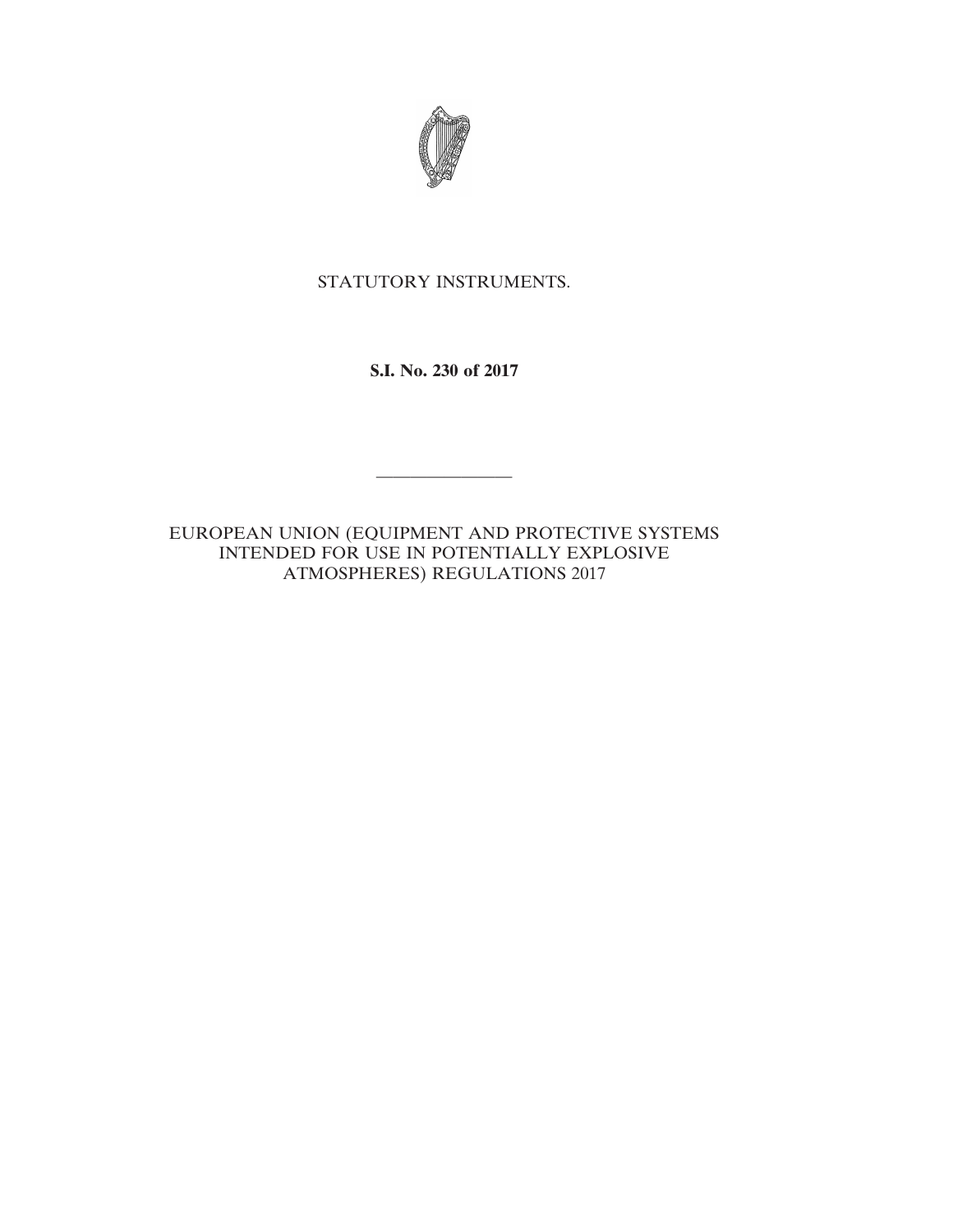# EUROPEAN UNION (EQUIPMENT AND PROTECTIVE SYSTEMS INTENDED FOR USE IN POTENTIALLY EXPLOSIVE ATMOSPHERES) REGULATIONS 2017

# ARRANGEMENT OF REGULATIONS

# PART 1

### CITATION, INTERPRETATION

- 1. Citation.
- 2. Interpretation.
- 3. Designation
- 4. Application.
- 5. Making available on the market and putting into service.
- 6. Essential health and safety requirements.

### PART 2

# OBLIGATIONS OF ECONOMIC OPERATORS

- 7. Obligations of manufacturers.
- 8. Authorised representatives.
- 9. Obligations of importers.
- 10. Obligations of distributors.
- 11. Cases in which obligations of manufacturers apply to importers and distributors.
- 12. Identification of economic operators.

# PART 3

### CONFORMITY OF PRODUCTS

- 13. Presumption of conformity on the basis of harmonised standards.
- 14. Conformity assessment procedures.
- 15. EU declaration of conformity.
- 16. General principles of the CE marking.
- 17. Rules and conditions for affixing the CE marking and other markings.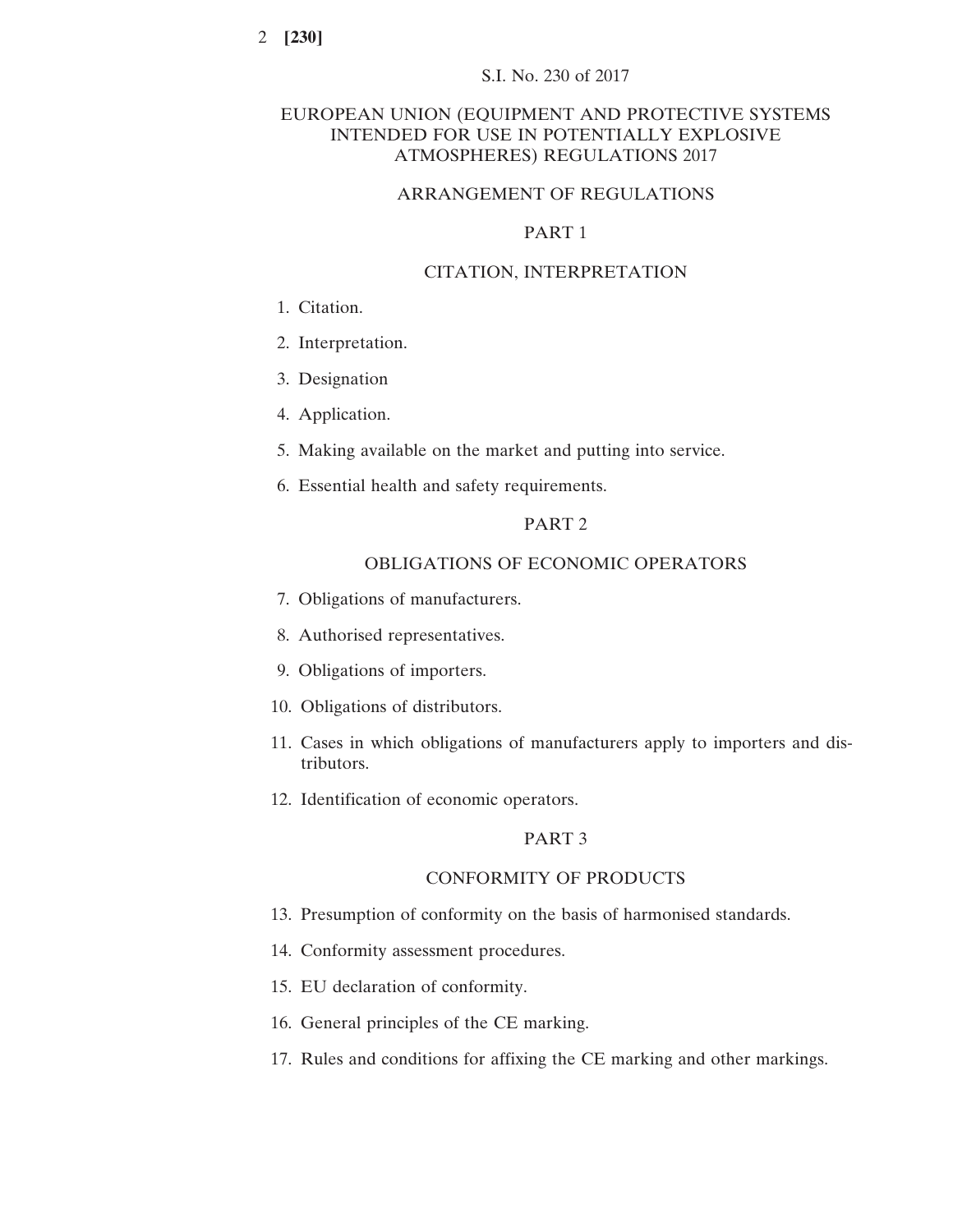### PART 4

# NOTIFICATION OF CONFORMITY ASSESSMENT BODIES

- 18. Notified bodies.
- 19. Application for notification by conformity assessment bodies.
- 20. Notification of conformity assessment bodies.
- 21. Changes to notifications.
- 22. Subsidiaries of and subcontracting by notified bodies.
- 23. Operational obligations of notified bodies.
- 24. Appeal against decisions of notified bodies.
- 25. Information obligation on notified bodies.

# PART 5

### MARKET SURVEILLANCE, SAFEGUARD PROCEDURE

- 26. Market surveillance.
- 27. Procedure for dealing with products presenting a risk at national level.
- 28. Safeguard procedure.
- 29. Compliant products which present a risk.
- 30. Formal non-compliance.

# PART 6

# POWERS OF THE MARKET SURVEILLANCE AUTHORITY

- 31. General.
- 32. Powers of inspectors.
- 33. Measures entailing refusal or restriction.
- 34. Contravention notice.
- 35. Appeal against contravention notice.
- 36. Prohibition notice.
- 37. Appeal against prohibition notice.
- 38. Order of the High Court.
- 39. Information notice.
- 40. Service of notifications.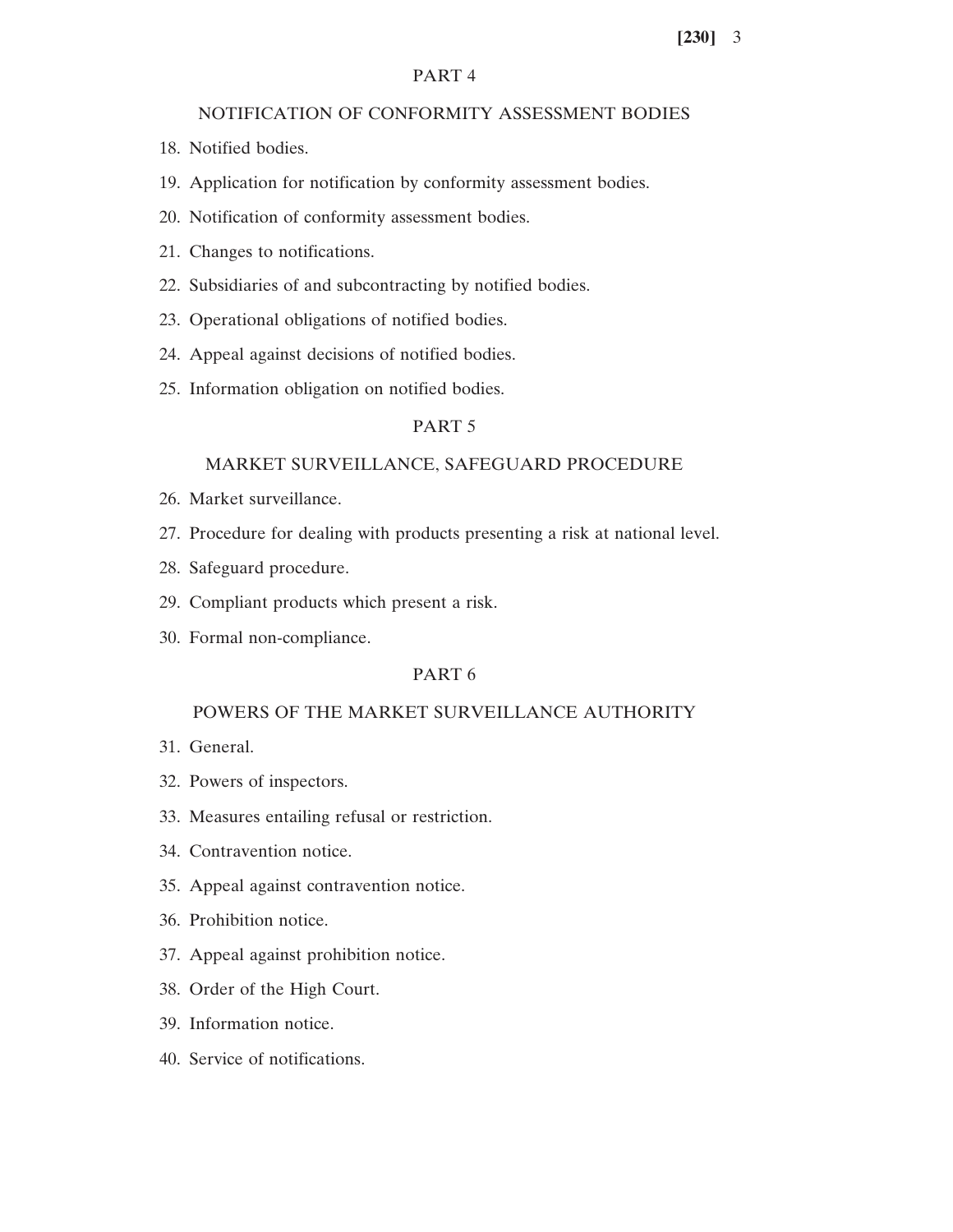41. Sharing information on the application of the Directive.

# PART 7

# OFFENCES AND PENALTIES

- 42. Offences.
- 43. Penalties.
- 44. Offences by bodies corporate.
- 45. Prosecution of offences.

# PART 8

# MISCELLANEOUS

- 46. Appeal to Circuit Court from certain orders of District Court.
- 47. Notice or direction to be in writing.
- 48. Immunity.
- 49. Indemnification.
- 50. Restrictions on the disclosure of information.
- 51. Transitional.
- 52. Revocation.

# SCHEDULE 1

### TEXT OF ANNEX I TO THE DIRECTIVE

Criteria determining the classification of equipment-groups into categories.

# SCHEDULE 2

### Text of Annex II to the Directive

Essential health and safety requirements relating to the design and construction of equipment and protective systems intended for use in potentially explosive atmospheres.

# SCHEDULE 3

### TEXT OF ANNEX III TO THE DIRECTIVE

Module B: EU-type examination.

# SCHEDULE 4

TEXT OF ANNEX IV TO THE DIRECTIVE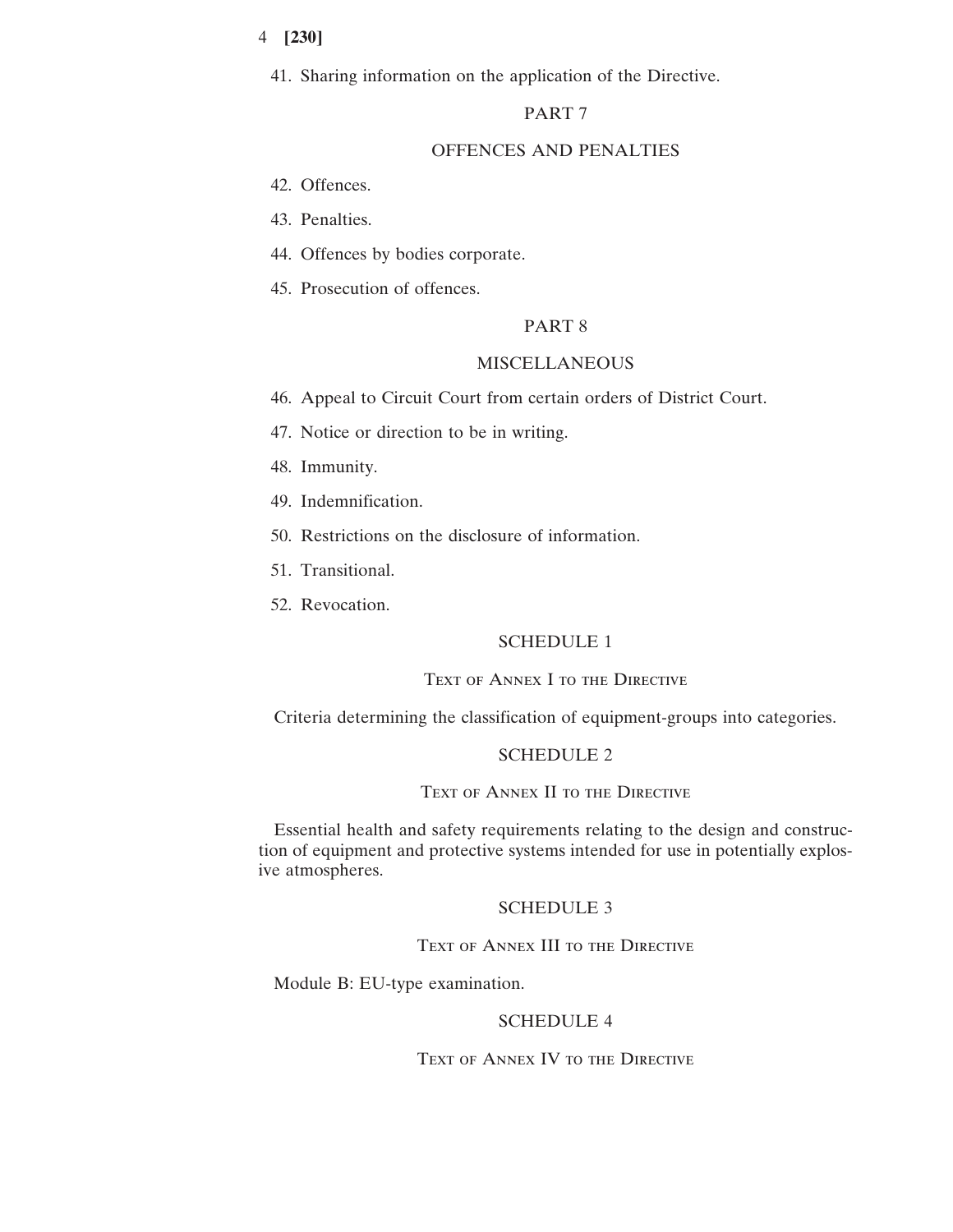Module D: Conformity to type based on quality assurance of the production process.

# SCHEDULE 5

# TEXT OF ANNEX V TO THE DIRECTIVE

Module F: Conformity to type based on product verification.

# SCHEDULE 6

# Text of Annex VI to the Directive

Module C1: Conformity to type based on internal production control plus supervised product testing.

### SCHEDULE 7

# Text of Annex VII to the Directive

Module E: Conformity to type based on product quality assurance.

# SCHEDULE 8

# TEXT OF ANNEX VIII TO THE DIRECTIVE

Module A: Internal production control.

# SCHEDULE 9

# Text of Annex IX to the Directive

Module G: Conformity based on unit verification.

### SCHEDULE 10

# TEXT OF ANNEX X TO THE DIRECTIVE

EU declaration of conformity.

# SCHEDULE 11

### Text of Annex XII to the Directive

Correlation Table.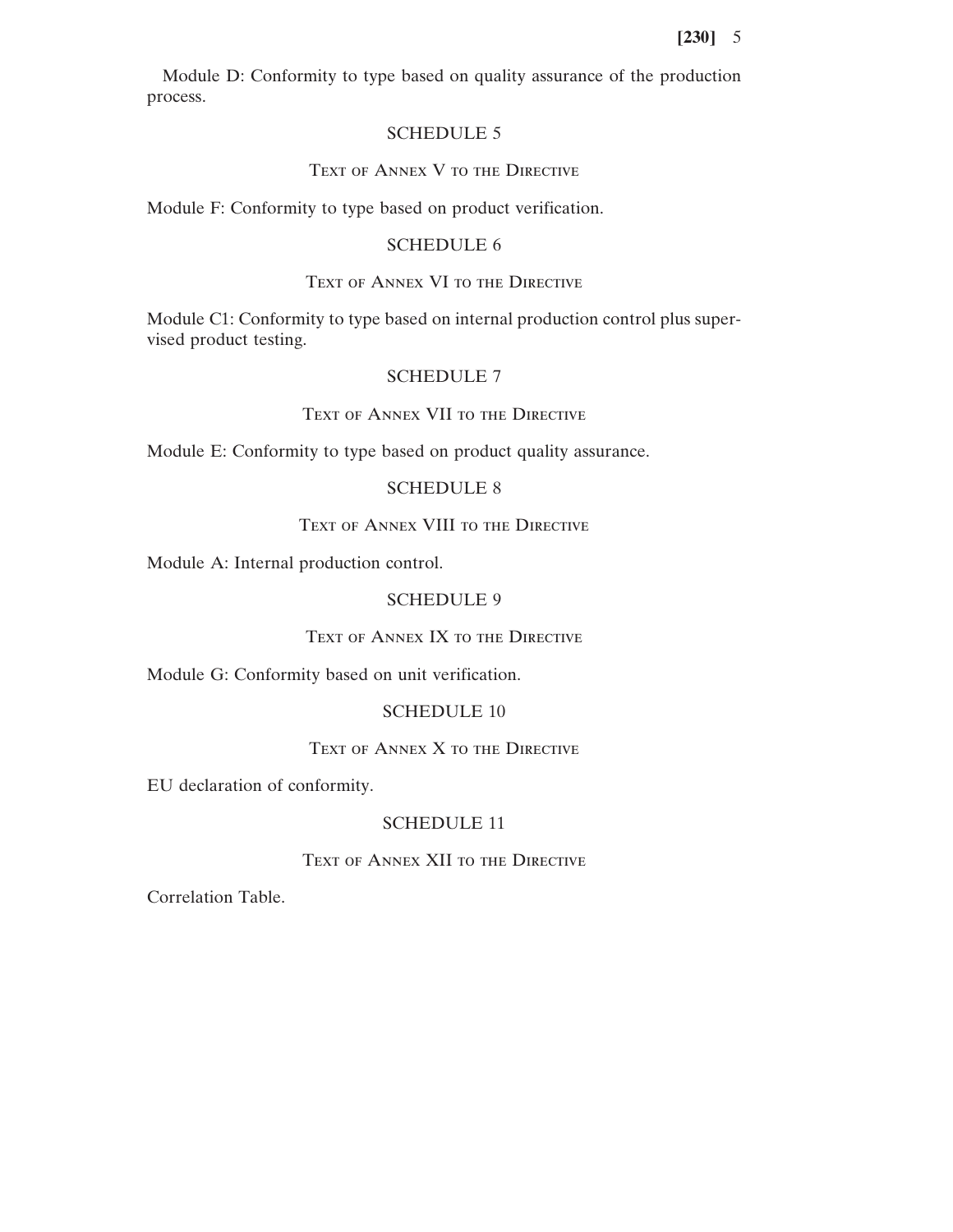# EUROPEAN UNION (EQUIPMENT AND PROTECTIVE SYSTEMS INTENDED FOR USE IN POTENTIALLY EXPLOSIVE ATMOSPHERES) REGULATIONS 2017

I, MARY MITCHELL O'CONNOR, Minister for Jobs, Enterprise and Innovation, in exercise of the powers conferred on me by section 3 of the European Communities Act, 1972 (No. 27 of 1972) (as amended by section 2 of the European Communities Act 2007 (No. 18 of 2007) and for the purpose of giving effect to Directive 2014/34/EU of the European Parliament and of the Council of 26 February 2014<sup>1</sup> and of giving further effect to Regulation (EC) No. 765/2008 of the European Parliament and of the Council of 9 July 20082 , hereby make the following regulations:

### PART 1

### CITATION, INTERPRETATION

#### *Citation*

1. These Regulations may be cited as the European Union (Equipment and Protective Systems Intended for Use in Potentially Explosive Atmospheres) Regulations 2017.

### *Interpretation*

2. (1) In these Regulations—

"accreditation" has the meaning assigned to it in point 10 of Article 2 of Regulation (EC) No 765/2008;

"Act of 2005" means the Safety, Health and Welfare at Work Act 2005 (No. 10 of 2005);

"authorised representative" means any natural or legal person established within the European Economic Area who has received a written mandate from a manufacturer to act on its behalf in relation to specified tasks;

"CE marking" means a marking by which the manufacturer indicates that the product other than a component is in conformity with the applicable requirements set out in Union harmonisation legislation providing for its affixing;

"Companies Acts" means the Companies Act 2014 (No. 38 of 2014) or, as the context may require, the legislation repealed by s. 4 of the Companies Act 2014;

"competent authority" means— <sup>1</sup>OJ No. L 96, 29.3.2014, p.309. 2 OJ No. L. 218, 13.8.2008, p.30.

> *Notice of the making of this Statutory Instrument was published in "Iris Oifigiúil" of* 2*nd June*, 2017.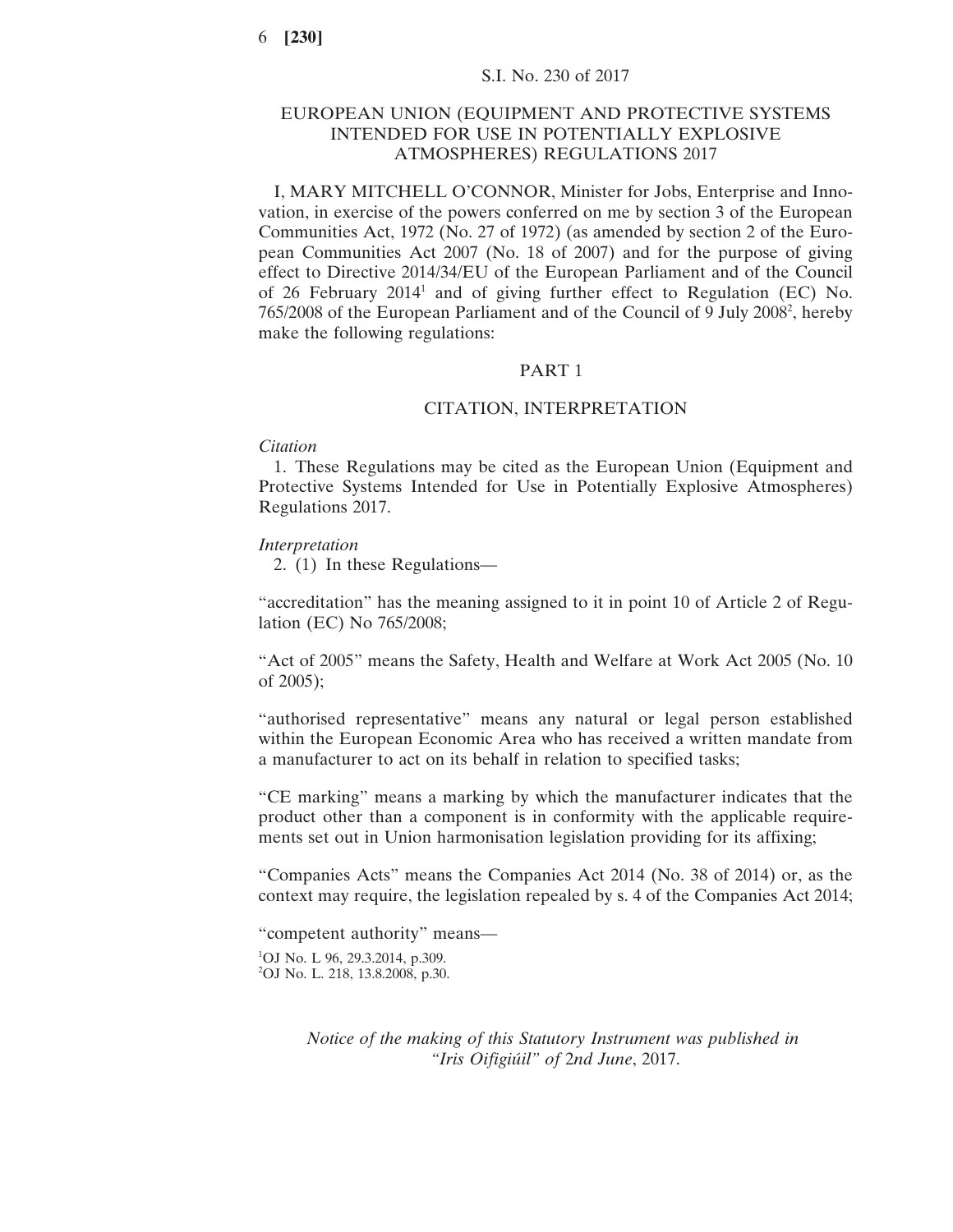- (*a*) in the State, the market surveillance authority, or
- (*b*) in another Member State, any authority or body to whom functions have been assigned as a competent authority or a market surveillance authority, for the purposes of the Directive;

"components" means any item essential to the safe functioning of equipment and protective systems but with no autonomous function;

"conformity assessment" means the process demonstrating whether the essential health and safety requirements of the Directive or these Regulations relating to a product have been fulfilled;

"conformity assessment body" means a body that performs conformity assessment activities including calibration, testing, certification and inspection;

"contravention notice" means the notice provided for in Regulation 34;

"Coroners Acts 1962 and 2005" means the Coroners Act 1962 (No. 9 of 1962) as amended by the Coroners (Amendment) Act 2005 (No. 33 of 2005);

"Directive" means Directive 2014/34/EU of the European Parliament and of the Council of 26 February 2014;

"Directive 94/9/EC" means Directive 94/9/EC of the European Parliament and of the Council of 23 March 1994<sup>3</sup>;

"distributor" means any natural or legal person in the supply chain, other than the manufacturer or the importer, who makes a product available on the market;

"economic operator" means a manufacturer, authorised representative, importer or distributor;

"equipment" means machines, apparatus, fixed or mobile devices, control components and instrumentation thereof and detection or prevention systems which, separately or jointly, are intended for the generation, transfer, storage, measurement, control and conversion of energy or the processing of material and which are capable of causing an explosion through their own potential sources of ignition;

"equipment category" means the classification of equipment, within each equipment-group, specified in Annex I to the Directive the text of which is set out in Schedule 1 to these Regulations, determining the requisite level of protection to be ensured;

"equipment-group I" means equipment intended for use in underground parts of mines, and in those parts of surface installations of such mines, liable to be endangered by firedamp and/or combustible dust, comprising equipment categories M 1 and M 2 as set out in set out in Annex I to the Directive, the text of which is set out in Schedule 1 to these Regulations;

3 OJ No. L 100, 19.4.1994, p.1.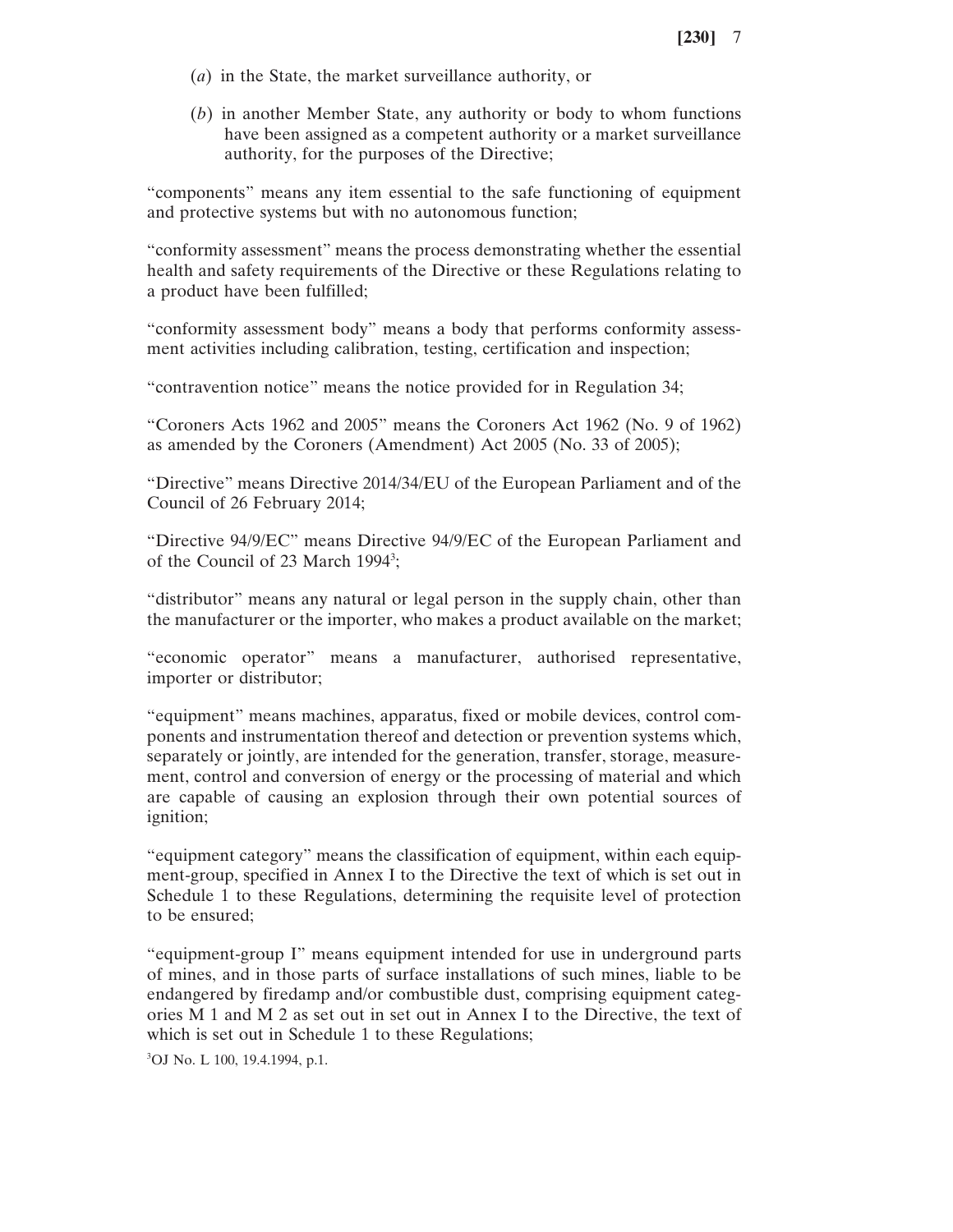"equipment-group II" means equipment intended for use in other places liable to be endangered by explosive atmospheres, comprising equipment categories 1, 2 and 3 as set out set out in Annex I to the Directive, the text of which is set out in Schedule 1 to these Regulations;

"EU declaration of conformity" means a declaration of conformity drawn up in accordance with Regulation 15;

"explosive atmosphere" means a mixture with air, under atmospheric conditions, of flammable substances in the form of gases, vapours, mists or dusts in which, after ignition has occurred, combustion spreads to the entire unburned mixture;

"harmonised standard" has the meaning assigned to it in point (*c*) of Point 1 of Article 2 of Regulation (EU) No 1025/2012 of the European Parliament and of the Council of 25 October 2012<sup>4</sup>;

"importer" means any natural or legal person established within the European Economic Area who places a product from a third country on the market of the European Economic Area;

"information notice" means the notice provided for in Regulation 39;

"inspector" has the meaning assigned to it in Regulation  $31(2)$ ;

"intended use" means the use of a product prescribed by the manufacturer by assigning the equipment to a particular equipment-group and category or by providing all the information which is required for the safe functioning of a protective system, device or component;

"Irish National Accreditation Board" means the national body with responsibility for the accreditation of laboratories, certification bodies and inspection bodies, and notified to the European Commission as being the sole accreditation body for Ireland in line with Regulation (EC) No 765/2008;

"making available on the market" means any supply of a product for distribution, consumption or use on the market of the European Economic Area in the course of a commercial activity, whether in return for payment or free of charge;

"manufacturer" means any natural or legal person who manufactures a product or has a product designed or manufactured, and markets that product under his name or trademark or uses it for his own purposes;

"market surveillance authority" means the authority designated as a market surveillance authority under Regulation 3;

"means of transport" means vehicles and their trailers intended solely for transporting passengers by air or by road, rail or water networks, as well as means of transport in so far as such means are designed for transporting goods by air, 4 OJ No. L 316, 14.11.2012, p.12.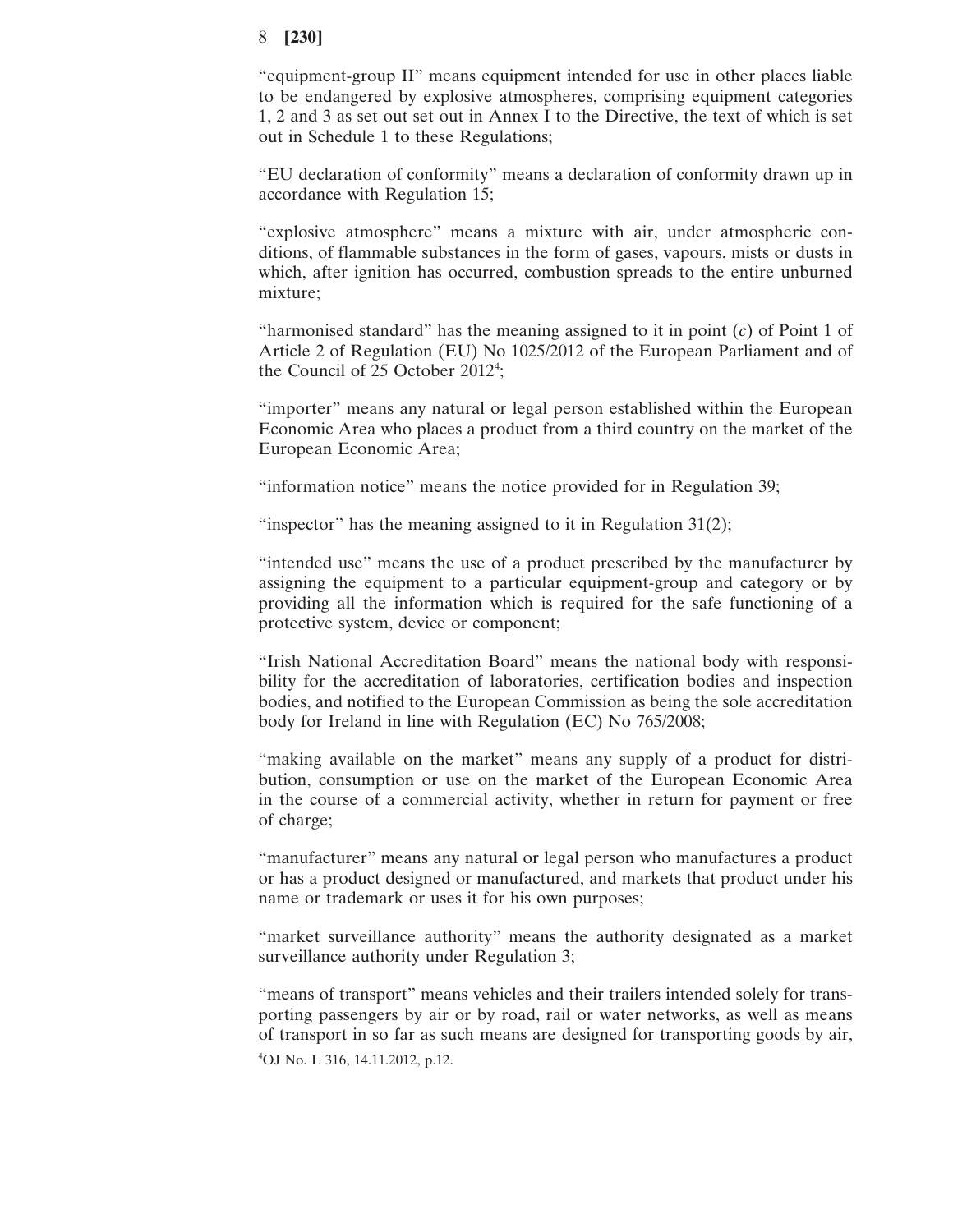by public road or rail networks or by water but does not include vehicles intended for use in a potentially explosive atmosphere;

"Member State" means a state which is a contracting party to the Agreement on the European Economic Area signed in Oporto on 2 May 1992;

"Minister" means the Minister for Jobs, Enterprise and Innovation;

"notified body" means—

- (*a*) in the State, a conformity assessment body notified by the notifying authority pursuant to Regulation 18, and
- (*b*) in another Member State, a conformity assessment body notified by the relevant notifying authority pursuant to the Directive;

"notifying authority" means the authority designated as the notifying authority in the State under Regulation 3 and in another Member State the authority designated as notifying authority pursuant to the Directive;

"Official Journal" means the Official Journal of the European Union;

"person in charge" means, in relation to a place—

- (*a*) the person under whose direction and control the activities at that place are being conducted, or
- (*b*) the person whom the inspector has reasonable grounds for believing is in control of that place;

"placing on the market" means the first making available of a product on the market of the European Economic Area;

"premises of an economic operator" means any premises owned or being used by an economic operator;

"potentially explosive atmosphere" means an atmosphere which could become explosive due to local and operational conditions;

"product" means the items specified in Regulation  $4(1)(a)$ ,  $(b)$  or  $(c)$ ;

"protective systems" means devices other than components of equipment which are intended to halt incipient explosions immediately or to limit the effective range of an explosion and which are separately made available on the market for use as autonomous systems;

"prohibition notice" means the notice provided for in Regulation 36;

"putting into service" means the first use of a product by its user;

"recall" means any measure aimed at achieving the return of a product that has already been made available to the end-user;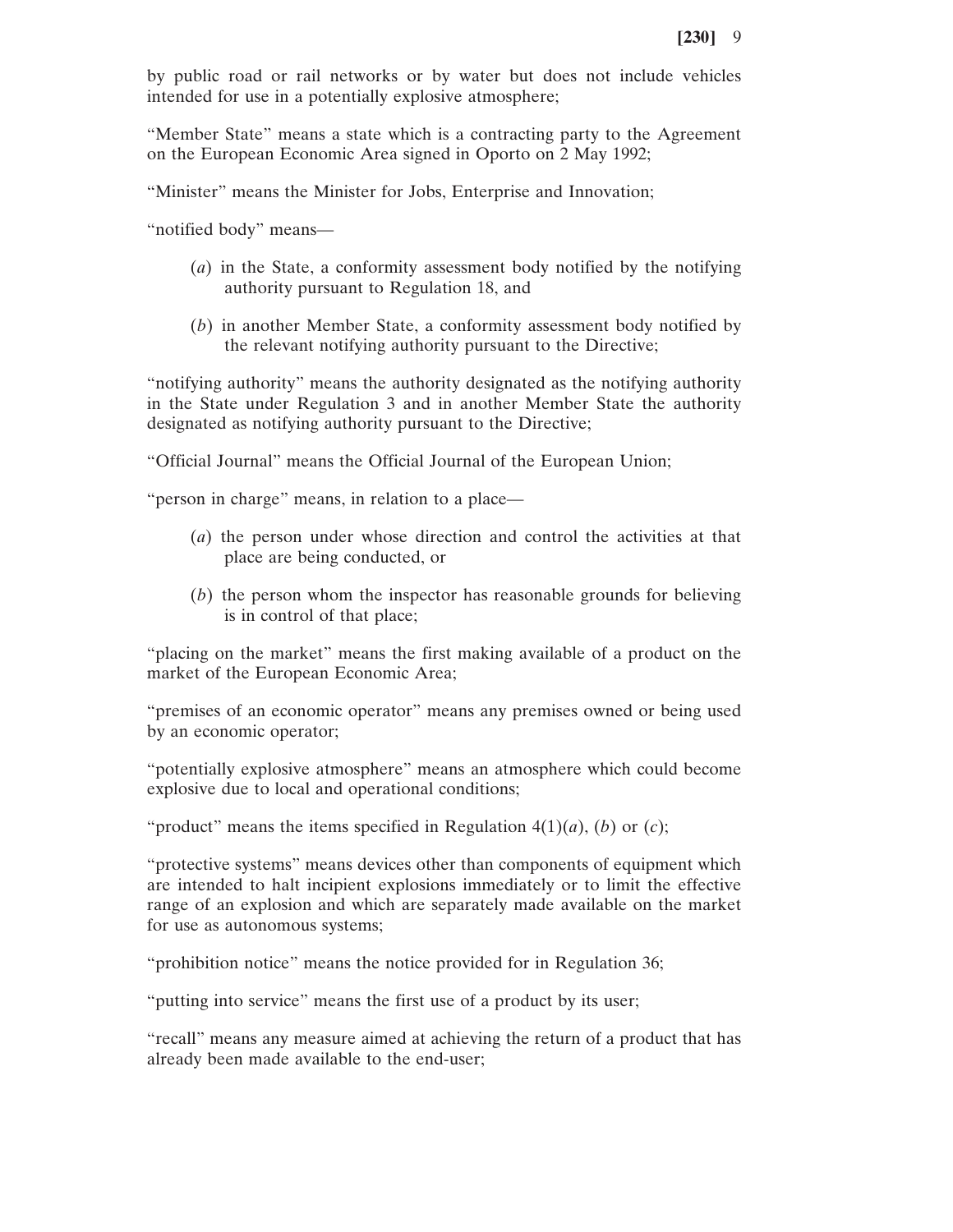"Regulation (EC) No. 765/2008" means Regulation (EC) No. 765/2008 of the European Parliament and of the Council of 9 July 2008 setting out the requirements for accreditation and market surveillance relating to the marketing of products and repealing Regulation (EEC) No. 996/93;

"Regulations of 1999" means the European Communities (Equipment and Protective Systems Intended for use in Potentially Explosive Atmospheres) Regulations (S.I. No. 83 of 1999);

"technical specification" means a document that prescribes technical requirements to be fulfilled by a product;

"Union harmonisation legislation" means any European Union legislation harmonising the conditions for the marketing of products;

"withdrawal" means any measure aimed at preventing a product in the supply chain from being made available on the market.

(2) A word or expression which is used in these Regulations and which is also used in the Directive has, unless the context otherwise requires, the same meaning in these Regulations as it has in the Directive.

(3) References to the repealed Directive 94/9/EC shall be construed in existing laws, regulations and administrative provisions of the State as references to the Directive and shall be read in accordance with the correlation table in Annex XII, the text of which is set out in Schedule 11 to these Regulations.

# *Designation*

3. For the purposes of the Directive and these Regulations—

- (*a*) the Health and Safety Authority is designated as the market surveillance authority, and
- (*b*) the Minister is designated as the notifying authority.

### *Application*

4. (1) Subject to paragraph (2) these Regulations apply to—

- (*a*) equipment and protective systems intended for use in potentially explosive atmospheres,
- (*b*) safety devices, controlling devices and regulating devices intended for use outside potentially explosive atmospheres but required for, or contributing to the safe functioning of equipment and protective systems with respect to the risks of explosion,
- (*c*) components intended to be incorporated into equipment and protective systems referred to in subparagraph (*a*).
- (2) These Regulations do not apply to—
	- (*a*) medical devices intended for use in a medical environment,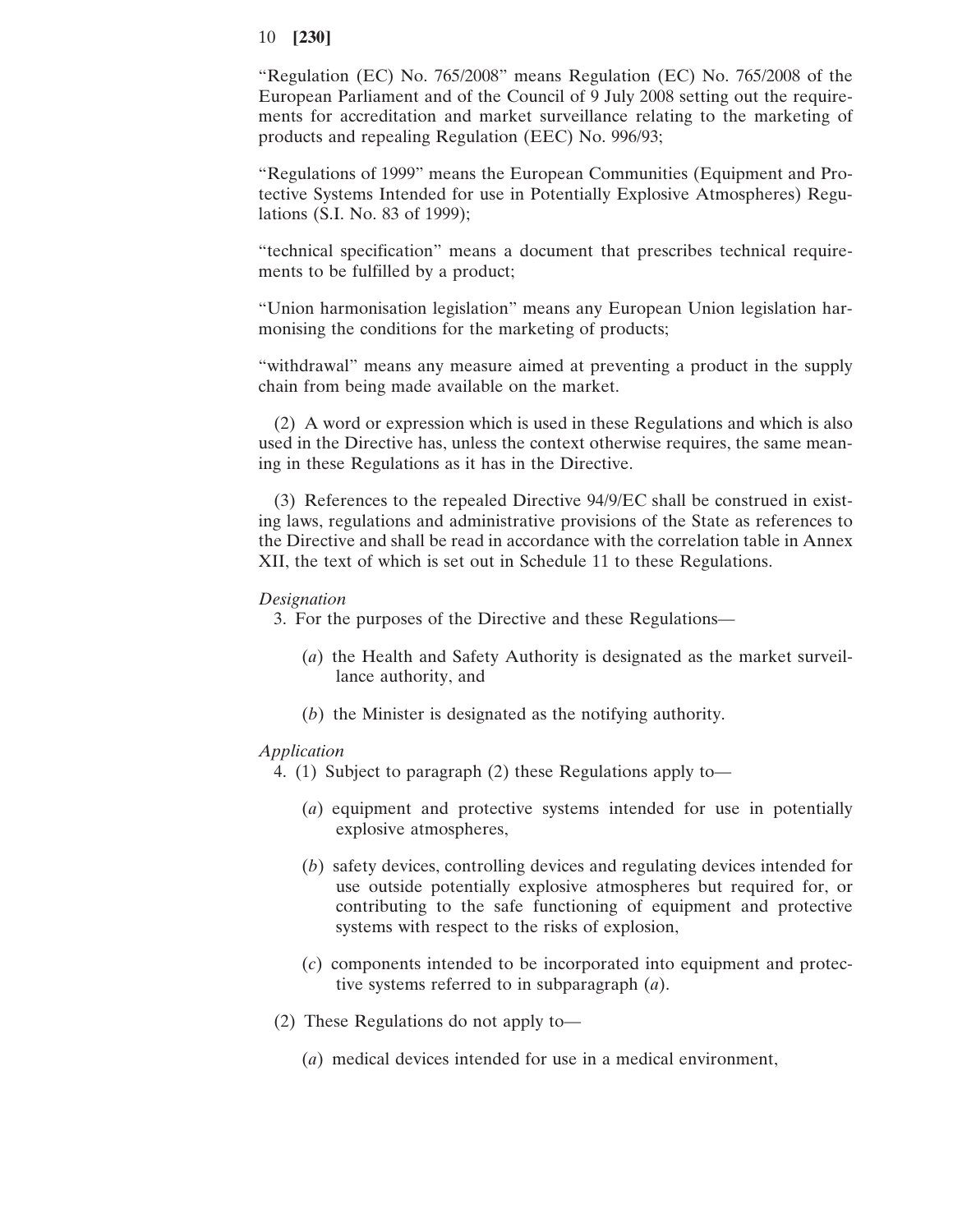- (*b*) equipment and protective systems where the explosion hazard results exclusively from the presence of explosive substances or unstable chemical substances,
- (*c*) equipment intended for use in domestic and non-commercial environments where potentially explosive atmospheres may only rarely be created, solely as a result of the accidental leakage of fuel gas,
- (*d*) personal protective equipment covered by Council Directive (89/686/EEC) of 21 December 1989<sup>5</sup> on the approximation of the laws of the Member States relating to personal protective equipment,
- (*e*) seagoing vessels and mobile offshore units together with equipment on board such vessels or units,
- (*f*) means of transport,
- (*g*) the equipment covered by point (*b*) of Article 346(1) of the Treaty on the Functioning of the European Union.

### *Making available on the market and putting into service*

5. (1) Subject to paragraph (2) a person shall not make available on the market or put into service a product unless it satisfies the requirements of the Directive or these Regulations when properly installed and maintained and used for the purpose for which it is intended.

(2) Paragraph (1) shall not prevent a person from showing a product which does not comply with the Directive or these Regulations at a trade fair, exhibition or demonstration, provided that—

- (*a*) a visible sign clearly indicates that the product does not comply with the Directive or these Regulations and that it is not for sale until it has been brought into conformity, and
- (*b*) adequate safety measures are taken during demonstrations to ensure the protection of persons.

#### *Essential health and safety requirements*

6. Products shall satisfy the essential health and safety requirements set out in Annex II to the Directive, the text of which is set out in Schedule 2 to these Regulations, account being taken of their intended use.

# PART 2

# OBLIGATIONS OF ECONOMIC OPERATORS

*Obligations of manufacturers*

7. A manufacturer shall—

5 OJ No. L 399, 30.12.89, p.18.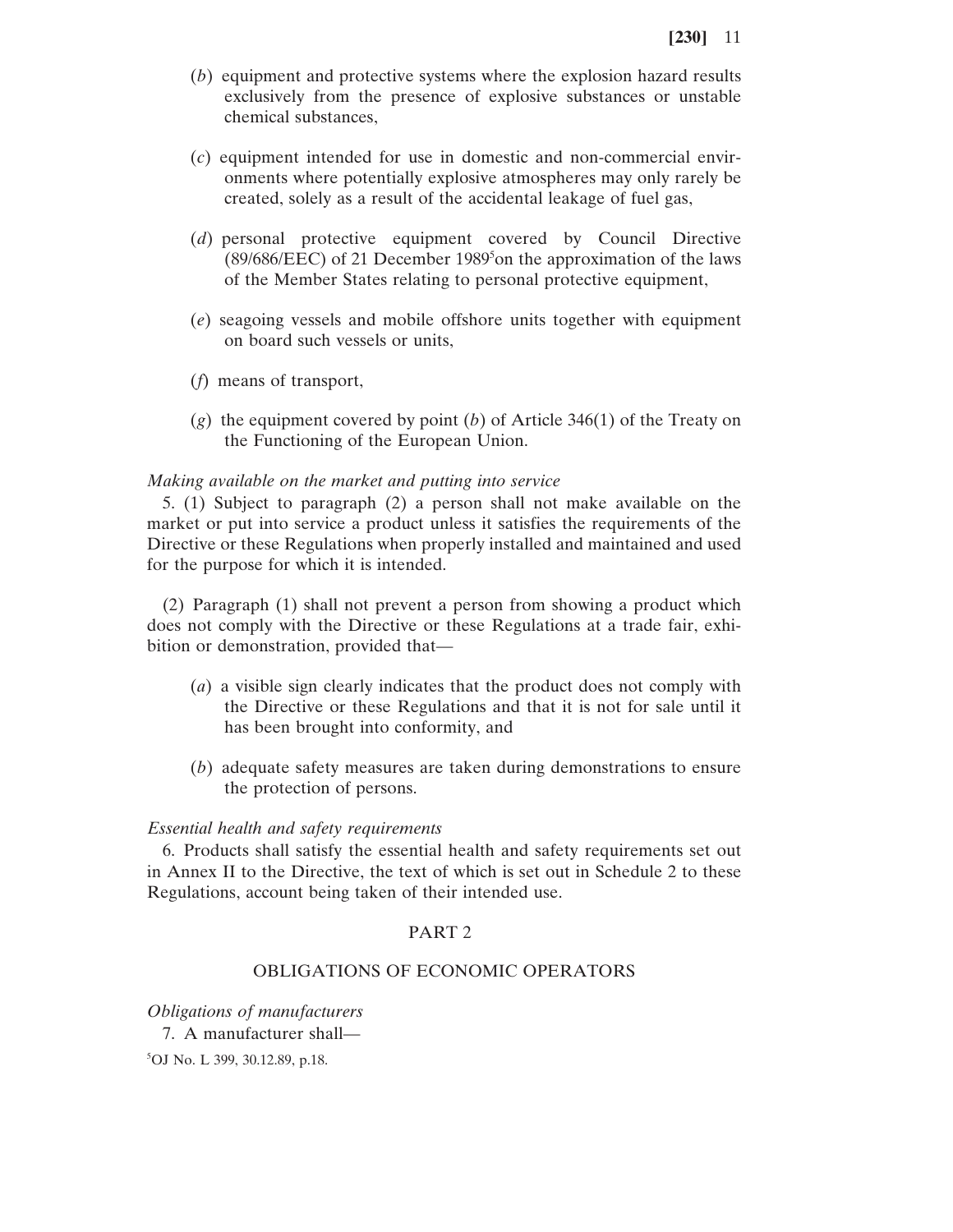- (*a*) ensure that the product placed on the market by the manufacturer or used for the manufacturer's own purposes, has been designed and manufactured in accordance with the essential health and safety requirements set out in Annex II to the Directive, the text of which is set out in Schedule 2 to these Regulations,
- (*b*) draw up the technical documentation referred to in Annexes III to IX to the Directive, the text of which is set out in Schedules 3 to 9 to these Regulations and carry out the relevant conformity assessment procedure referred to in Regulation 14 or have it carried out,
- (*c*) in a case where compliance of a product, other than a component, with the applicable requirements has been demonstrated by the conformity assessment procedure carried out under paragraph (*b*)—
	- (i) draw up an EU declaration of conformity in accordance with Regulation 15,
	- (ii) ensure that the EU declaration of conformity accompanies each product, save that where a large number of products are delivered to a single user, the batch or consignment concerned may be accompanied by a single copy of the declaration,
	- (iii) affix a CE marking to the product in accordance with Regulation 17,
- (*d*) in a case where compliance of a component with the applicable requirements has been demonstrated by the relevant conformity assessment procedure under paragraph (*b*)—
	- (i) draw up a written attestation of conformity as referred to in Regulation 14(3),
	- (ii) ensure that each component is accompanied by a copy of the attestation of conformity, save that where a large number of components are delivered to a single user, the batch or consignment concerned may be accompanied by a single copy of the attestation,
- (*e*) retain the technical documentation and the EU declaration of conformity or, where applicable, the attestation of conformity for 10 years after the product has been placed on the market,
- (*f*) ensure that procedures are in place for series production to remain in conformity with the Directive or these Regulations and that changes in a product design and characteristics and changes in the harmonised standards referred to in Regulation 13 or in other technical specifications by reference to which conformity of a product is declared, are adequately taken into account,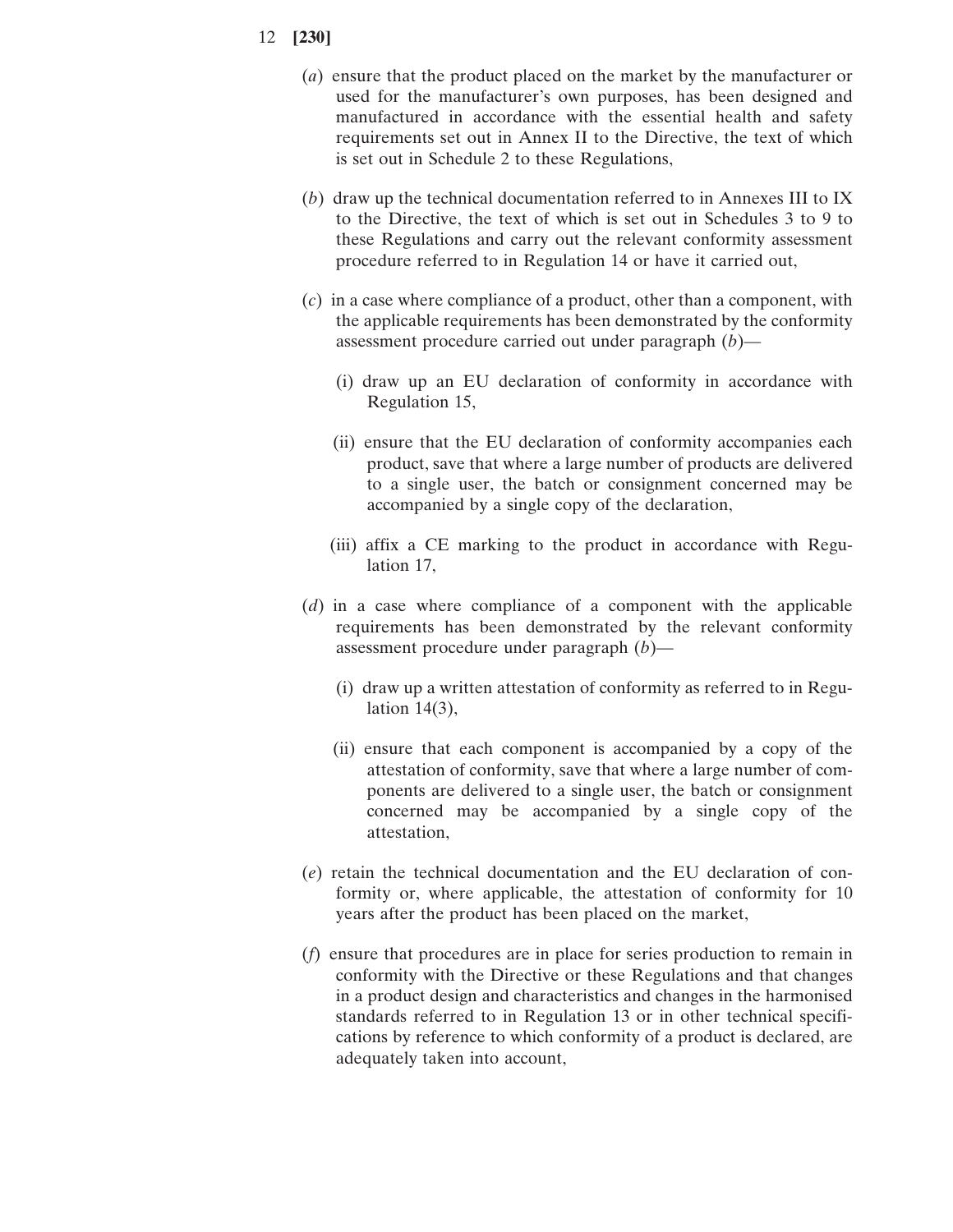- (*g*) in a case where it is deemed appropriate by the market surveillance authority with regard to the risks presented by a product and in order to protect the health and safety of end-users—
	- (i) carry out sample testing of products made available on the market,
	- (ii) investigate, and, if necessary, keep a register of complaints, of non-conforming products and product recalls, and
	- (iii) keep distributors informed of any such monitoring,
- (*h*) ensure that products which it has placed on the market bear a type, batch or serial number or other element allowing their identification, or, where the size or nature of the product does not allow it, that the required information is provided on its packaging or in a document accompanying the product,
- (*i*) ensure that products, other than components, which the manufacturer has placed on the market bear the specific marking of explosion protection and, where applicable, the other markings and information referred to in paragraph 1.0.5 of Annex II, the text of which is set out in Schedule 2 to these Regulations,
- (*j*) indicate on the product in a language easily understood by end-users and the competent authorities, the manufacturer's name, registered trade name or registered trade mark and the postal address at which they can be contacted, which address shall indicate a single point of contact or, where that is not possible to do so on the product, on its packaging or in a document accompanying the product,
- (*k*) ensure that the product is accompanied by instructions and safety information in a language which can be easily understood by endusers and that such instructions and safety information, as well as any labelling, are clear, understandable and intelligible,
- (*l*) in the case of a product which a manufacturer has placed on the market and which the manufacturer considers or has reason to believe is not in conformity with the Directive or these Regulations—
	- (i) immediately take the corrective measures necessary to bring that product into conformity, to withdraw it or recall it if appropriate, and
	- (ii) where the product presents a risk, immediately inform the competent authorities of the Member States in which the manufacturer made the product available on the market, giving details, in particular, of the non-compliance and of any corrective measures taken,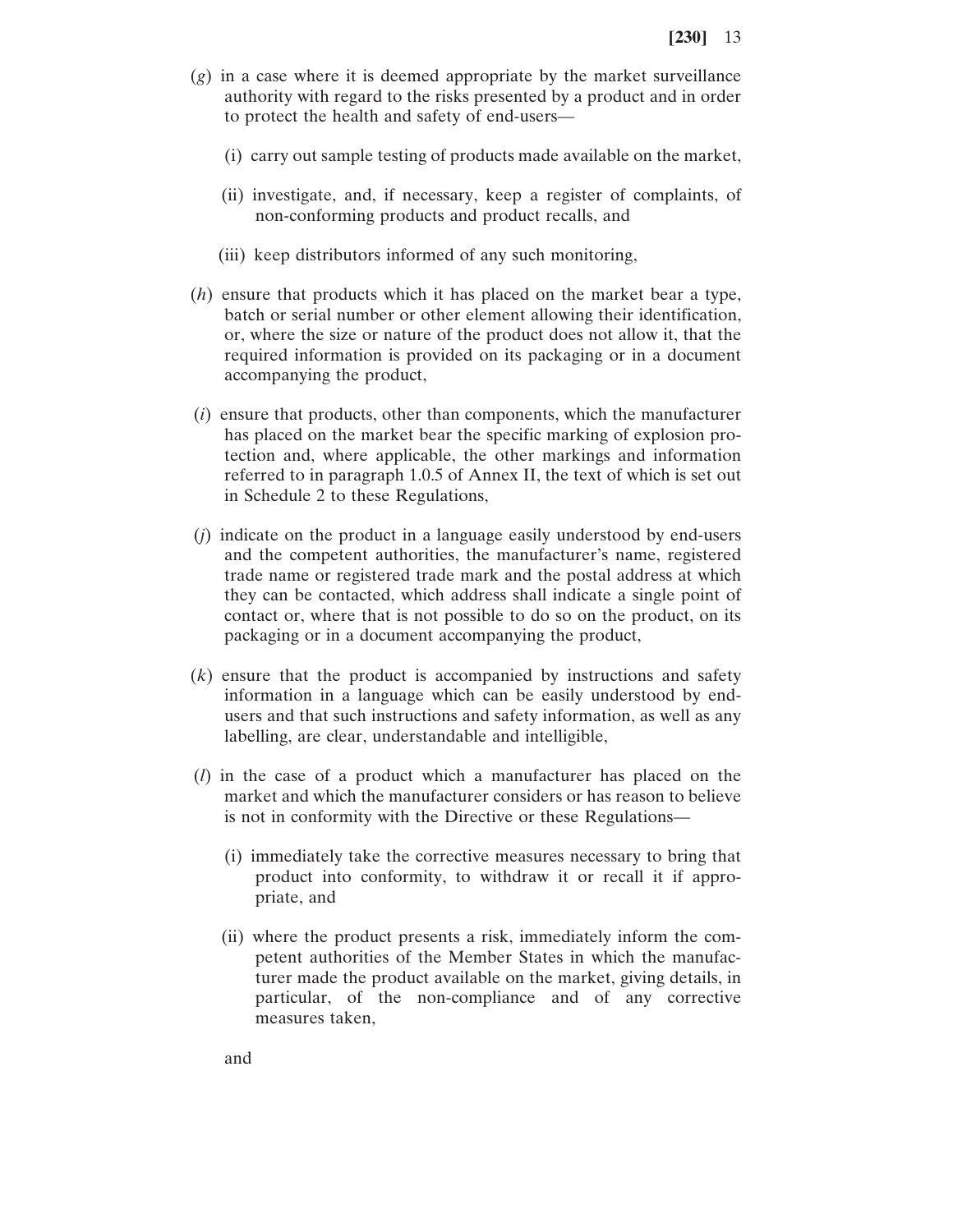- 14 **[230]**
	- (*m*) further to a reasoned request from a competent authority in respect of a product which the manufacturer has made available on the market—
		- (i) provide it with all the information and documentation in paper or electronic form necessary to demonstrate the conformity of the product with the Directive or these Regulations, in a language which can be easily understood by that authority, and
		- (ii) co-operate with that authority, at its request, on any action taken to eliminate the risks posed by products placed on the market by the manufacturer.

### *Authorised Representatives*

8. (1) A manufacturer may, by a written mandate, appoint an authorised representative for the purposes of the Directive or these Regulations.

(2) The obligations laid down in Regulation 7(*a*) and the obligation to draw up technical documentation referred to in Regulation 7(*b*) shall not form part of the mandate of an authorised representative appointed under paragraph (1).

(3) An authorised representative appointed under paragraph (1) shall perform the tasks specified in the mandate received from the manufacturer which shall, at least, allow the authorised representative to—

- (*a*) keep the EU declaration of conformity or, where applicable, the attestation of conformity and the technical documentation at the disposal of competent authorities for 10 years after the product has been placed on the market,
- (*b*) further to a reasoned request from a competent authority, provide that authority with all the information and documentation necessary to demonstrate the conformity of a product, and
- (*c*) cooperate with a competent authority, at its request, on any action taken to eliminate the risks posed by products covered by the authorised representative's mandate.

### *Obligations of importers*

9. (1) An importer shall not place a product on the market unless it complies with the Directive and these Regulations.

- (2) An importer shall—
	- (*a*) before placing a product on the market, ensure that—
		- (i) the appropriate conformity assessment procedure referred to in Regulation 14 has been carried out by the manufacturer,
		- (ii) the manufacturer has drawn up the technical documentation,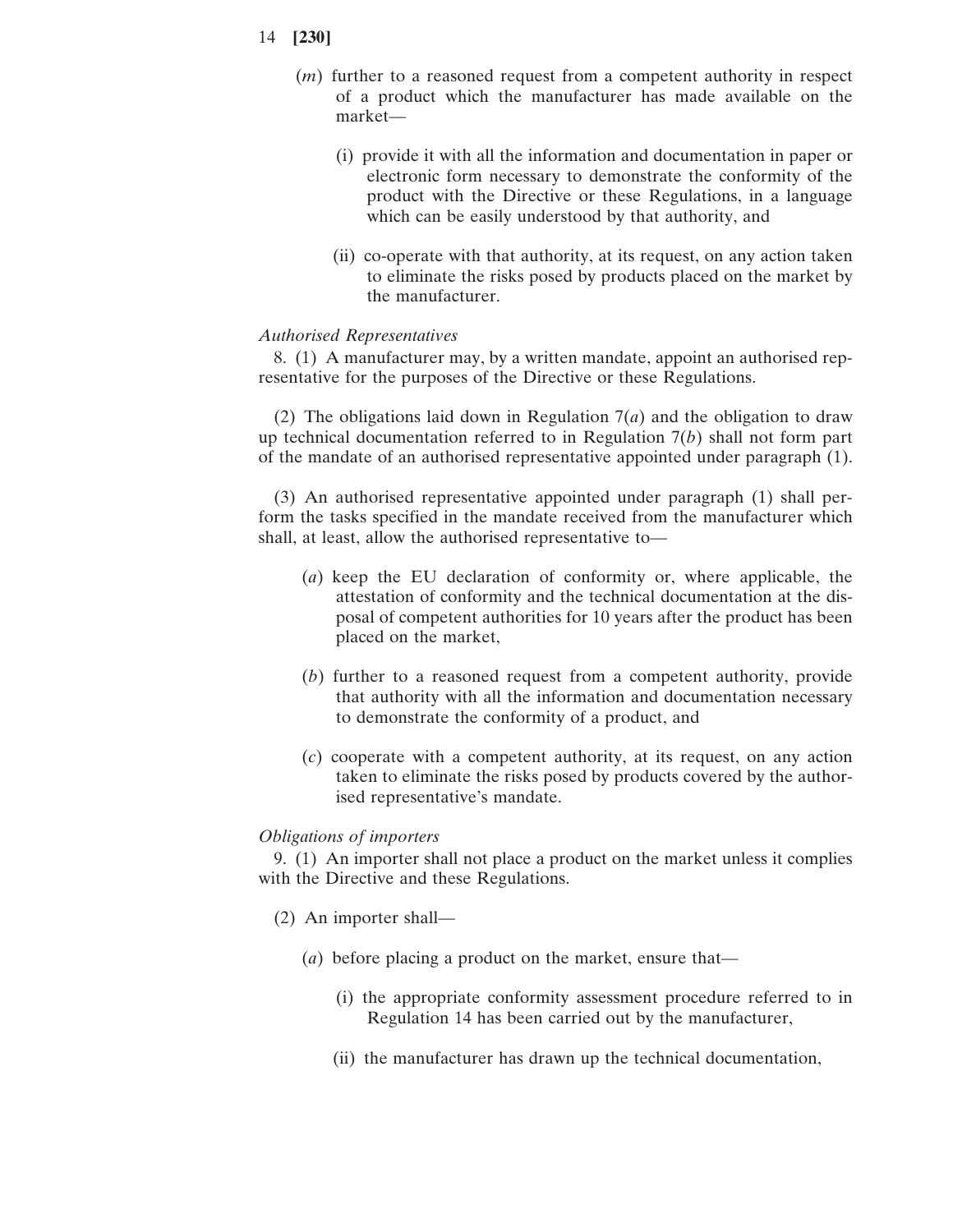- (iii) the items referred to in Regulation  $4(1)(a)$  and (*b*) bear the CE marking, and, are accompanied by the EU declaration of conformity and the required documents,
- (iv) the items referred to in Regulation  $4(1)(c)$  are accompanied by the attestation of conformity and by the required documents, and
- (v) the manufacturer has complied with the requirements set out in Regulations  $7(h)$ ,  $7(i)$  and  $7(j)$ ,
- (*b*) in a case where the importer considers or has reason to believe that a product is not in conformity with the essential health and safety requirements set out in Annex II to the Directive, the text of which is set out in Schedule 2 to these Regulations—
	- (i) not place the product on the market until it has been brought into conformity, and
	- (ii) where the product presents a risk, inform the manufacturer and the competent authorities of the Member States to that effect,
- (*c*) indicate on the product, in a language which can be easily understood by end-users and competent authorities, or where it is not possible to do so on the product, in a document accompanying it, the importer's name, registered trade name or registered trade mark and the postal address at which the importer can be contacted,
- (*d*) ensure that the product is accompanied by instructions and safety information in a language which can be easily understood by the end-users,
- (*e*) ensure that, while a product is under the importer's responsibility, its storage or transport conditions do not jeopardise its compliance with the essential health and safety requirements set out in Annex II, the text of which is set out in Schedule 2 to these Regulations,
- (*f*) in a case where it is deemed appropriate by the market surveillance authority, with regard to the risks presented by a product and in order to protect the health and safety of end-users, the importer shall—
	- (i) carry out sample testing of products made available on the market,
	- (ii) investigate, and, if necessary, keep a register of complaints, of non-conforming products and product recalls, and
	- (iii) keep distributors informed of any such monitoring,
- (*g*) in a case where an importer considers or has reason to believe that a product which the importer has placed on the market is not in conformity with the Directive or these Regulations—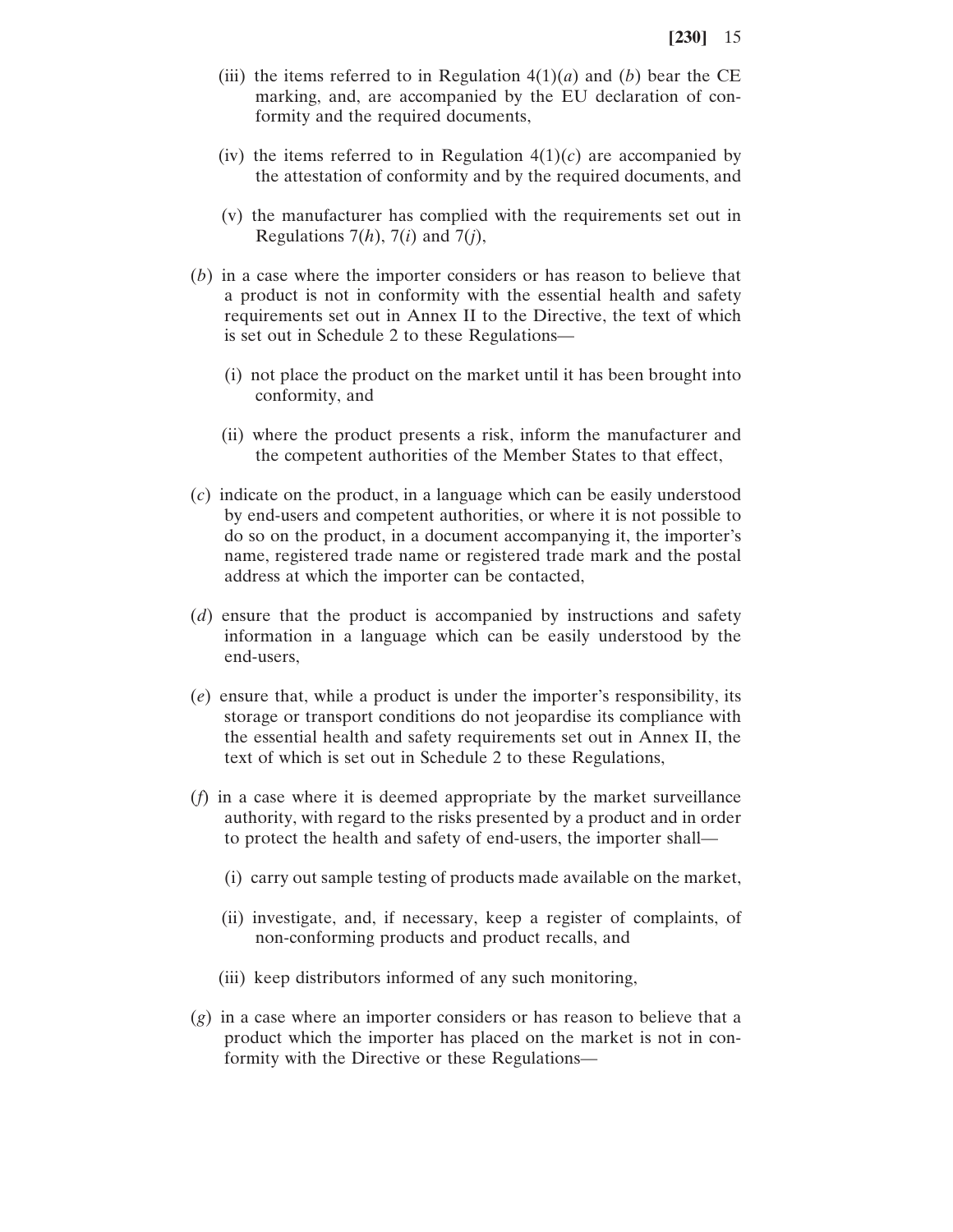- 16 **[230]**
	- (i) immediately take the corrective measures necessary to bring that product into conformity, to withdraw it or recall it if appropriate, and
	- (ii) where the product presents a risk, immediately inform the competent authorities of the Member States in which the importer made the product available on the market to that effect, giving details, in particular, of the non-compliance and of any corrective measures taken,
	- (*h*) for 10 years after the product has been placed on the market by the importer—
		- (i) keep a copy of the EU declaration of conformity or, where applicable, of the attestation of conformity at the disposal of competent authorities, and
		- (ii) ensure that the technical documentation can be made available to those authorities, upon request,

and

- (*i*) further to a reasoned request from a competent authority in respect of a product which the importer has made available on the market—
	- (i) provide it with all the information and documentation in paper or electronic form necessary to demonstrate the conformity of a product, in a language which can be easily understood by that authority, and
	- (ii) cooperate with that authority, at its request, on any action taken to eliminate the risks posed by the product which the importer has placed on the market.

### *Obligations of distributors*

10. A distributor shall—

- (*a*) act with due care in relation to the requirements of the Directive or these Regulations when making a product available on the market,
- (*b*) before making a product available on the market, verify that—
	- (i) the product bears the CE marking, where applicable,
	- (ii) where applicable, that it is accompanied by the EU declaration of conformity or the attestation of conformity and the required documents,
	- (iii) the product is accompanied by instructions and safety information, in a language which can be easily understood by the endusers in the Member State in which the product is to be made available on the market, and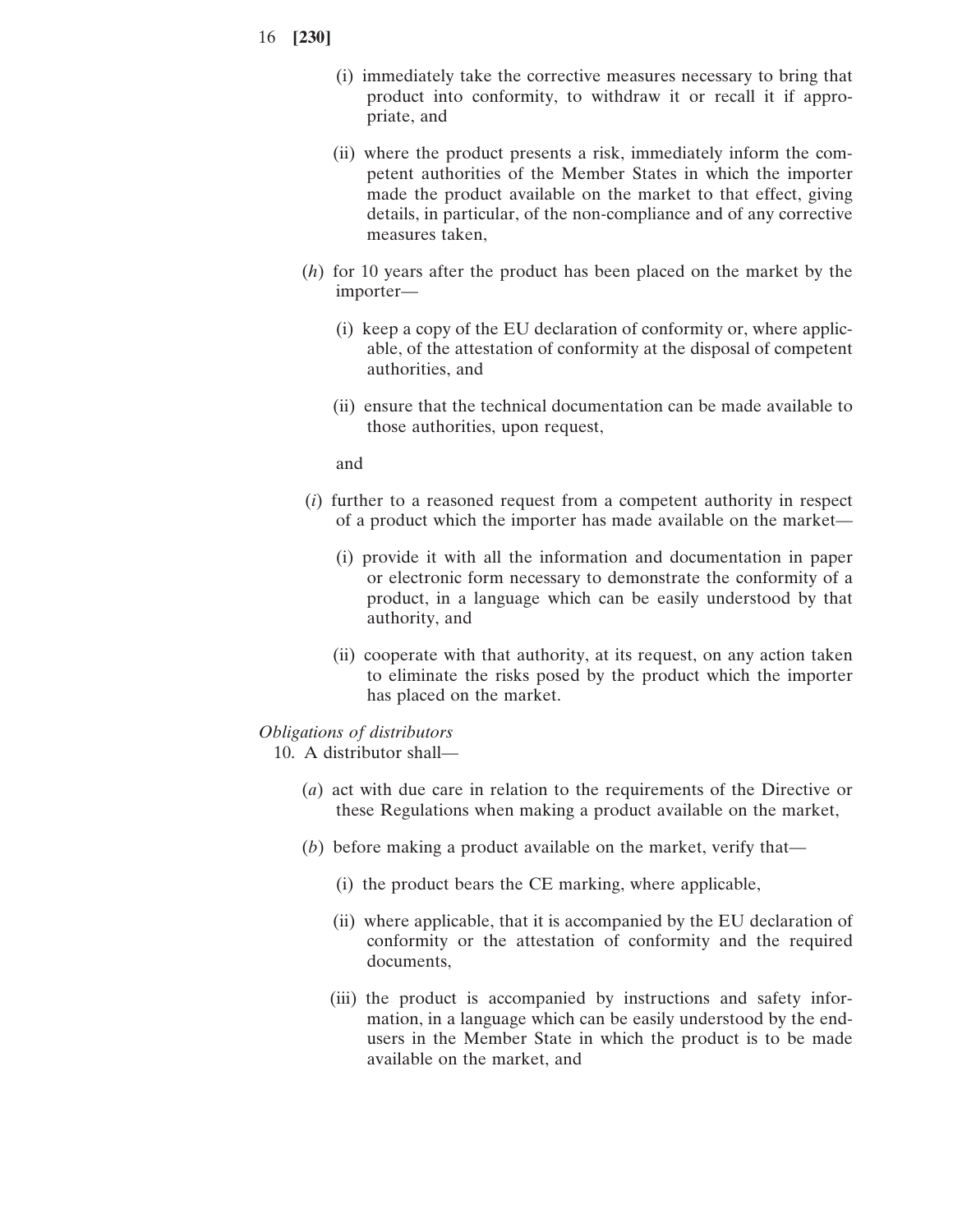- (iv) the manufacturer and the importer have complied with the requirements set out in Regulations 7(*h*), 7(*i*), 7(*j*) and 7(*k*) and Regulation 9(2)(*c*) respectively.
- (*c*) in a case where a distributor considers or has reason to believe that a product is not in conformity with the essential health and safety requirements set out in Annex II to the Directive, the text of which is set out in Schedule 2 to these Regulations—
	- (i) not make the product available on the market until it has been brought into conformity, and
	- (ii) where the product presents a risk, inform the manufacturer or the importer to that effect as well as the competent authorities of the Member States,
- (*d*) ensure that, while a product is under the distributor's responsibility, its storage or transport conditions do not jeopardise its compliance with the essential health and safety requirements set out in Annex II to the Directive, the text of which is set out in Schedule 2 to these Regulations,
- (*e*) in a case where the distributor considers, or has reason to believe, that a product which the distributor has made available on the market is not in conformity with the Directive or these Regulations—
	- (i) make sure that the corrective measures necessary to bring that product into conformity, to withdraw it or recall it, if appropriate, are taken, and
	- (ii) where that product presents a risk, immediately inform the competent authorities of the Member States in which the distributor made the product available on the market to that effect, giving details, in particular, of the non-compliance and of any corrective measures taken,

and

- (*f*) further to a reasoned request from a competent authority in respect of a product which the distributor has made available on the market—
	- (i) provide it with all the information and documentation, in paper or electronic form, necessary to demonstrate the conformity of the product, and
	- (ii) cooperate with that authority, at its request, on any action taken to eliminate the risks posed by the product.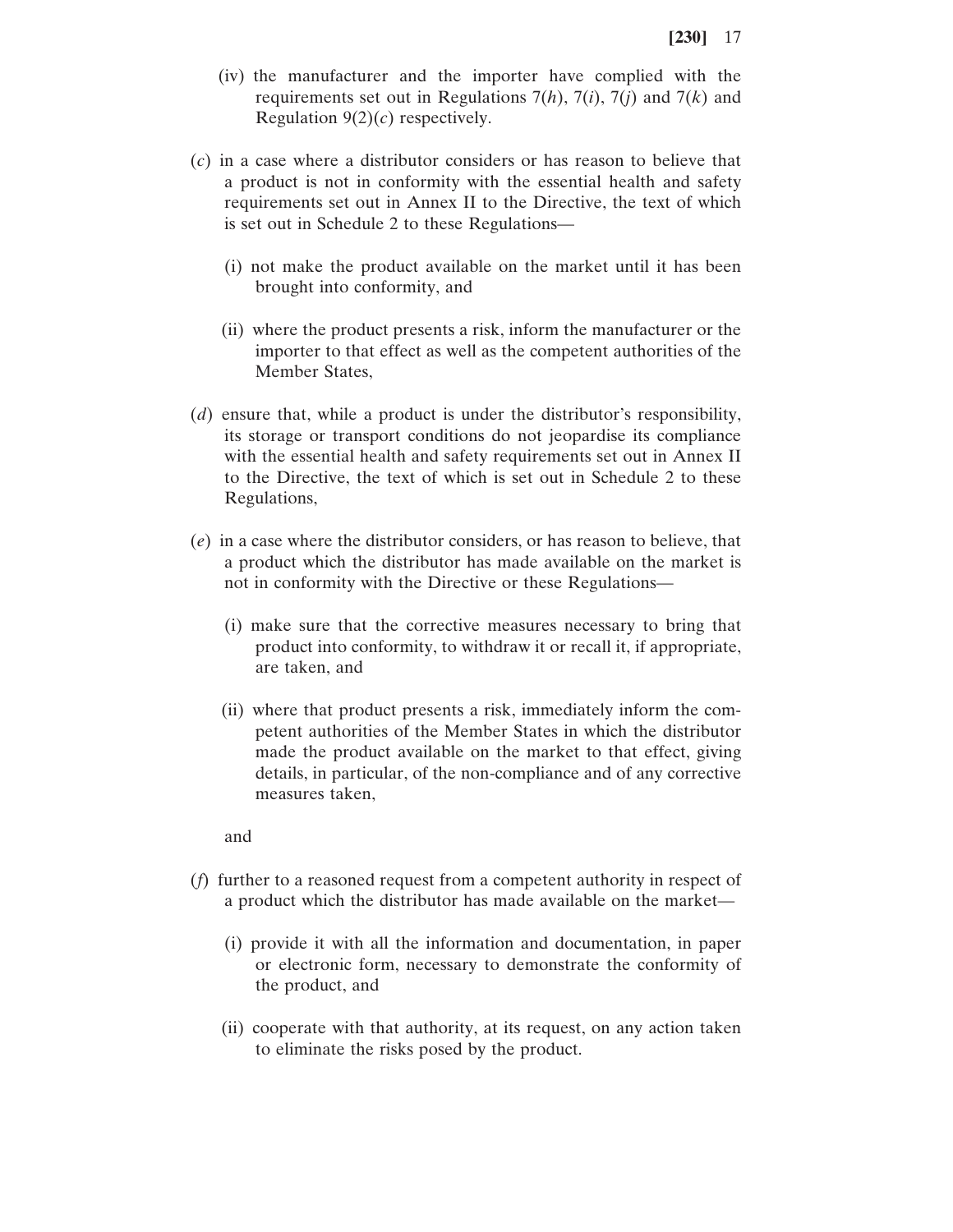*Cases in which obligations of manufacturers apply to importers and distributors* 11. An importer or distributor shall be considered a manufacturer for the purposes of the Directive or these Regulations, and shall be subject to the obligations of the manufacturer under Regulation 7, where that importer or distributor—

- (*a*) places a product on the market under the importer's or distributor's name or trademark, or
- (*b*) modifies a product already placed on the market in such a way that compliance with the Directive or these Regulations may be affected.

### *Identification of economic operators*

12. An economic operator shall—

- (*a*) on request, identify to a competent authority any economic operator—
	- (i) who has supplied the first named economic operator with a product, or
	- (ii) to whom the first named economic operator has supplied a product, and
- (*b*) be able to present the information referred to in paragraph (*a*) for 10 years after the first named economic operator has been supplied with, or has supplied the product.

### PART 3

# CONFORMITY OF PRODUCTS

#### *Presumption of conformity on the basis of harmonised standards*

13. Without prejudice to the powers of the State under Article 35 and 37 of the Directive, a product which is in conformity with harmonised standards or part thereof, the references to which have been published in the Official Journal, shall be presumed to be in conformity with the essential health and safety requirements set out in Annex II to the Directive, the text of which is set out in Schedule 2 to these Regulations, or parts thereof.

#### *Conformity assessment procedures*

14. (1) The procedures to be followed for assessing the conformity of equipment and, where necessary the devices referred to in Regulation 4(1)(*b*) of these Regulations, are—

(*a*) for equipment-groups I and II, equipment-categories M 1 and 1, the EU-type examination set out in Annex III to the Directive, the text of which is set out in Schedule 3 to these Regulations, in conjunction with either of the following—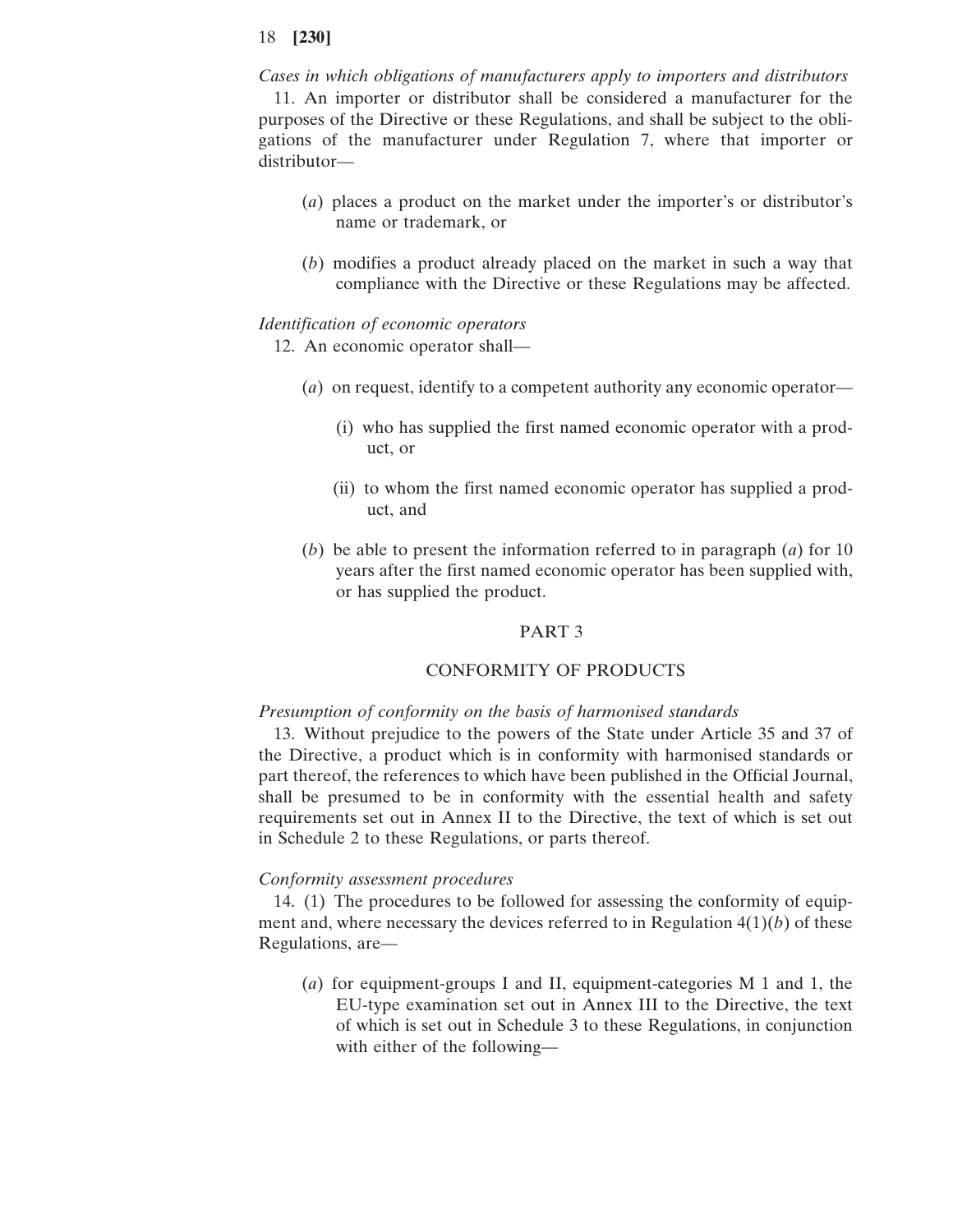- (i) conformity to type based on quality assurance of the production process set out in Annex IV to the Directive, the text of which is set out in Schedule 4 to these Regulations, or
- (ii) conformity to type based on product verification set out in Annex V to the Directive, the text of which is set out in Schedule 5 to these Regulations,
- (*b*) for equipment-groups I and II, equipment categories M 2 and 2—
	- (i) in the case of internal combustion engines and electrical equipment in these groups and categories, the EU-type examination set out in Annex III to the Directive, the text of which is set out in Schedule 3 to these Regulations, in conjunction with either—
		- conformity to type based on internal production control plus supervised product testing set out in Annex VI to the Directive, the text of which is set out in Schedule 6 to these Regulations, or
		- conformity to type based on product quality assurance set out in Annex VII to the Directive, the text of which is set out in Schedule 7 to these Regulations,
	- (ii) in the case of other equipment in these groups and categories, internal production control set out in Annex VIII to the Directive, the text of which is set out in Schedule 8 to these Regulations and the communication of the technical documentation provided for in point 2 of that Annex and Schedule, to a notified body, which shall acknowledge receipt of it as soon as possible and shall retain it,
- (*c*) for equipment-group II, equipment category 3, internal production control set out in Annex VIII to the Directive, the text of which is set out in Schedule 8 to these Regulations, and
- (*d*) for equipment-groups I and II, in addition to the procedures referred to in subparagraphs (*a*), (*b*) and (*c*) of this paragraph, conformity based on unit verification set out in Annex IX to the Directive, the text of which is set out in Schedule 9 to these Regulations may also be followed.

(2) The procedure referred to in subparagraph  $(a)$  or  $(d)$  of paragraph  $(1)$ shall be used for conformity assessment of protective systems.

(3) The procedures referred to in paragraph (1) shall be applied in respect of components with the exception of the affixing of the CE marking and the drawing up of the EU declaration of conformity and a written attestation of conformity shall be issued by the manufacturer, declaring the conformity of the components with the applicable provisions of the Directive and stating their characteristics and how they must be incorporated into equipment or protective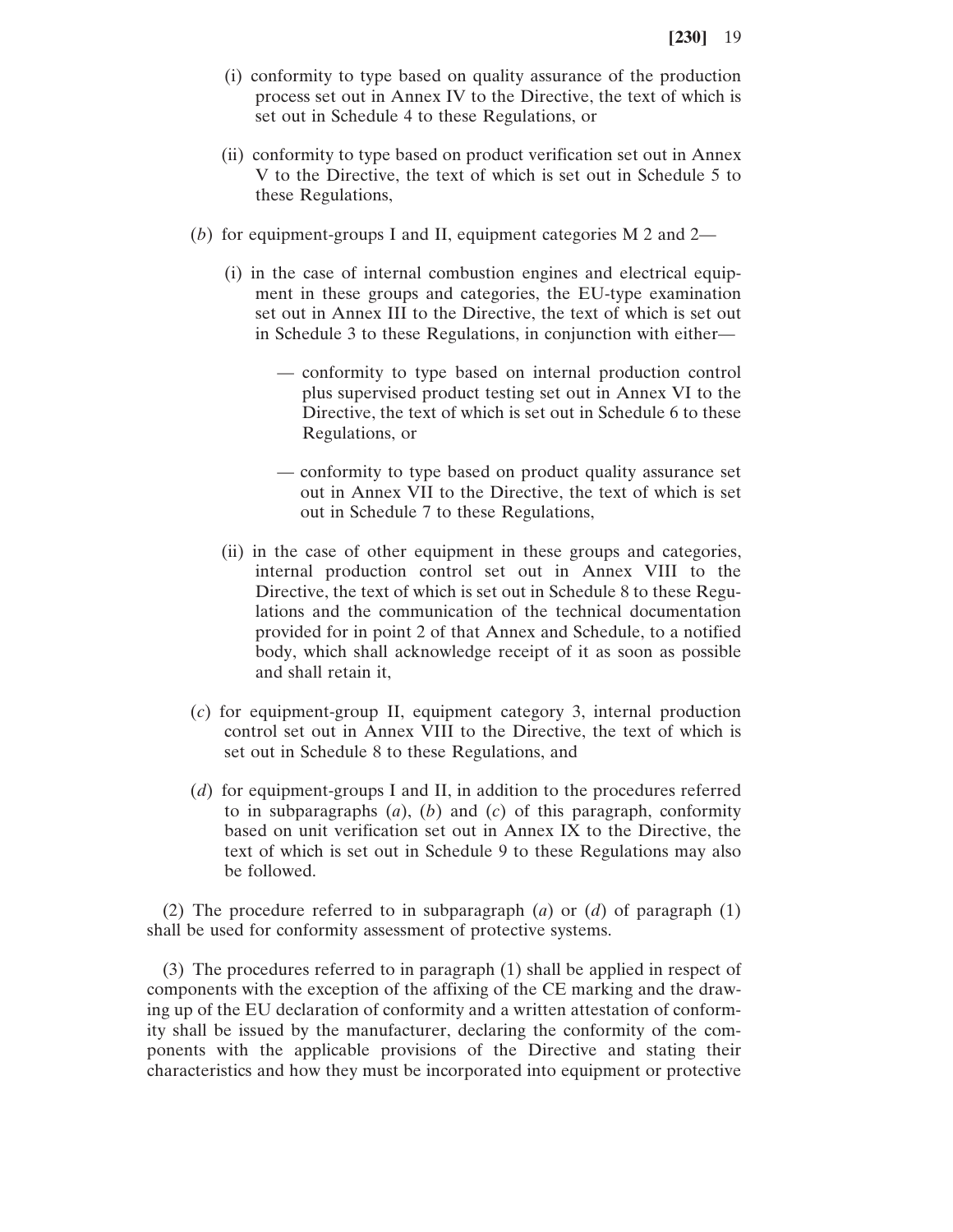systems to assist compliance with the essential health and safety requirements set out in Annex II to the Directive, the text of which is set out in Schedule 2 to these Regulations applicable to finished equipment or protective systems.

(4) With regard to the safety aspects referred to in paragraph 1.2.7 of Annex II to the Directive, the text of which is set out in Schedule 2 to these Regulations, in addition to the conformity assessment procedures referred to in paragraphs (1) and (2), the procedure referred to in Annex VIII to the Directive, the text of which is set out in Schedule 8 may also be followed.

(5) By derogation from paragraphs (1), (2) and (4), the market surveillance authority may, on a duly justified request in writing, authorise the placing on the market and putting into service of products other than components in respect of which the procedures referred to in paragraphs  $(1)$ ,  $(2)$  and  $(4)$  have not been applied and the use of which is in the interests of protection.

(6) Documents and correspondence relating to the conformity assessment procedures referred to in paragraphs (1) to (4) shall be drawn up in a language determined by the Member State concerned.

#### *EU declaration of conformity*

15. (1) An EU declaration of conformity for a product other than a component shall—

- (*a*) state that the fulfilment of the essential health and safety requirements set out in Annex II to the Directive, the text of which is set out in Schedule 2 to these Regulations has been demonstrated,
- (*b*) have the model structure set out in Annex X to the Directive, the text of which is set out in Schedule 10 to these Regulations,
- (*c*) contain the elements specified in the relevant conformity assessment procedures set out in Annexes III to IX to the Directive, the text of which is set out in Schedules 3 to 9 to these Regulations,
- (*d*) be continuously updated, and
- (*e*) be translated into the language or languages required by the Member State in which the product is placed or made available on the market.

(2) Where a product is subject to more than one European Union act requiring an EU declaration of conformity, a single EU declaration of conformity shall be drawn up in respect of all such European Union acts and that declaration shall contain the identification of the European Union acts concerned, including their publication references.

(3) By drawing up the EU declaration of conformity, the manufacturer shall assume responsibility for the compliance of the product with the requirements laid down in the Directive or these Regulations.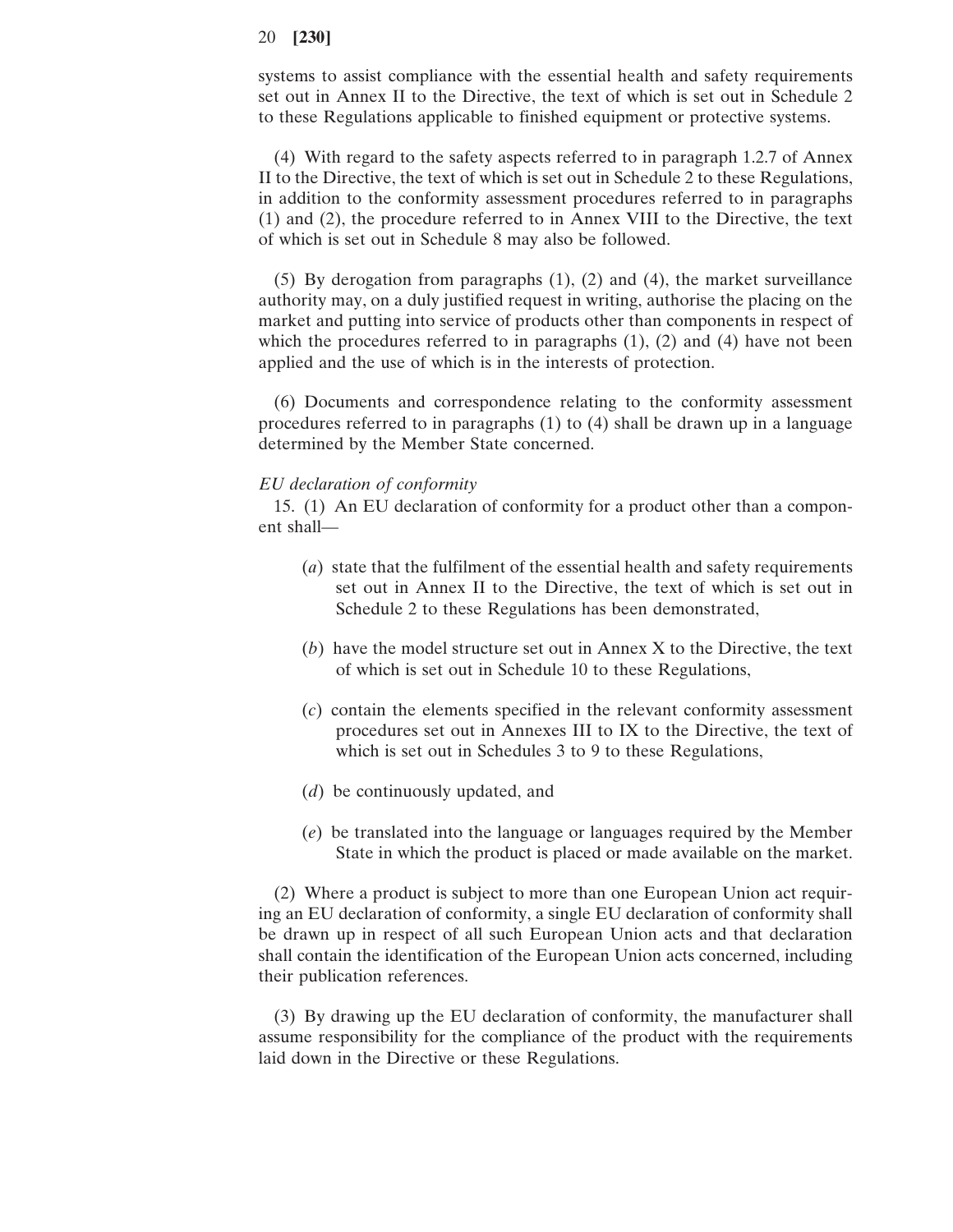# *General principles of the CE marking*

16. The CE marking when affixed to a product is subject to the general principles set out in Article 30 of Regulation (EC) No. 765/2008.

# *Rules and conditions for affixing the CE Marking and other markings*

17. (1) Subject to paragraph (2), before the product is placed on the market, the CE marking shall be affixed visibly, legibly and indelibly to the product or to its data plate.

(2) Where it is not possible or not warranted on account of the nature of the product to affix the CE marking in accordance with paragraph (1), before the product is placed on the market, the CE marking shall be affixed to—

- (*a*) the packaging, and
- (*b*) the accompanying documents.

(3) Where a notified body is involved in the production control phase, the CE marking shall be followed by the identification number of that notified body which shall be affixed—

- (*a*) by the notified body itself, or
- (*b*) under the instructions of the notified body, by the manufacturer or his authorised representative.

(4) The CE marking and, where applicable, the identification number of the notified body shall be followed by the specific marking of explosion protection  $\mathbb{Q}$ , the symbols of the equipment-group and category and, where applicable, the other markings and information referred to in paragraph 1.0.5 of Annex II to the Directive, the text of which is set out in Schedule 2 to these Regulations.

(5) The CE marking and the markings, symbols and information referred to in paragraph (4) and, where applicable, the identification number of the notified body, may be followed by any other mark indicating a special risk or use.

(6) Products that are designed for a particular explosive atmosphere shall be marked accordingly.

(7) A person shall not affix a CE marking—

- (*a*) in a manner that is in contravention of the Directive or these Regulations, to a product which conforms with these Regulations, or
- (*b*) to a product which does not conform with the Directive or these Regulations.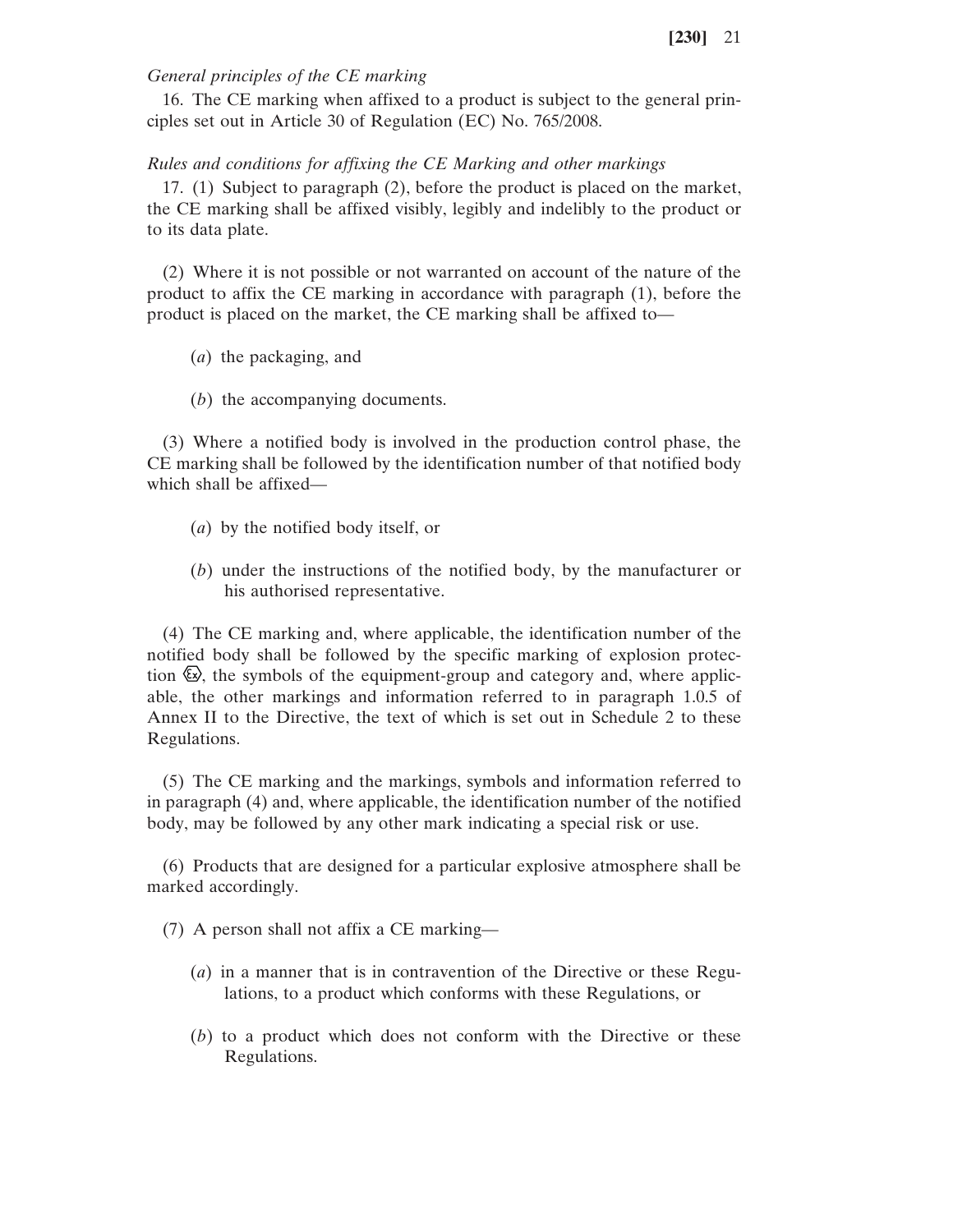### PART 4

# NOTIFICATION OF CONFORMITY ASSESSMENT BODIES

# *Notified bodies*

18. (1) The notifying authority shall notify the European Commission and the other Member States of the conformity assessment bodies authorised under these Regulations to carry out third party conformity assessment tasks.

(2) Only conformity assessment bodies which have been notified to the European Commission and other Member States in accordance with the Directive and these Regulations and against whom no objections are raised by the European Commission or the other Member States within the time periods set down under Article 25(5) of the Directive, shall be notified bodies for the purposes of the Directive and these Regulations.

#### *Applications for notification by conformity assessment bodies*

19. (1) A conformity assessment body seeking to become a notified body shall meet the requirements set down in paragraphs 2 to 11 of Article 21 of the Directive.

(2) Without prejudice to paragraph (1), where a conformity assessment body demonstrates its conformity with the criteria laid down in the relevant harmonised standards or parts thereof the references of which have been published in the Official Journal, it shall be presumed to comply with the requirements set down in Article 21 of the Directive insofar as the applicable harmonised standards cover those requirements.

(3) A conformity assessment body seeking to become a notified body shall submit to the notifying authority an application, which application shall be in accordance with Article 24 of the Directive and shall be accompanied by the appropriate fee as may be prescribed by the notifying authority.

### *Notification of conformity assessment bodies*

20. (1) The notifying authority may only notify a conformity assessment body where that body—

- (*a*) has made an application to it in accordance with Article 24 of the Directive, and
- (*b*) meets the requirements set out in Article 21 of the Directive.

(2) Notifications by the notifying authority under paragraph (1) shall be made in accordance with the notification procedure set down in Article 25 (2), (3) and (4) of the Directive.

(3) The notifying authority shall notify the European Commission and the other Member States of any subsequent relevant changes to the notification.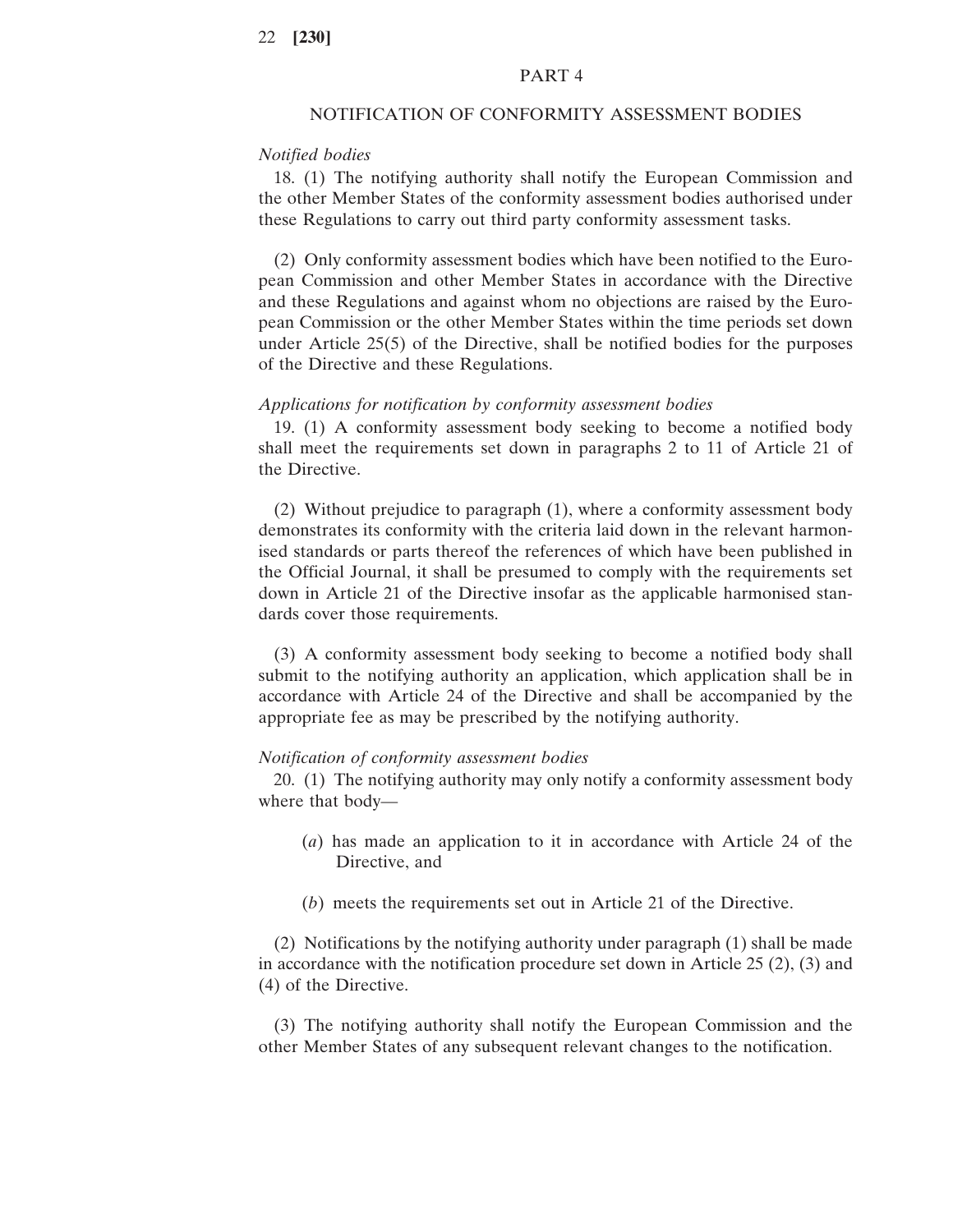(4) The assessment and monitoring referred to in Article 18(1) and (2) shall be carried out by the Irish National Accreditation Board within the meaning of and in accordance with Regulation (EC) No. 765/2008.

#### *Changes to notifications*

21. (1) Where the notifying authority has ascertained or has been informed that a notified body no longer meets the requirements laid down in Article 21 of the Directive, or that it is failing to fulfil its obligations under Article 29 or 31 of the Directive or these Regulations, that authority shall restrict, suspend or withdraw notification, as appropriate, depending on the seriousness of the failure to meet those requirements or fulfil those obligations.

(2) In the event of restriction, suspension or withdrawal of notification, the notifying authority shall immediately inform the European Commission and the other Member States of the restriction, suspension or withdrawal of same.

(3) In the event of restriction, suspension or withdrawal of notification or where the notified body has ceased its activity, the notifying authority shall take appropriate steps to ensure that the files of that notified body are either processed by another notified body or kept available for the responsible notifying and competent authorities at their request.

(4) The notifying authority shall inform the notified body concerned of its decision and allow that body an opportunity to make representations to it.

(5) The notifying authority shall establish one panel per appeal ("appeal panel") for the purposes of considering appeals under this Regulation. An appeal panel shall consist of at least 3 but not more than 5 persons appointed by the notifying authority, one of whom shall be designated by the notifying authority to be chairperson of the panel. An appeal panel shall not consist of any person who decided or was involved in the decision to restrict, suspend or withdraw the relevant notification pertaining to a notified body. An appeal panel shall establish its own procedure.

(6) Where the notifying authority decides to restrict, suspend or withdraw notification pertaining to a notified body, the latter may, within 14 days of the notification under paragraph (4), appeal to an appeal panel against the restriction, suspension or withdrawal, as the case may be. The notification pertaining to a notified body stands restricted, suspended or withdrawn, as the case may be, from the date of the notification of the decision under paragraph (4), unless the appeal panel, upon an application to it, decides otherwise, pending the outcome of the appeal. On hearing the appeal the appeal panel may confirm the decision, vary it or allow the appeal and shall notify the appellant of its decision. The decision of the appeal panel is final except that an appeal lies to the High Court on application to it on a specified point of law. Such an application does not affect the decision of the appeal panel and its operation.

(7) All expenses reasonably incurred by the notifying authority in relation to an appeal before an appeal panel or the High Court shall be borne by the appellant where the appeal panel or the court confirms or confirms with a variation the decisions of the notifying authority. The notifying authority may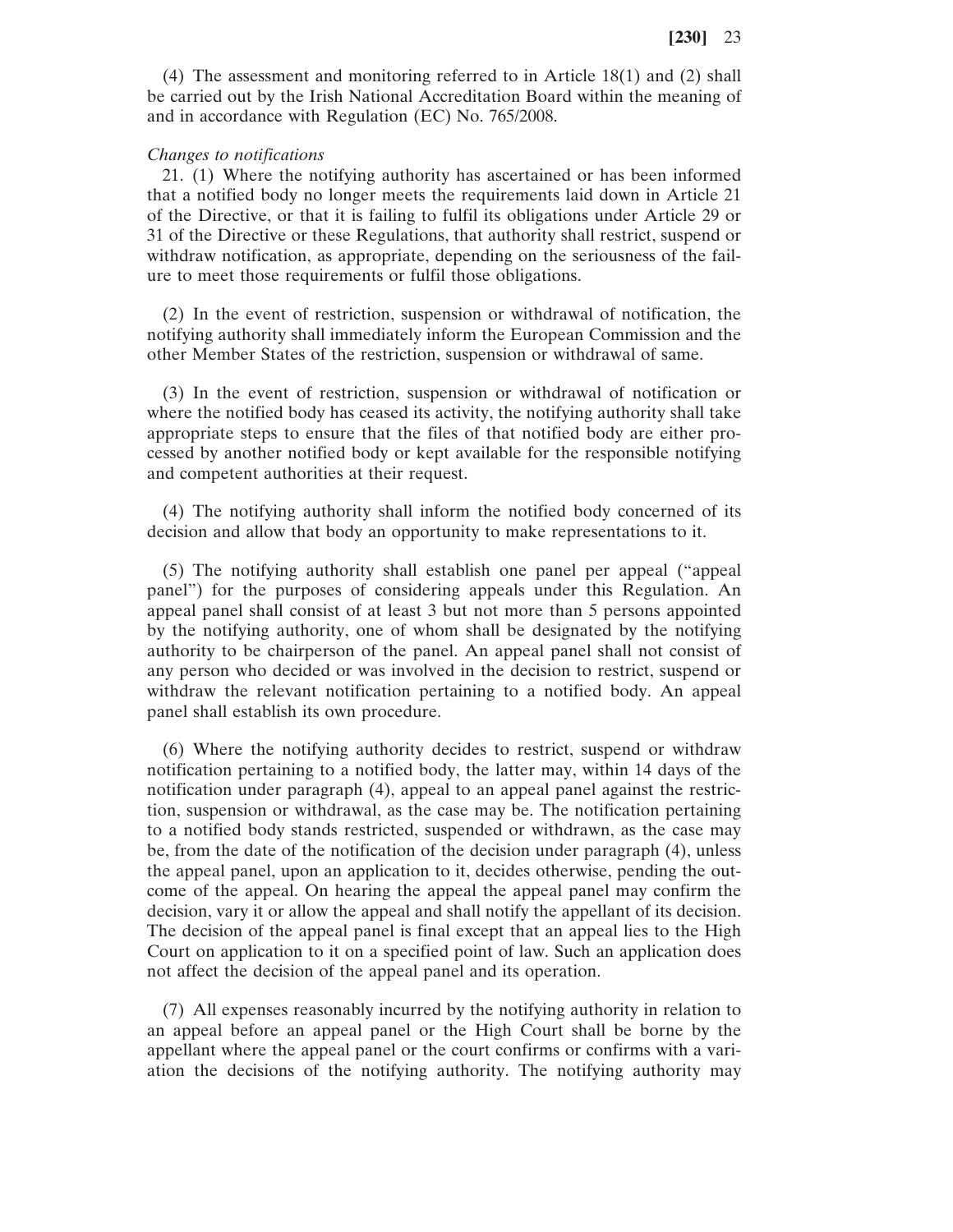recover these expenses as a simple contract debt in a court of competent jurisdiction.

### *Subsidiaries of and subcontracting by notified bodies*

22. Where a notified body subcontracts specific tasks connected with conformity assessment or has recourse to a subsidiary, it shall comply with Article 23 of the Directive.

#### *Operational obligations of notified bodies*

23. (1) Subject to paragraph (2), a notified body shall—

- (*a*) carry out conformity assessments in accordance with the conformity assessment procedures provided for in Annexes III to VII and Annex IX to the Directive, the text of which is set out in Schedules 3 to 7 and Schedule 9 of these Regulations,
- (*b*) ensure that conformity assessments are carried out in a proportionate manner, avoiding unnecessary burdens for economic operators,
- (*c*) perform its activities taking due account of the size of an undertaking, the sector in which it operates, its structure, the degree of complexity of the product technology in question and the mass or serial nature of the production process,
- (*d*) in a case where it finds that the essential health and safety requirements set out in Annex II to the Directive, the text of which is set out in Schedule 2 to these Regulations, or corresponding harmonised standards or other technical specifications have not been met by a manufacturer, require that manufacturer to take appropriate corrective measures and shall not issue a certificate of conformity,
- (*e*) in a case where, in the course of the monitoring of conformity following the issue of a certificate, the notified body finds that a product no longer complies, require the manufacturer to take appropriate corrective measures and suspend or withdraw the certificate if necessary,
- (*f*) in a case where corrective measures under paragraph (*e*) are not taken by the manufacturer or do not have the required effect, restrict, suspend or withdraw any certificates, as appropriate,
- (*g*) inform the manufacturer in question where a decision to restrict, suspend or withdraw any certificate is taken under paragraph (*f*), and
- (*h*) participate in the sectoral group of notified bodies established in accordance with Article 33 of the Directive.

(2) In carrying out its functions under paragraph 1(*b*) and 1(*c*) of this Regulation, a notified body shall nevertheless respect the degree of rigour and the level of protection required for the compliance of the product with the Directive or these Regulations.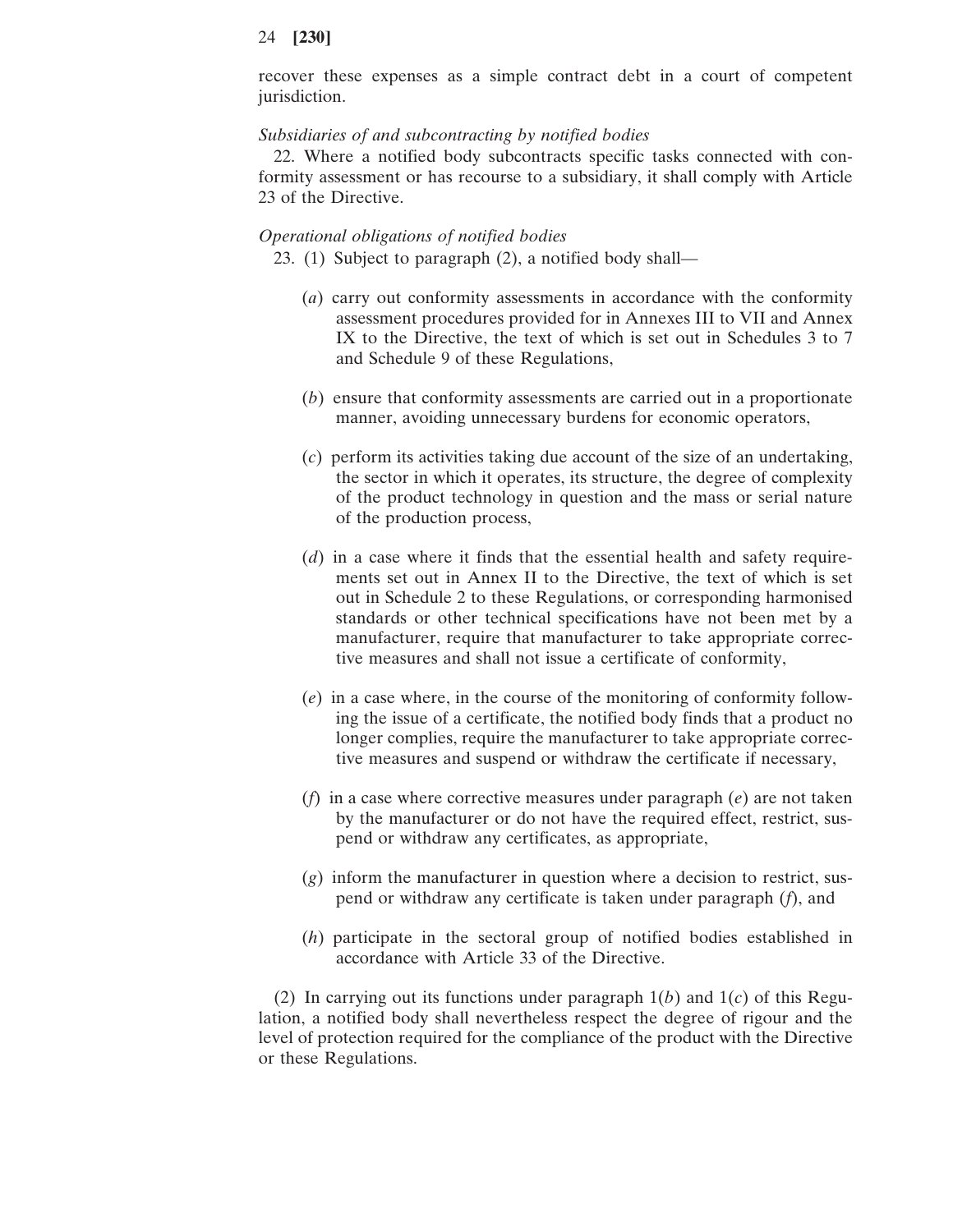# *Appeal against decisions of notified bodies*

24. (1) The notifying authority shall establish one panel per appeal ("appeal panel") for the purposes of considering appeals against restrictions, suspensions or withdrawals rendered by notified bodies under Regulation.

(2) An appeal panel shall consist of at least 3 but not more than 5 persons appointed by the notifying authority, one of whom shall be designated by the notifying authority to be chairperson of the panel. An appeal panel shall not consist of any person who decided or was involved in the decision to restrict, suspend or withdraw the relevant certificate. An appeal panel shall establish its own procedure.

(3) Where a notified body decides to restrict, suspend or withdraw a certificate held by a manufacturer, the latter may, within 14 days of the notification of a decision under Regulation  $23(g)$  appeal to an appeal panel against the restriction, suspension or withdrawal, as the case may be. The certification held by the manufacturer stands restricted, suspended or withdrawn, as the case may be, from the date of notification of the decision under Regulation  $23(g)$ , unless the appeal panel, upon an application to it, decides otherwise, pending the outcome of the appeal. On hearing the appeal the appeal panel may confirm the decision, vary it or allow the appeal and shall notify the appellant of its decision. The decision of the appeal panel is final except that an appeal lies to the High Court on application to it on a specified point of law. Such an application does not affect the decision of the appeal panel and its operation.

# *Information obligation on notified bodies*

25. A notified body shall—

- (*a*) inform the notifying authority of the matters referred to in Article  $31(a)$ ,  $(b)$ ,  $(c)$  and  $(d)$  of the Directive,
- (*b*) provide other bodies notified under the Directive or these Regulations carrying out similar conformity assessment activities covering the same products with relevant information on issues relating to negative conformity assessment results,
- (*c*) on request, provide other bodies notified under the Directive or these Regulations carrying out similar conformity assessment activities covering the same products with relevant information on issues relating to positive conformity assessment results.

### PART 5

### MARKET SURVEILLANCE, SAFEGUARD PROCEDURE

### *Market surveillance*

26. The market surveillance authority shall organise and carry out market surveillance of products covered by these Regulations in accordance with Articles 16 to 29 of Regulation (EC) No. 765 of 2008.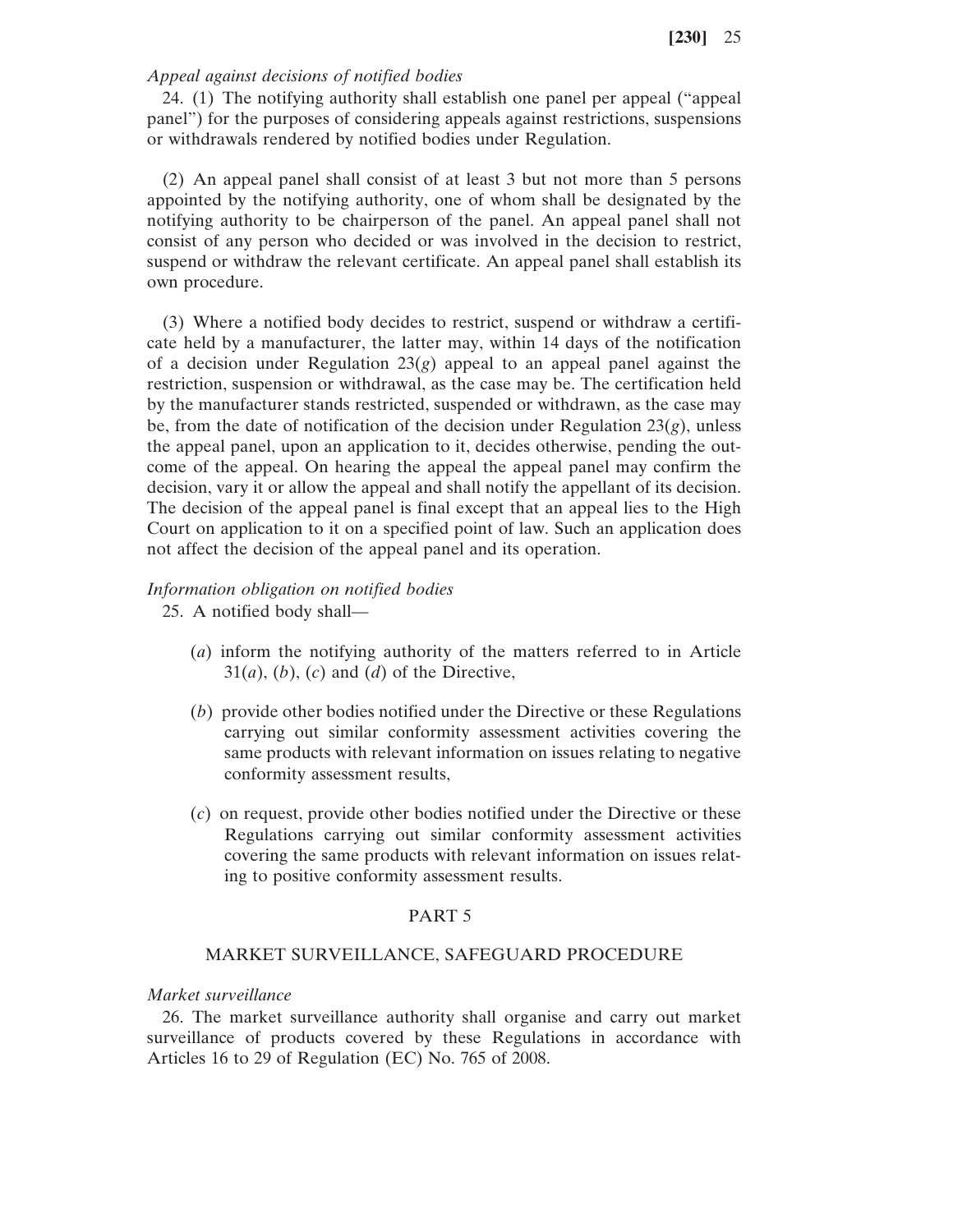### *Procedure for dealing with products presenting a risk at national level*

27. (1) Where the market surveillance authority has sufficient reason to believe that a product covered by these Regulations presents a risk to the health or safety of persons or to domestic animals or property, it shall carry out an evaluation in relation to the product concerned covering all relevant requirements laid down in the Directive or these Regulations.

(2) The relevant economic operator shall cooperate with the market surveillance authority as deemed necessary by it in carrying out an evaluation under paragraph (1).

(3) Where, in the course of the evaluation referred to in paragraph (1), the market surveillance authority finds that the product does not comply with the requirements laid down in the Directive or these Regulations, it shall—

- (*a*) without delay require the relevant economic operator to take all appropriate corrective actions to bring the product into compliance with those requirements, to withdraw the product from the market, or to recall it within a reasonable period commensurate with the nature of the risk, as the authority prescribes,
- (*b*) inform the notified body who carried out the conformity assessment procedure on the product of the product's non-compliance, and
- (*c*) apply the provisions of Article 21 of Regulation (EC) No 765/2008 to the measures referred to in paragraph 3(*a*) of this Regulation.

(4) Where the market surveillance authority considers that non-compliance is not restricted to the State, it shall inform the European Commission and the other Member States of the results of the evaluation and of the actions which it has required the economic operator to take.

(5) The relevant economic operator shall ensure that all appropriate corrective action is taken in respect of all the products concerned that it has made available on the market throughout the European Economic Area.

(6) Where the relevant economic operator does not take adequate corrective action within the period referred to in paragraph  $(3)(a)$  of this Regulation, the market surveillance authority shall, without delay, take all appropriate provisional measures to prohibit or restrict the product from being made available on the market in the State, to withdraw the product from that market or to recall it.

(7) The market surveillance authority shall inform the European Commission and the other Member States, without delay, of any measures taken under paragraph (6), and shall—

(*a*) include all available details, in particular the data necessary for the identification of the non-compliant product, the origin of the product, the nature of the non-compliance alleged and the risk involved, the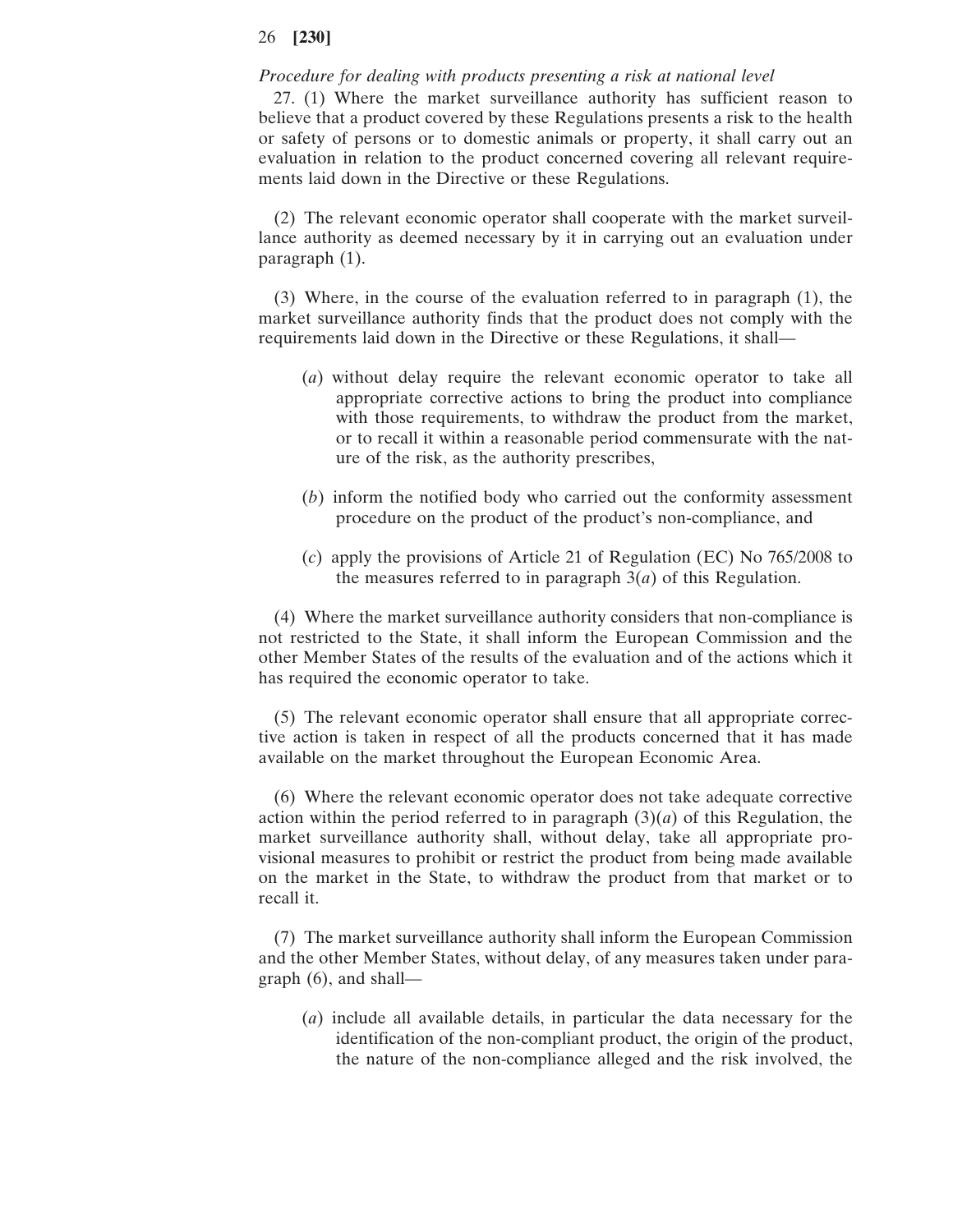nature and duration of the measures taken in the State and the arguments put forward by the relevant economic operator, and

- (*b*) in particular, indicate whether the non-compliance is due to either—
	- (i) the failure of the product to meet requirements relating to the health or safety of persons or, to the protection of domestic animals or property, or
	- (ii) shortcomings in the harmonised standards referred to in Regulation 13 conferring a presumption of conformity.

(8) Where another Member State has initiated the procedure under Article 35 of the Directive, the market surveillance authority shall, without delay, inform the European Commission and the other Member States—

- (*a*) of any measures adopted and of any additional information at its disposal relating to the non-compliance of the product concerned, or
- (*b*) of its objections, in the event of disagreement with the adopted measure of the other Member State.

(9) Where, within three months of receipt of the information referred to in paragraph (7), no objection has been raised by either a Member State or the European Commission in respect of a provisional measure taken by the market surveillance authority, that measure shall be deemed to be justified.

(10) The market surveillance authority shall ensure that appropriate restrictive measures, such as withdrawal of the product from the market, are taken in respect of the product concerned without delay.

#### *Safeguard procedure*

28. (1) Where a national measure taken by a Member State under Article 35 of the Directive is considered justified by the European Commission in accordance with the procedure in Article 36(1) of the Directive, the market surveillance authority shall take the necessary measures to ensure that the non-compliant product is withdrawn from the market in the State and shall inform the European Commission accordingly.

(2) Where a national measure taken by a Member State under Article 35 of the Directive is considered unjustified by the European Commission in accordance with the procedure in Article 36(1) of the Directive, the market surveillance authority shall withdraw that measure.

### *Compliant products which present a risk*

29. (1) Where, having carried out an evaluation under Regulation 27, the market surveillance authority finds that although a product is in compliance with the Directive or these Regulations, it presents a risk to the health or safety of persons or to domestic animals or to property, it shall—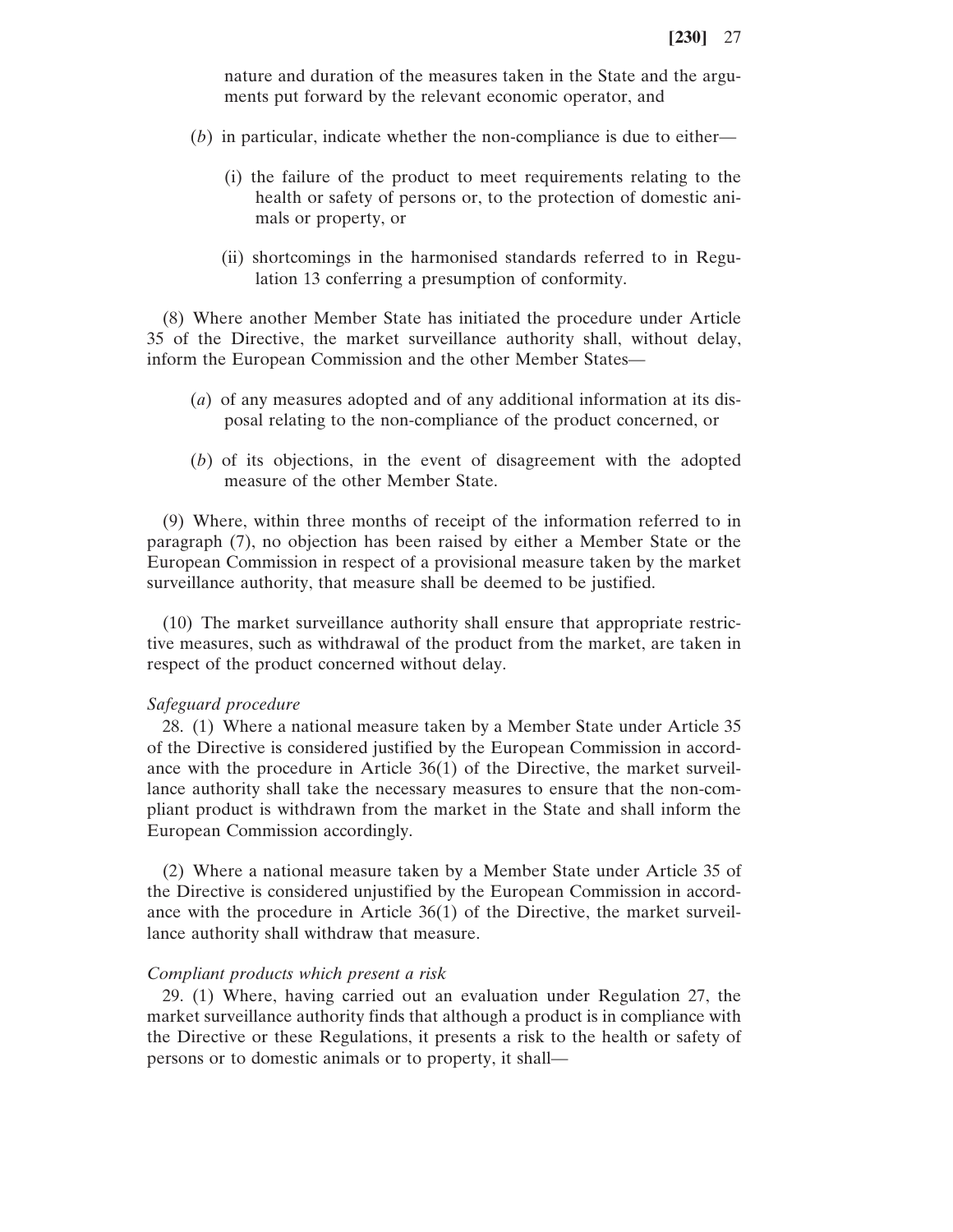- (*a*) require the relevant economic operator to take all appropriate measures to ensure that the product concerned, when placed on the market, no longer presents that risk, to withdraw the product from the market or to recall it within a reasonable period, commensurate with the nature of the risk, as it may prescribe and,
- (*b*) immediately inform the European Commission and the other Member States, of all available details and in particular of—
	- (i) the data necessary for the identification of the product concerned,
	- (ii) the origin and the supply chain of the product,
	- (iii) the nature of the risk involved, and
	- (iv) the nature and the duration of the national measures taken.

(2) An economic operator shall ensure that the corrective action required under paragraph (1) is taken in respect of all products concerned that the operator has placed or made available on the market throughout the European Economic Area.

### *Formal non-compliance*

30. (1) Without prejudice to Regulation 27, the market surveillance authority shall require the relevant economic operator to put an end to the non-compliance concerned where it finds that—

- (*a*) the CE marking has been affixed in violation of Article 30 of Regulation (EC) No 765/2008 or of Article 16 of the Directive or Regulation 17 of these Regulations,
- (*b*) the CE marking, when required, has not been affixed,
- (*c*) the specific marking of explosion protection  $\mathcal{Q}$ , the symbols of the equipment-group and category and, where applicable, the other markings and information have been affixed in violation of point 1.0.5 of Annex II to the Directive, the text of which is set out in Schedule 2 of these Regulations or have not been affixed,
- (*d*) the identification number of the notified body, where that body is involved in the production control phase, has been affixed in violation of Article 16 of the Directive or Regulation 17 of these Regulations, or has not been affixed,
- (*e*) the EU declaration of conformity or the attestation of conformity, as appropriate, does not accompany the product,
- (*f*) the EU declaration of conformity or, where required, the attestation of conformity has not been drawn up correctly,
- (*g*) the technical documentation is either not available or not complete,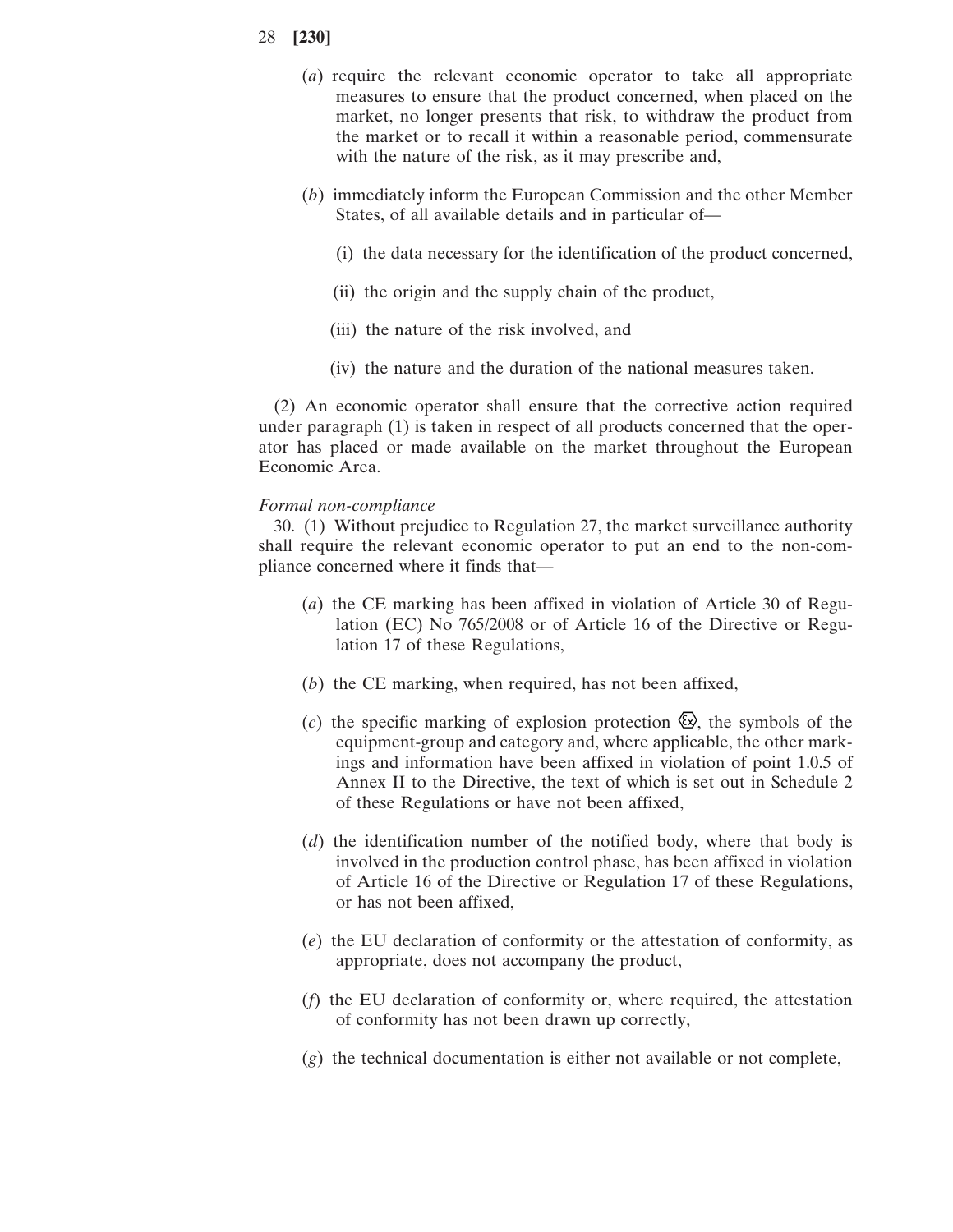- (*h*) the information referred to in Articles 6(7) or 8(3) of the Directive or Regulation  $7(i)$  or Regulation  $9(2)(c)$  of these Regulations is absent, false or incomplete, or
- (*i*) any other administrative requirement provided for in Articles 6 or 8 of the Directive or Regulation 7 or Regulation 9 of these Regulations is not fulfilled.

(2) Where the non-compliance referred to in paragraph 1 persists, the market surveillance authority shall take all appropriate measures to restrict or prohibit the product from being made available on the market or shall ensure that it is recalled or withdrawn from the market.

#### PART 6

### POWERS OF THE MARKET SURVEILLANCE AUTHORITY

#### *General*

31. (1) The market surveillance authority shall perform its market surveillance duties in accordance with the relevant provisions of Article 34 of the Directive.

(2) A person who for the time being stands appointed as an inspector under section 62 of the Act of 2005 shall be an inspector for the purpose of the Directive and these Regulations.

(3) An inspector shall, when exercising any power conferred on him or her by these Regulations, if requested to do so by any person affected, produce the certificate of authorisation or a copy of it furnished to him or her under section 62(2) of the Act of 2005 together with a form of personal identification.

### *Powers of inspectors*

32. (1) An inspector shall, for the purposes of these Regulations, have power to do any one or more of the following:

- (*a*) subject to paragraph (4), at any time enter—
	- (i) the premises of an economic operator, or
	- (ii) any other place or premises where entry on same is necessary to ensure that the objectives of the Directive are achieved;
- (*b*) inquire into, search, examine and inspect—
	- (i) any place referred to in paragraph 1(*a*),
	- (ii) any activity, installation, process, procedure, matter or thing at or in that place, and
	- (iii) any product or any record relating to such product, to ascertain whether the Directive or these Regulations have been or are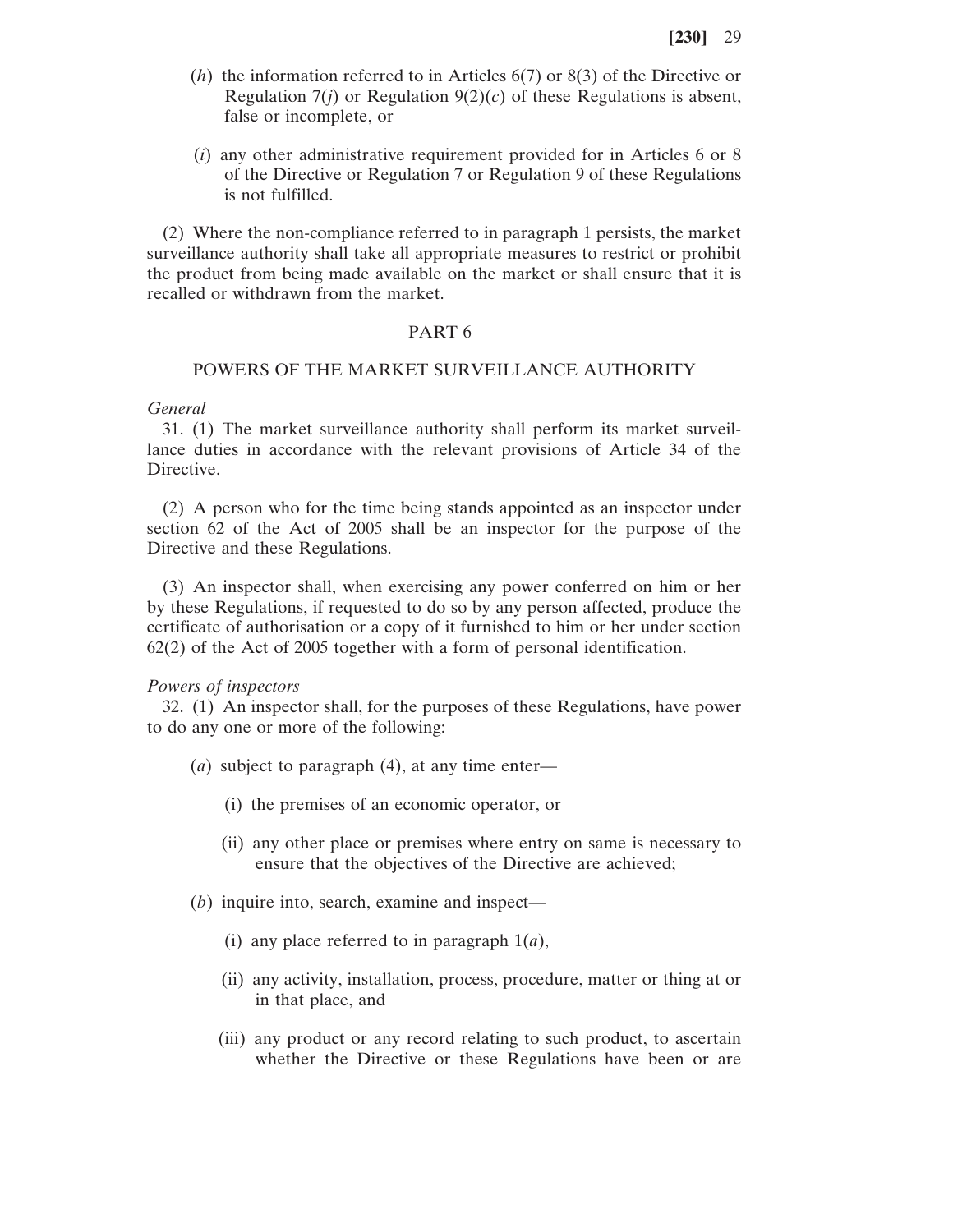being complied with and, for that purpose, take with him or her and use any equipment or materials he or she consider necessary;

- (*c*) require that that place and anything at or in it be left undisturbed for so long as is reasonably necessary for the purposes of any search, examination, investigation, inspection or inquiry under the Directive or these Regulations;
- (*d*) require the person in charge to produce to the inspector—
	- (i) any product or partly completed product which is in the possession or under the control of such person, and
	- (ii) any records, and in the case of such information in a non-legible form, to reproduce it in a legible form, and to give to the inspector such information as the inspector may reasonably require in relation to any entries in those records;
- (*e*) inspect and take copies of or extracts from any such records or any electronic information system at that place, including in the case of information in a non-legible form, copies of or extracts from such information in a permanent legible form or require that such copies be provided;
- (*f*) require a person at or in that place by whom or on whose behalf a computer is or has been used to produce or store records or any person having control of, or otherwise concerned with the operation of the computer, to afford the inspector access thereto and all reasonable assistance as the inspector may require;
- (*g*) remove from that place and retain the records (including documents stored in a non-legible form) and copies taken and detain the records for such period as the inspector reasonably considers to be necessary for further examination or until the conclusion of any legal proceedings;
- (*h*) require that records at or in that place be maintained for such period as may be reasonable;
- (*i*) require the person in charge to give the inspector such information as the inspector may reasonably require for the purposes of any search, examination, investigation, inspection or inquiry under these Regulations;
- (*j*) require the person in charge to give the inspector such assistance and facilities within the person's power or control as are reasonably necessary to enable the inspector to exercise any of his or her powers under these Regulations;
- (*k*) require by notice, at a time and place specified in the notice, any person (including the person in charge) to give the inspector any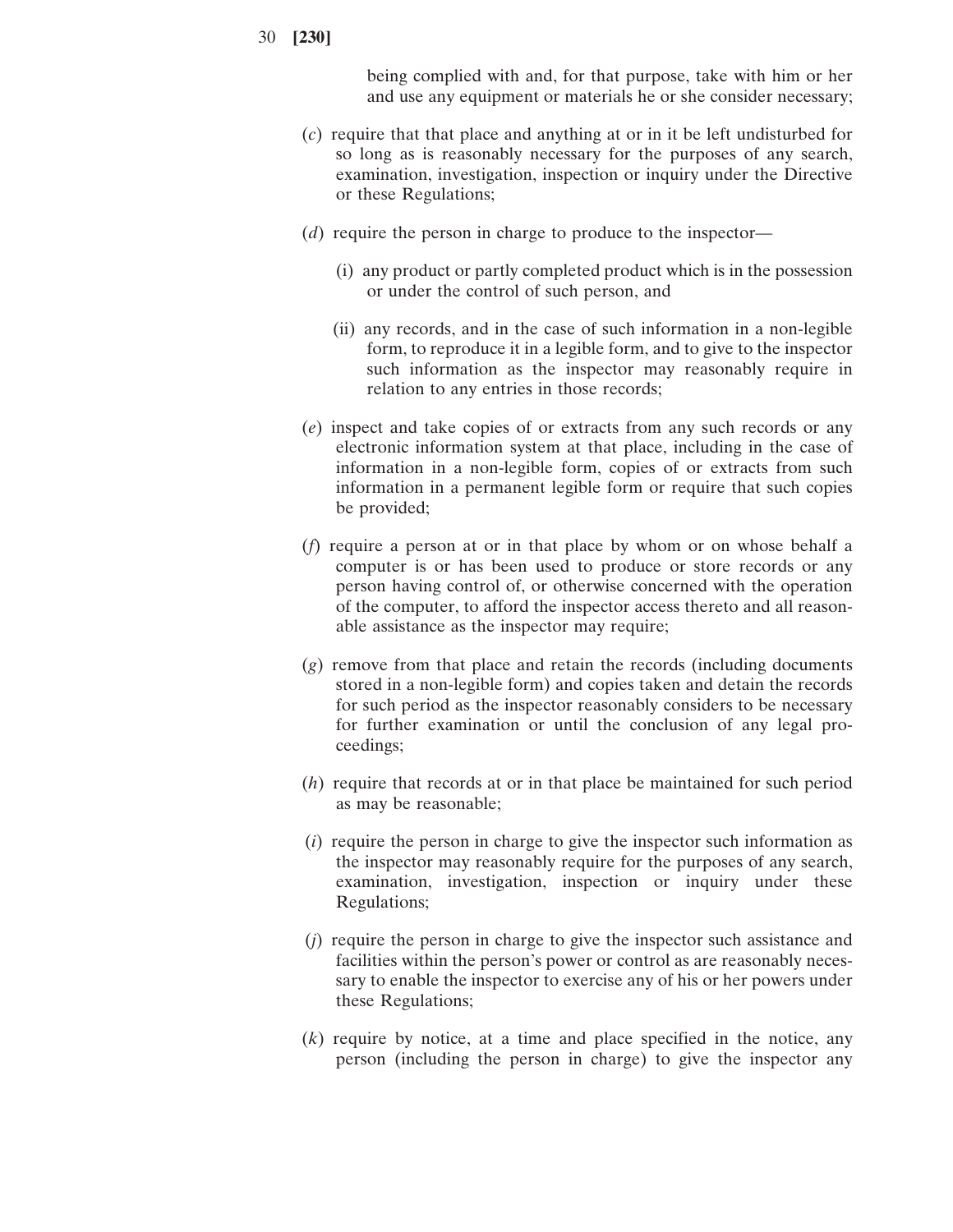information that the inspector may reasonably require in relation to the place, any product, equipment, item, activity, installation or procedure at or in the place, and to produce to the inspector any records that are under that person's power or control;

- (*l*) examine any person whom the inspector reasonably believes to be able to give to the inspector information relevant to any search, examination, investigation, inspection or inquiry under these Regulations and require the person to answer such questions as the inspector may ask relative to the search, examination, investigation, inspection or inquiry and to sign a declaration of the truth of the answers;
- (*m*) require that any procedure be followed for the purposes of any search, examination, investigation, inspection or inquiry under these Regulations;
- (*n*) take any measurements or photographs or make any tape, electrical or other recordings that the inspector considers necessary for the purposes of any search, examination, investigation, inspection or inquiry under these Regulations;
- (*o*) take samples of air, soil, water or waste at or near that place;
- (*p*) where appropriate, install, use and maintain at that place monitoring instruments, systems and seals for the purposes of the Directive or these Regulations;
- (*q*) at that place, or at any other location, carry out, or have carried out, such testing, examination or analysis of any item or product found at that place, as he or she reasonably considers to be necessary, and for that purpose—
	- (i) require the person in charge to supply to the inspector without charge any product, equipment or item, or samples thereof, or
	- (ii) remove, or have removed, to another location, any product, equipment or item, or samples thereof;
- (*r*) cause any product found at that place in respect of which there has been or there appears to the inspector to have been a contravention of the Directive or these Regulations, to be subjected to any testing, examination or analysis in accordance with subparagraph (*q*) (but not so as to damage or destroy it unless necessary for the purposes of the Directive or these Regulations) and where an inspector proposes to exercise the power conferred by this subparagraph in the case of any such product found at any place, he or she shall, if so requested by the person in charge, cause anything that is to be done by virtue of that power to be done in the presence of that person, save that the person in charge is responsible for his or her own costs in attending at the exercise of the inspector's powers and cannot unreasonably delay the inspector in the exercise of those powers;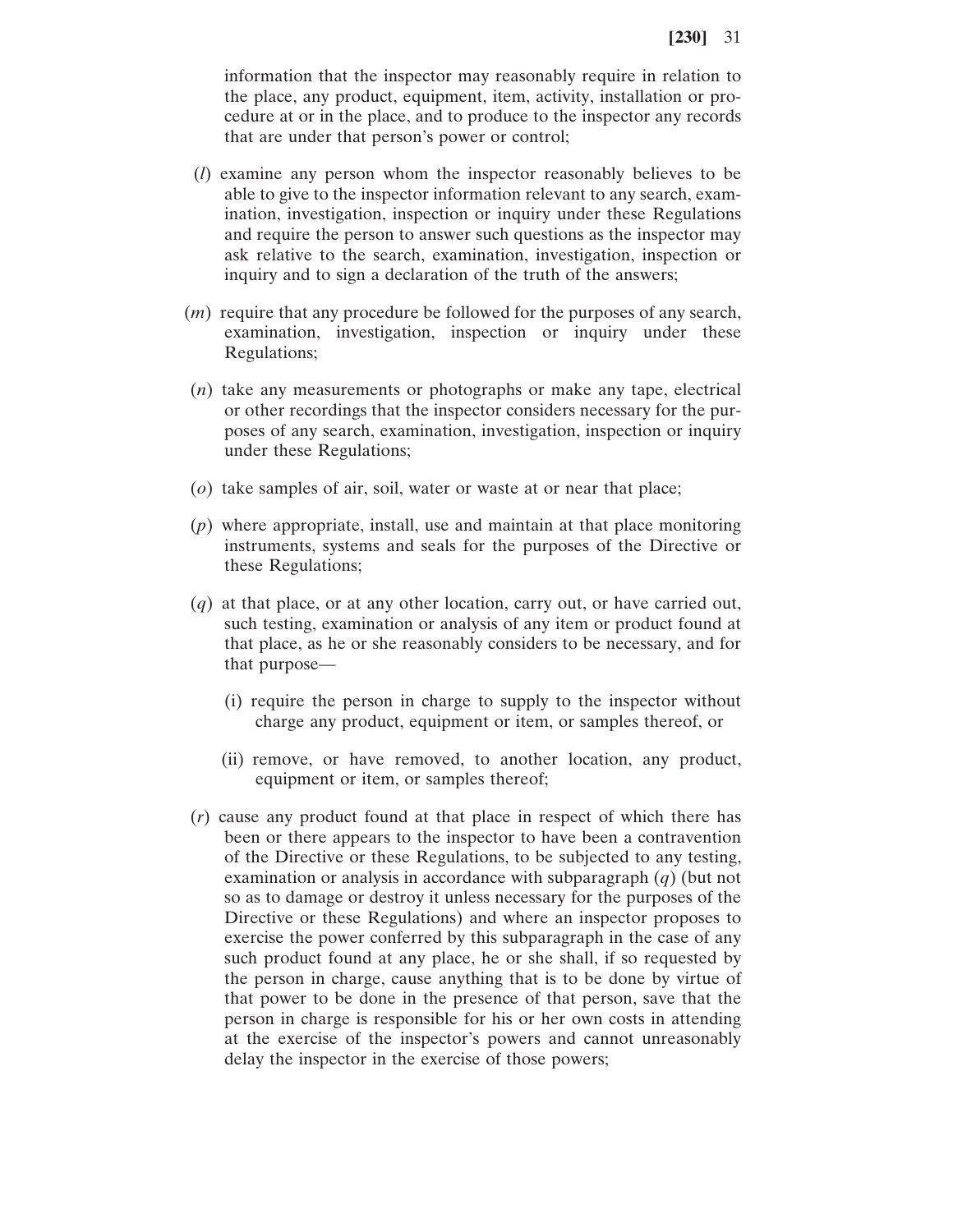- (*s*) remove and retain for such period as is necessary any product, equipment or item found at that place for all or any of the following purposes:
	- (i) to examine or arrange for the examination, testing or analysis of the product, equipment or item;
	- (ii) to ensure that it is not tampered with before the examination of it under subparagraph (i) is completed;
	- (iii) to ensure that it is available for use as evidence in any proceedings;
- (*t*) where necessary—
	- (i) require the disposal or destruction of any product in respect of which there has been or there appears to the inspector to have been a contravention of the Directive or these Regulations at the expense of the person in charge, or remove that product and arrange for it to be disposed or destroyed of at the expense of the person in charge, and
	- (ii) require that such disposal or destruction shall be—
		- (I) such as will prevent the product from being used or placed on the market, and
		- (II) in compliance with requirements under the Waste Management Acts 1996 to 2003;
- (*u*) require the recall or removal from the market of a product by the person who has placed or made available that product on the market, where it appears to the inspector that, in relation to that product, the Directive or these Regulations have been contravened.

(2) Where a product is found at a place, and an inquiry is made by an inspector in the course of a search, examination, investigation or inspection as to the identity of the person who supplied that product, the person in charge shall give the inspector the name and address of the supplier from whom the product was purchased or otherwise obtained.

(3) Before exercising any of the powers conferred by subparagraphs (*q*) to (*t*) of paragraph (1), an inspector shall, in so far as it is practicable, consult such persons as appear to him or her to be appropriate for the purpose of ascertaining what dangers, if any, there may be in doing what he or she proposes to do under those subparagraphs.

- (4) An inspector shall not enter a dwelling other than—
	- (*a*) with the consent of the occupier, or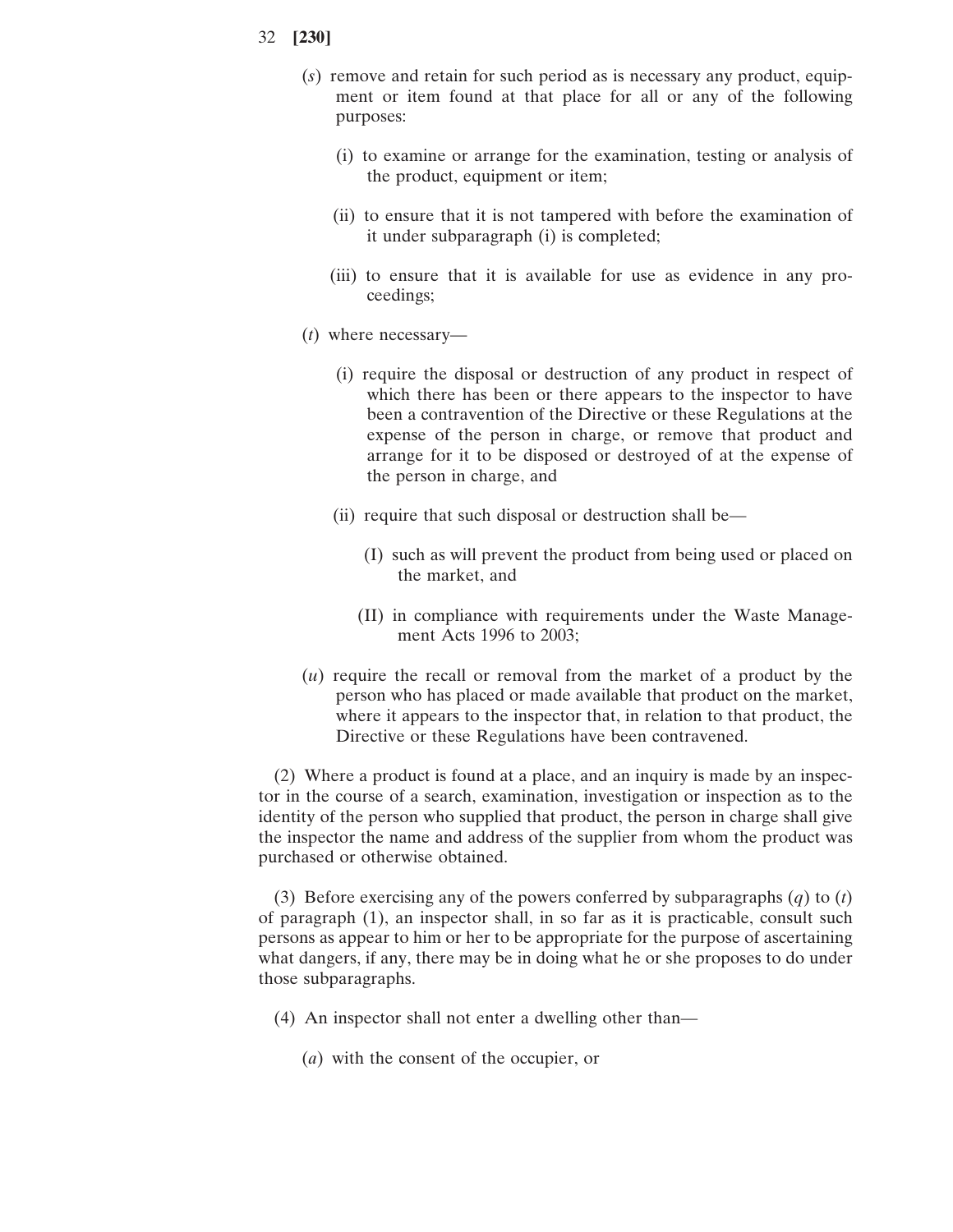(*b*) in accordance with a warrant of the District Court issued under paragraph (7) authorising such entry.

(5) The market surveillance authority may authorise such and so many other persons as it considers appropriate to accompany an inspector in the performance of his or her functions.

(6) Where an inspector in the exercise of his or her powers under this Regulation is prevented from entering any place or premises specified in Regulation  $32(1)(a)$ , an application may be made to the District Court for a warrant under paragraph (7) authorising such entry.

(7) Without prejudice to the powers conferred on an inspector by or under any other provision of this Regulation, if a judge of the District Court is satisfied by information on oath of an inspector that there are reasonable grounds for believing that—

- (*a*) there is any product, equipment or item at any place or premises any records (including documents stored in a non-legible form) or information, relating to a place, premises or to a product, that the inspector requires to inspect for the purposes of the Directive or these Regulations, held at any place or premises, or
- (*b*) there is, or such an inspection is likely to disclose, evidence of a contravention of the Directive or these Regulations,

the judge may issue a warrant authorising an inspector, accompanied by such other inspectors or such other competent persons as may be appropriate or members of the Garda Síochána as may be necessary, at any time or times, within one month from the date of issue of the warrant, on production of the warrant if requested, to enter that place or premises, if necessary by the use of reasonable force, and perform the functions conferred on an inspector by or under these Regulations.

(8) Where an inspector has reasonable grounds for apprehending any serious obstruction in the performance of his or her functions or otherwise considers it necessary, he or she may be accompanied by a member or members of the Garda Síochána and by any other person or persons authorised by the market surveillance authority, when performing any functions conferred on him or her by or under these Regulations.

(9) Where an inspector, upon reasonable grounds, believes that a person has committed an offence under these Regulations he or she may require that person to provide him or her with the person's name and the address at which the person ordinarily resides.

(10) A statement or admission made by a person pursuant to a requirement under paragraph  $(1)(i)$ ,  $(k)$  or  $(l)$  shall not be admissible in proceedings brought against that person for an offence (other than an offence under Regulation 42(4)) relating to a breach of, or failure to comply with, an obligation in the said paragraph  $(1)(i)$ ,  $(k)$  or  $(l)$ .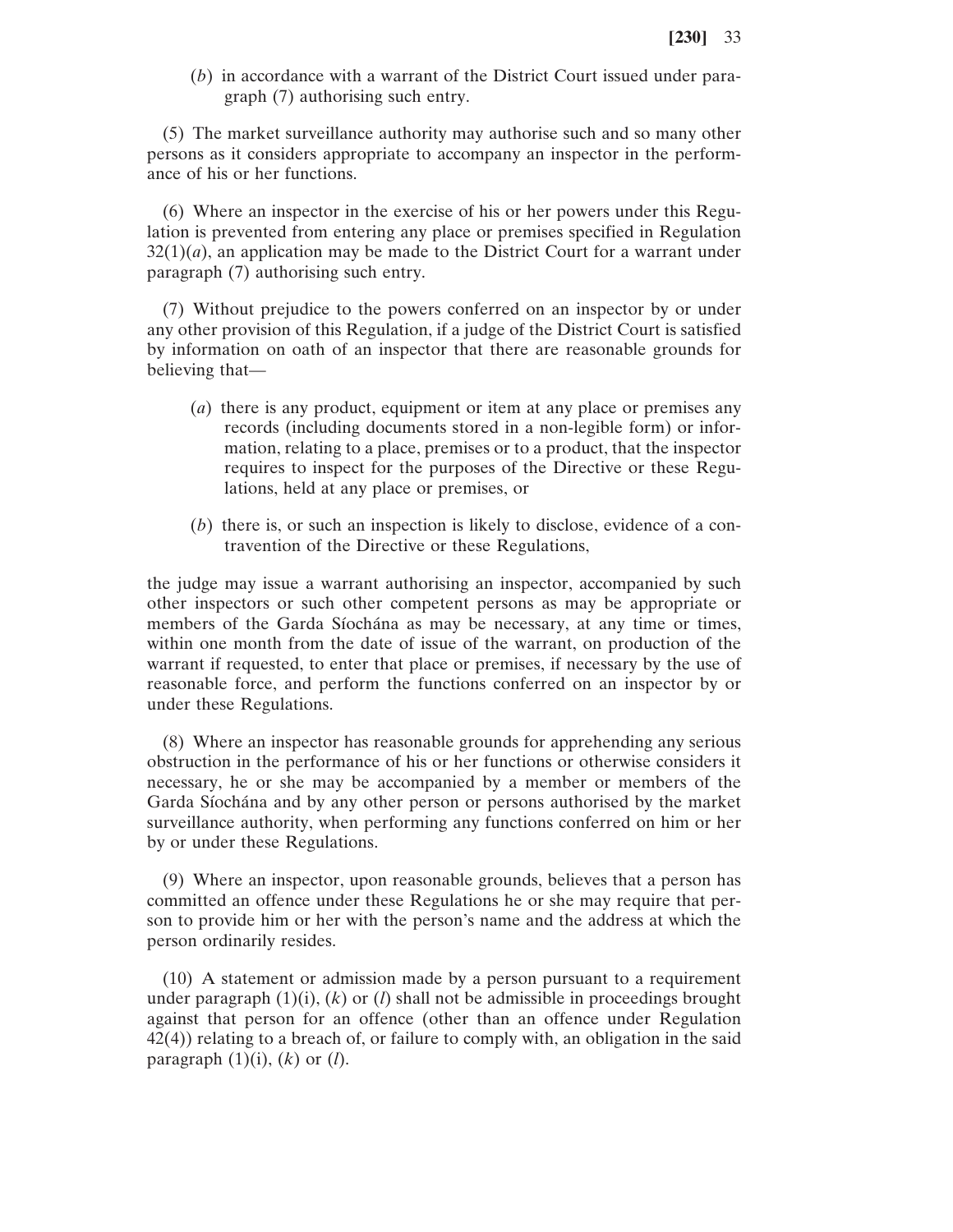# *Measures entailing refusal or restriction*

- 33. An inspector who finds that—
	- (*a*) the CE marking has been affixed in violation of Article 30 of Regulation (EC) No. 765/2008, Article 16 of the Directive or of Regulation 17 of these Regulations,
	- (*b*) the CE marking, where required, has not been affixed,
	- (*c*) the specific marking of explosion protection  $\mathcal{Q}$ , the symbols of the equipment-group and category and, where applicable, the other markings and information have been affixed in violation of point 1.0.5 of Annex II to the Directive, the text of which is set out in Schedule 2 to these Regulations, or have not been affixed,
	- (*d*) the identification number of the notified body, where that body is involved in the production control phase, has been affixed in violation of Article 16 of the Directive and Regulation 17 or has not been affixed,
	- (*e*) the EU declaration of conformity or the attestation of conformity, as appropriate, does not accompany the product,
	- (*f*) the EU declaration of conformity or, where required, the attestation of conformity has not been drawn up correctly,
	- (*g*) technical documentation is either not available or not complete,
	- (*h*) the information referred to in Articles 6(7) or 8(3) of the Directive or Regulation  $7(j)$  or  $9(2)(c)$  is absent, false or incomplete, or
	- (*i*) any other administrative requirement provided for in Articles 6 or 8 of the Directive or Regulation 7 or 9 is not fulfilled,

may issue a direction in writing to the relevant economic operator to put an end to the non-compliance observed within a specified timeframe.

#### *Contravention notice*

34. (1) An inspector who is of the opinion that a person—

- (*a*) is contravening or has contravened any of the provisions of the Directive or these Regulations, or
- (*b*) has failed to comply with a direction under Regulation 33,

may serve a notice on the person who has or may reasonably be presumed to have control of the activity concerned.

- (2) A contravention notice shall—
	- (*a*) state that the inspector is of the opinion referred to in paragraph (1),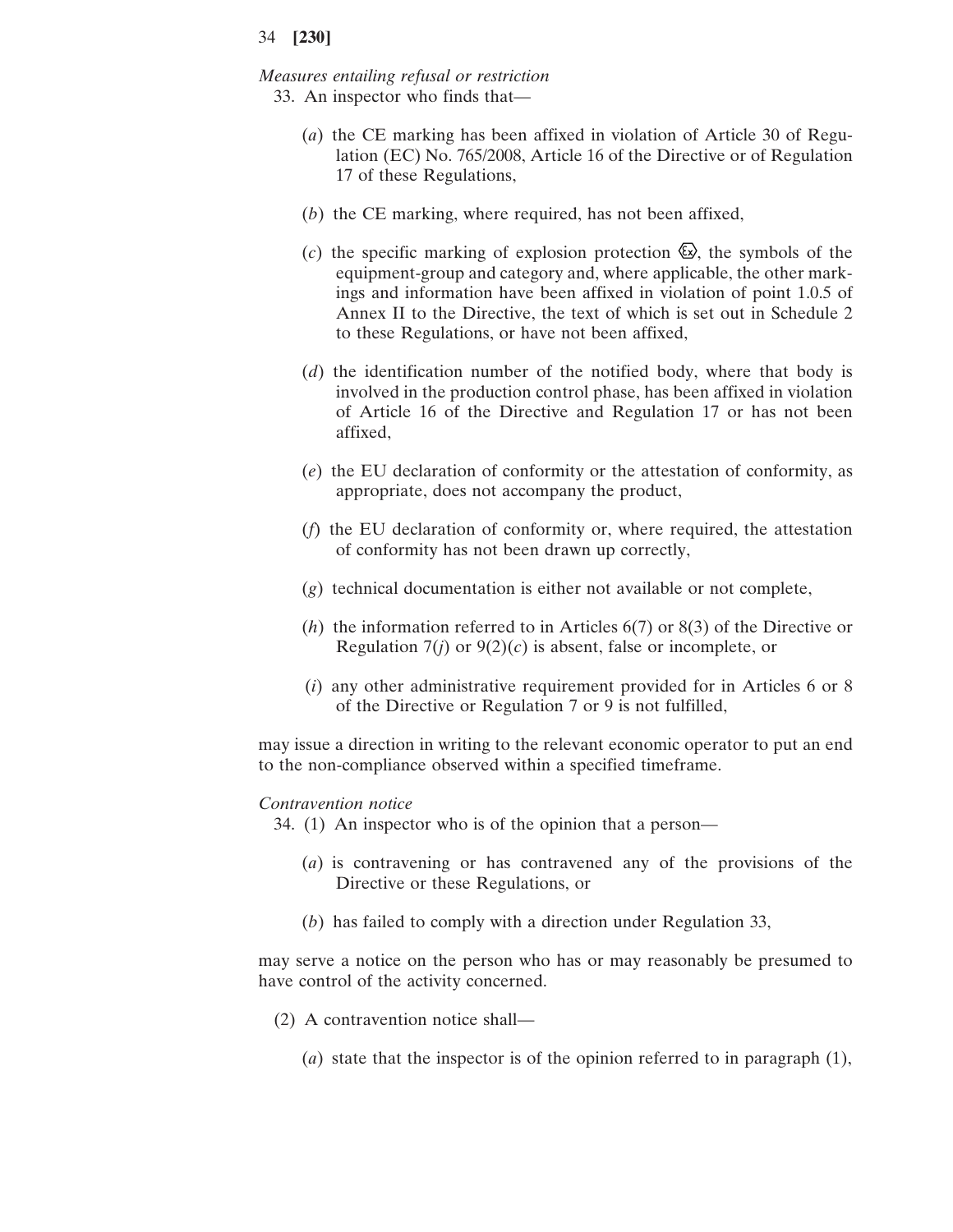- (*b*) specify the grounds for the inspector being of the opinion referred to in paragraph (1) and specify the Regulation or Regulations concerned,
- (*c*) identify the relevant provision in respect of which that opinion is held,
- (*d*) direct the person, where required, to—
	- (i) remedy the contravention or the matters occasioning that notice,
	- (ii) cease placing or making available the product on the market or putting it into use,
	- (iii) remove the product from the market,
	- (iv) recall the product,
	- (v) dispose of the product,
	- (vi) destroy the product where it presents a serious risk,

by a date specified in the notice that shall not be earlier than the end of the period within which an appeal may be made under Regulation 35(1),

- (*e*) include information regarding the making of an appeal under Regulations  $35(1)$  and  $35(2)$ ,
- (*f*) include any other requirement that the inspector considers appropriate,
- (*g*) state that if the person to whom the notice is addressed fails to take such measures as are specified in the notice within the time period specified in that notice, that person commits an offence, and
- (*h*) be signed and dated by the inspector.
- (3) A contravention notice may include directions—
	- (*a*) as to the measures to be taken to remedy any contravention or matter to which the notice relates, or to otherwise comply with the notice, and
	- (*b*) to bring the notice to the attention of any person who may be affected by it, or to the public generally.

(4) A person on whom a contravention notice has been served who is of the opinion that the contravention notice has been complied with shall confirm in writing to the inspector that the matters referred to in the notice have been so remedied.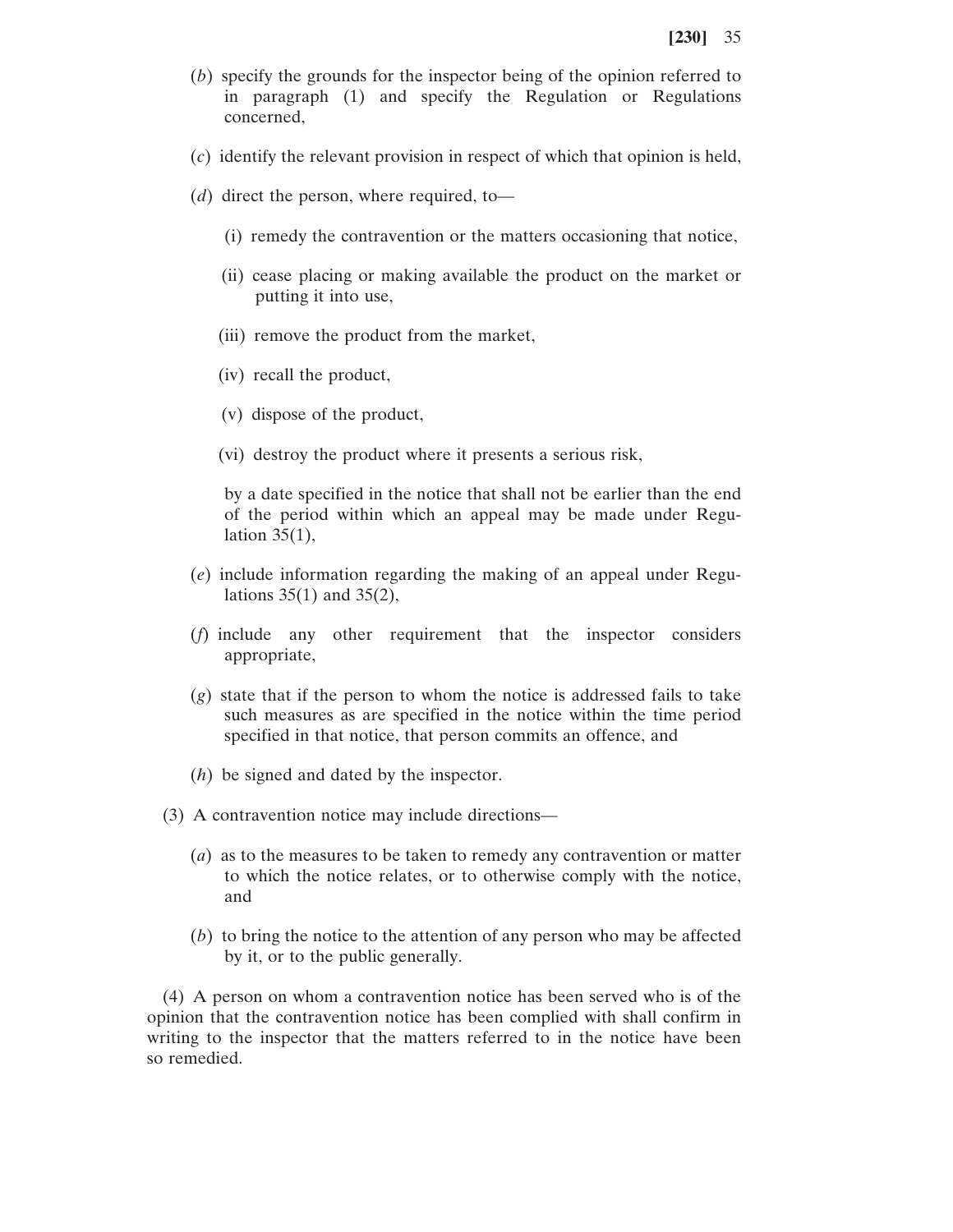(5) Where a person on whom a contravention notice has been served confirms in writing to the inspector in accordance with paragraph (4) that the matters referred to in the contravention notice have been remedied, the inspector shall, on being satisfied that the matters have been so remedied, within one month of receipt of such confirmation, give notice to the person concerned of compliance with the contravention notice.

- (6) An inspector may—
	- (*a*) withdraw or amend a contravention notice at any time, or
	- (*b*) where no appeal is made or pending under Regulation 35(1) extend the period specified under paragraph (2) (*d*) of this Regulation.

(7) Where there is no appeal under Regulation 35(1), the contravention notice shall take effect on the later of—

- (*a*) the end of the period for making an appeal, or
- (*b*) the day specified in the notice.
- (8) A person shall comply with a contravention notice under this Regulation.

#### *Appeal against contravention notice*

35. (1) A person aggrieved by a contravention notice may, within 14 days beginning on the day on which the notice is served on him or her, appeal against the notice to a judge of the District Court in the district court district in which the notice was served in and, in determining the appeal the judge may, if he or she is satisfied that it is reasonable to do so, confirm, vary or cancel the notice.

(2) A person who appeals under paragraph (1) shall at the same time notify the market surveillance authority of the appeal and the grounds for the appeal and the authority shall be entitled to appear, be heard and adduce evidence on the hearing of the appeal.

(3) Where an appeal under paragraph (1) is taken, and the contravention notice is not cancelled, the notice shall take effect on the later of—

- (*a*) the day next following the day on which the notice is confirmed on appeal or the appeal is withdrawn, or
- (*b*) the day specified in the notice.

(4) Subject to paragraph (5), in the case of a product which the inspector does not consider to present a serious risk requiring rapid intervention as per Article 20 of EU Regulation 765/2008, the intended recipient of a measure referred to in Regulation 34(1) shall have the opportunity to make representations within 10 working days of first being advised of the inspector's intention, to the market surveillance authority in advance of the measure being taken.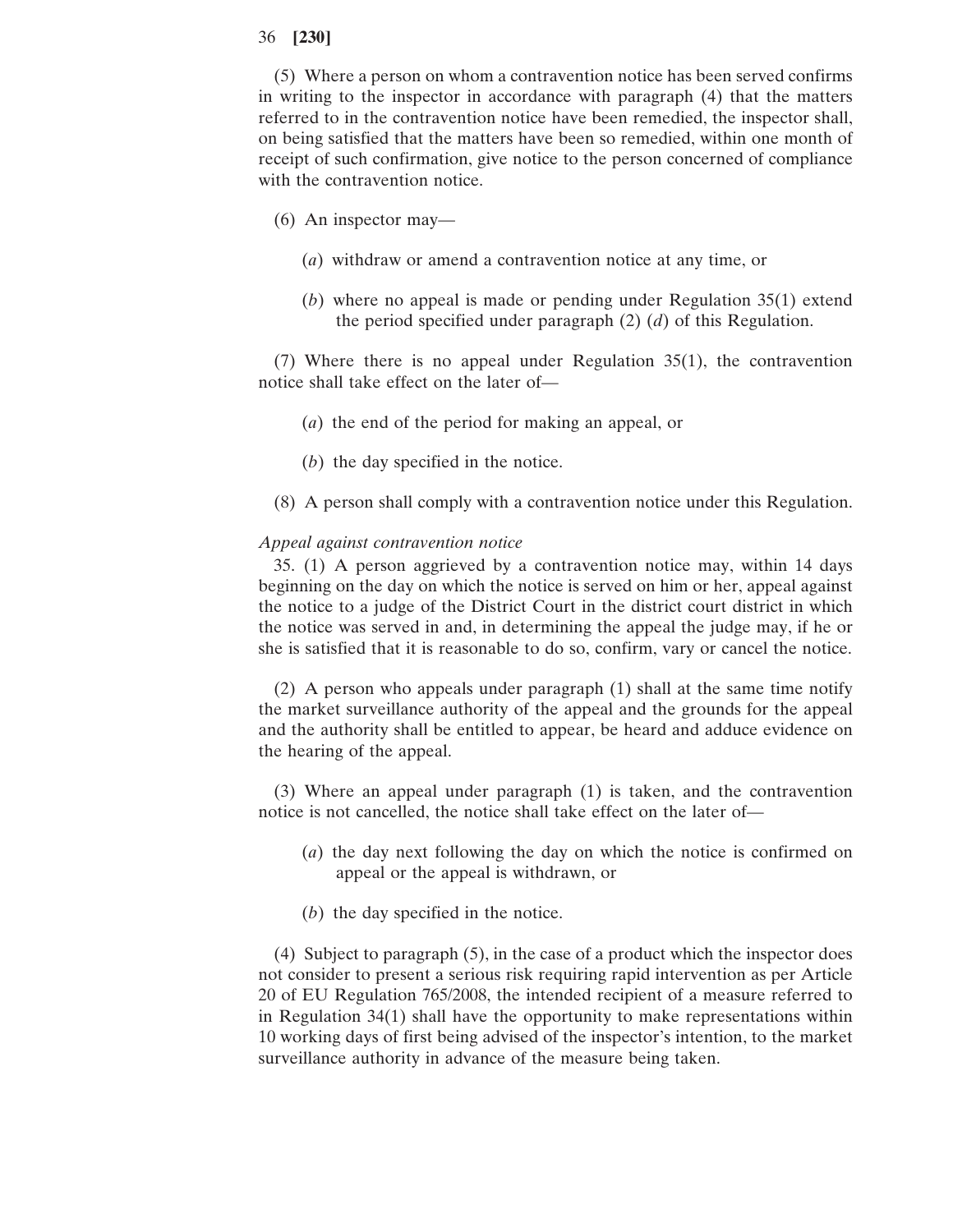(5) Where, due to the urgency of the measure referred to in Regulation 34(1), as justified in particular by public health, security or safety requirements, it is not possible to give the person concerned the opportunity to make representations in advance of the measure being taken, the market surveillance authority shall give such opportunity, as soon as may be, thereafter.

#### *Prohibition notice*

36. (1) A prohibition notice may be served by an inspector—

- (*a*) on the person who is or who may reasonably be presumed to be in control of the activity concerned, where that inspector is of the opinion that at any place there is occurring or is likely to occur any activity relating to a product that gives rise to or is likely to give rise to a serious risk requiring rapid intervention, including a serious risk the effects of which are not immediate, or
- (*b*) on any person in relation to a product in respect of which a direction under Regulation 33 or a contravention notice has been issued but not complied with.
- (2) A prohibition notice shall—
	- (*a*) state that the inspector is of the opinion referred to in paragraph (1),
	- (*b*) state the reason for that opinion,
	- (*c*) specify the activity in respect of which that opinion is held,
	- (*d*) where in the opinion of the inspector the activity involves a contravention, or likely contravention of any provision of the Directive or these Regulations, specify the provision,
	- (*e*) prohibit the carrying on of the activity concerned until the matters that give rise or are likely to give rise to the risk are remedied,
	- (*f*) inform the person concerned that he or she may appeal the prohibition notice to the District Court in accordance with Regulation 37(1),
	- (*g*) state that if the person to whom the prohibition notice is addressed fails to comply with the notice within the time period specified in the notice, that person commits an offence, and
	- (*h*) be signed and dated by the inspector.
- (3) A prohibition notice may include directions—
	- (*a*) as to the measures to be taken to remedy any contravention or matter to which the notice relates, or to otherwise comply with the notice, and
	- (*b*) to bring the notice to the attention of any person who may be affected by it, or to the public generally.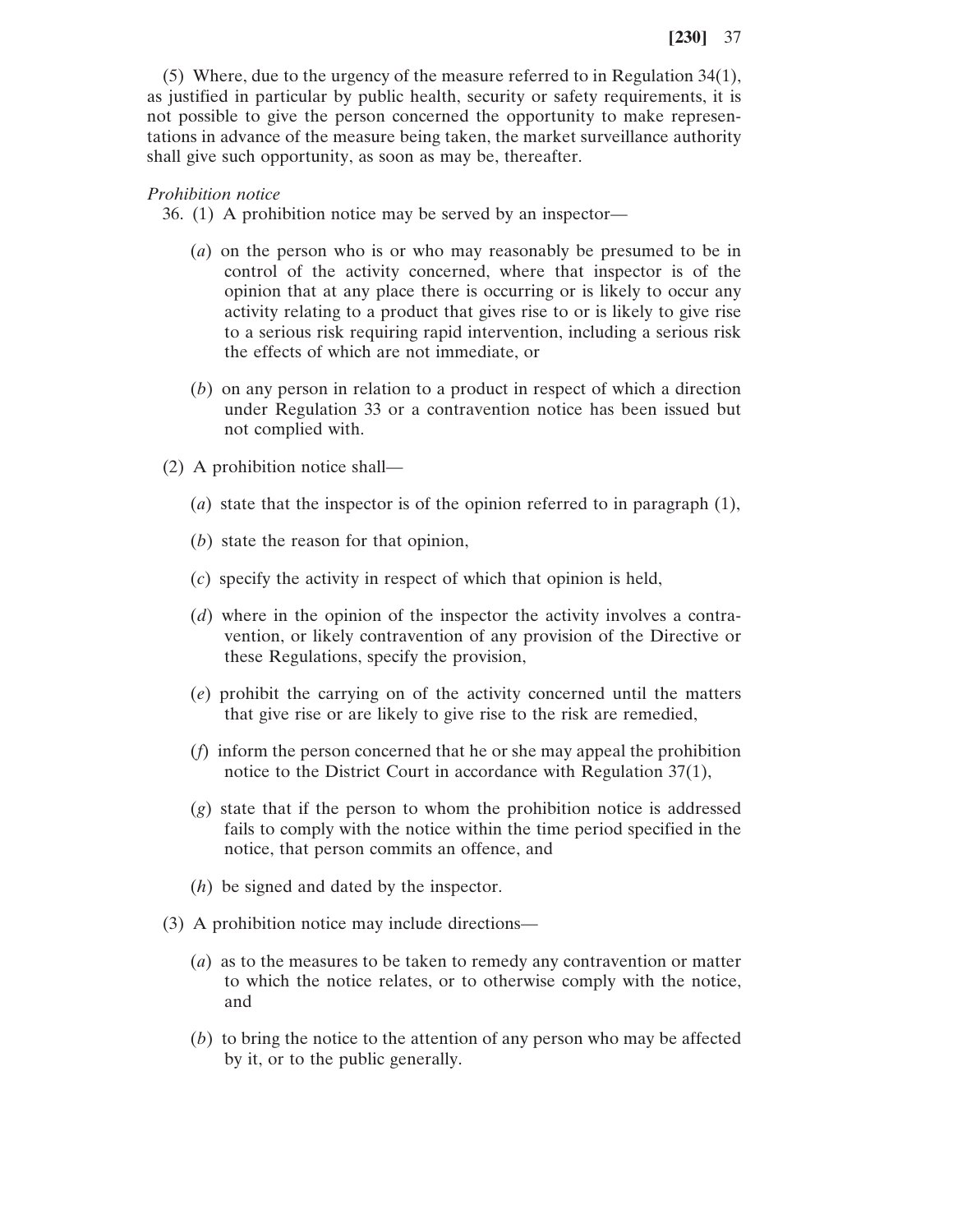- (4) A prohibition notice shall take effect—
	- (*a*) when the notice is received by the person on whom it is served, or
	- (*b*) where an appeal is brought against the prohibition notice, on the day immediately following—
		- (i) the day on which the notice is confirmed on appeal or the appeal is withdrawn, or
		- (ii) the day specified in the notice,

### whichever occurs later.

(5) A person on whom a prohibition notice has been served who is of the opinion that the matters referred to in the prohibition notice have been remedied by the date specified in the notice shall confirm in writing to the inspector that those matters have been so remedied.

(6) Where a person on whom a prohibition notice has been served confirms in writing to the inspector in accordance with paragraph (5) that the matters referred to in the prohibition notice have been remedied, the inspector shall, on being satisfied that the matters have been so remedied, within one month of receipt of such confirmation, give notice to the person concerned of such compliance with the prohibition notice.

- (7) An inspector may at any time withdraw a prohibition notice if—
	- (*a*) the inspector is satisfied that the activity to which the notice relates no longer gives rise to a serious risk to safety or health, or
	- (*b*) the inspector is satisfied that the notice was issued in error or is incorrect in some material respect.
- (8) A person shall comply with a prohibition notice under this Regulation.

#### *Appeal against prohibition notice*

37. (1) A person on whom a prohibition notice is served may, within 7 days beginning on the day on which the notice is served on him or her, appeal against the notice to a judge of the District Court in the district court district in which the notice was served and in determining the appeal the judge may, if he or she is satisfied that it is reasonable to do so, confirm, vary or cancel the notice.

(2) Where, on the hearing of an appeal under this Regulation, a prohibition notice is confirmed, notwithstanding Regulation 36(4), the judge by whom the appeal is heard may, on the application of the appellant, suspend the operation of the prohibition notice for such period as in the circumstances of the case the judge considers appropriate.

- (3) A person who—
	- (*a*) brings an appeal under paragraph (1), or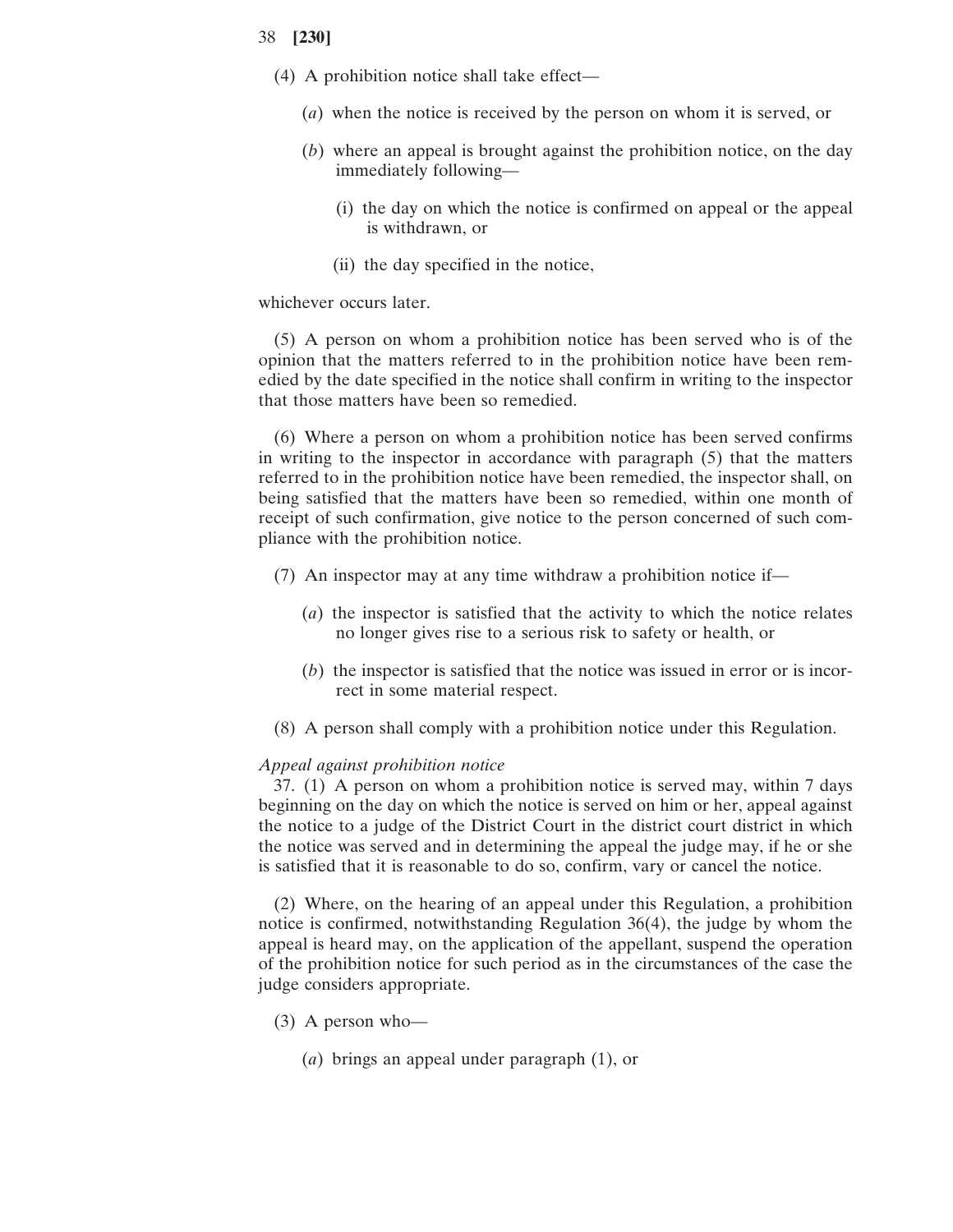(*b*) applies for the suspension of the operation of a prohibition notice under this Regulation,

shall at the same time notify the market surveillance authority of the appeal or the application, and the grounds for the appeal or application.

(4) In the case of an appeal or any application to suspend the operation of the prohibition notice under this Regulation, the market surveillance authority shall be entitled to appear, be heard and adduce evidence on the hearing of the appeal or application.

(5) The bringing of an appeal against a prohibition notice shall not have the effect of suspending the operation of the notice but the appellant may apply to the court to have the operation of the notice suspended until the appeal is disposed of and, on such application, the court may, if it thinks proper to do so, direct that the operation of the notice be suspended until the appeal is disposed of.

### *Order of the High Court*

38. (1) Where a person contravenes a prohibition notice an inspector may apply ex parte to the High Court for an order prohibiting the continued contravention of the notice.

(2) The High Court may, upon an application under this Regulation, order the person on whom the prohibition notice concerned was served to cease doing such acts as the High Court directs.

#### *Information notice*

39. (1) An inspector or the market surveillance authority may, by notice served on a person, require the person to give, within such period and in such form as may be specified in the notice, any information specified in the notice that the inspector or the authority may reasonably require for the proper performance by it of his or her or its functions under the Directive or these Regulations.

(2) Upon the written application of the person on whom the notice is served, the period specified in the information notice may be extended by and at the discretion of—

- (i) the market surveillance authority, or
- (ii) an inspector.

(3) A person on whom an information notice is served may, within 7 days beginning on the day on which the notice is served on him or her, appeal against the notice to a judge of the District Court in the district court district in which the notice was served and in determining the appeal the judge may, if he or she is satisfied that it is reasonable to do so, confirm, vary or cancel the notice.

(4) A person who appeals under paragraph (3) shall at the same time notify the market surveillance authority of the appeal and the grounds for the appeal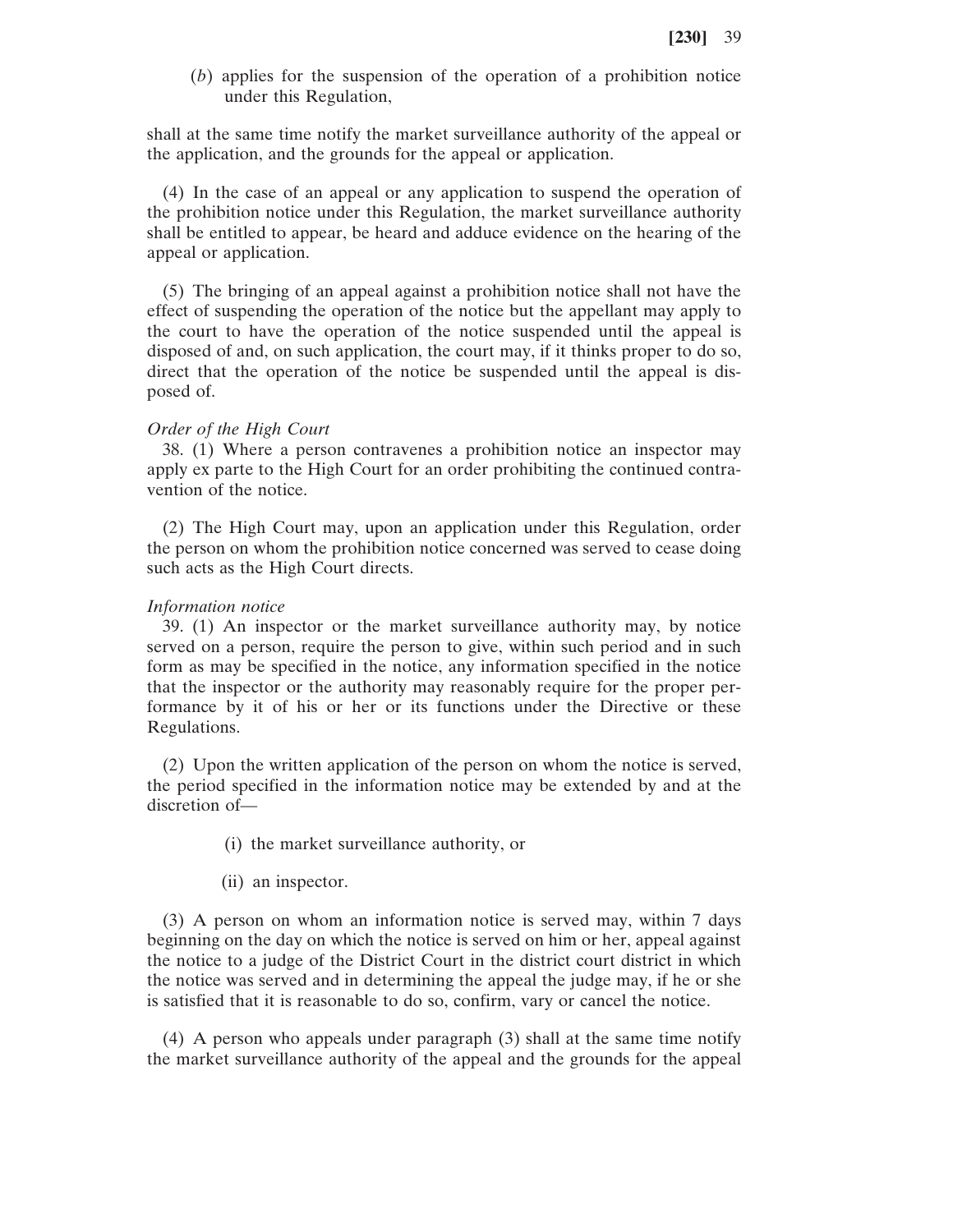and the authority shall be entitled to appear, be heard and adduce evidence on the hearing of the appeal.

(5) Where, on the hearing of an appeal under paragraph (3), an information notice is confirmed or varied, the judge of the District Court by whom the appeal is heard may, on the application of the appellant, suspend the operation of the notice for such period as in the circumstances of the case the judge considers appropriate.

(6) Subject to paragraph (7), a person on whom an information notice is served shall comply with the notice before the later of—

- (*a*) the end of the period specified in the notice, or
- (*b*) where the period referred to in subparagraph (*a*) is extended under paragraph (2), the end of that extended period.

(7) Where an appeal is brought under this Regulation, and the information notice to which the appeal relates is confirmed or varied or the appeal is withdrawn, the person on whom the notice is served shall comply with the notice before—

- (*a*) the day immediately following the day on which the notice is confirmed or varied or the appeal is withdrawn,
- (*b*) the end of the period specified in the notice, or
- (*c*) where the operation of the notice has been suspended under paragraph (5), the end of the period of suspension,

whichever occurs latest.

### *Service of notifications*

40. (1) Subject to paragraphs (2) and (3), a notice or other document required or authorised to be served on, sent or given to a person shall be addressed to the person concerned by name and may be given to the person in one of the following ways—

- (*a*) by delivering it to the person,
- (*b*) by leaving it at the address at which the person carries on business or ordinarily resides or, in the case in which an address for service has been furnished, at that address,
- (*c*) by sending it by post in a prepaid registered letter to the address at which the person carries on business or ordinarily resides or, in a case in which an address for service has been furnished, to that address,
- (*d*) if the person concerned has agreed to service of notices by means of an electronic communication (within the meaning assigned by section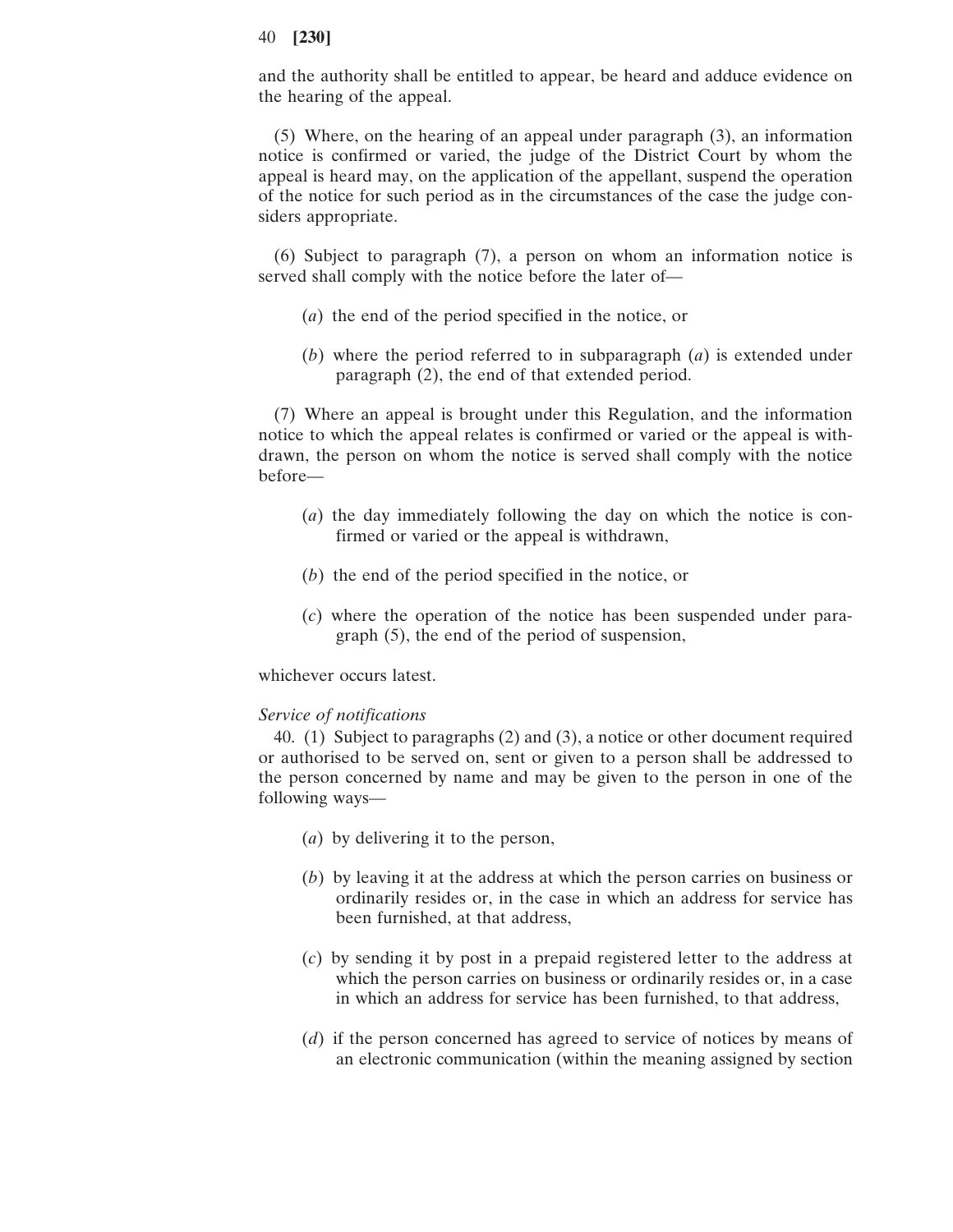2 of the Electronic Commerce Act 2000), service by such means, provided that there is a facility for confirming receipt of electronic communication and that such receipt has been confirmed,

- (*e*) if the address at which the person ordinarily resides cannot be ascertained by reasonable enquiry and the compliance notice relates to a premises, by delivering it to the premises or by affixing it in a conspicuous position on or near the premises, or
- (*f*) by any other means that may be prescribed.

(2) Where a notice or other document required or authorised to be served on, sent or given to a person is to be given to a person who is the owner or occupier of land or property and the name of the person cannot be ascertained by reasonable inquiry, it may be addressed to the person by using the words "the owner" or, as the case may require, "the occupier".

(3) For the purposes of this Regulation, a company within the meaning of the Companies Acts shall be deemed to be ordinarily resident at its registered office, and every other body corporate and every unincorporated body shall be deemed to be ordinarily resident at its principal office or place of business.

#### *Sharing information on the application of the Directive*

41. (1) The market surveillance authority may provide information to any European Union information network, the European Commission or a competent authority of another Member State for the purpose of sharing information related to the application of the Directive.

(2) The market surveillance authority may, in the interest of the protection of safety, take such measures as it considers appropriate to bring to the attention of the public, any matter of concern arising from the requirements of these Regulations.

#### PART 7

### OFFENCES AND PENALTIES

#### *Offences*

42. (1) A person who contravenes a provision or requirement of Regulation 5, 7, 8(3), 9, 10, 12, 27(2), 27(5) or 29(2) commits an offence.

(2) A person who contravenes a requirement of Regulation 32, 33, 34, 36 or 39, or a notice issued or measure taken thereunder commits an offence.

(3) A person who, in relation to the CE marking or any document required for the purposes of these Regulations—

- (*a*) forges or counterfeits any such document,
- (*b*) gives or signs a document or makes a marking knowing it to be false in any material particular,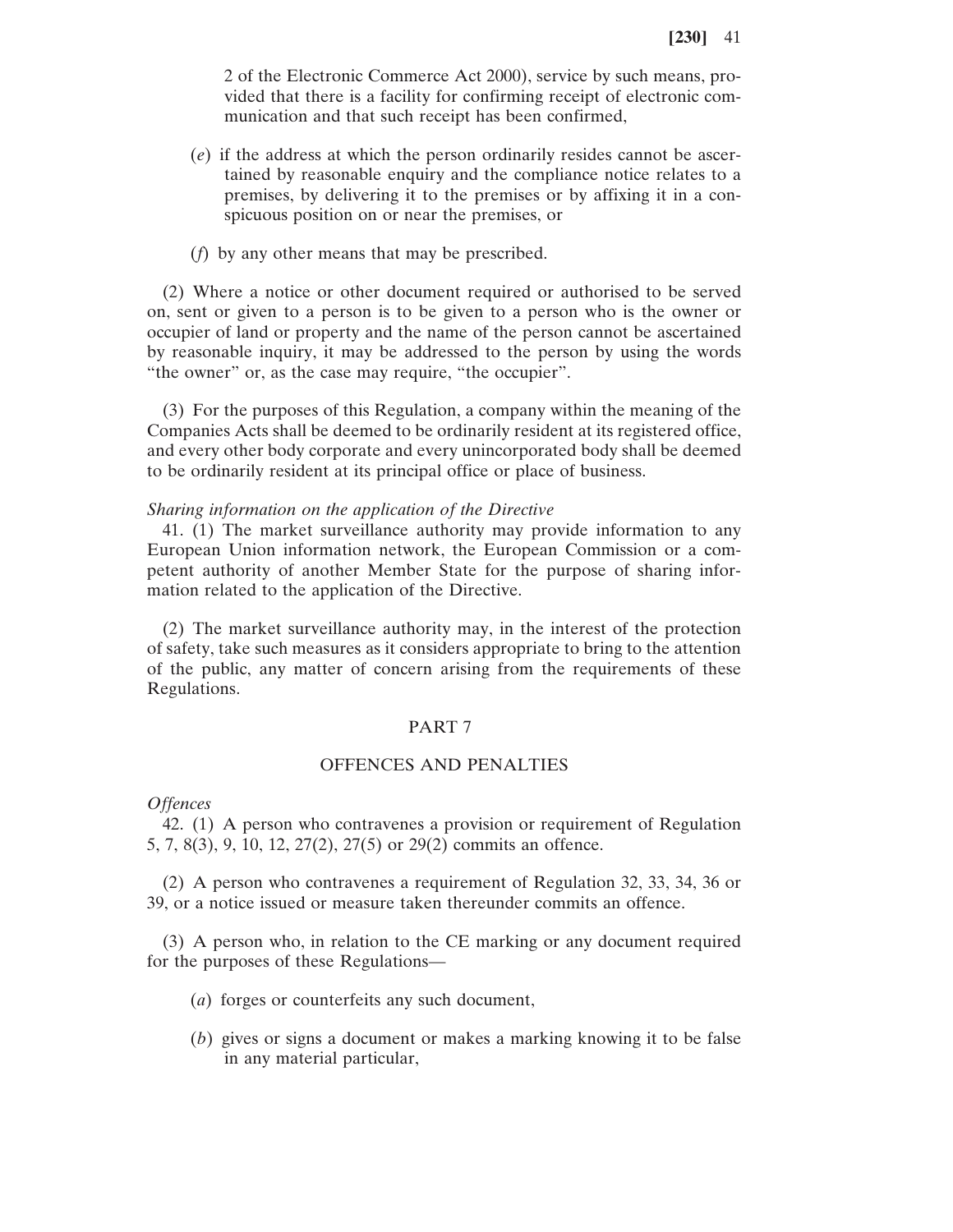- (*c*) knowingly uses a marking or document so forged or counterfeited, or which is false as aforesaid,
- (*d*) knowingly uses as applying to any person or product a marking or document which does not so apply,
- (*e*) knowingly connives at any such forging, counterfeiting, giving, signing, or using,
- (*f*) knowingly makes a false entry in any such document which is so required to be kept, served or sent,
- (*g*) knowingly uses any such false entry, or
- (*h*) knowingly has, without lawful authority, a forged marking or document or an altered marking or document in his or her possession,

### commits an offence.

(4) Any person who obstructs or interferes with an inspector or a member of the Garda Síochána in the course of exercising a power conferred on him or her by these Regulations or a warrant under Regulation 32(7) or impedes the exercise by the inspector or member, as the case may be, of such power, or fails or refuses to comply with a request or requirement of, or to answer a question asked by, an inspector or such a member pursuant to a power conferred by these Regulations, or in purported compliance with such request or requirement, or who in answer to such question gives information to the inspector or member that he or she knows to be false or misleading in any material respect, commits an offence.

(5) A person who falsely represents himself or herself to be an inspector commits an offence.

(6) A person who, at any time during the period of 3 months immediately following the affixing of a notice in accordance with Regulation  $40(1)(e)$ , removes, alters, damages or defaces the notice without lawful authority commits an offence.

(7) A person who, prevents or attempts to prevent any person from answering any question to which an inspector may require an answer under Regulation 32, commits an offence.

(8) A person who, fails to comply with a bona fide request, instruction or directions from an inspector in the exercise of his or her functions under these Regulations, commits an offence.

(9) Where an offence under any of these Regulations is committed by reason of a failure to do something at or within a time fixed by or under any of those provisions, the offence shall be deemed to continue until that thing is done.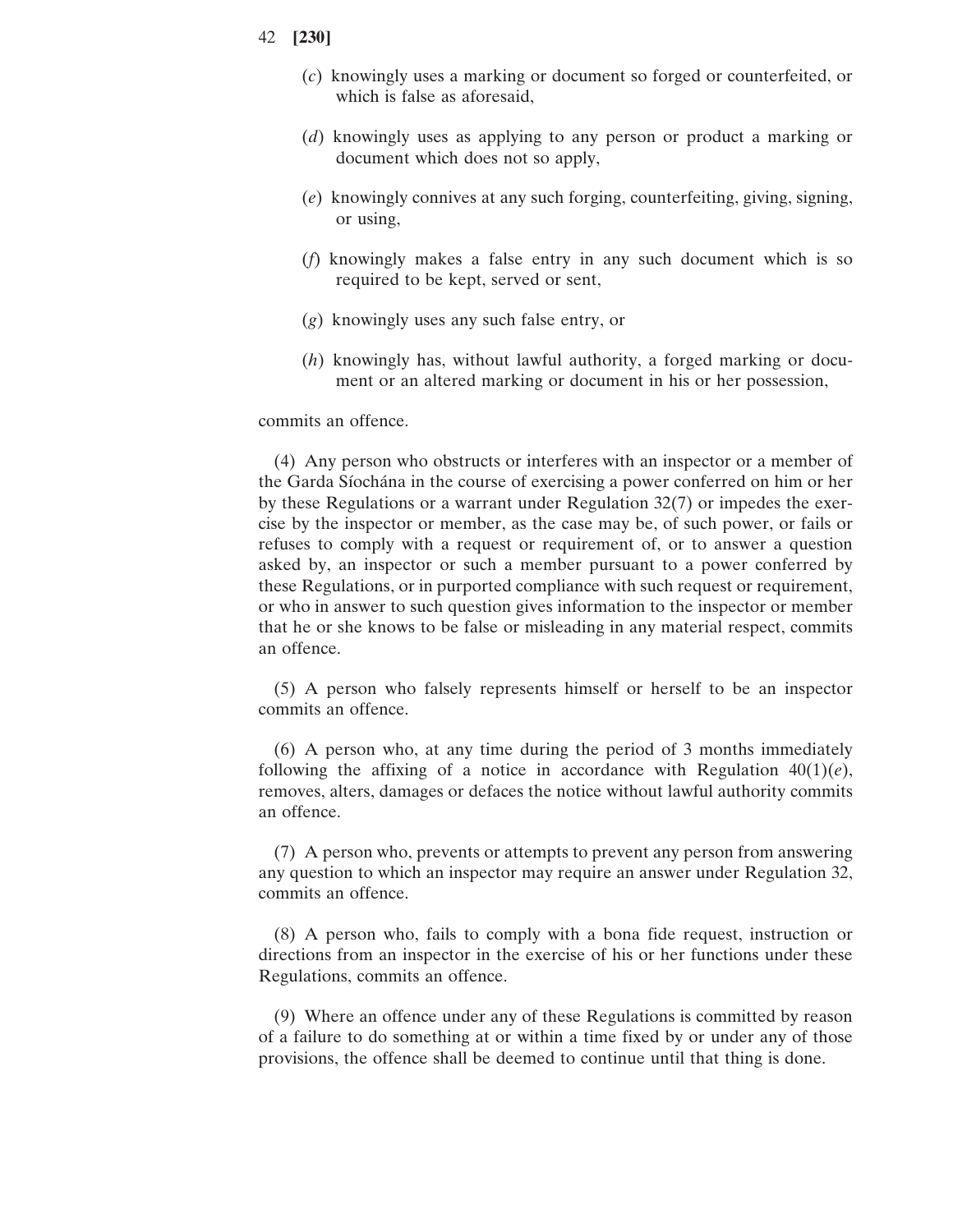(10) A person who states to the market surveillance authority that another person has committed an offence under this Regulation or has failed to comply with a provision of these Regulations, knowing the statement to be false, commits an offence.

(11) A person who, in purported compliance with a requirement in an information notice, furnishes information to the market surveillance authority that he or she knows to be false or misleading in a material respect commits an offence.

#### *Penalties*

43. (1) A person guilty of an offence under Regulation 42 shall be liable—

- (*a*) on summary conviction, to a class A fine or imprisonment for a term not exceeding 6 months or both, or
- (*b*) on conviction on indictment, to a fine not exceeding  $\epsilon$ 500,000 or imprisonment for a term not exceeding 2 years or both.

(2) Where a person is convicted of an offence under these Regulations in proceedings brought by the market surveillance authority, or instituted following an investigation by the authority, the court shall, unless it is satisfied that there are special and substantial reasons for not so doing, order the person to pay to the authority the costs and expenses, measured by the court, incurred by the authority in relation to the investigation, detection and prosecution of the offence, including the costs and expenses incurred in the taking of samples, the carrying out of tests, examinations and analyses and in respect of the remuneration and other expenses of employees, consultants and advisers engaged by the authority.

#### *Offences by bodies corporate*

44. Where an offence under these Regulations has been committed by a body corporate and is proved to have been committed with the consent or connivance of, or to be attributable to any neglect on the part of, a person being a director, manager, secretary or other officer of the body corporate, or a person who was purporting to act in any such capacity, that person as well as the body corporate commits an offence and shall be liable to be proceeded against and punished as if he or she had committed the first-mentioned offence.

### *Prosecution of offences*

45. (1) Subject to paragraph (2), summary proceedings in relation to an offence under these Regulations may be brought and prosecuted by the market surveillance authority.

(2) Notwithstanding section 10(4) of the Petty Sessions (Ireland) Act 1851, summary proceedings for an offence under Regulation 42 may be instituted at any time within 12 months from the date on which the offence was committed or alleged to have been committed.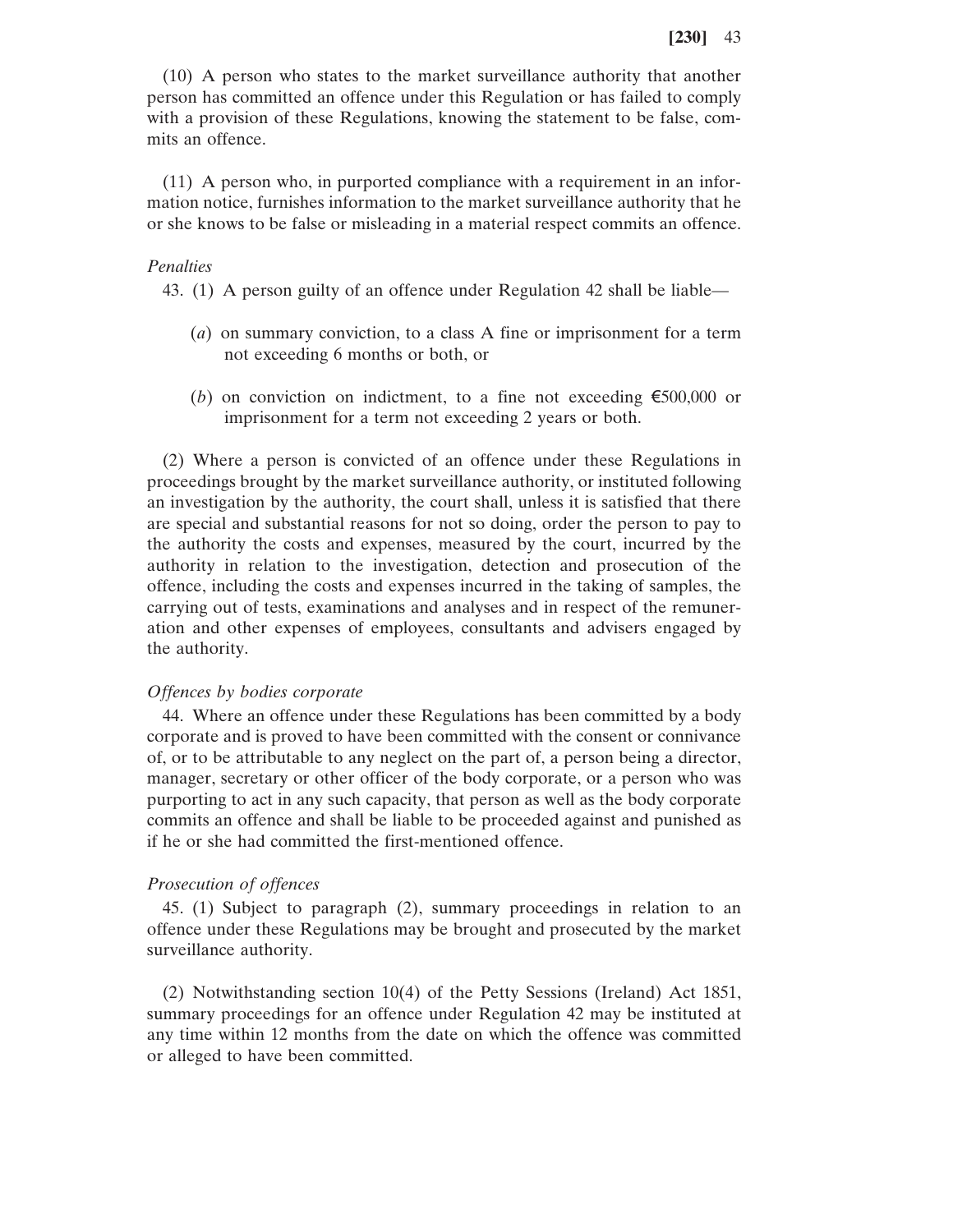#### PART 8

#### MISCELLANEOUS

#### *Appeal to Circuit Court from certain orders of District Court*

46. For the avoidance of doubt, an order of the District Court confirming, varying or cancelling a notice under Regulation 34, 36 or 39 is a decision of a judge of the District Court for the purposes of section 84 of the Courts of Justice Acts 1924.

#### *Notice or direction to be in writing*

47. Any notice or direction under these Regulations shall be in writing.

#### *Immunity*

48. None of the following persons, that is to say, the market surveillance authority, an inspector, or a member or a member of staff of the market surveillance authority shall be liable in damages in respect of any act done or omitted to be done by it or him or her in the performance, or purported performance, of that person's functions under these Regulations, unless the act or omission concerned was done in bad faith.

#### *Indemnification*

49. The market surveillance authority shall, subject to the provisions of any enactment or rule of law, indemnify an inspector appointed by it, or a member or a member of staff of the market surveillance authority, in respect of any act done or omitted to be done by him or her in the performance, or purported performance, of his or her functions under these Regulations as such inspector, member or member of staff, unless the act or omission concerned was done in bad faith.

#### *Restrictions on the disclosure of information*

50. A person in receipt of information as a result of the application of these Regulations shall treat same as confidential. In particular, business, professional and trade secrets shall be treated as confidential unless the divulging of such information is—

- (*a*) for the purpose of the discharge of functions under these Regulations,
- (*b*) made with the consent of the person to whom the information applies, or
- (*c*) for the purposes of—
	- (i) any legal proceedings (including by means of a report to a coroner holding an inquest under the Coroners Acts 1962 and 2005 on the body of a person whose death may have been caused through personal injury), or
	- (ii) any investigation or special report under section 70 of the Act of 2005,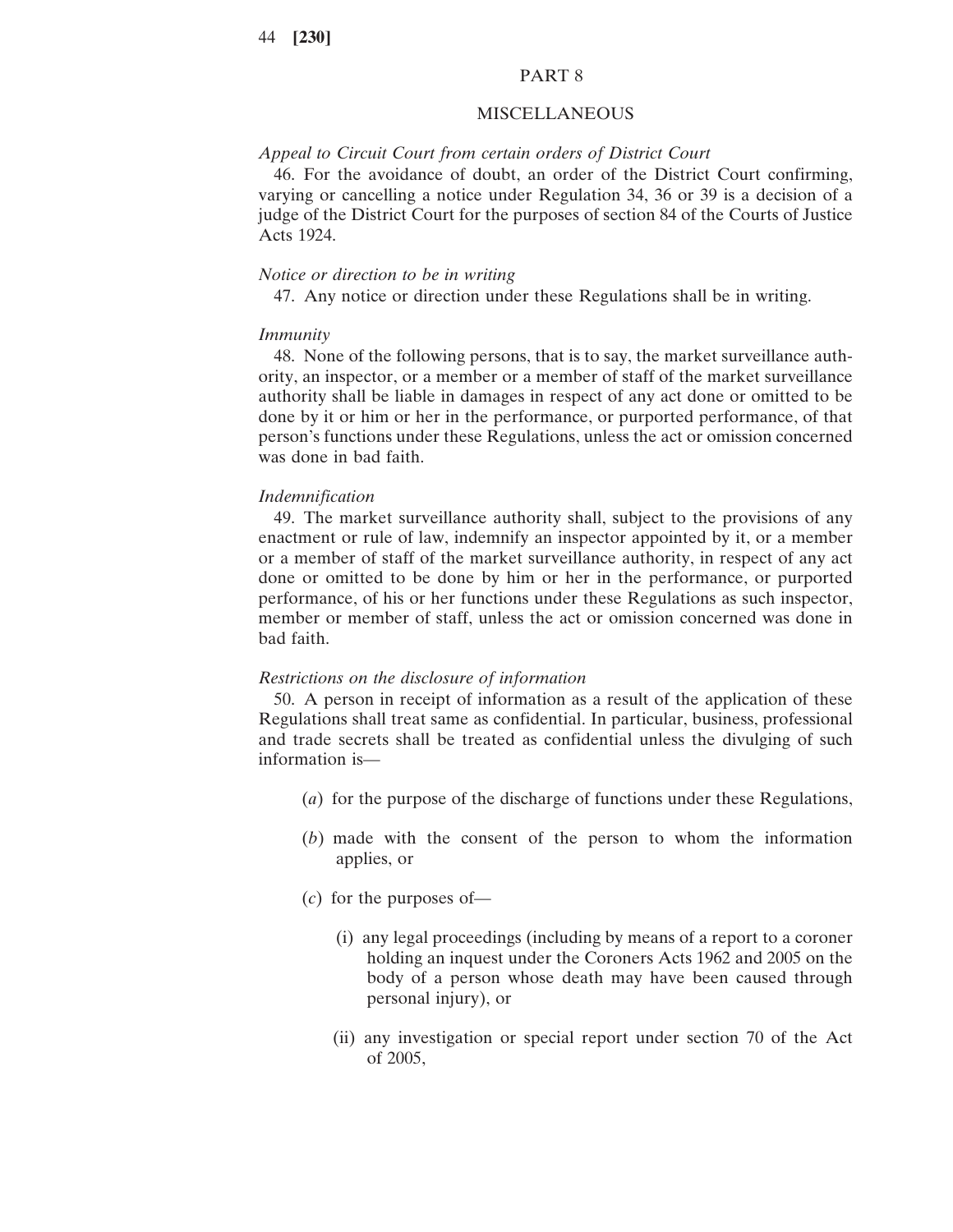(*d*) necessary in order to protect the health and safety of persons,

(*e*) required by the provisions of these Regulations or the Directive, or

(*f*) ordered by a court of law.

### *Transitional*

51. (1) The making available on the market of products or the putting into service of a product, in conformity with Directive 94/9/EC or the Regulations of 1999, and which was placed on the market or put into service before 20 April 2016 continues to be lawful.

(2) Certificates issued under Directive 94/9/EC or the Regulations of 1999 continue to be valid under these Regulations.

#### *Revocation*

52. The European Communities (Equipment and Protective Systems Intended for Use in Potentially Explosive Atmospheres) Regulations, (S.I. No. 83 of 1999) are revoked.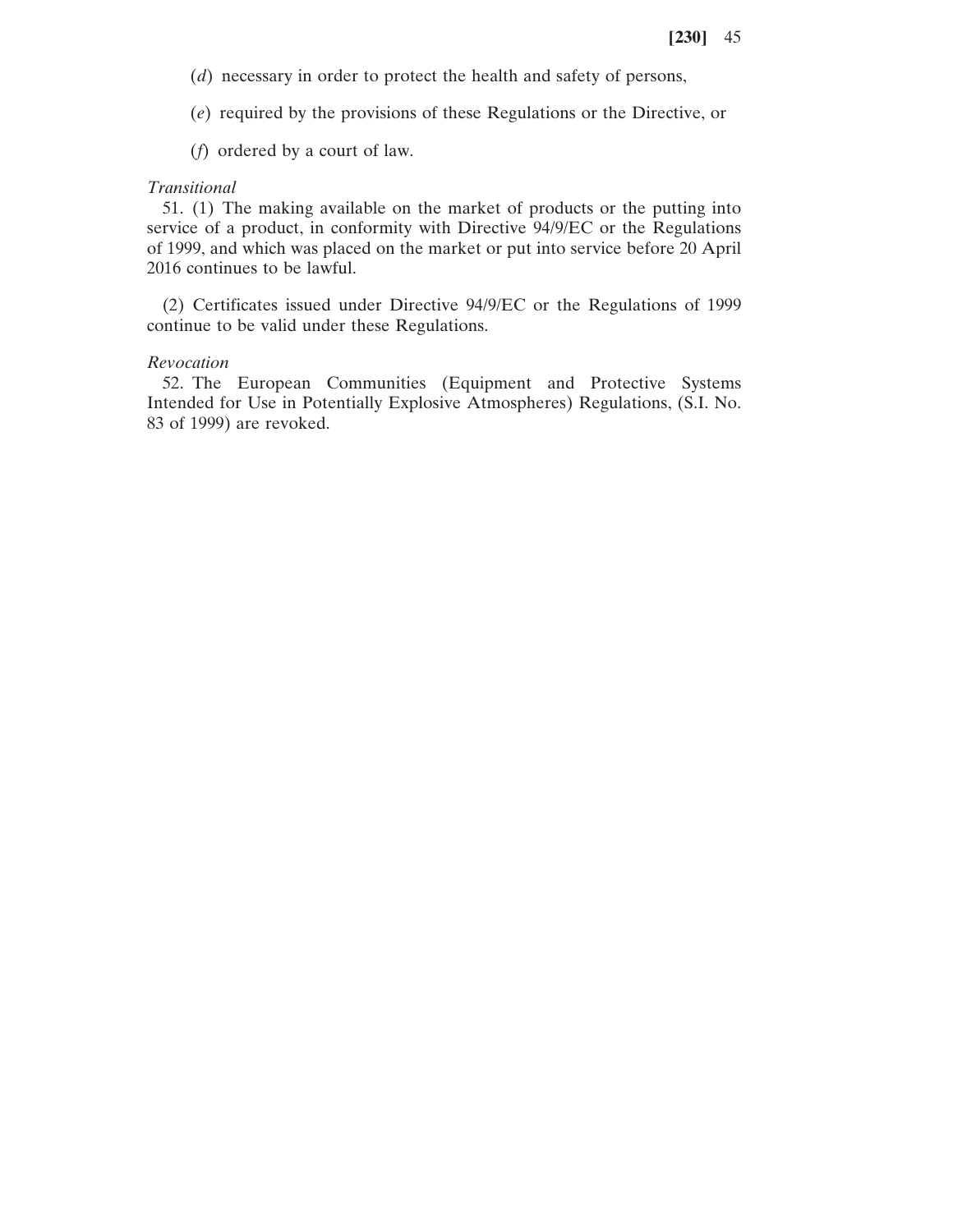#### **SCHEDULE 1**

## **TEXT OF ANNEX I TO THE DIRECTIVE**

# **CRITERIA DETERMINING THE CLASSIFICATION OF EQUIPMENT-GROUPS INTO CATEGORIES**

# **1. Equipment-group I**

(a) Equipment category M 1 comprises equipment designed and, where necessary, equipped with additional special means of protection to be capable of functioning in conformity with the operational parameters established by the manufacturer and ensuring a very high level of protection.

Equipment in this category is intended for use in underground parts of mines as well as those parts of surface installations of such mines endangered by firedamp and/or combustible dust.

Equipment in this category is required to remain functional, even in the event of rare incidents relating to equipment, with an explosive atmosphere present, and is characterised by means of protection such that:

- either, in the event of failure of one means of protection, at least an independent second means provides the requisite level of protection,
- or the requisite level of protection is assured in the event of two faults occurring independently of each other.

Equipment in this category must comply with the supplementary requirements referred to in point 2.0.1 of Schedule 2.

(b) Equipment category M 2 comprises equipment designed to be capable of functioning in conformity with the operational parameters established by the manufacturer and ensuring a high level of protection.

Equipment in this category is intended for use in underground parts of mines as well as those parts of surface installations of such mines likely to be endangered by firedamp and/or combustible dust.

This equipment is intended to be de-energised in the event of an explosive atmosphere.

The means of protection relating to equipment in this category assure the requisite level of protection during normal operation and also in the case of more severe operating conditions, in particular those arising from rough handling and changing environmental conditions.

Equipment in this category must comply with the supplementary requirements referred to in point 2.0.2 of Schedule 2.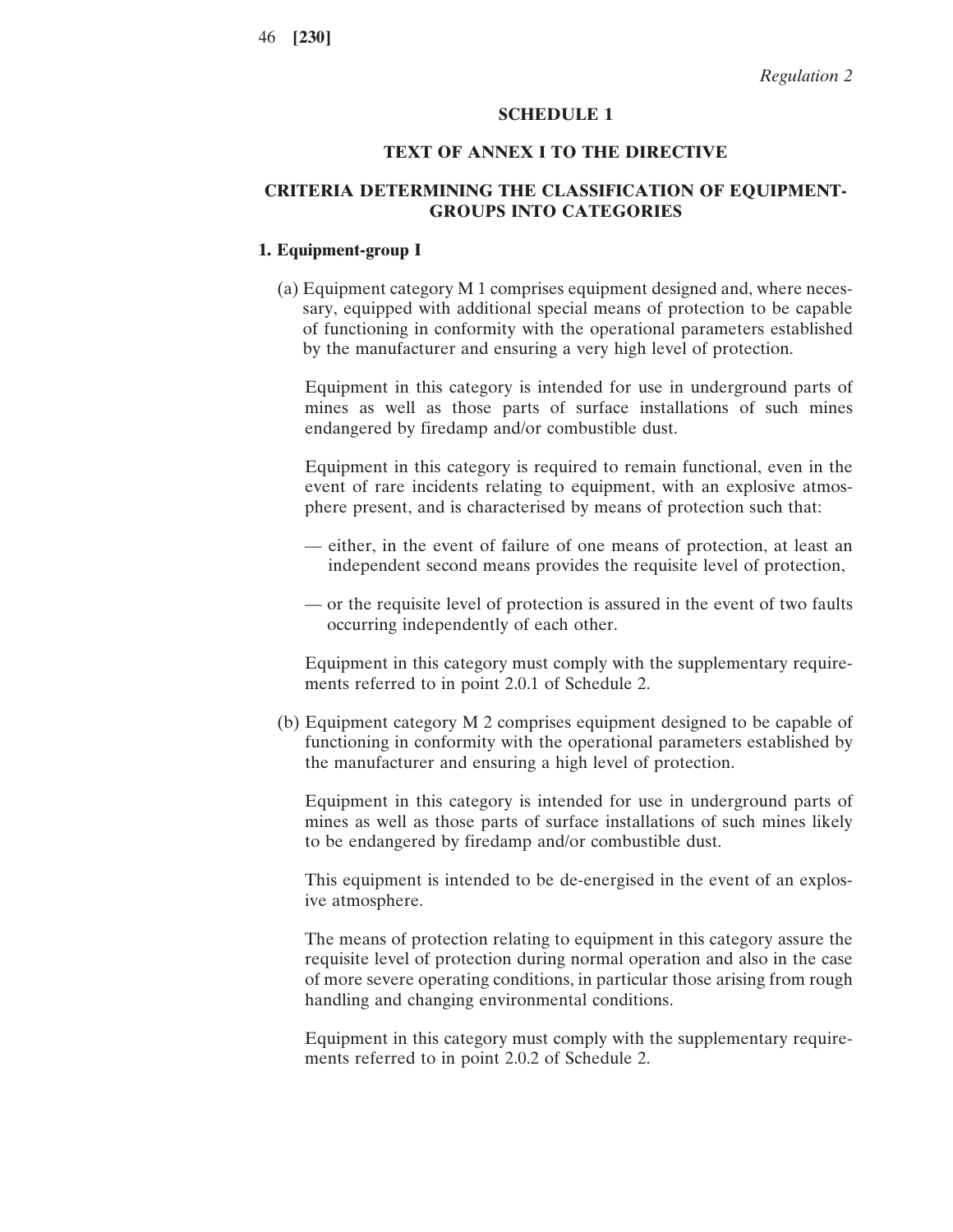# **2. Equipment-group II**

(a) Equipment category 1 comprises equipment designed to be capable of functioning in conformity with the operational parameters established by the manufacturer and ensuring a very high level of protection.

Equipment in this category is intended for use in areas in which explosive atmospheres caused by mixtures of air and gases, vapours or mists or by air/dust mixtures are present continuously, for long periods or frequently.

Equipment in this category must ensure the requisite level of protection, even in the event of rare incidents relating to equipment, and is characterised by means of protection such that:

- either, in the event of failure of one means of protection, at least an independent second means provides the requisite level of protection,
- or the requisite level of protection is assured in the event of two faults occurring independently of each other.

Equipment in this category must comply with the supplementary requirements referred to in point 2.1 of Schedule 2.

(b) Equipment category 2 comprises equipment designed to be capable of functioning in conformity with the operational parameters established by the manufacturer and of ensuring a high level of protection.

Equipment in this category is intended for use in areas in which explosive atmospheres caused by gases, vapours, mists or air/dust mixtures are likely to occur occasionally.

The means of protection relating to equipment in this category ensure the requisite level of protection, even in the event of frequently occurring disturbances or equipment faults which normally have to be taken into account.

Equipment in this category must comply with the supplementary requirements referred to in point 2.2 of Schedule 2.

(c) Equipment category 3 comprises equipment designed to be capable of functioning in conformity with the operating parameters established by the manufacturer and ensuring a normal level of protection.

Equipment in this category is intended for use in areas in which explosive atmospheres caused by gases, vapours, mists, or air/dust mixtures are unlikely to occur or, if they do occur, are likely to do so only infrequently and for a short period only.

Equipment in this category ensures the requisite level of protection during normal operation.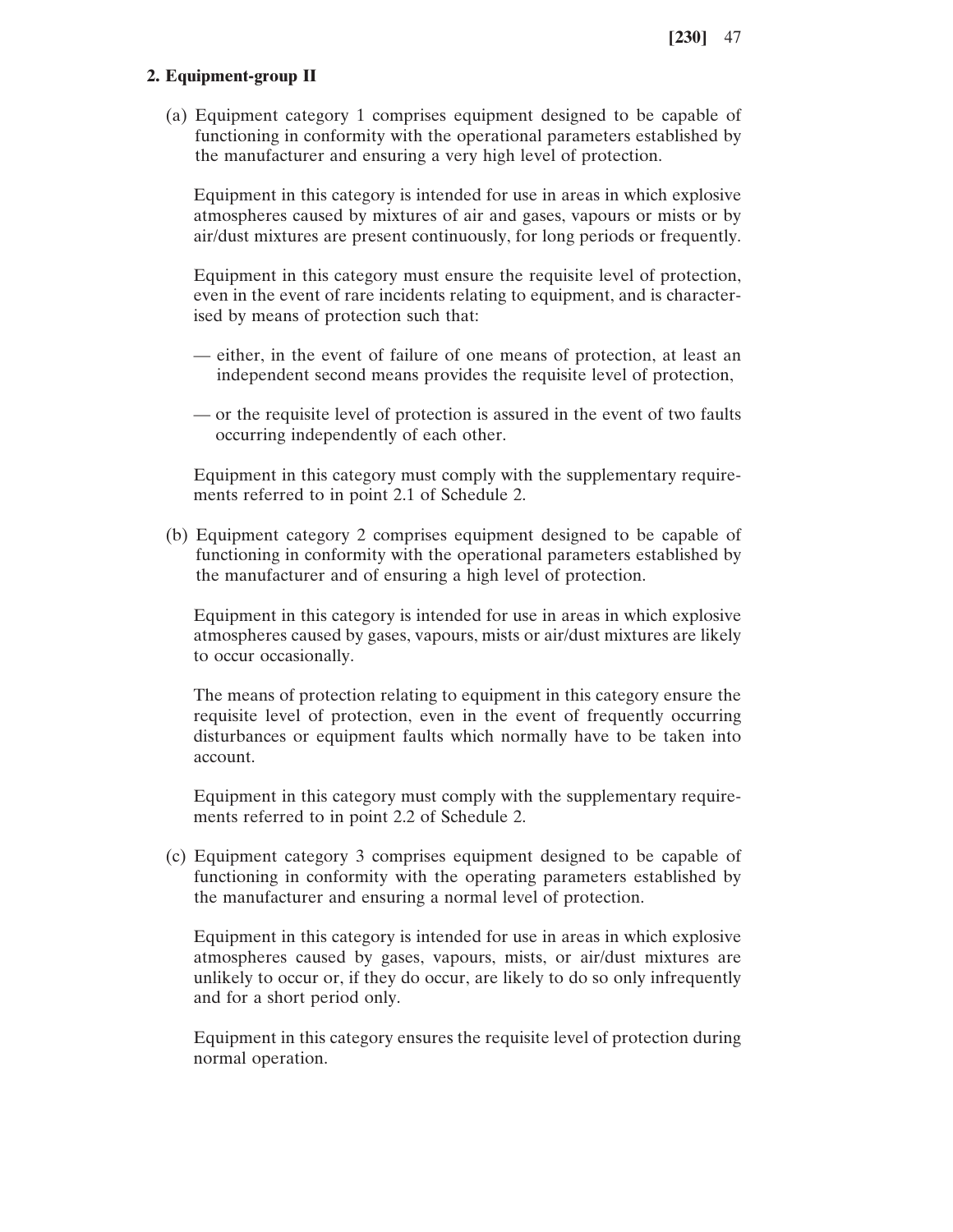Equipment in this category must comply with the supplementary requirements referred to in point 2.3 of Schedule 2.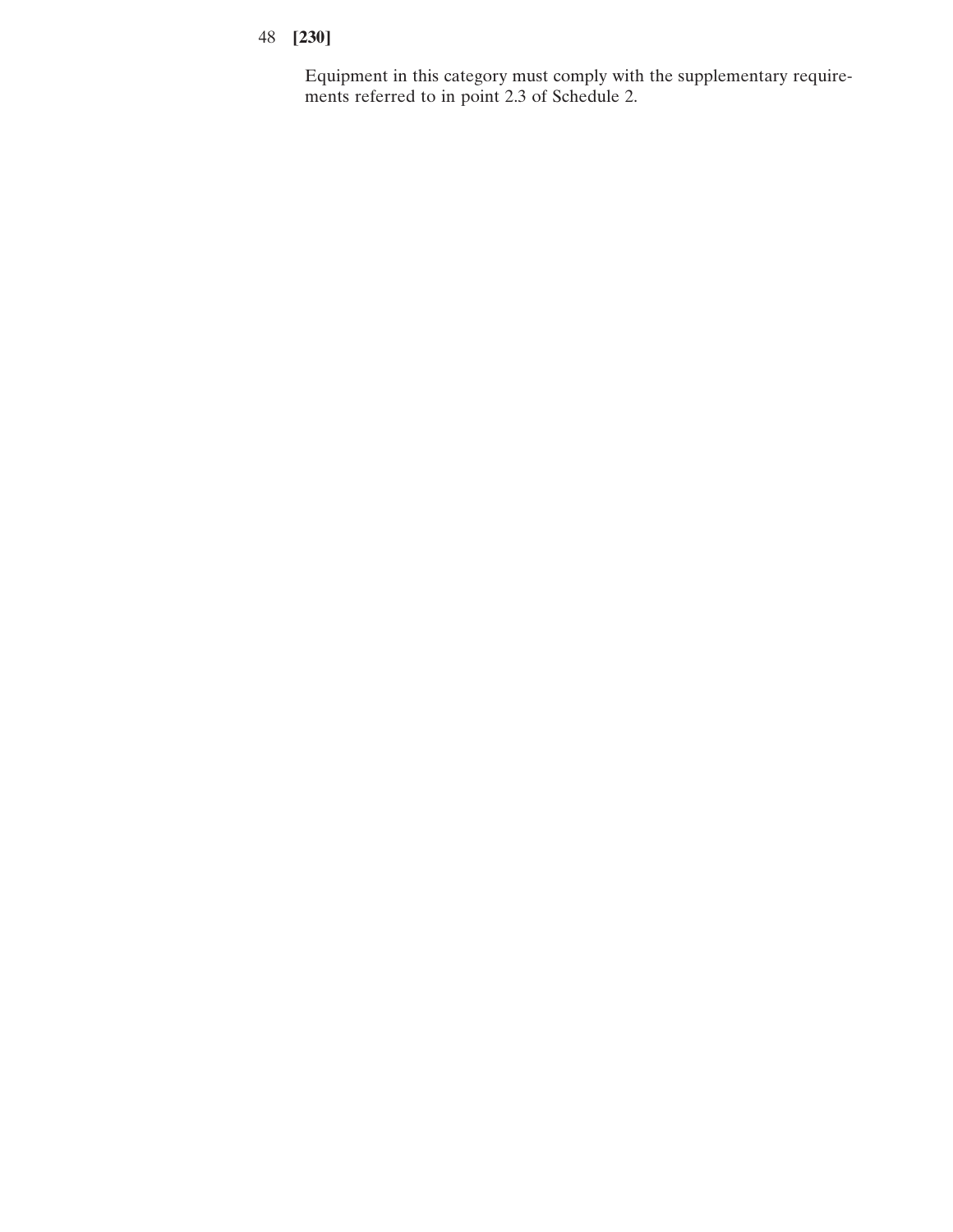*Regulations 6, 7, 9, 10, 13, 14, 15, 16, 23, 30 and 33*

## **SCHEDULE 2**

### **TEXT OF ANNEX II TO THE DIRECTIVE**

# **ESSENTIAL HEALTH AND SAFETY REQUIREMENTS RELATING TO THE DESIGN AND CONSTRUCTION OF EQUIPMENT AND PROTECTIVE SYSTEMS INTENDED FOR USE IN POTENTIALLY EXPLOSIVE ATMOSPHERES**

#### **Preliminary observations**

- A. Technological knowledge, which can change rapidly, must be taken into account as far as possible and be utilised immediately.
- B. For devices the essential requirements shall apply only in so far as they are necessary for the safe and reliable functioning and operation of those devices with respect to the risks of explosion.

# **1. Common requirements for equipment and protective systems**

- *1.0. General requirements*
- 1.0.1. Principles of integrated explosion safety

Equipment and protective systems intended for use in potentially explosive atmospheres must be designed from the point of view of integrated explosion safety.

In this connection, the manufacturer must take measures:

- above all, if possible, to prevent the formation of explosive atmospheres which may be produced or released by equipment and by protective systems themselves,
- to prevent the ignition of explosive atmospheres, taking into account the nature of every electrical and non-electrical source of ignition,
- should an explosion nevertheless occur which could directly or indirectly endanger persons and, as the case may be, domestic animals or property, to halt it immediately and/or to limit the range of explosion flames and explosion pressures to a sufficient level of safety.
- 1.0.2. Equipment and protective systems must be designed and manufactured after due analysis of possible operating faults in order as far as possible to preclude dangerous situations.

Any misuse which can reasonably be anticipated must be taken into account.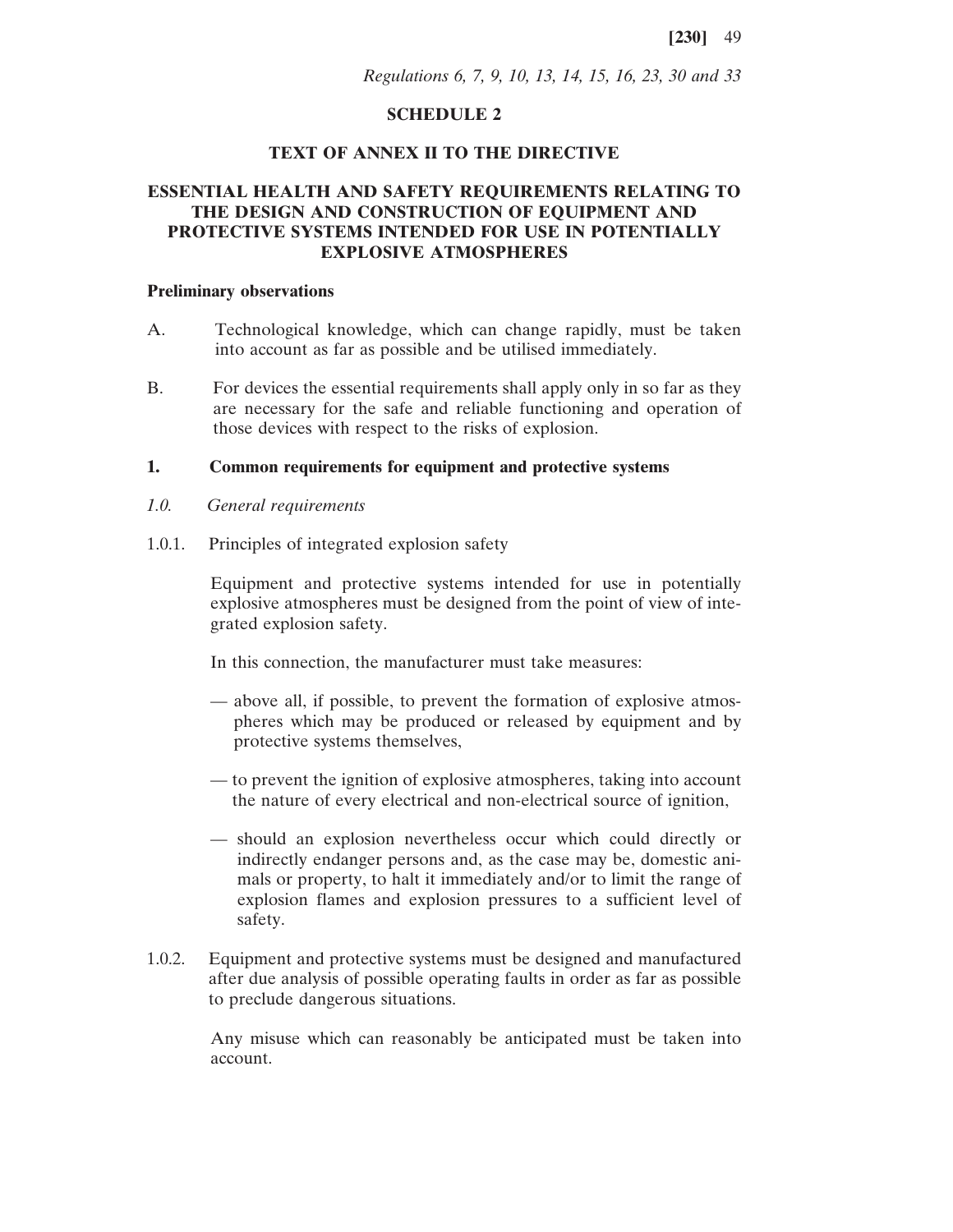1.0.3. Special checking and maintenance conditions

Equipment and protective systems subject to special checking and maintenance conditions must be designed and constructed with such conditions in mind.

1.0.4. Surrounding area conditions

Equipment and protective systems must be so designed and constructed as to be capable of coping with actual or foreseeable surrounding area conditions.

1.0.5. Marking

All equipment and protective systems must be marked legibly and indelibly with the following minimum particulars:

- name, registered trade name or registered trade mark, and address of the manufacturer,
- CE marking, (see Annex II to Regulation (EC) No 765/2008),
- designation of series or type,
- batch or serial number, if any,
- year of construction,
- the specific marking of explosion protection  $\circled{2}$  followed by the symbol of the equipment group and category,
- for equipment-group II, the letter "G" (concerning explosive atmospheres caused by gases, vapours or mists),
- or
- the letter "D" (concerning explosive atmospheres caused by dust), or both such letters.

Furthermore, where necessary, they must also be marked with all information essential to their safe use.

- 1.0.6. Instructions
	- (a) All equipment and protective systems must be accompanied by instructions, including at least the following particulars:
		- a recapitulation of the information with which the equipment or protective system is marked, except for the batch or serial number (see point 1.0.5), together with any appropriate additional information to facilitate maintenance (e.g. address of the repairer, etc.);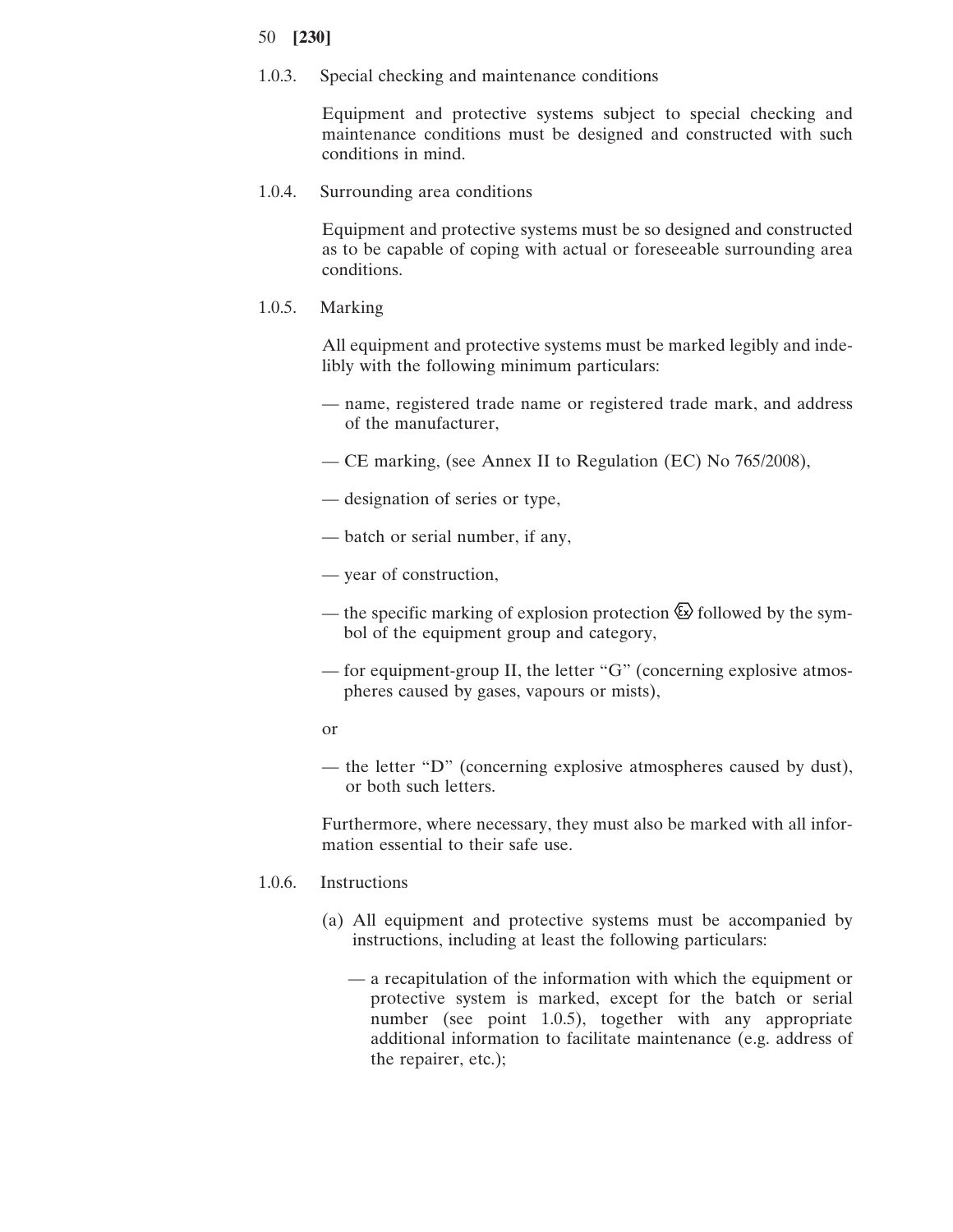- instructions for safe:
	- putting into service,
	- use,
	- assembling and dismantling,
	- maintenance (servicing and emergency repair),
	- installation,
	- adjustment;
- where necessary, an indication of the danger areas in front of pressure-relief devices;
- where necessary, training instructions;
- details which allow a decision to be taken beyond any doubt as to whether an item of equipment in a specific category or a protective system can be used safely in the intended area under the expected operating conditions;
- electrical and pressure parameters, maximum surface temperatures and other limit values;
- where necessary, special conditions of use, including particulars of possible misuse which experience has shown might occur;
- where necessary, the essential characteristics of tools which may be fitted to the equipment or protective system.
- (b) The instructions must contain the drawings and diagrams necessary for the putting into service, maintenance, inspection, checking of correct operation and, where appropriate, repair of the equipment or protective system, together with all useful instructions, in particular with regard to safety.
- (c) Literature describing the equipment or protective system must not contradict the instructions with regard to safety aspects.

# *1.1. Selection of materials*

- 1.1.1. The materials used for the construction of equipment and protective systems must not trigger off an explosion, taking into account foreseeable operational stresses.
- 1.1.2. Within the limits of the operating conditions laid down by the manufacturer, it must not be possible for a reaction to take place between the materials used and the constituents of the potentially explosive atmosphere which could impair explosion protection.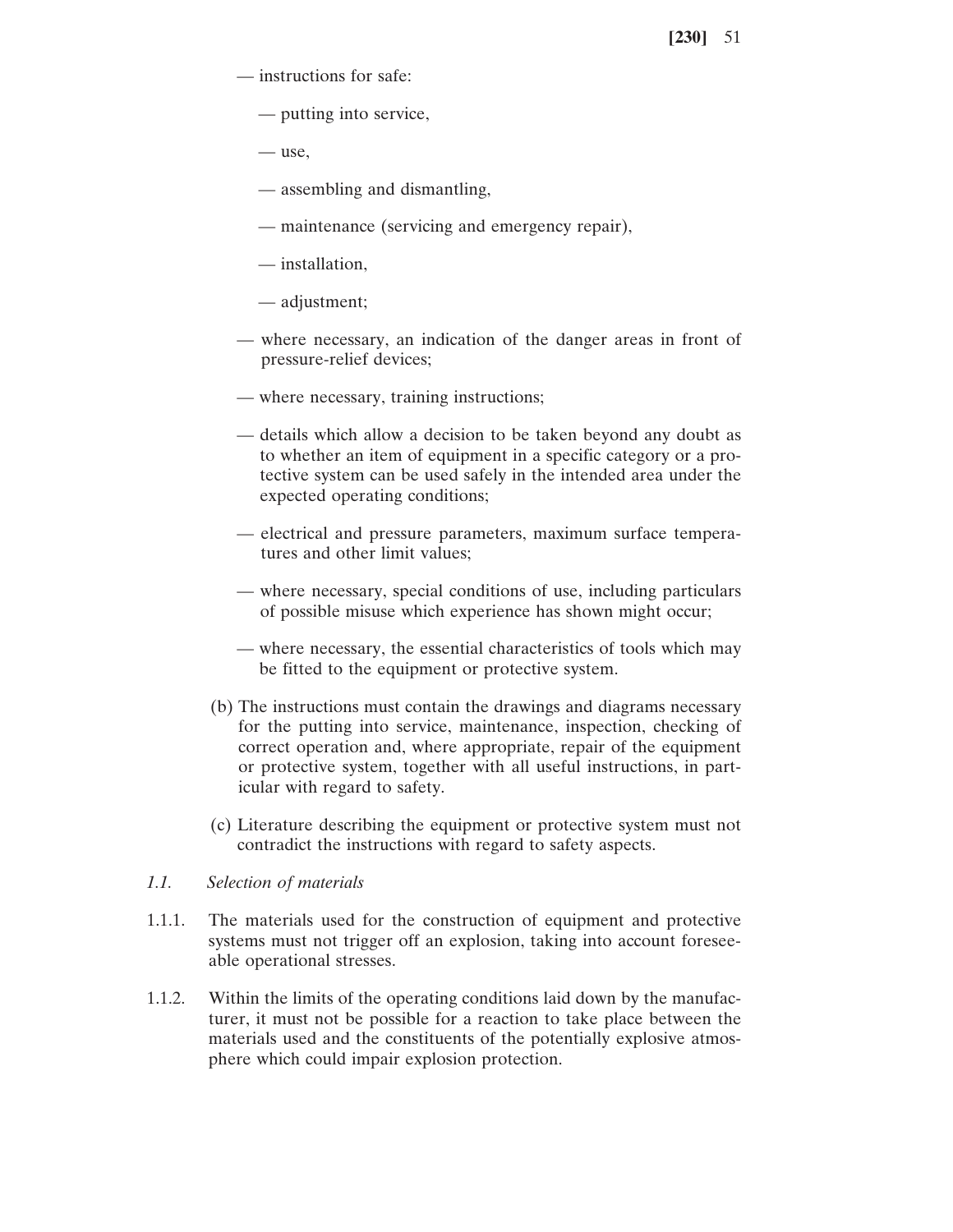1.1.3. Materials must be so selected that predictable changes in their characteristics and their compatibility in combination with other materials will not lead to a reduction in the protection afforded; in particular, due account must be taken of the material's corrosion and wear resistance, electrical conductivity, mechanical strength, ageing resistance and the effects of temperature variations.

# *1.2. Design and Construction*

- 1.2.1. Equipment and protective systems must be designed and constructed with due regard to technological knowledge of explosion protection so that they can be safely operated throughout their foreseeable lifetime.
- 1.2.2. Components to be incorporated into or used as replacements in equipment and protective systems must be so designed and constructed that they function safely for their intended purpose of explosion protection when they are installed in accordance with the manufacturer's instructions.
- 1.2.3. Enclosed structure and prevention of leaks

Equipment which may release flammable gases or dusts must wherever possible employ enclosed structures only.

If equipment contains openings or non-tight joints, these must as far as possible be designed in such a way that releases of gases or dusts cannot give rise to explosive atmospheres outside the equipment.

Points where materials are introduced or drawn off must, as far as possible, be designed and equipped so as to limit escapes of flammable materials during filling or draining.

# 1.2.4. Dust deposits

Equipment and protective systems which are intended to be used in areas exposed to dust must be so designed that deposit dust on their surfaces is not ignited.

In general, dust deposits must be limited where possible. Equipment and protective systems must be easily cleanable.

The surface temperatures of equipment parts must be kept well below the glow temperature of the deposit dust.

The thickness of deposit dust must be taken into consideration and, if appropriate, means must be taken to limit the temperature in order to prevent a heat build up.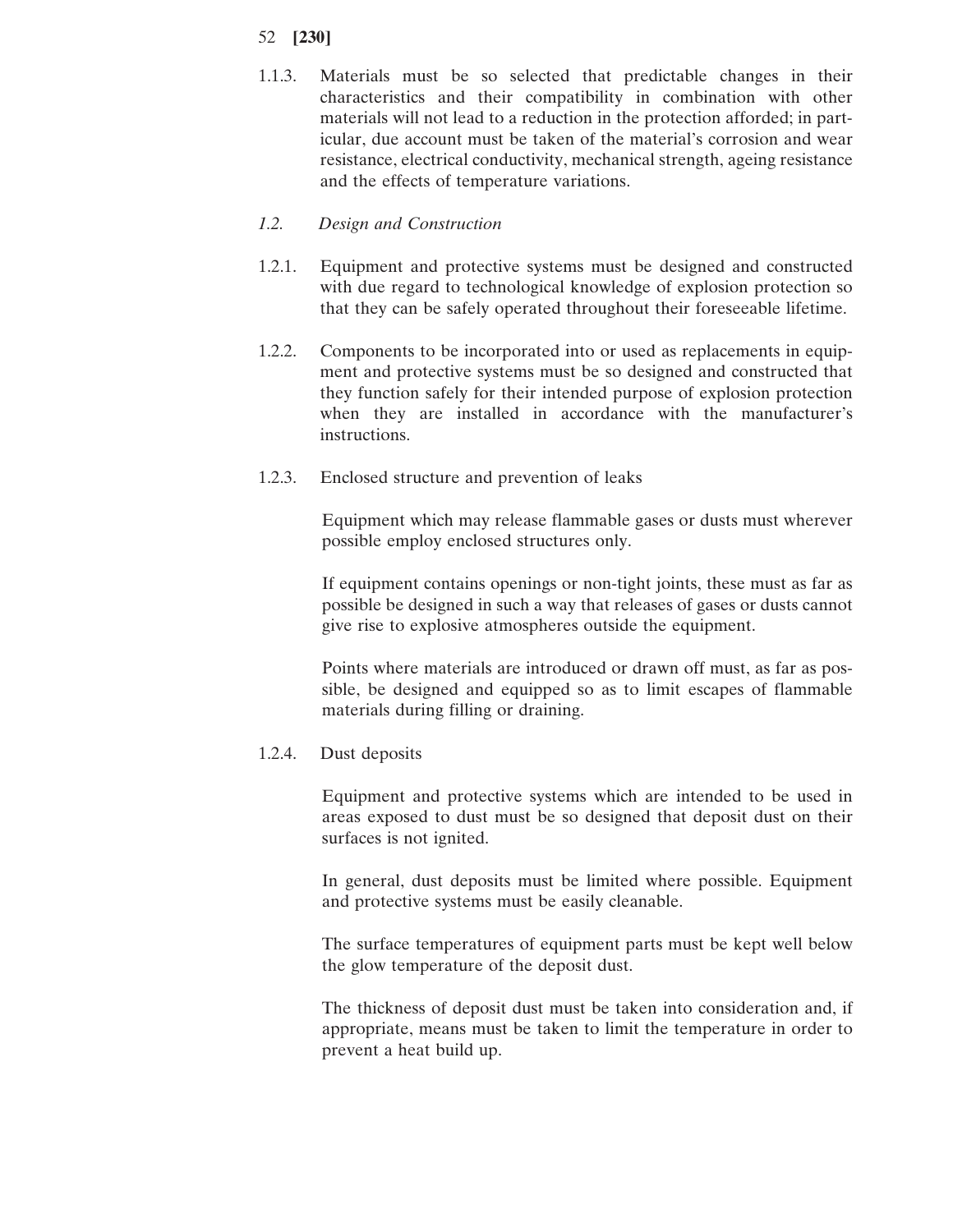1.2.5. Additional means of protection

Equipment and protective systems which may be exposed to certain types of external stresses must be equipped, where necessary, with additional means of protection.

Equipment must withstand relevant stresses, without adverse effect on explosion protection.

1.2.6. Safe opening

If equipment and protective systems are in a housing or a locked container forming part of the explosion protection itself, it must be possible to open such housing or container only with a special tool or by means of appropriate protection measures.

1.2.7. Protection against other hazards

Equipment and protective systems must be so designed and manufactured as to:

- (a) avoid physical injury or other harm which might be caused by direct or indirect contact;
- (b) assure that surface temperatures of accessible parts or radiation which would cause a danger, are not produced;
- (c) eliminate non-electrical dangers which are revealed by experience;
- (d) assure that foreseeable conditions of overload shall not give rise to dangerous situations.

Where, for equipment and protective systems, the risks referred to in this point are wholly or partly covered by other Union legislation these Regulations shall not apply or shall cease to apply in the case of such equipment and protective systems and of such risks upon application of that specific Union legislation.

1.2.8. Overloading of equipment

Dangerous overloading of equipment must be prevented at the design stage by means of integrated measurement, regulation and control devices, such as over-current cut-off switches, temperature limiters, differential pressure switches, flowmeters, time-lag relays, overspeed monitors and/or similar types of monitoring devices.

1.2.9. Flameproof enclosure systems

If parts which can ignite an explosive atmosphere are placed in an enclosure, measures must be taken to ensure that the enclosure withstands the pressure developed during an internal explosion of an explosive mixture and prevents the transmission of the explosion to the explosive atmosphere surrounding the enclosure.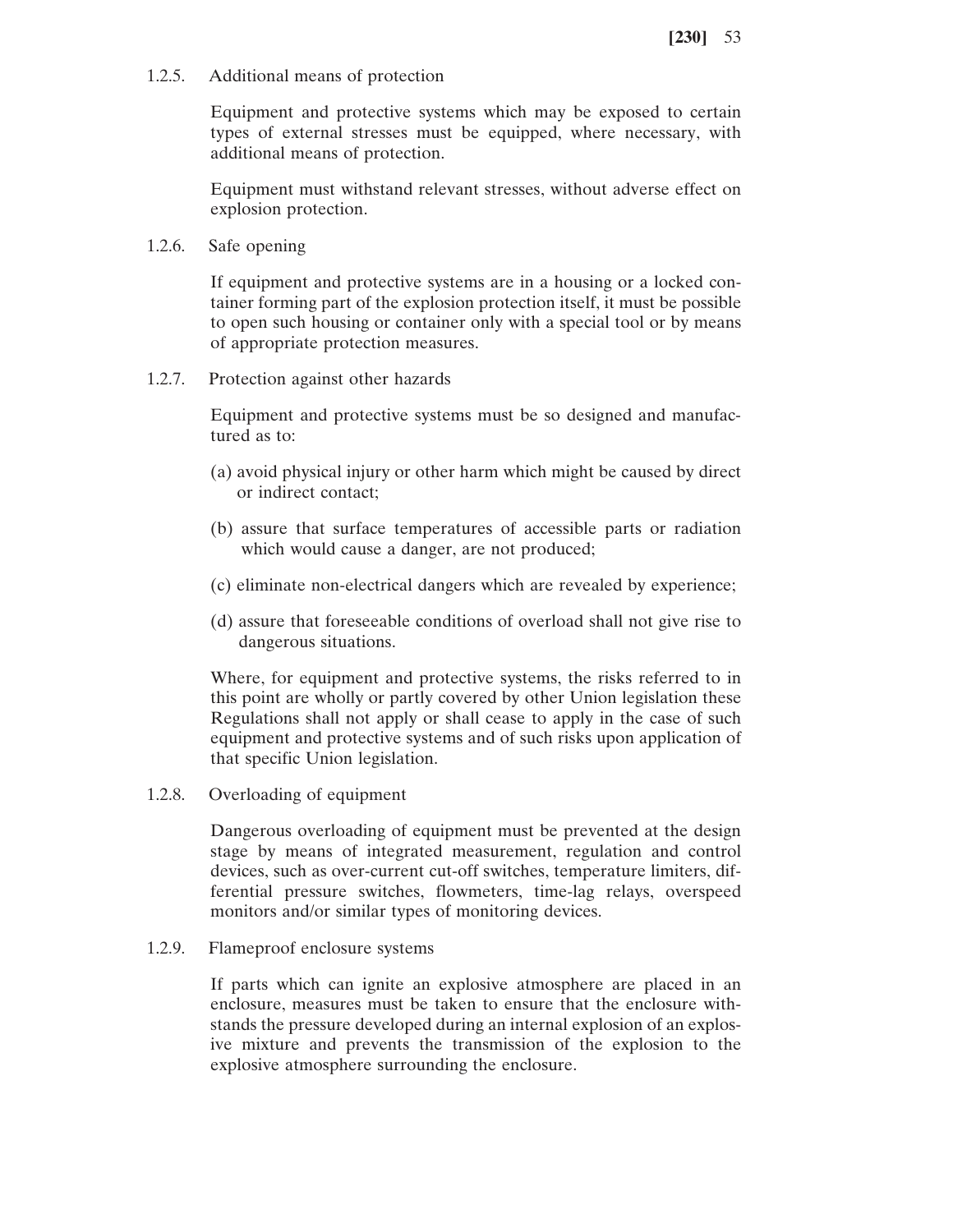# *1.3. Potential ignition sources*

1.3.1. Hazards arising from different ignition sources

Potential ignition sources such as sparks, flames, electric arcs, high surface temperatures, acoustic energy, optical radiation, electromagnetic waves and other ignition sources must not occur.

1.3.2. Hazards arising from static electricity

Electrostatic charges capable of resulting in dangerous discharges must be prevented by means of appropriate measures.

1.3.3. Hazards arising from stray electric and leakage currents

Stray electric and leakage currents in conductive equipment parts which could result in, for example, the occurrence of dangerous corrosion, overheating of surfaces or sparks capable of provoking an ignition must be prevented.

1.3.4. Hazards arising from overheating

Overheating caused by friction or impacts occurring, for example, between materials and parts in contact with each other while rotating or through the intrusion of foreign bodies must, as far as possible, be prevented at the design stage.

1.3.5. Hazards arising from pressure compensation operations

Equipment and protective systems must be so designed or fitted with integrated measuring, control and regulation devices that pressure compensations arising from them do not generate shock waves or compressions which may cause ignition.

- *1.4. Hazards arising from external effects*
- 1.4.1. Equipment and protective systems must be so designed and constructed as to be capable of performing their intended function in full safety, even in changing environmental conditions and in the presence of extraneous voltages, humidity, vibrations, contamination and other external effects, taking into account the limits of the operating conditions established by the manufacturer.
- 1.4.2. Equipment parts used must be appropriate to the intended mechanical and thermal stresses and capable of withstanding attack by existing or foreseeable aggressive substances.
- *1.5. Requirements in respect of safety-related devices*
- 1.5.1. Safety devices must function independently of any measurement and/or control devices required for operation.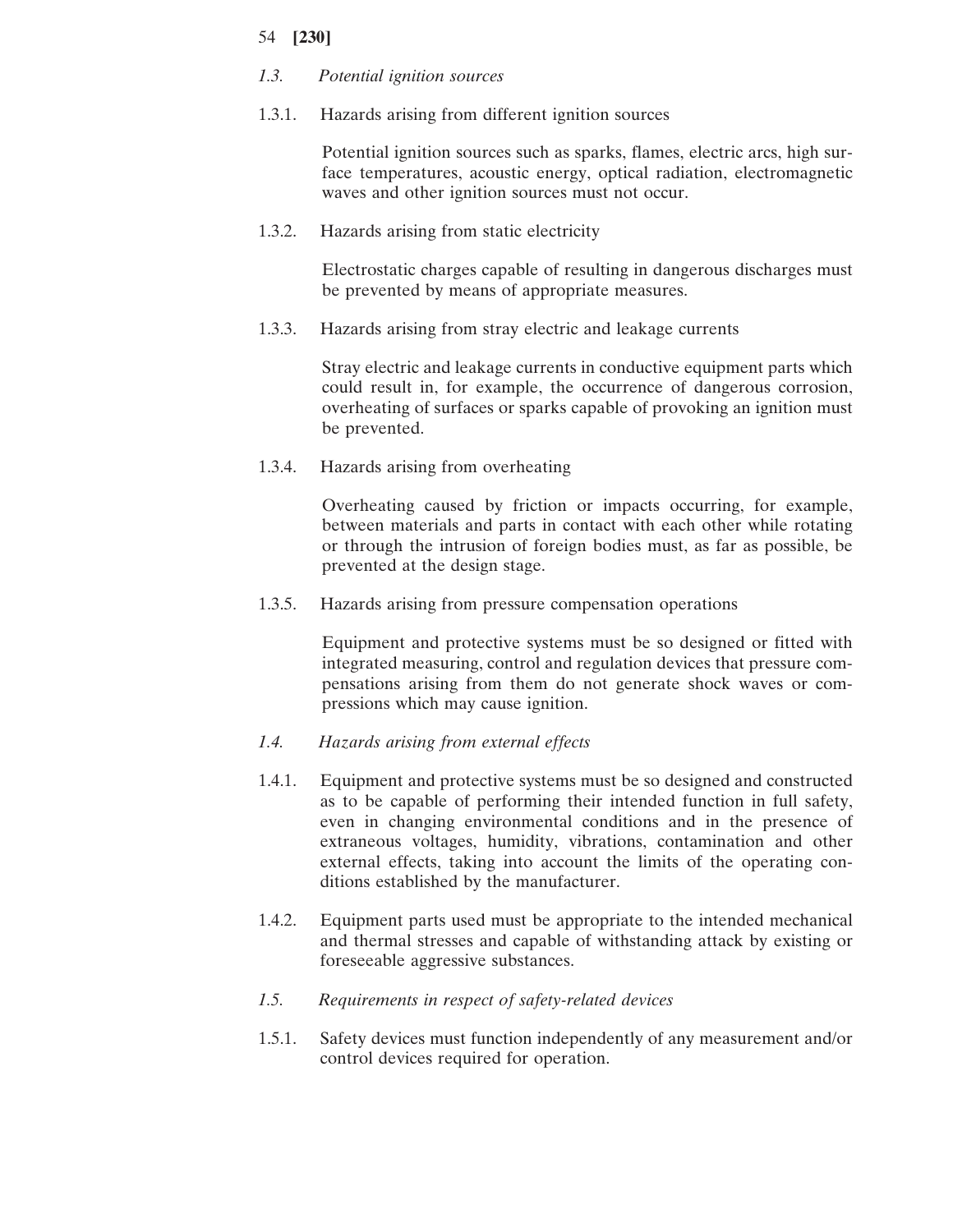As far as possible, failure of a safety device must be detected sufficiently rapidly by appropriate technical means to ensure that there is only very little likelihood that dangerous situations will occur.

The fail-safe principle is to be applied in general.

Safety-related switching must in general directly actuate the relevant control devices without intermediate software command.

- 1.5.2. In the event of a safety device failure, equipment and/or protective systems shall, wherever possible, be secured.
- 1.5.3. Emergency stop controls of safety devices must, as far as possible, be fitted with restart lockouts. A new start command may take effect on normal operation only after the restart lockouts have been intentionally reset.
- 1.5.4. Control and display units

Where control and display units are used, they must be designed in accordance with ergonomic principles in order to achieve the highest possible level of operating safety with regard to the risk of explosion.

1.5.5. Requirements in respect of devices with a measuring function for explosion protection

> In so far as they relate to equipment used in explosive atmospheres, devices with a measuring function must be designed and constructed so that they can cope with foreseeable operating requirements and special conditions of use.

- 1.5.6. Where necessary, it must be possible to check the reading accuracy and serviceability of devices with a measuring function.
- 1.5.7. The design of devices with a measuring function must incorporate a safety factor which ensures that the alarm threshold lies far enough outside the explosion and/or ignition limits of the atmospheres to be registered, taking into account, in particular, the operating conditions of the installation and possible aberrations in the measuring system.
- 1.5.8. Risks arising from software

In the design of software-controlled equipment, protective systems and safety devices, special account must be taken of the risks arising from faults in the programme.

- *1.6. Integration of safety requirements relating to the system*
- 1.6.1. Manual override must be possible in order to shut down the equipment and protective systems incorporated within automatic processes which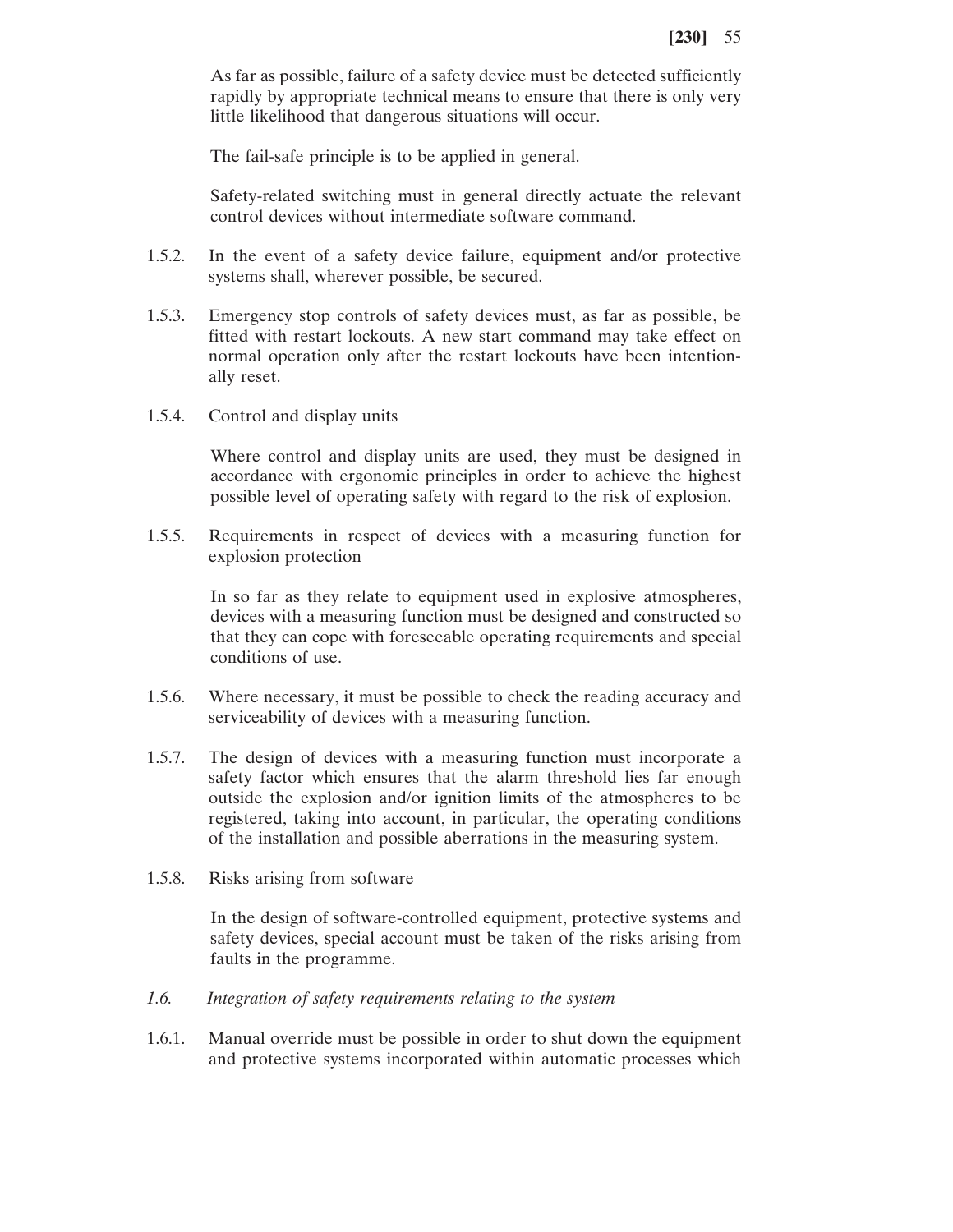deviate from the intended operating conditions, provided that this does not compromise safety.

1.6.2. When the emergency shutdown system is actuated, accumulated energy must be dispersed as quickly and as safely as possible or isolated so that it no longer constitutes a hazard.

This does not apply to electrochemically-stored energy.

1.6.3. Hazards arising from power failure

Where equipment and protective systems can give rise to a spread of additional risks in the event of a power failure, it must be possible to maintain them in a safe state of operation independently of the rest of the installation.

1.6.4. Hazards arising from connections

Equipment and protective systems must be fitted with suitable cable and conduit entries.

When equipment and protective systems are intended for use in combination with other equipment and protective systems, the interface must be safe.

1.6.5. Placing of warning devices as parts of equipment

Where equipment or protective systems are fitted with detection or alarm devices for monitoring the occurrence of explosive atmospheres, the necessary instructions must be provided to enable them to be provided at the appropriate places.

# **2. Supplementary requirements in respect of equipment**

- *2.0. Requirements applicable to equipment in category M of equipmentgroup I.*
- 2.0.1. Requirements applicable to equipment in category M 1 of equipmentgroup I.
- 2.0.1.1. Equipment must be so designed and constructed that sources of ignition do not become active, even in the event of rare incidents relating to equipment.

Equipment must be equipped with means of protection such that:

- either, in the event of failure of one means of protection, at least an independent second means provides the requisite level of protection,
- or, the requisite level of protection is ensured in the event of two faults occurring independently of each other.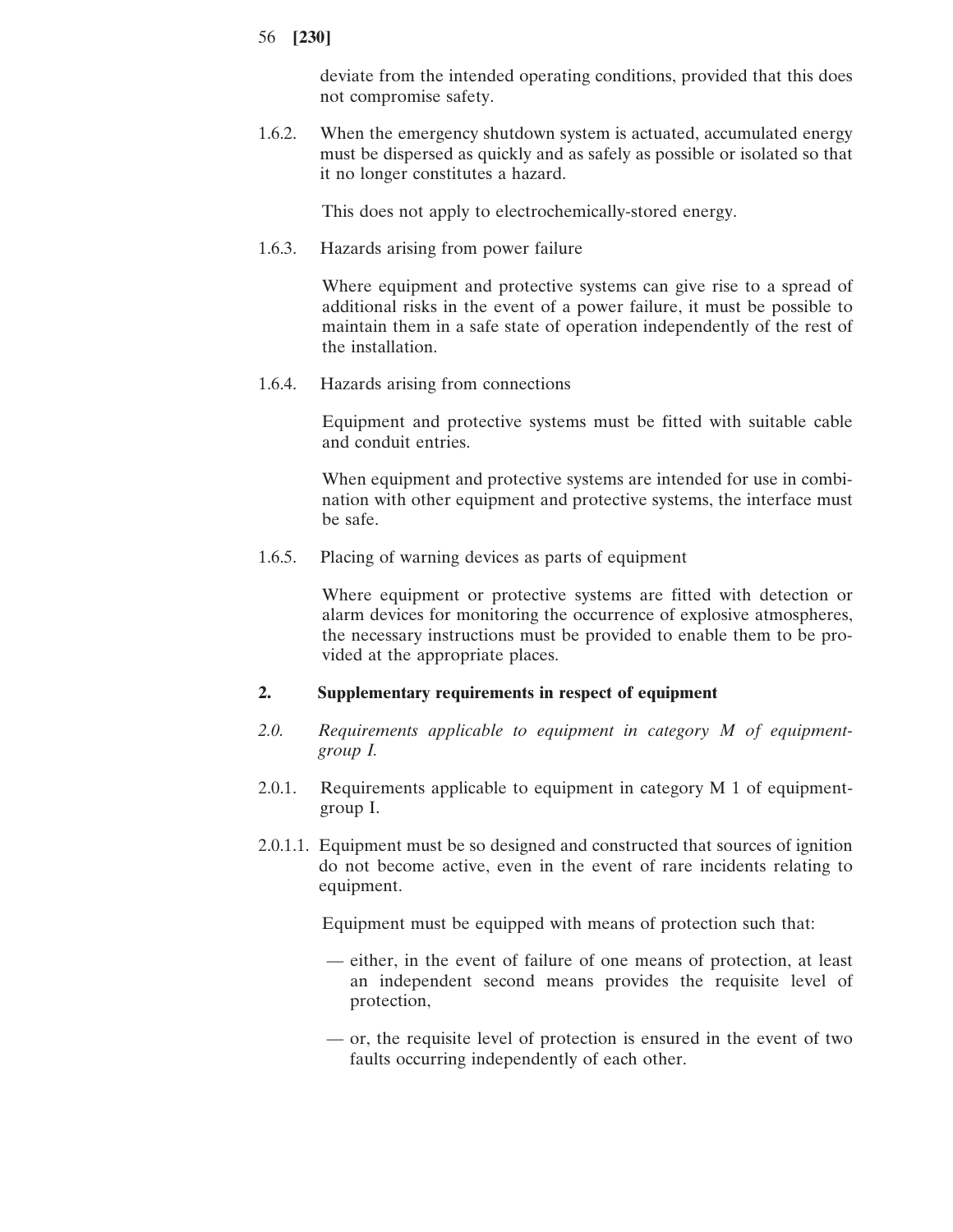Where necessary, this equipment must be equipped with additional special means of protection.

It must remain functional with an explosive atmosphere present.

- 2.0.1.2. Where necessary, equipment must be so constructed that no dust can penetrate it.
- 2.0.1.3. The surface temperatures of equipment parts must be kept clearly below the ignition temperature of the foreseeable air/dust mixtures in order to prevent the ignition of suspended dust.
- 2.0.1.4. Equipment must be so designed that the opening of equipment parts which may be sources of ignition is possible only under non-active or intrinsically safe conditions. Where it is not possible to render equipment non-active, the manufacturer must affix a warning label to the opening part of the equipment.

If necessary, equipment must be fitted with appropriate additional interlocking systems.

- 2.0.2. Requirements applicable to equipment in category M 2 of equipmentgroup I.
- 2.0.2.1. Equipment must be equipped with means of protection ensuring that sources of ignition do not become active during normal operation, even under more severe operating conditions, in particular those arising from rough handling and changing environmental conditions.

The equipment is intended to be de-energised in the event of an explosive atmosphere.

- 2.0.2.2. Equipment must be so designed that the opening of equipment parts which may be sources of ignition is possible only under non-active conditions or via appropriate interlocking systems. Where it is not possible to render equipment non-active, the manufacturer must affix a warning label to the opening part of the equipment.
- 2.0.2.3. The requirements regarding explosion hazards arising from dust applicable to category M 1 must be applied.
- *2.1. Requirements applicable to equipment in category 1 of equipment-group II.*
- 2.1.1. Explosive atmospheres caused by gases, vapours or mists.
- 2.1.1.1. Equipment must be so designed and constructed that sources of ignition do not become active, even in event of rare incidents relating to equipment.

It must be equipped with means of protection such that: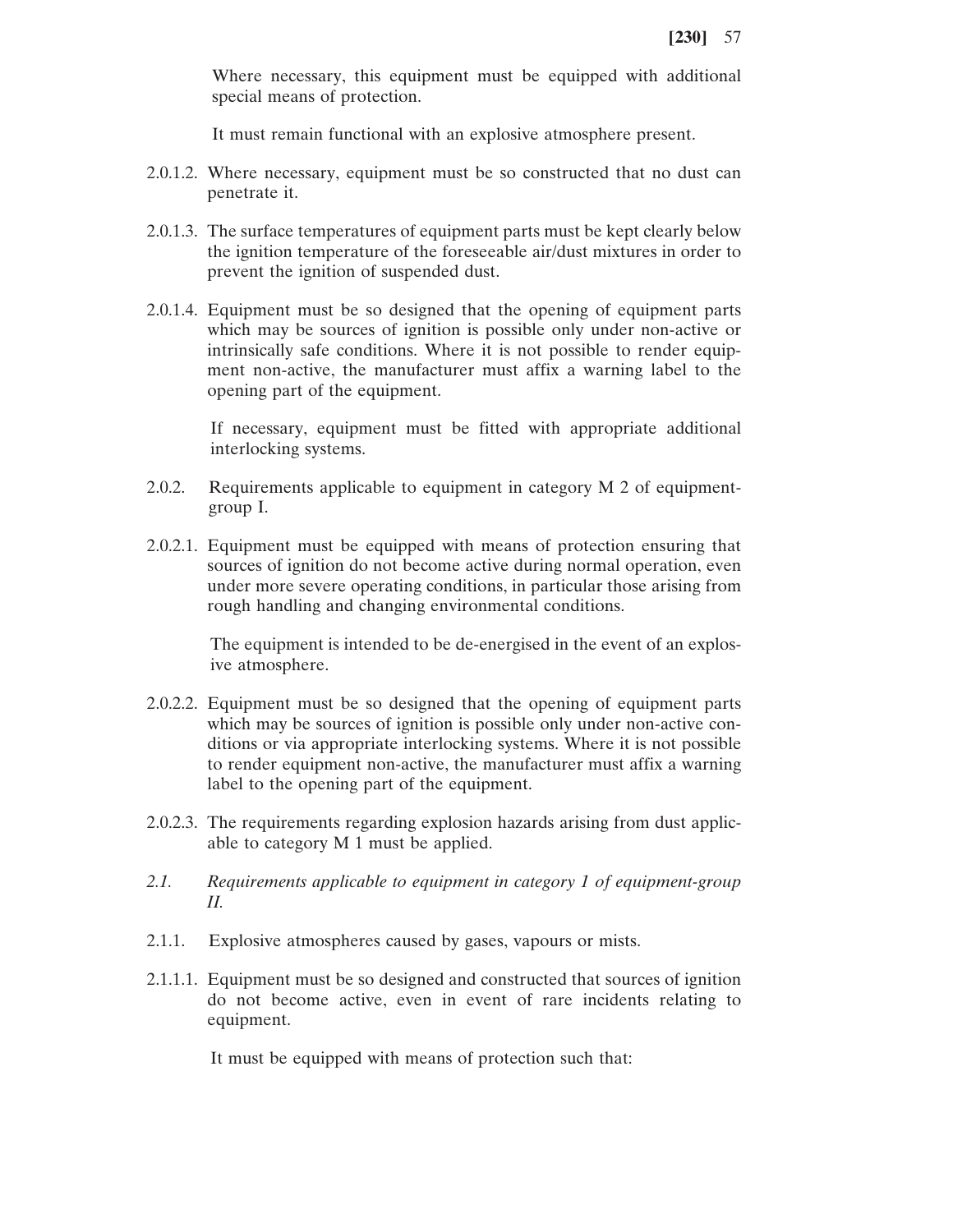- 58 **[230]**
	- either, in the event of failure of one means of protection, at least an independent second means provides the requisite level of protection,
	- or, the requisite level of protection is ensured in the event of two faults occurring independently of each other.
- 2.1.1.2. For equipment with surfaces which may heat up, measures must be taken to ensure that the stated maximum surface temperatures are not exceeded even in the most unfavourable circumstances.

Temperature rises caused by heat build-ups and chemical reactions must also be taken into account.

2.1.1.3. Equipment must be so designed that the opening of equipment parts which might be sources of ignition is possible only under non-active or intrinsically safe conditions. Where it is not possible to render equipment non-active, the manufacturer must affix a warning label to the opening part of the equipment.

> If necessary, equipment must be fitted with appropriate additional interlocking systems.

- 2.1.2. Explosive atmospheres caused by air/dust mixtures.
- 2.1.2.1. Equipment must be so designed and constructed that ignition of air/dust mixtures does not occur even in the event of rate incidents relating to equipment.

It must be equipped with means of protection such that

- either, in the event of failure of one means of protection, at least an independent second means provides the requisite level of protection,
- or, the requisite level of protection is ensured in the event of two faults occurring independently of each other.
- 2.1.2.2. Where necessary, equipment must be so designed that dust can enter or escape from the equipment only at specifically designated points.

This requirement must also be met by cable entries and connecting pieces.

- 2.1.2.3. The surface temperatures of equipment parts must be kept well below the ignition temperature of the foreseeable air/dust mixtures in order to prevent the ignition of suspended dust.
- 2.1.2.4. With regard to the safe opening of equipment parts, requirement 2.1.1.3 applies.
- *2.2. Requirements for category 2 of equipment-group II.*
- 2.2.1. Explosive atmospheres caused by gases, vapours or mists.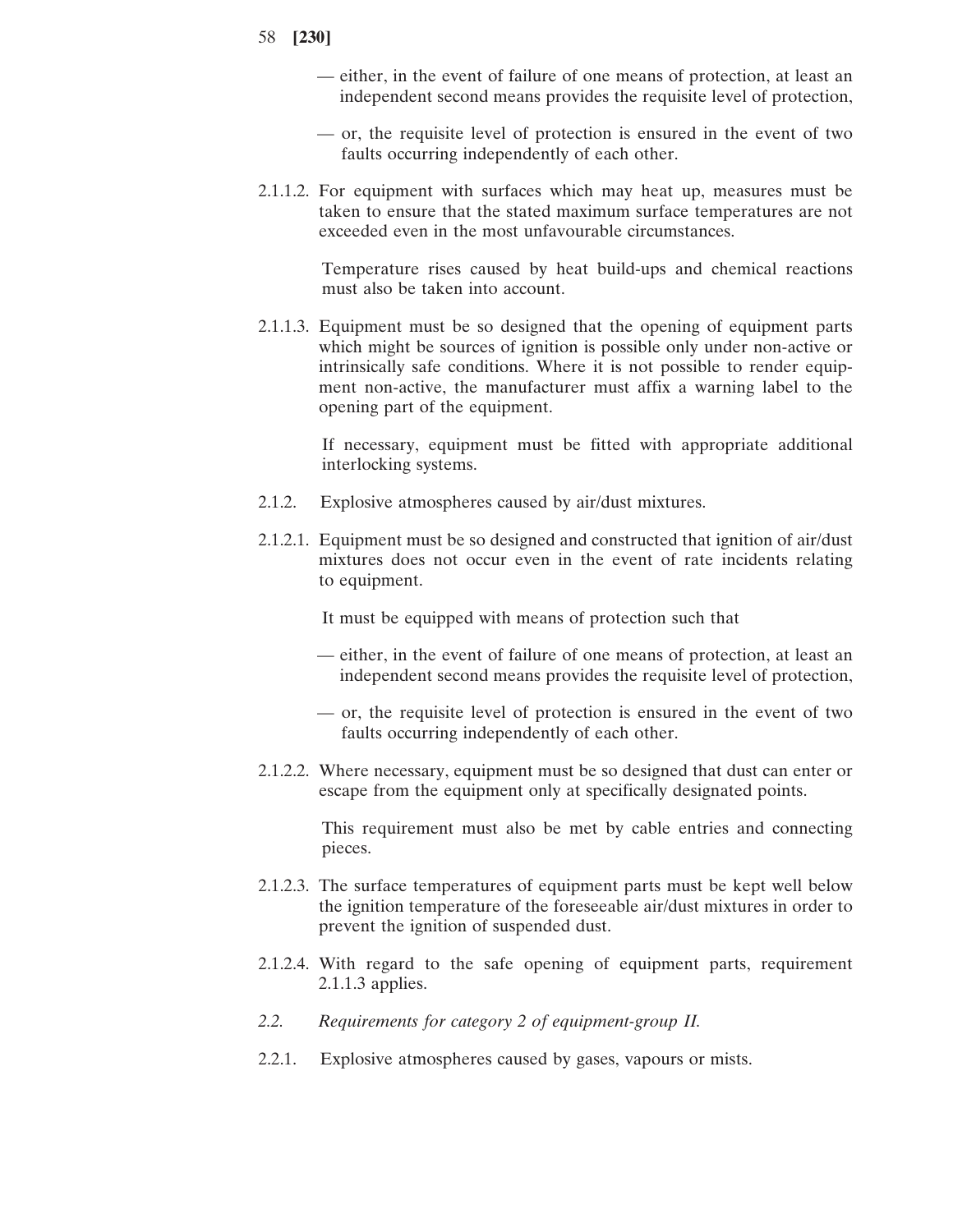- 2.2.1.1. Equipment must be so designed and constructed as to prevent ignition sources arising, even in the event of frequently occurring disturbances or equipment operating faults, which normally have to be taken into account.
- 2.2.1.2. Equipment parts must be so designed and constructed that their stated surface temperatures are not exceeded, even in the case of risks arising from abnormal situations anticipated by the manufacturer.
- 2.2.1.3. Equipment must be so designed that the opening of equipment parts which might be sources of ignition is possible only under non-active conditions or via appropriate interlocking systems. Where it is not possible to render equipment non-active, the manufacturer must affix a warning label to the opening part of the equipment.
- 2.2.2. Explosive atmospheres caused by air/dust mixtures.
- 2.2.2.1. Equipment must be designed and constructed so that ignition of air/dust mixtures is prevented, even in the event of frequently occurring disturbances or equipment operating faults which normally have to be taken into account.
- 2.2.2.2. With regard to surface temperatures, requirement 2.1.2.3 applies.
- 2.2.2.3. With regard to protection against dust, requirement 2.1.2.2 applies.
- 2.2.2.4. With regard to the safe opening of equipment parts, requirement 2.2.1.3 applies.
- *2.3. Requirements applicable to equipment in category 3 of equipment-group II.*
- 2.3.1. Explosive atmospheres caused by gases, vapours or mists.
- 2.3.1.1. Equipment must be so designed and constructed as to prevent foreseeable ignition sources which can occur during normal operation.
- 2.3.1.2. Surface temperatures must not exceed the stated maximum surface temperatures under intended operating conditions. Higher temperatures in exceptional circumstances may be allowed only if the manufacturer adopts special additional protective measures.
- 2.3.2. Explosive atmospheres caused by air/dust mixtures.
- 2.3.2.1. Equipment must be so designed and constructed that air/dust mixtures cannot be ignited by foreseeable ignition sources likely to exist during normal operation.
- 2.3.2.2. With regard to surface temperatures, requirement 2.1.2.3 applies.
- 2.3.2.3. Equipment, including cable entries and connecting pieces, must be so constructed that, taking into account the size of its particles, dust can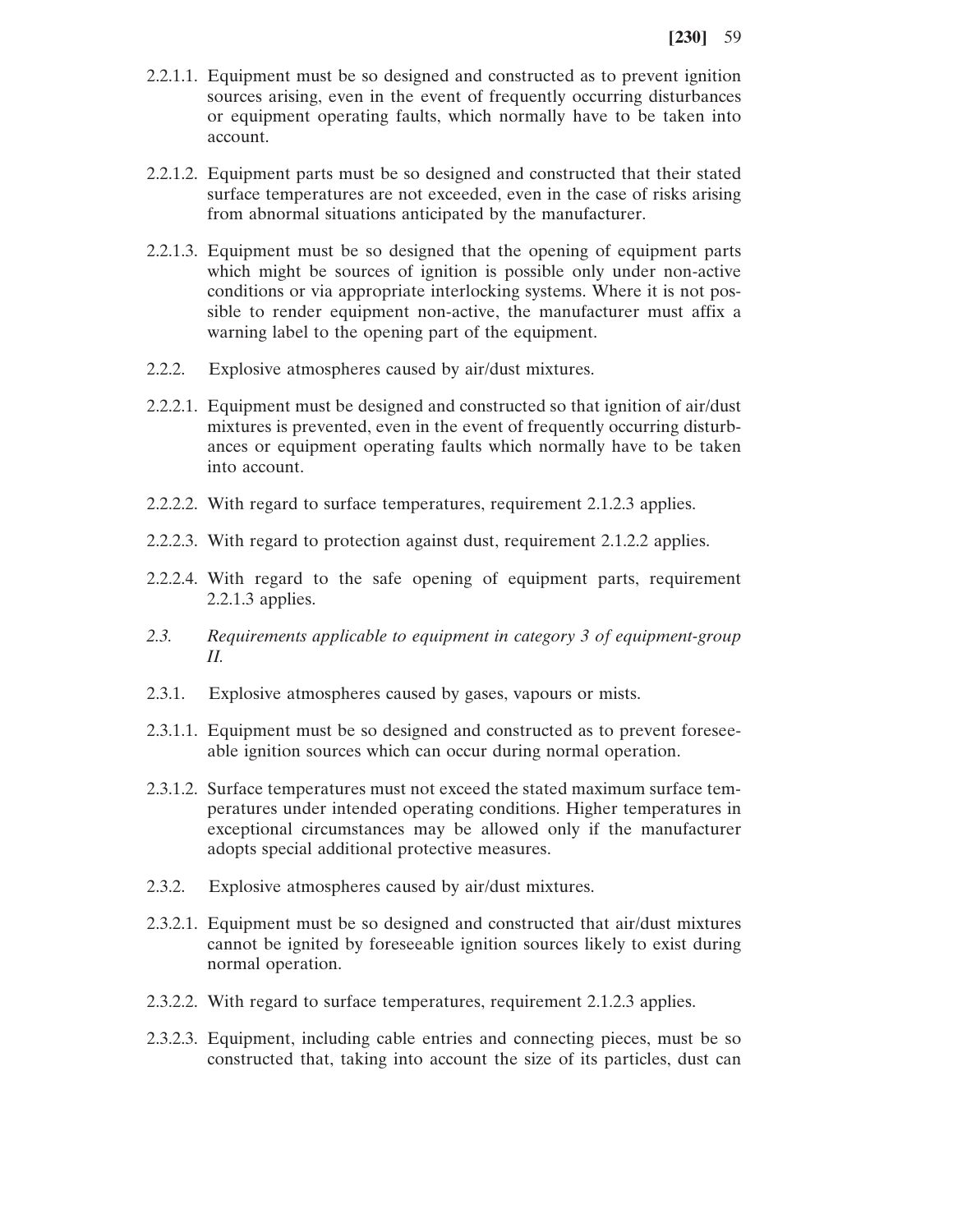neither develop explosive mixtures with air nor form dangerous accumulation inside the equipment.

# **3. Supplementary requirements in respect of protective systems**

# *3.0. General requirements*

- 3.0.1. Protective systems must be dimensioned in such a way as to reduce the effects of an explosion to a sufficient level of safety.
- 3.0.2. Protective systems must be designed and capable of being positioned in such a way that explosions are prevented from spreading through dangerous chain reactions or flashover and incipient explosions do not become detonations.
- 3.0.3. In the event of a power failure, protective systems must retain their capacity to function for a period sufficient to avoid a dangerous situation.
- 3.0.4. Protective systems must not fail due to outside interference.
- *3.1. Planning and design*
- 3.1.1. Characteristics of materials

With regard to the characteristics of materials, the maximum pressure and temperature to be taken into consideration at the planning stage are the expected pressure during an explosion occurring under extreme operating conditions and the anticipated heating effect of the flame.

- 3.1.2. Protective systems designed to resist or contain explosions must be capable of withstanding the shock wave produced without losing system integrity.
- 3.1.3. Accessories connected to protective systems must be capable of withstanding the expected maximum explosion pressure without losing their capacity to function.
- 3.1.4. The reactions caused by pressure in peripheral equipment and connected pipe-work must be taken into consideration in the planning and design of protective systems.
- 3.1.5. Pressure relief systems

If it is likely that stresses on protective systems will exceed their structural strength, provision must be made in the design for suitable pressure-relief devices which do not endanger persons in the vicinity.

3.1.6. Explosion suppression systems

Explosion suppression systems must be so planned and designed that they react to an incipient explosion at the earliest possible stage in the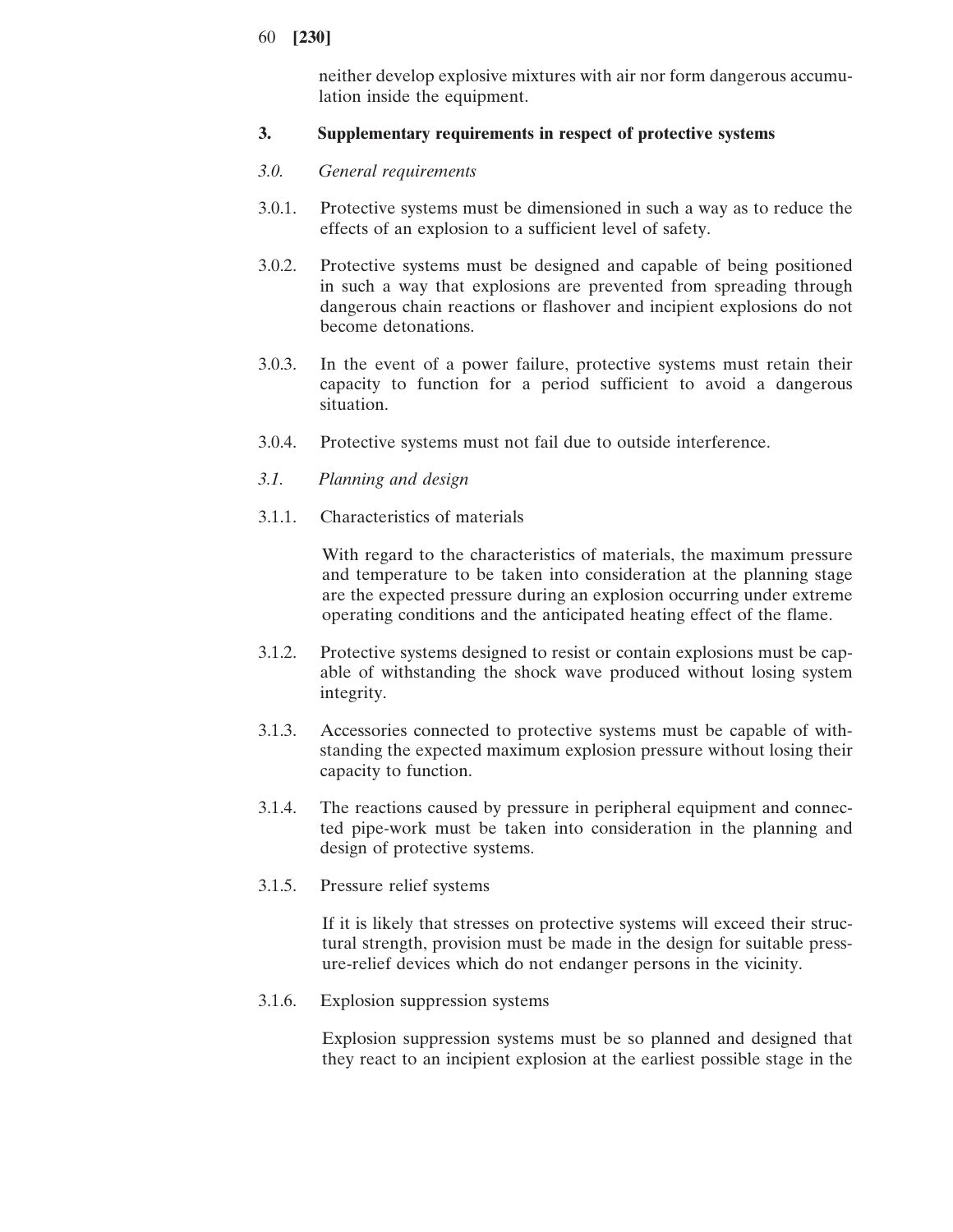event of an incident and counteract it to best effect, with due regard to the maximum rate of pressure increase and the maximum explosion pressure.

3.1.7. Explosion decoupling systems

Decoupling systems intended to disconnect specific equipment as swiftly as possible in the event of incipient explosions by means of appropriate devices must be planned and designed so as to remain proof against the transmission of internal ignition and to retain their mechanical strength under operating conditions.

3.1.8. Protective systems must be capable of being integrated into a circuit with a suitable alarm threshold so that, if necessary, there is cessation of product feed and output and shutdown of equipment parts which can no longer function safely.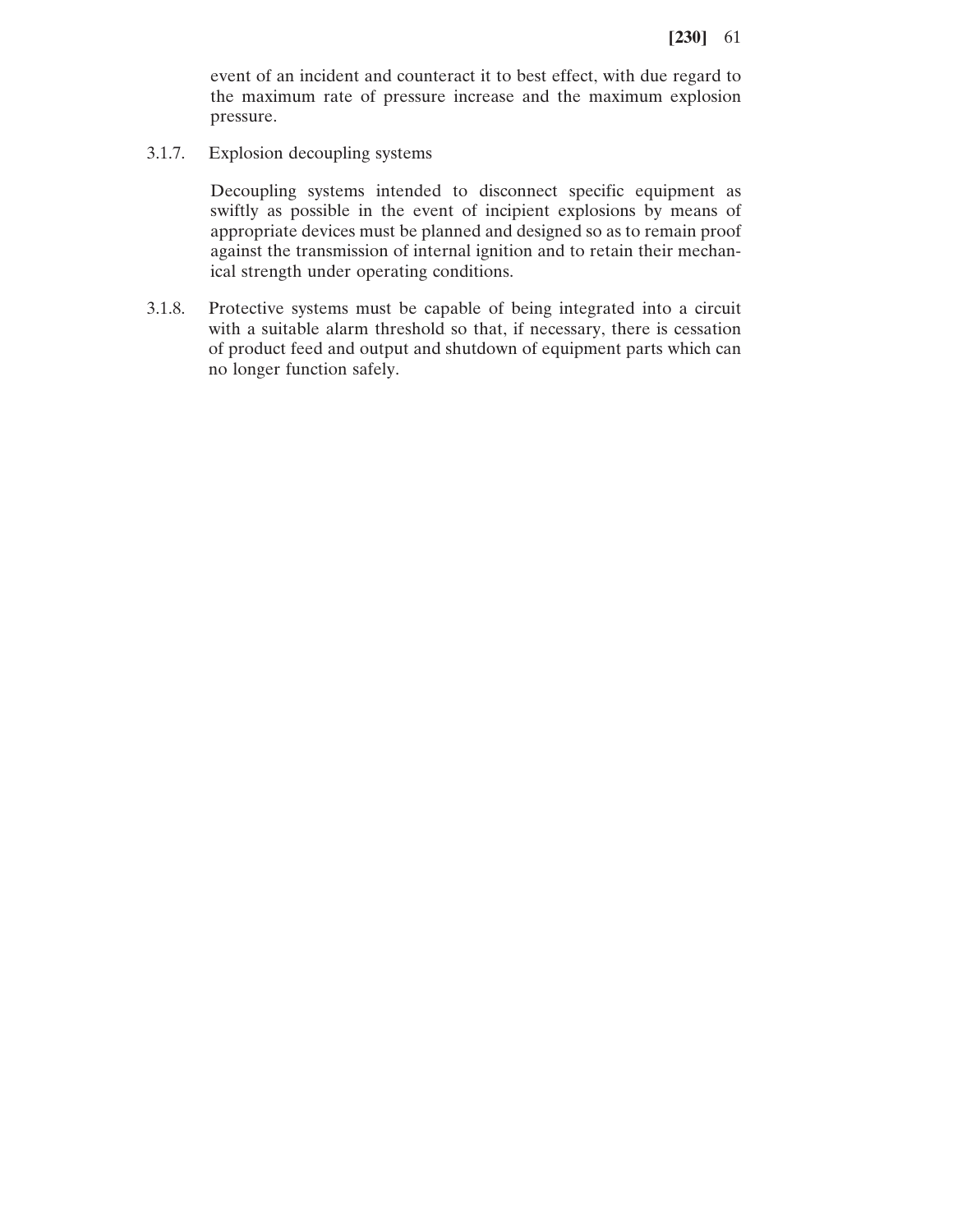### **SCHEDULE 3**

### **TEXT OF ANNEX III TO THE DIRECTIVE**

### **MODULE B EU-TYPE EXAMINATION**

- 1. EU-type examination is the part of a conformity assessment procedure in which a notified body examines the technical design of a product and verifies and attests that the technical design of the product meets the requirements of the Directive that apply to it.
- 2. EU-type examination shall be carried out with the examination of a specimen, representative of the production envisaged, of the complete product (production type).
- 3. The manufacturer shall lodge an application for EU-type examination with a single notified body of his choice.

The application shall include:

- (a) the name and address of the manufacturer and, if the application is lodged by the authorised representative, his name and address as well,
- (b) a written declaration that the same application has not been lodged with any other notified body,
- (c) the technical documentation. The technical documentation shall make it possible to assess the product's conformity with the applicable requirements of the Directive and shall include an adequate analysis and assessment of the risk(s). The technical documentation shall specify the applicable requirements and cover, as far as relevant for the assessment, the design, manufacture and operation of the product. The technical documentation shall contain at least the following elements:
	- (i) a general type-description;
	- (ii) design and manufacturing drawings and layouts of components, subassemblies, circuits, etc.;
	- (iii) descriptions and explanations necessary for the understanding of said drawings and layouts and the operation of the product;
	- (iv) a list of the standards referred to in these Regulations, applied in full or in part, and descriptions of the solutions adopted to meet the essential requirements of these Regulations where the standards referred to have not been applied;
	- (v) results of design calculations made, examinations carried out, etc.;
	- (vi) test reports.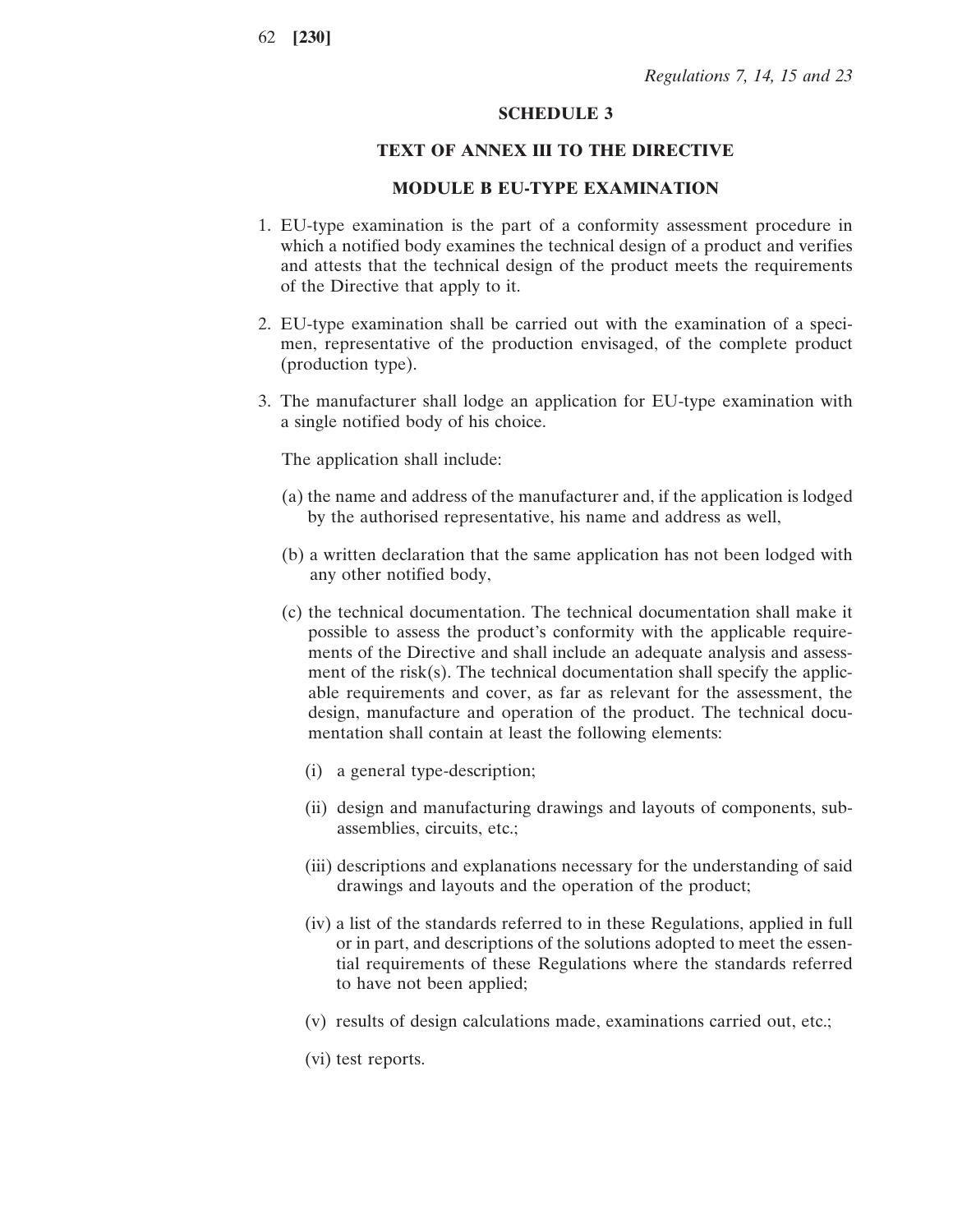- (d) the specimens representative of the production envisaged. The notified body may request further specimens if needed for carrying out the test programme.
- 4. The notified body shall:
- 4.1. examine the technical documentation, verify that the specimen(s) have been manufactured in conformity with the technical documentation, and identify the elements which have been designed in accordance with the applicable provisions of the relevant harmonised standards, as well as the elements which have been designed in accordance with other relevant technical specifications;
- 4.2. carry out appropriate examinations and tests, or have them carried out, to check whether, where the manufacturer has chosen to apply the solutions in the relevant harmonised standards, these have been applied correctly;
- 4.3 carry out appropriate examinations and tests, or have them carried out, to check whether, where the solutions in the relevant harmonised standards have not been applied, the solutions adopted by the manufacturer applying other relevant technical specifications meet the corresponding essential health and safety requirements of the Directive;
- 4.4 agree with the applicant the location where the examinations and necessary tests shall be carried out.
- 5. The notified body shall draw up an evaluation report that records the activities undertaken in accordance with point 4 and their outcomes. Without prejudice to its obligations vis-à-vis the notifying authorities, the notified body shall release the content of that report, in full or in part, only with the agreement of the manufacturer.
- 6. Where the type meets the requirements of the Directive that apply to the product concerned, the notified body shall issue an EU-type examination certificate to the manufacturer. That certificate shall contain the name and address of the manufacturer, the conclusions of the examination, the conditions (if any) for its validity and the necessary data for identification of the approved type. The EU-type examination certificate may have one or more annexes attached.

The EU-type examination certificate and its annexes shall contain all relevant information to allow the conformity of manufactured products with the examined type to be evaluated and to allow for in-service control.

Where the type does not satisfy the applicable requirements of the Directive, the notified body shall refuse to issue an EU-type examination certificate and shall inform the applicant accordingly, giving detailed reasons for its refusal.

7. The notified body shall keep itself appraised of any changes in the generally acknowledged state of the art which indicate that the approved type may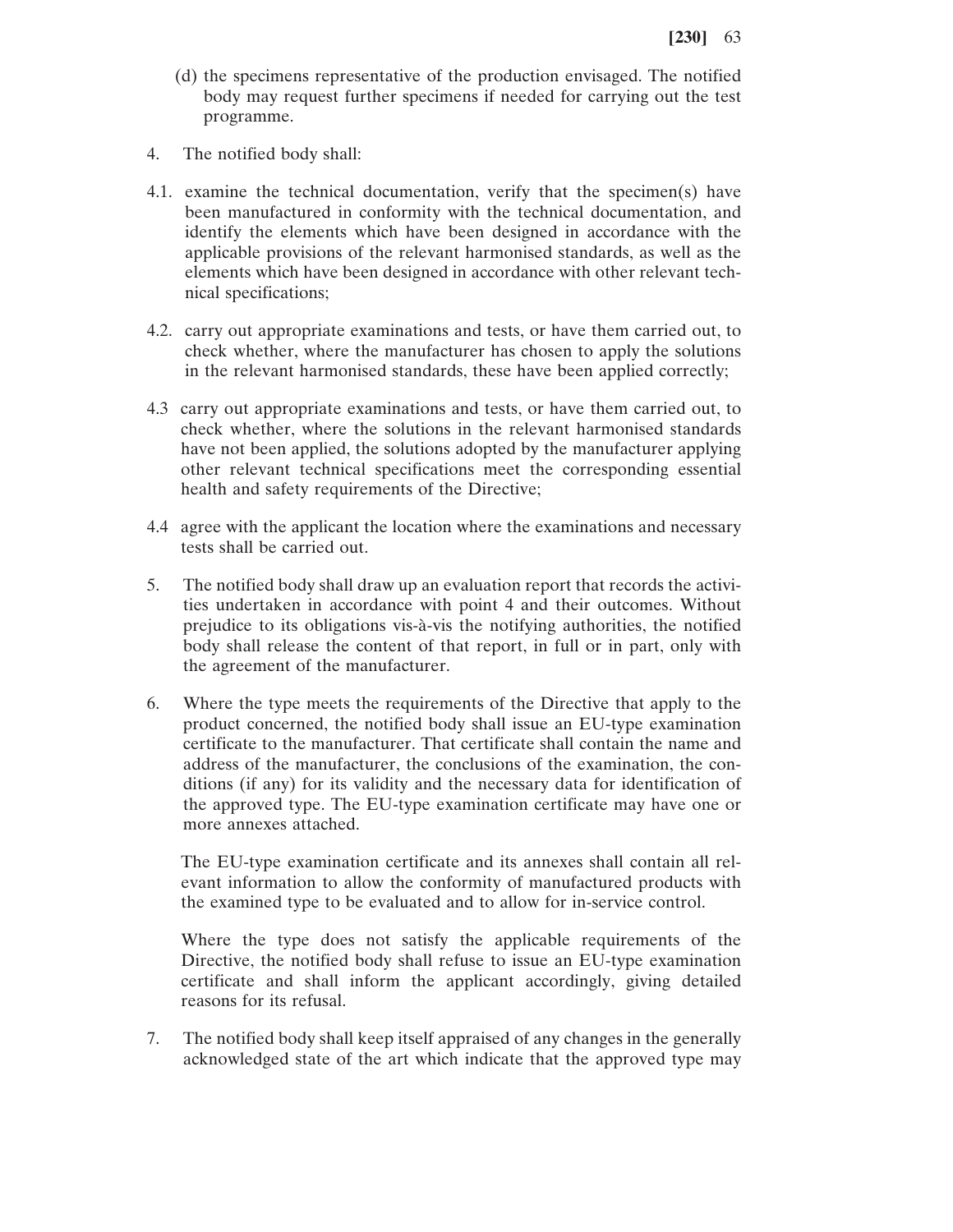no longer comply with the applicable requirements of the Directive, and shall determine whether such changes require further investigation. If so, the notified body shall inform the manufacturer accordingly.

The manufacturer shall inform the notified body that holds the technical documentation relating to the EU-type examination certificate of all modifications to the approved type that may affect the conformity of the product with the essential health and safety requirements of the Directive or the conditions for validity of that certificate. Such modifications shall require additional approval in the form of an addition to the original EU-type examination certificate.

8. Each notified body shall inform its notifying authority concerning the EUtype examination certificates and/or any additions thereto which it has issued or withdrawn, and shall, periodically or upon request, make available to its notifying authority the list of such certificates and/or any additions thereto refused, suspended or otherwise restricted.

Each notified body shall inform the other notified bodies concerning the EU-type examination certificates and/or any additions thereto which it has refused, withdrawn, suspended or otherwise restricted, and, upon request, concerning such certificates and/or additions thereto which it has issued.

The Commission, the Member States and the other notified bodies may, on request, obtain a copy of the EU-type examination certificates and/or additions thereto. On request, the Commission and the Member States may obtain a copy of the technical documentation and the results of the examinations carried out by the notified body. The notified body shall keep a copy of the EU-type examination certificate, its annexes and additions, as well as the technical file including the documentation submitted by the manufacturer, until the expiry of the validity of that certificate.

- 9. The manufacturer shall keep a copy of the EU-type examination certificate, its annexes and additions together with the technical documentation at the disposal of the national authorities for 10 years after the product has been placed on the market.
- 10. The manufacturer's authorised representative may lodge the application referred to in point 3 and fulfil the obligations set out in points 7 and 9, provided that they are specified in the mandate.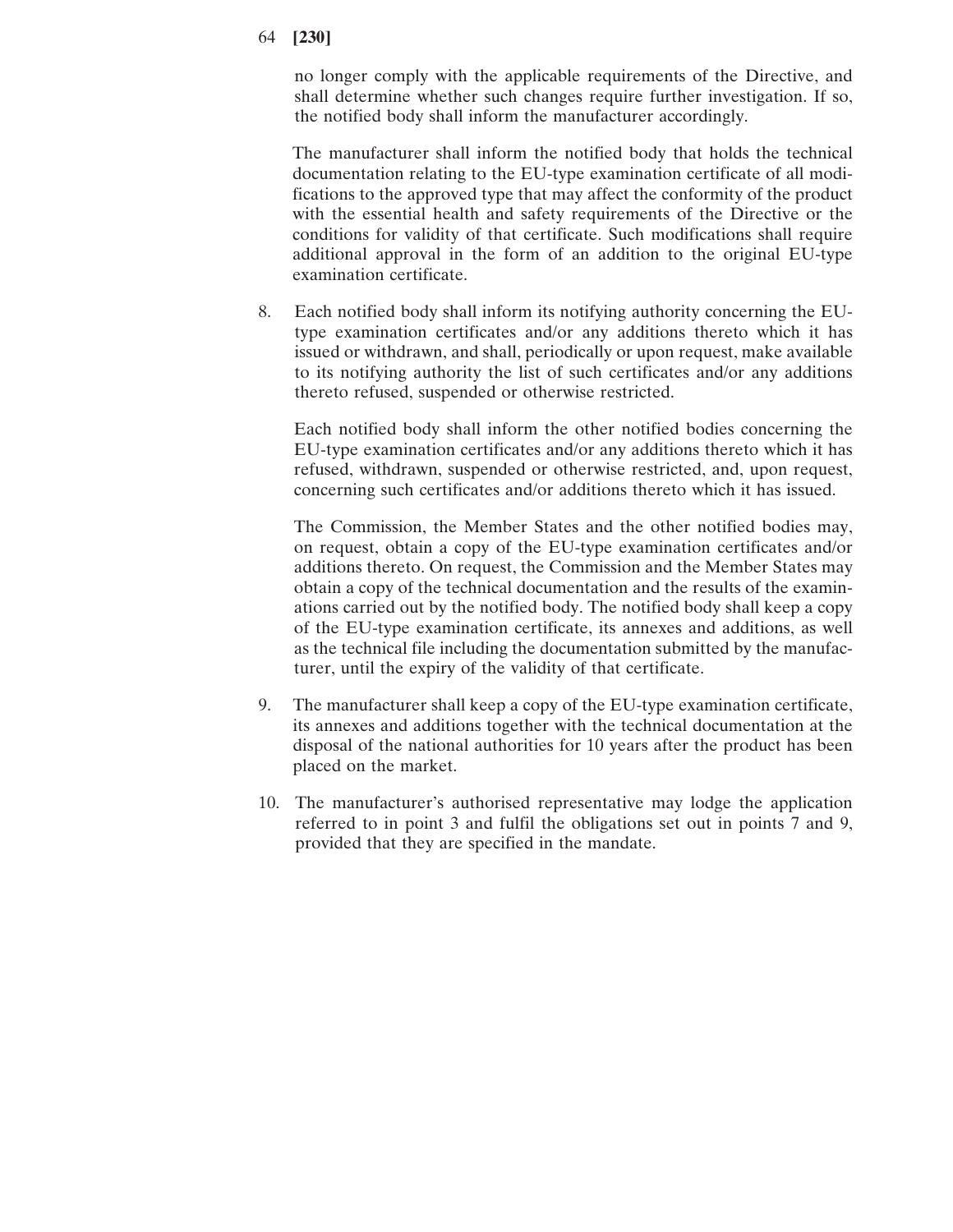*Regulations 7, 14, 15 and 23*

## **SCHEDULE 4**

## **TEXT OF ANNEX IV TO THE DIRECTIVE**

# **MODULE D: CONFORMITY TO TYPE BASED ON QUALITY ASSURANCE OF THE PRODUCTION PROCESS**

1. Conformity to type based on quality assurance of the production process is the part of a conformity assessment procedure whereby the manufacturer fulfils the obligations laid down in points 2 and 5, and ensures and declares on his sole responsibility that the products concerned are in conformity with the type described in the EU-type examination certificate and satisfy the requirements of the Directive that apply to them.

### **2. Manufacturing**

The manufacturer shall operate an approved quality system for production, final equipment inspection and testing as specified in paragraph 3 and shall be subject to monitoring as specified in paragraph 4.

# **3. Quality system.**

3.1 The manufacturer shall lodge an application for assessment of his quality system with a notified body of his choice, for the equipment concerned.

The application shall include:

- (a) the name and address of the manufacturer and, if the application is lodged by the authorised representative, his name and address as well,
- (b) a written declaration that the same application has not been lodged with any other notified body,
- (c) all relevant information for the product category envisaged,
- (d) the documentation concerning the quality system,
- (e) the technical documentation of the approved type and a copy of the EU-type examination certificate.
- 3.2 The quality system shall ensure compliance of the equipment with the type as described in the EU-type-examination certificate and with the requirements of these Regulations which apply to them.

All the elements, requirements and provisions adopted by the manufacturer shall be documented in a systematic and orderly manner in the form of written policies, procedures and instructions. The quality system documentation must permit a consistent interpretation of quality programmes, plans, manuals and records.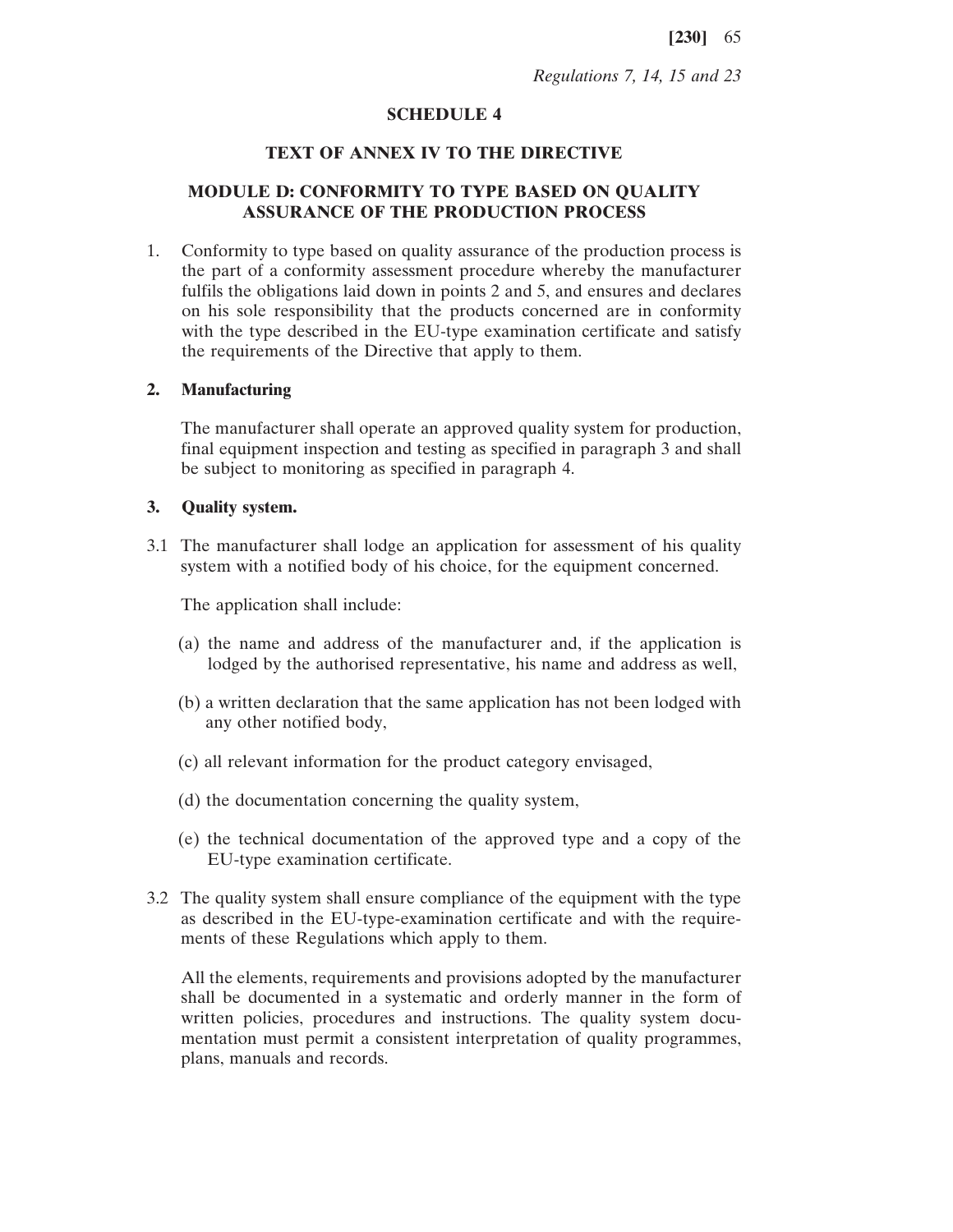It shall contain, in particular, an adequate description of:

- (a) the quality objectives and the organisational structure, responsibilities and powers of the management with regard to equipment quality;
- (b) the manufacturing, quality control and quality assurance techniques, processes and systematic actions which will be used;
- (c) the examinations and tests which will be carried out before, during and after manufacture and the frequency with which they will be carried out;
- (d) the quality records, such as inspection reports and test data, calibration data, reports on the qualifications of the personnel concerned, etc.;
- (e) the means to monitor the achievement of the required equipment quality and the effective operation of the quality system.
- 3.3 The notified body shall assess the quality system to determine whether it satisfies the requirements referred to in paragraph 3.2.

It shall presume conformity with these requirements in respect of quality systems that comply with the corresponding specifications of the relevant harmonised standard.

In addition to experience in quality management systems, the auditing team shall have at least one member with experience of evaluation in the relevant product field and product technology concerned, and knowledge of the applicable requirements of the Directive. The audit shall include an assessment visit to the manufacturer's premises. The auditing team shall review the technical documentation referred to in point  $3.1(e)$  to verify the manufacturer's ability to identify the relevant requirements of the Directive and to carry out the necessary examinations with a view to ensuring compliance of the product with those requirements.

The decision shall be notified to the manufacturer. The notification shall contain the conclusions of the audit and the reasoned assessment decision.

- 3.4 The manufacturer shall undertake to fulfil the obligations arising out of the quality system as approved and to uphold the system so that it remains adequate and efficient.
- 3.5. The manufacturer shall keep the notified body that has approved the quality system informed of any intended change to the quality system.

The notified body shall evaluate any proposed changes and decide whether the modified quality system will continue to satisfy the requirements referred to in point 3.2 or whether a reassessment is necessary.

It shall notify the manufacturer of its decision. The notification shall contain the conclusions of the examination and the reasoned assessment decision.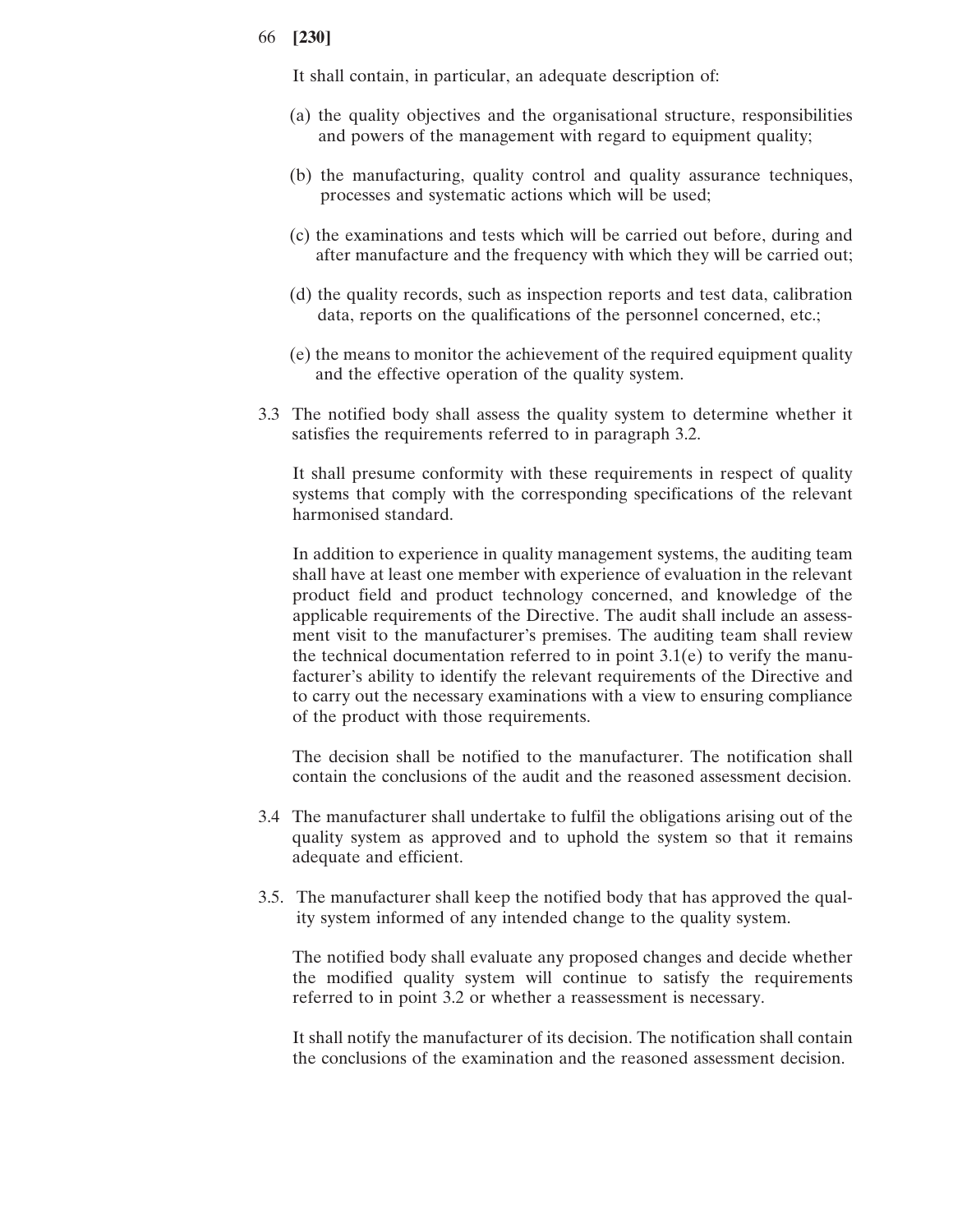# **4. Surveillance under the responsibility of the notified body**

- 4.1 The purpose of surveillance is to make sure that the manufacturer duly fulfils the obligations arising out of the approved quality system.
- 4.2. The manufacturer shall, for assessment purposes, allow the notified body access to the manufacture, inspection, testing and storage sites and shall provide it with all necessary information, in particular:
	- (a) the quality system documentation,
	- (b) the quality records, such as inspection reports and test data, calibration data, qualification reports on the personnel concerned, etc.
- 4.3. The notified body shall carry out periodic audits to make sure that the manufacturer maintains and applies the quality system and shall provide the manufacturer with an audit report.
- 4.4. In addition, the notified body may pay unexpected visits to the manufacturer. During such visits the notified body may, if necessary, carry out product tests, or have them carried out, in order to verify that the quality system is functioning correctly. The notified body shall provide the manufacturer with a visit report and, if tests have been carried out, with a test report.

# **5. CE marking, EU declaration of conformity and attestation of conformity**

- 5.1. The manufacturer shall affix the CE marking and, under the responsibility of the notified body referred to in point 3.1, the latter's identification number to each individual product other than a component that is in conformity with the type described in the EU-type examination certificate and satisfies the applicable requirements of the Directive.
- 5.2. The manufacturer shall draw up a written EU declaration of conformity for each product model, other than a component and keep it at the disposal of the national authorities for 10 years after the product other than a component has been placed on the market. The EU declaration of conformity shall identify such product model for which it has been drawn up.

A copy of the EU declaration of conformity shall accompany every product, other than a component.

- 5.3. The manufacturer shall draw up a written attestation of conformity for each component model and keep it at the disposal of the national authorities for 10 years after the component has been placed on the market. The attestation of conformity shall identify the component model for which it has been drawn up. A copy of the attestation of conformity shall accompany every component.
- 6. The manufacturer shall, for a period ending 10 years after the product has been placed on the market, keep at the disposal of the national authorities: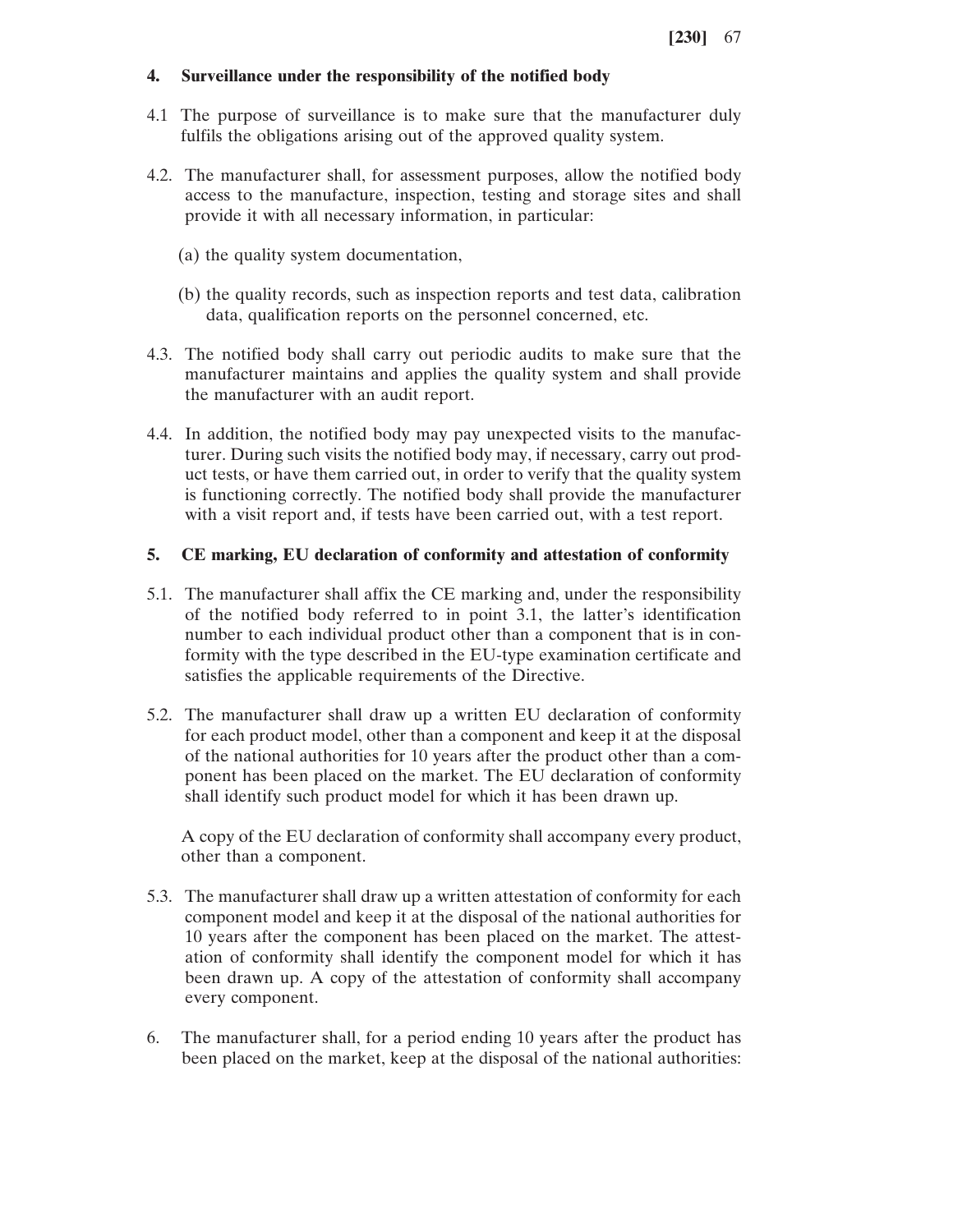- (a) the documentation referred to in point 3.1,
- (b) the information relating to the change referred to in point 3.5, as approved,
- (c) the decisions and reports of the notified body referred to in points 3.5, 4.3 and 4.4.
- 7. Each notified body shall inform its notifying authority of quality system approvals issued or withdrawn, and shall, periodically or upon request, make available to its notifying authority the list of quality system approvals refused, suspended or otherwise restricted.

Each notified body shall inform the other notified bodies of quality system approvals which it has refused, suspended, withdrawn or otherwise restricted, and, upon request, of quality system approvals which it has issued.

# **8. Authorised representative**

The manufacturer's obligations set out in points 3.1, 3.5, 5 and 6 may be fulfilled by his authorised representative, on his behalf and under his responsibility, provided that they are specified in the mandate.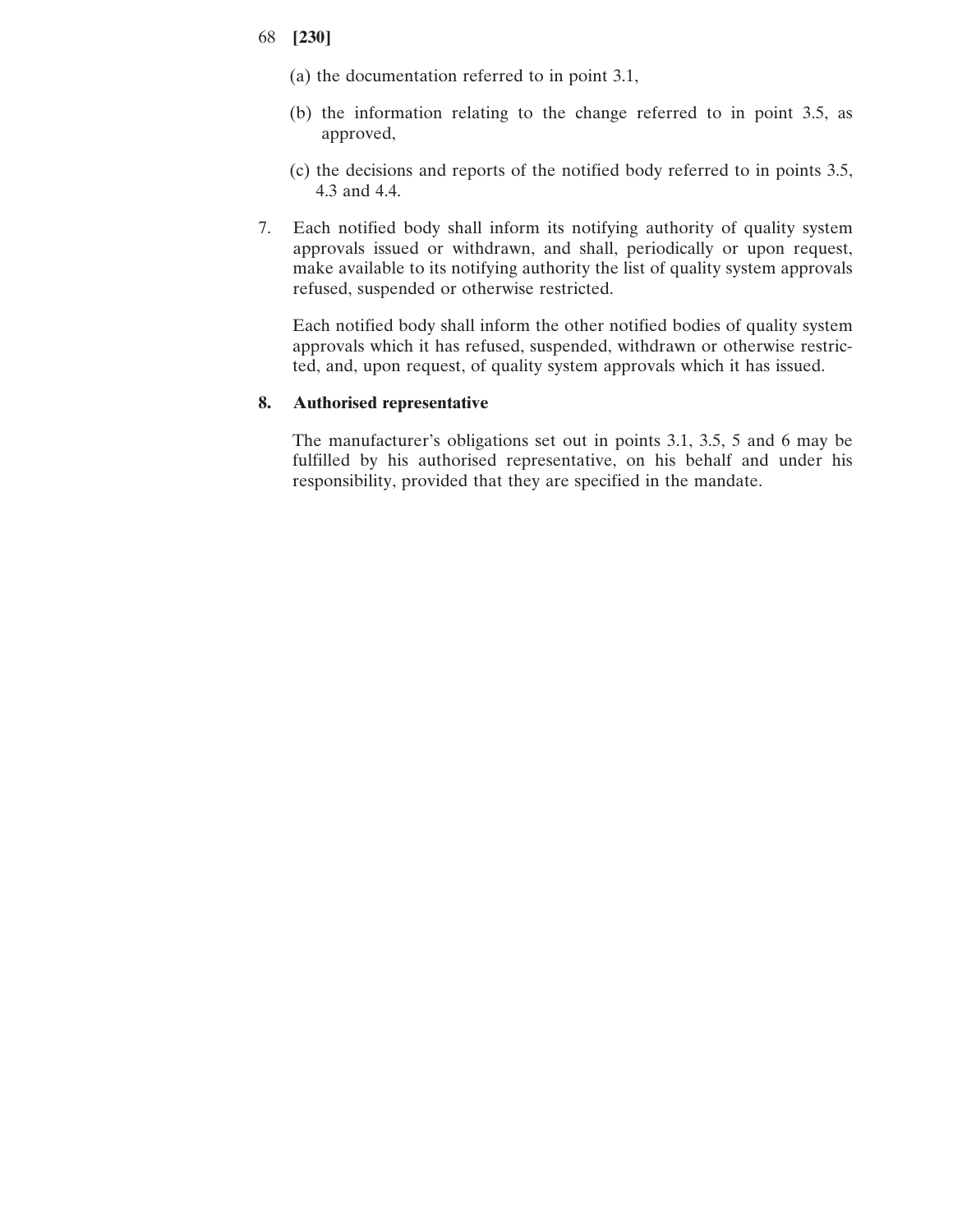*Regulations 7, 14, 15 and 23*

### **SCHEDULE 5**

### **TEXT OF ANNEX V TO THE DIRECTIVE**

# **MODULE F: CONFORMITY TO TYPE BASED ON PRODUCT VERIFICATION**

1. Conformity to type based on product verification is the part of a conformity assessment procedure whereby the manufacturer fulfils the obligations laid down in points 2 and 5 and ensures and declares on his sole responsibility that the products concerned, which have been subject to the provisions of point 3, are in conformity with the type described in the EU-type examination certificate and satisfy the requirements of the Directive that apply to them.

### **2. Manufacturing**

The manufacturer shall take all measures necessary so that the manufacturing process and its monitoring ensure conformity of the manufactured products with the approved type described in the EU-type examination certificate and with the requirements of the Directive that apply to them.

# **3. Verification**

A notified body chosen by the manufacturer shall carry out appropriate examinations and tests in order to check the conformity of the products with the approved type described in the EU-type examination certificate and with the appropriate requirements of the Directive.

The examinations and tests to check the conformity of the products with the appropriate requirements shall be carried out by examination and testing of every product as specified in point 4.

# **4. Verification of conformity by examination and testing of every product**

4.1. All products shall be individually examined and appropriate tests set out in the relevant harmonised standard(s) and/or equivalent tests set out in other relevant technical specifications, shall be carried out in order to verify conformity with the approved type described in the EU-type examination certificate and with the appropriate requirements of the Directive.

In the absence of such a harmonised standard, the notified body concerned shall decide on the appropriate tests to be carried out.

4.2. The notified body shall issue a certificate of conformity in respect of the examinations and tests carried out, and shall affix its identification number to each approved product or have it affixed under its responsibility.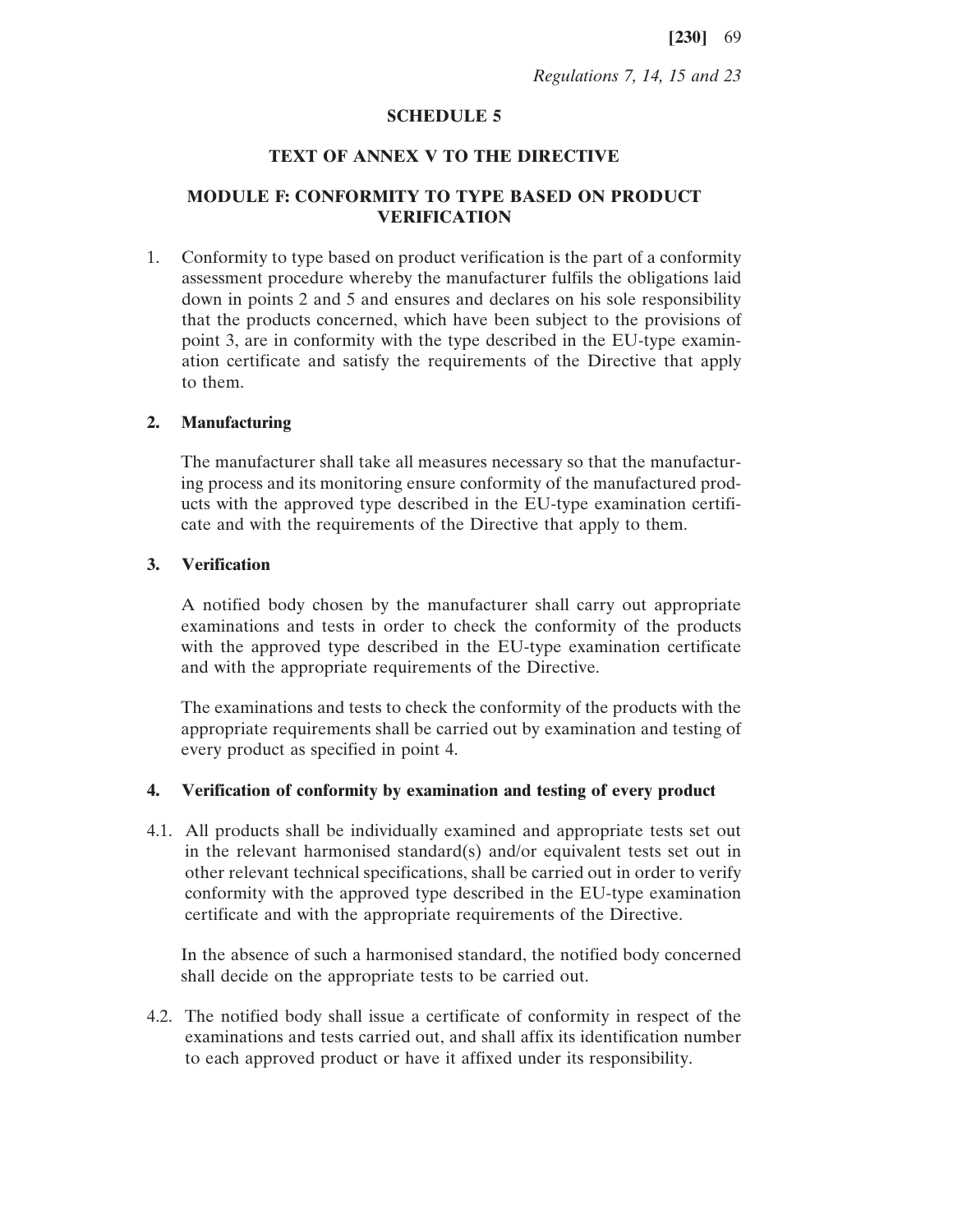The manufacturer shall keep the certificates of conformity available for inspection by the national authorities for 10 years after the product has been placed on the market.

# **5. CE marking, EU declaration of conformity and attestation of conformity**

- 5.1. The manufacturer shall affix the CE marking and, under the responsibility of the notified body referred to in point 3, the latter's identification number to each individual product other than a component that is in conformity with the approved type described in the EU-type examination certificate and satisfies the applicable requirements of the Directive.
- 5.2. The manufacturer shall draw up a written EU declaration of conformity for each product model other than a component and keep it at the disposal of the national authorities, for 10 years after the product, other than a component, has been placed on the market. The EU declaration of conformity shall identify such product model for which it has been drawn up.

A copy of the EU declaration of conformity shall accompany every product other than a component.

If the notified body referred to in point 3 agrees and under its responsibility, the manufacturer may also affix the notified body's identification number to the products other than components.

- 5.3. The manufacturer shall draw up a written attestation of conformity for each component model and keep it at the disposal of the national authorities for 10 years after the component has been placed on the market. The attestation of conformity shall identify the component model for which it has been drawn up. A copy of the attestation of conformity shall accompany every component.
- 6. The notified body agrees and under its responsibility, the manufacturer may affix the notified body's identification number to the products during the manufacturing process.

# **7. Authorised representative**

The manufacturer's obligations may be fulfilled by his authorised representative, on his behalf and under his responsibility, provided that they are specified in the mandate. An authorised representative may not fulfil the manufacturer's obligations set out in point 2.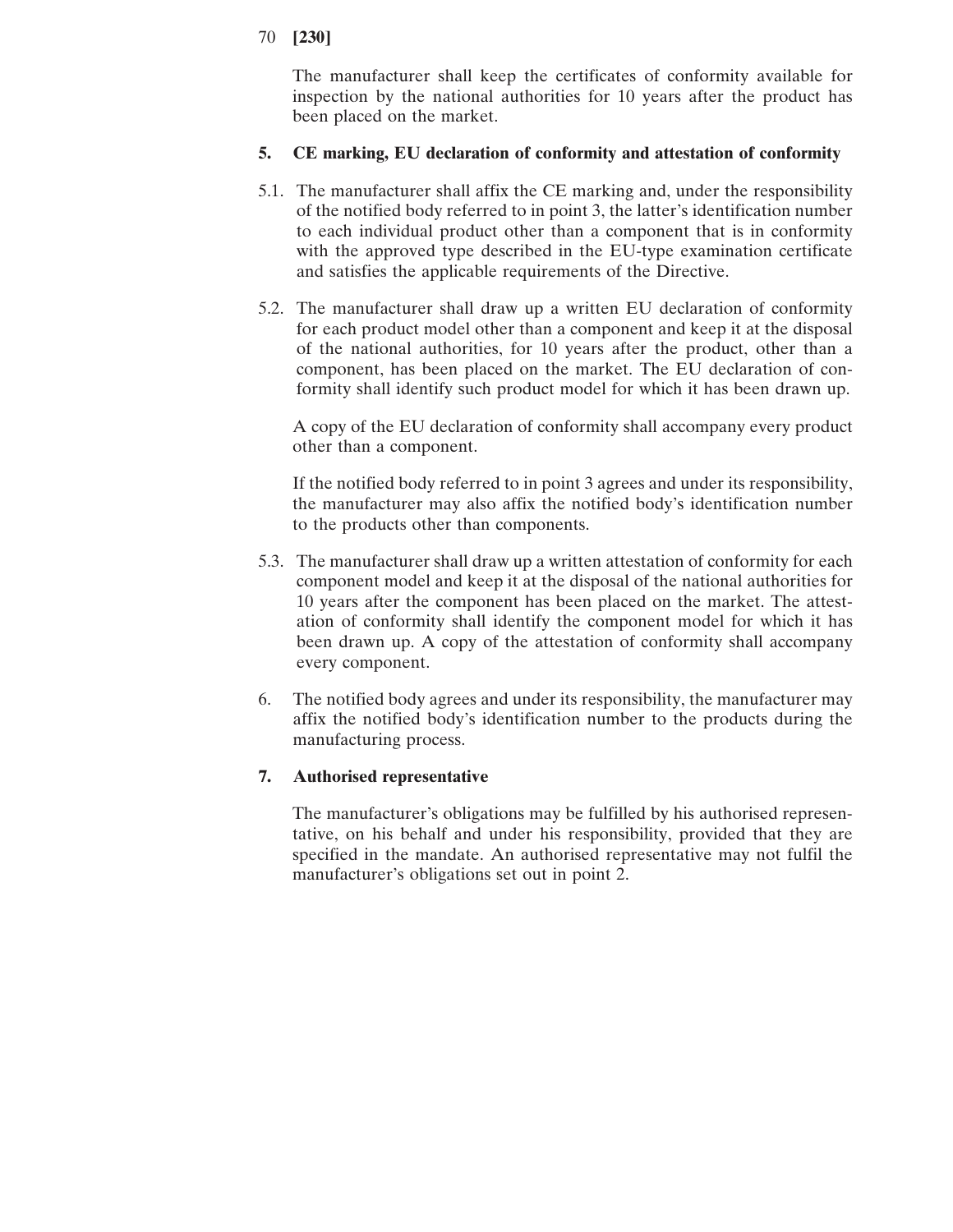*Regulations 7, 14, 15 and 23*

### **SCHEDULE 6**

# **TEXT OF ANNEX VI TO THE DIRECTIVE**

## **MODULE C1: CONFORMITY TO TYPE BASED ON INTERNAL PRODUCTION CONTROL PLUS SUPERVISED PRODUCT TESTING**

1. Conformity to type based on internal production control plus supervised product testing is the part of a conformity assessment procedure whereby the manufacturer fulfils the obligations laid down in points 2, 3 and 4, and ensures and declares on his sole responsibility that the products concerned are in conformity with the type described in the EU-type examination certificate and satisfy the requirements of the Directive that apply to them.

#### **2. Manufacturing**

The manufacturer shall take all measures necessary so that the manufacturing process and its monitoring ensure conformity of the manufactured products with the type described in the EU-type examination certificate and with the requirements of the Directive that apply to them.

### **3. Product checks**

For each individual product manufactured one or more tests on one or more specific aspects of the product shall be carried out by the manufacturer or on his behalf, in order to verify conformity with the type described in the EU- type examination certificate and with the corresponding requirements of the Directive. The tests shall be carried out under the responsibility of a notified body, chosen by the manufacturer.

The manufacturer shall, under the responsibility of the notified body, affix the notified body's identification number during the manufacturing process.

#### **4. CE marking, EU declaration of conformity and attestation of conformity**

- 4.1. The manufacturer shall affix the CE marking to each individual product other than a component that is in conformity with the type described in the EU-type examination certificate and satisfies the applicable requirements of the Directive.
- 4.2. The manufacturer shall draw up a written EU declaration of conformity for a product model other than a component and keep it at the disposal of the national authorities for 10 years after the product, other than a component has been placed on the market. The EU declaration of conformity shall identify such product model for which it has been drawn up.

A copy of the EU declaration of conformity shall accompany every product, other than a component.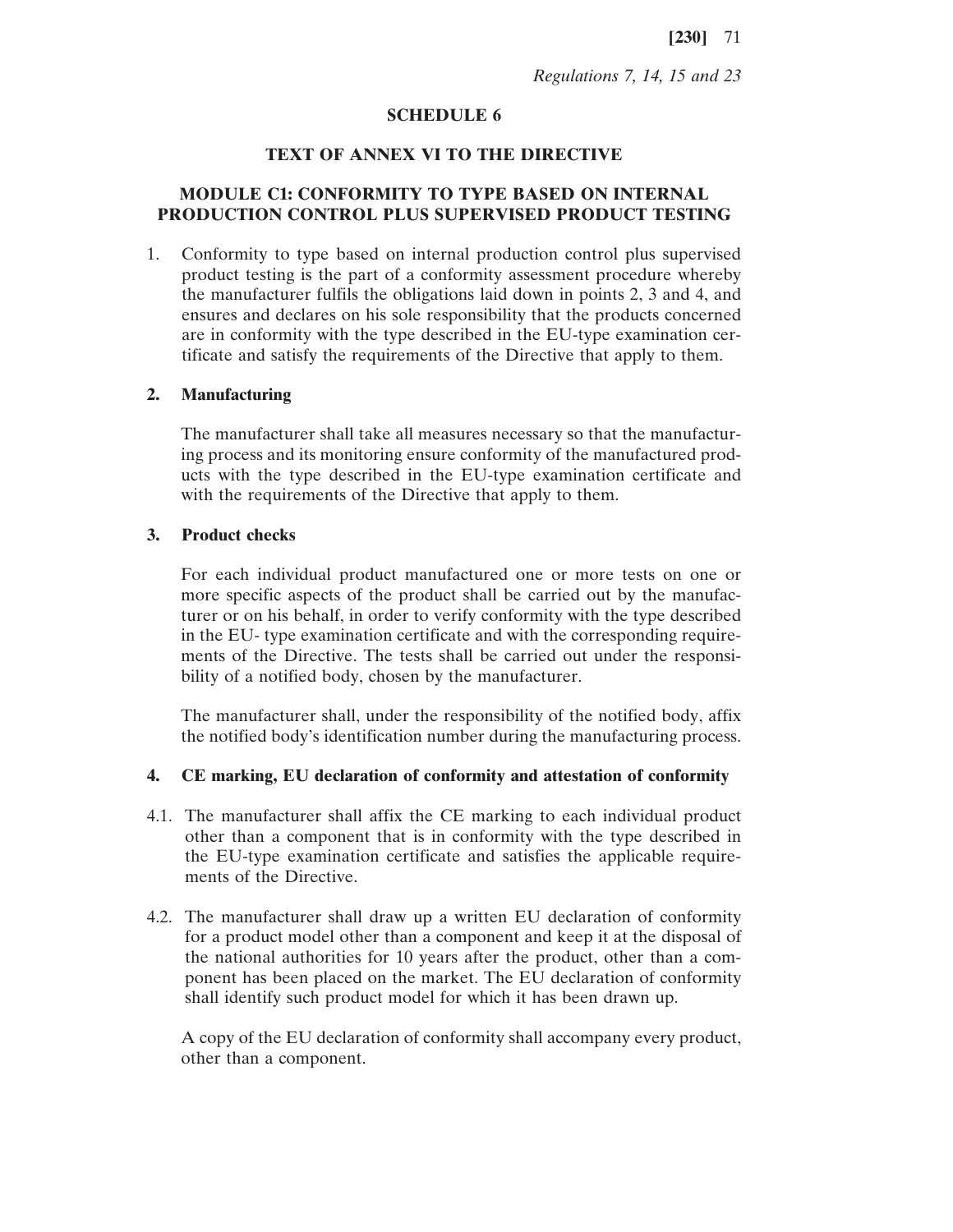- 72 **[230]**
- 4.3. The manufacturer shall draw up a written attestation of conformity for each component model and keep it at the disposal of the national authorities for 10 years after the component has been placed on the market. The attestation of conformity shall identify the component model for which it has been drawn up. A copy of the attestation of conformity shall accompany every component.

# **5. Authorised representative**

The manufacturer's obligations set out in point 4 may be fulfilled by his authorised representative, on his behalf and under his responsibility, provided that they are specified in the mandate.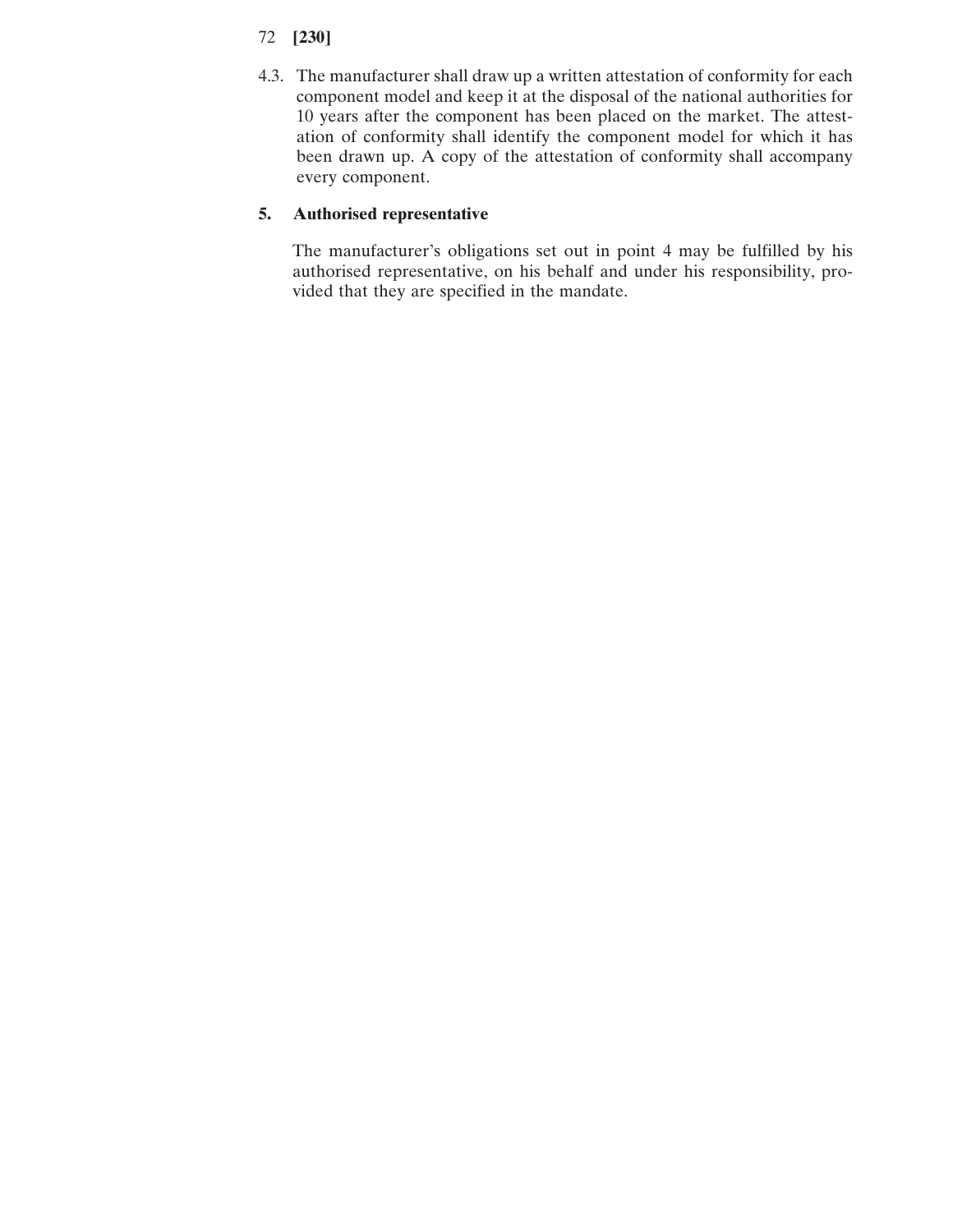*Regulations 7, 14, 15 and 23*

# **SCHEDULE 7**

### **TEXT OF ANNEX VII TO THE DIRECTIVE.**

# **MODULE E: CONFORMITY TO TYPE BASED ON PRODUCT QUALITY ASSURANCE**

1. Conformity to type based on product quality assurance is that part of a conformity assessment procedure whereby the manufacturer fulfils the obligations laid down in points 2 and 5, and ensures and declares on his sole responsibility that the products concerned are in conformity with the type described in the EU-type examination certificate and satisfy the requirements of the Directive that apply to them.

#### **2. Manufacturing**

The manufacturer shall operate an approved quality system for the final inspection and testing of equipment as specified in paragraph 3 below and shall be subject to surveillance as specified in paragraph 4 below.

# **3. Quality system**

3.1. The manufacturer shall lodge an application for assessment of his quality system for the products concerned with a notified body of his choice.

The application shall include:

- (a) the name and address of the manufacturer and, if the application is lodged by the authorised representative, his name and address as well,
- (b) a written declaration that the same application has not been lodged with any other notified body,
- (c) all relevant information for the product category envisaged,
- (d) the documentation concerning the quality system, and
- (e) the technical documentation of the approved type and a copy of the EU-type examination certificate.
- 3.2. The quality system shall ensure compliance of the products with the type described in the EU-type examination certificate and with the applicable requirements of the Directive.

All the elements, requirements and provisions adopted by the manufacturer shall be documented in a systematic and orderly manner in the form of written policies, procedures and instruments. This quality system documentation must permit a consistent interpretation of the quality programmes, plans, manuals and records.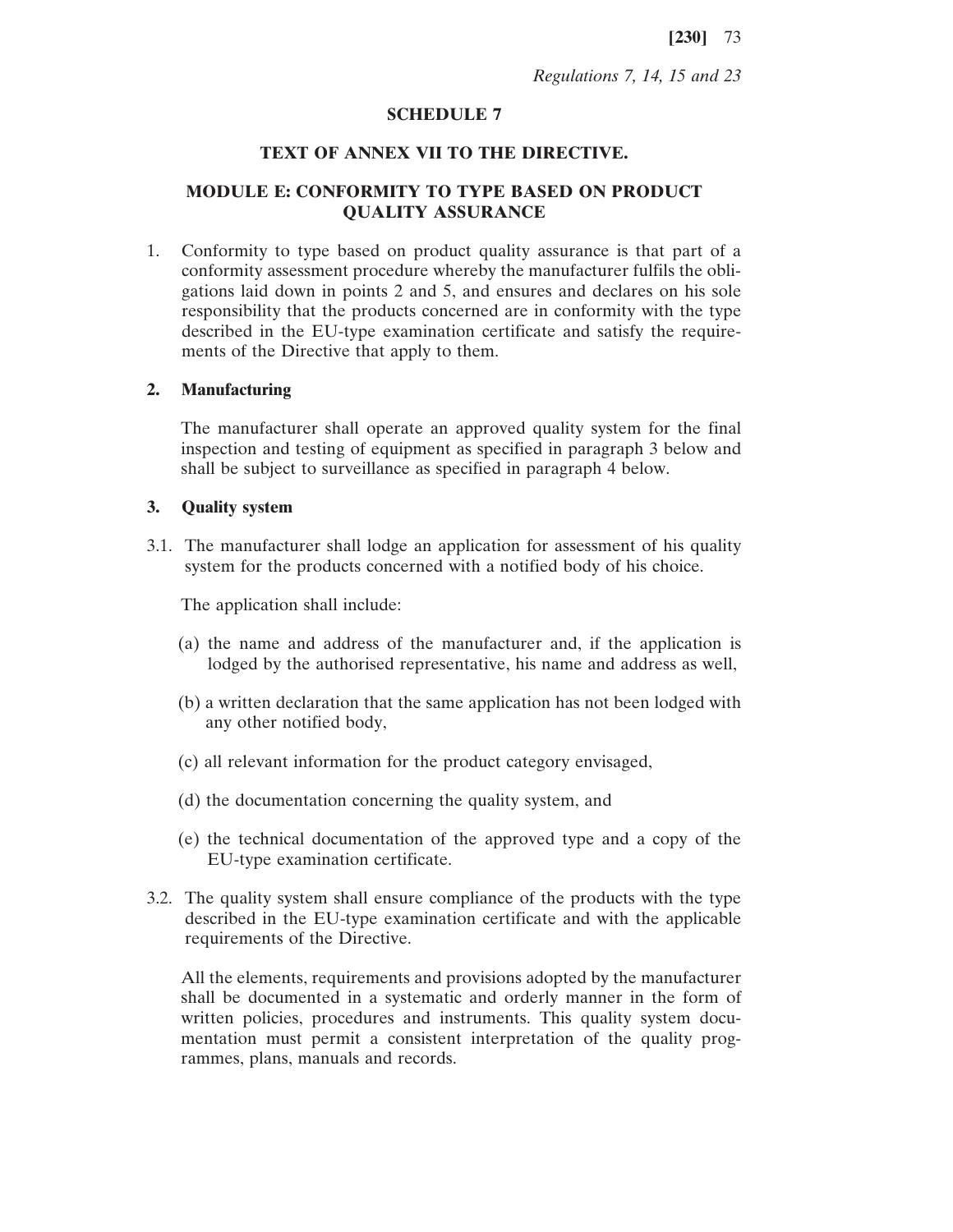It shall contain, in particular, an adequate description of:

- (a) the quality objectives and the organisational structure, responsibilities and powers of the management with regard to product quality;
- (b) the examinations and tests that will be carried out after manufacture;
- (c) the quality records, such as inspection reports and test data, calibration data, reports on the personnel concerned, etc.
- (d) the means of monitoring the effective operation of the quality system.
- 3.3. The notified body shall assess the quality system to determine whether it satisfies the requirements referred to in paragraph 3.2.

It shall presume conformity with those requirements in respect of the elements of the quality system that comply with the corresponding specifications of the relevant harmonised standard.

In addition to experience in quality management systems, the auditing team shall have at least one member with experience of evaluation in the relevant product field and product technology concerned, and knowledge of the applicable requirements of the Directive. The audit shall include an assessment visit to the manufacturer's premises. The auditing team shall review the technical documentation referred to in point  $3.1(e)$  in order to verify the manufacturer's ability to identify the relevant requirements of the Directive and to carry out the necessary examinations with a view to ensuring compliance of the product with those requirements.

The decision shall be notified to the manufacturer. The notification shall contain the conclusions of the examination and the reasoned assessment decision.

- 3.4. The manufacturer shall undertake to fulfil the obligations arising out of the quality system as approved and to maintain it so that it remains adequate and efficient.
- 3.5. The manufacturer shall keep the notified body that has approved the quality system informed of any intended change to the quality system.

The notified body shall evaluate any proposed changes and decide whether the modified quality system will continue to satisfy the requirements referred to in point 3.2 or whether a reassessment is necessary.

It shall notify the manufacturer of its decision. The notification shall contain the conclusions of the examination and the reasoned assessment decision.

#### **4. Surveillance under the responsibility of the notified body**

4.1. The purpose of surveillance is to ensure that the manufacturer duly fulfils the obligations arising out of the approved quality system.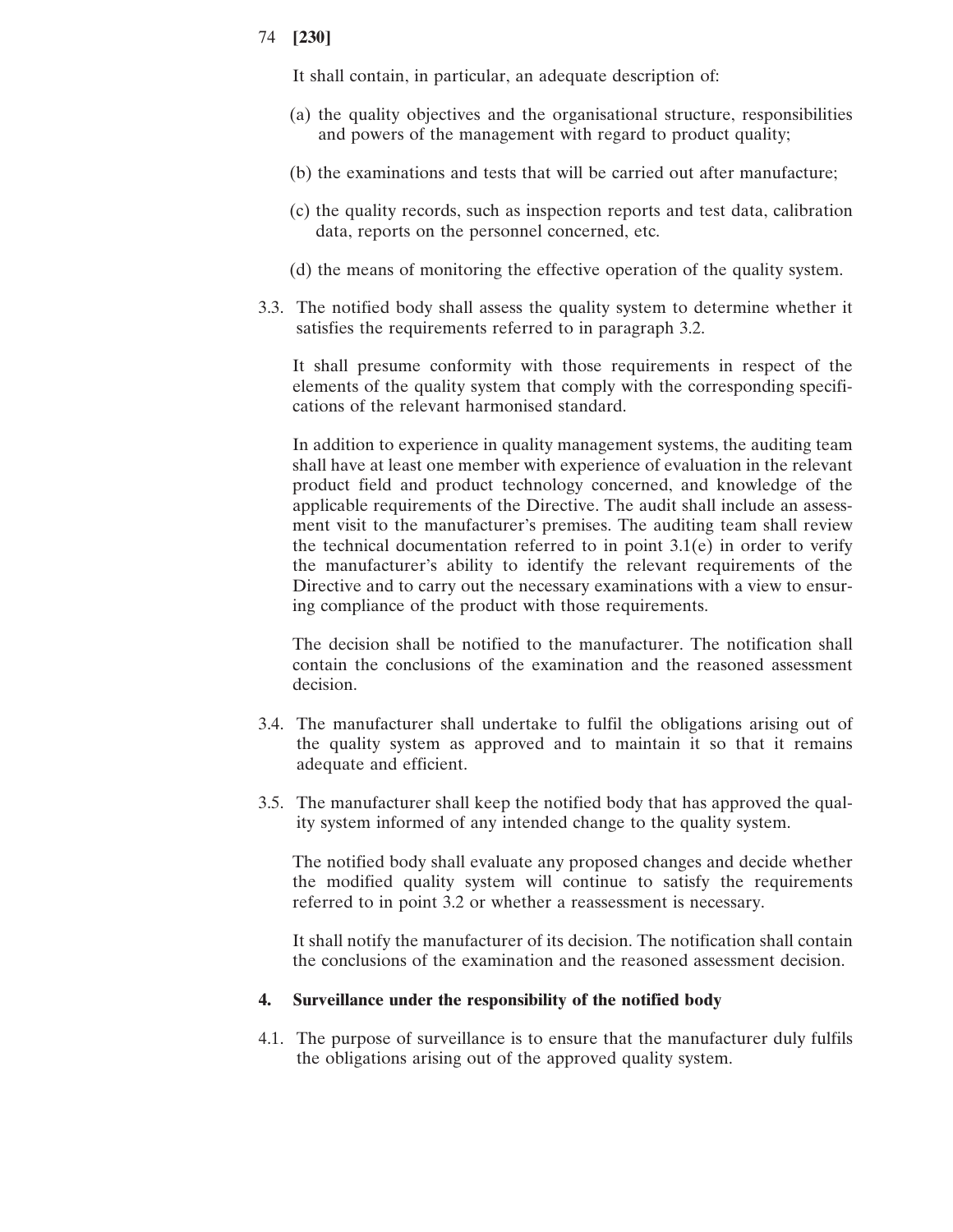- 4.2. The manufacturer shall for inspection purposes allow the notified body access to the inspection, testing and storage premises and shall provide it with all necessary information, in particular:
	- (a) quality system documentation;
	- (b) the quality records, such as inspection reports and test data, calibration data, qualification reports on the personnel concerned, etc.
- 4.3. The notified body shall carry out periodic audits to make sure that the manufacturer maintains and applies the quality system and shall provide the manufacturer with an audit report.
- 4.4. In addition, the notified body may pay unexpected visits to the manufacturer. During such visits the notified body may, if necessary, carry out product tests, or have them carried out, in order to verify that the quality system is functioning correctly. The notified body shall provide the manufacturer with a visit report and, if tests have been carried out, with a test report.

## **5. CE marking, EU declaration of conformity and attestation of conformity**

- 5.1. The manufacturer shall affix the CE marking and, under the responsibility of the notified body referred to in point 3.1, the latter's identification number to each individual product other than a component that is in conformity with the type described in the EU-type examination certificate and satisfies the applicable requirements of the Directive.
- 5.2. The manufacturer shall draw up a written EU declaration of conformity for each product model, other than a component and keep it at the disposal of the national authorities for 10 years after the product other than a component has been placed on the market. The EU declaration of conformity shall identify such product model for which it has been drawn up.

A copy of the EU declaration of conformity shall accompany every product other than a component.

- 5.3. The manufacturer shall draw up a written attestation of conformity for each component model and keep it at the disposal of the national authorities for 10 years after the component has been placed on the market. The attestation of conformity shall identify the component model for which it has been drawn up. A copy of the attestation of conformity shall accompany every component.
- 6. The manufacturer shall, for a period ending 10 years after the product has been placed on the market, keep at the disposal of the national authorities:
	- (a) the documentation referred to in point 3.1,
	- (b) the information relating to the change referred to in point 3.5, as approved,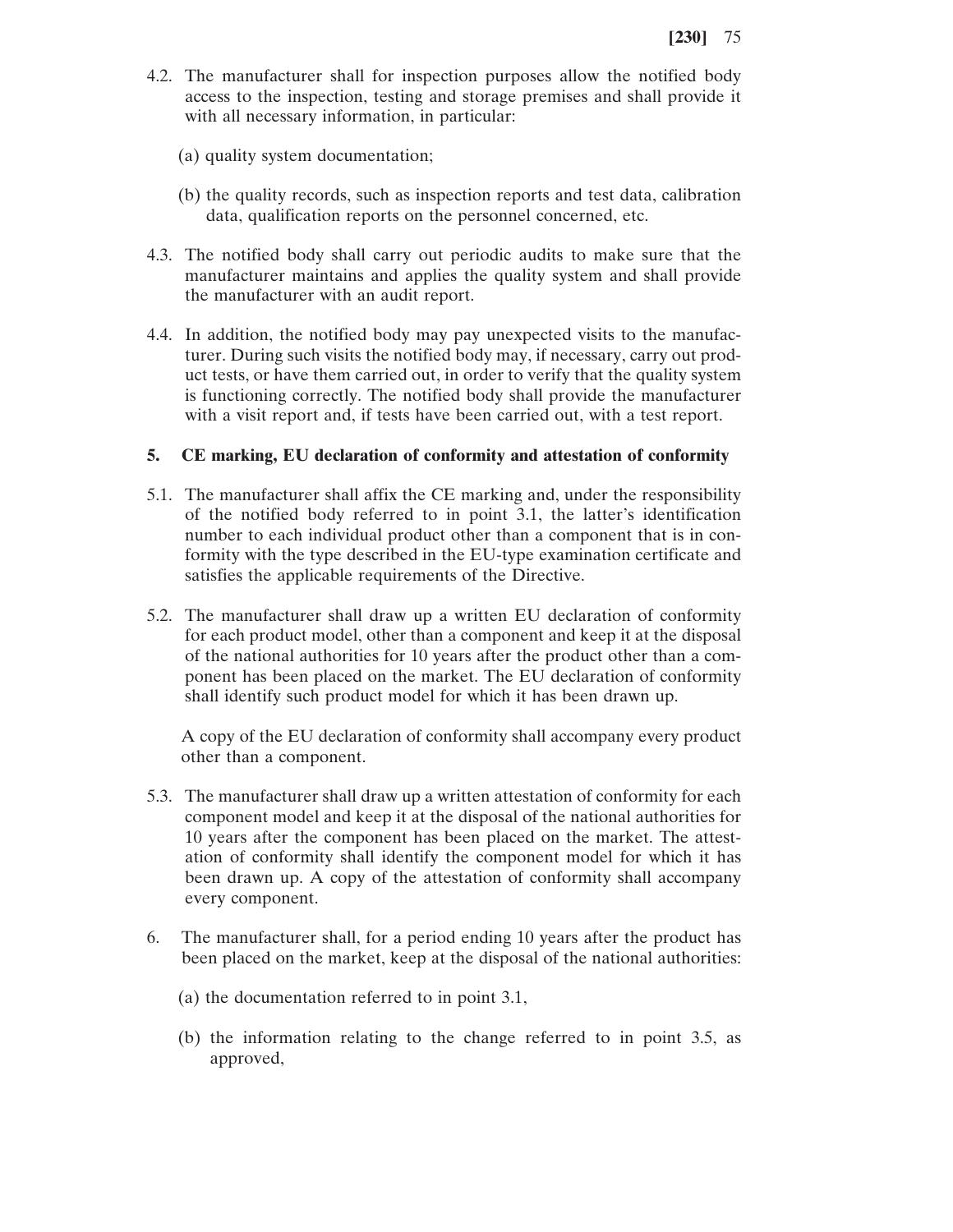- 76 **[230]**
	- (c) the decisions and reports of the notified body referred to in points 3.5, 4.3 and 4.4.
- 7. Each notified body shall inform its notifying authority of quality system approvals issued or withdrawn, and shall, periodically or upon request, make available to its notifying authority the list of quality system approvals refused, suspended or otherwise restricted.

Each notified body shall inform the other notified bodies of quality system approvals which it has refused, suspended or withdrawn, and, upon request, of quality system approvals which it has issued.

# **8. Authorised representative**

The manufacturer's obligations set out in points 3.1, 3.5, 5 and 6 may be fulfilled by his authorised representative, on his behalf and under his responsibility, provided that they are specified in the mandate.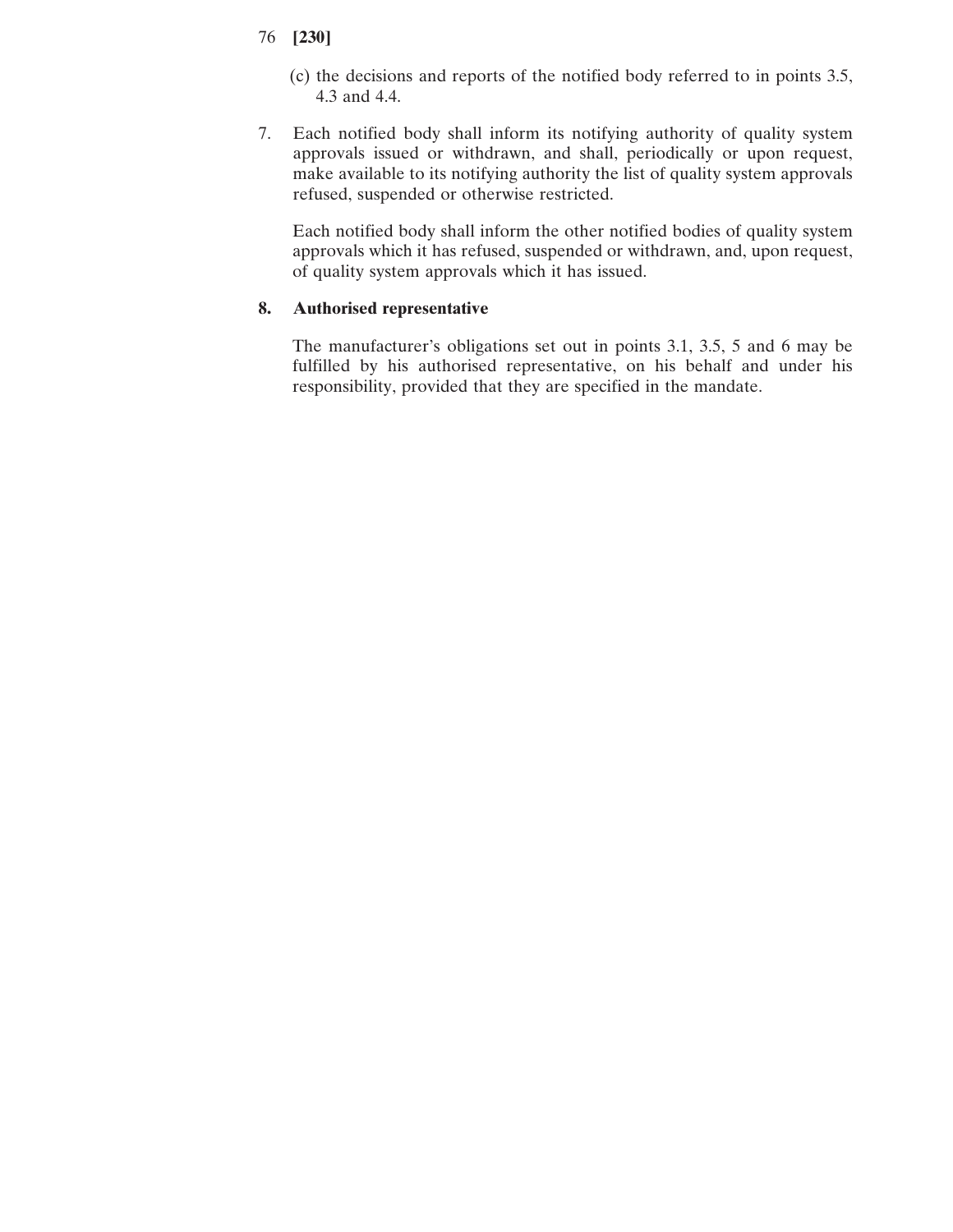## *Regulations 7, 14 and 15*

#### **SCHEDULE 8**

### **TEXT OF ANNEX VIII TO THE DIRECTIVE**

#### **MODULE A: INTERNAL PRODUCTION CONTROL**

1. Internal production control is the conformity assessment procedure whereby the manufacturer fulfils the obligations laid down in points 2, 3 and 4, and ensures and declares on his sole responsibility that the products concerned satisfy the requirements of the Directive that apply to them.

# **2. Technical documentation**

The manufacturer shall establish the technical documentation. The documentation shall make it possible to assess the product's conformity to the relevant requirements, and shall include an adequate analysis and assessment of the risk(s).

The technical documentation shall specify the applicable requirements and cover, as far as relevant for the assessment, the design, manufacture and operation of the product. The technical documentation shall contain at least the following elements:

- (a) a general description of the product,
- (b) conceptual design and manufacturing drawings and schemes of components, sub-assemblies, circuits, etc.
- (c) descriptions and explanations necessary for the understanding of those drawings and schemes and the operation of the product,
- (d) a list of the harmonised standards applied in full or in part the references of which have been published in the Official Journal of the European Union and, where those harmonised standards have not been applied, descriptions of the solutions adopted to meet the essential health and safety requirements of the Directive, including a list of other relevant technical specifications applied. In the event of partly applied harmonised standards, the technical documentation shall specify the parts which have been applied,
- (e) results of design calculations made, examinations carried out, etc., and

(f) test reports.

#### **3. Manufacturing**

The manufacturer shall take all measures necessary so that the manufacturing process and its monitoring ensure compliance of the manufactured products with the technical documentation referred to in point 2 and with the requirements of the Directive that apply to them.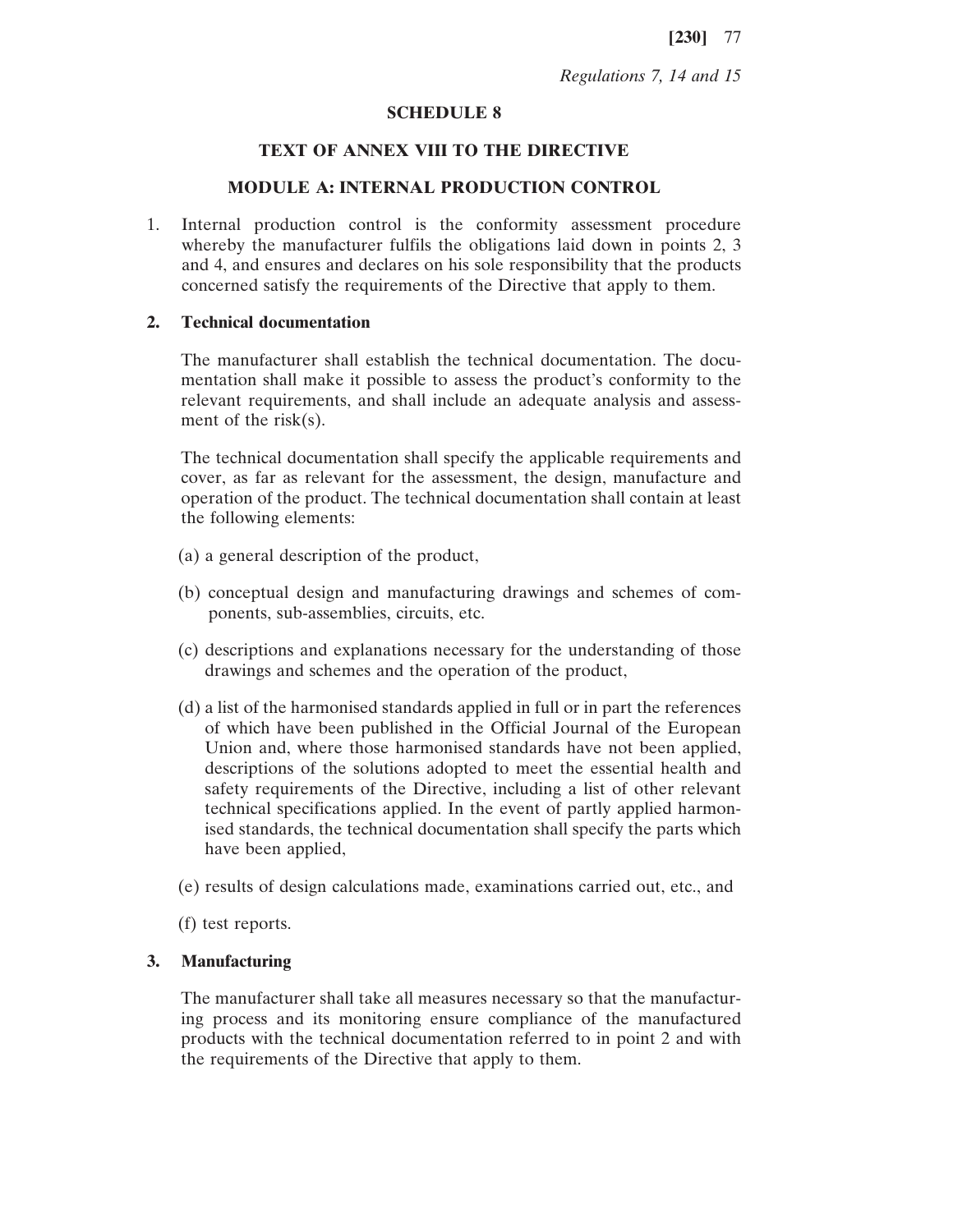# **4. CE marking, EU declaration of conformity and attestation of conformity**

- 4.1. The manufacturer shall affix the CE marking to each individual product other than a component that satisfies the applicable requirements of the Directive.
- 4.2. The manufacturer shall draw up a written EU declaration of conformity for a product model other than a component and keep it together with the technical documentation at the disposal of the national authorities for 10 years after the product, other than a component, has been placed on the market. The EU declaration of conformity shall identify such product model for which it has been drawn up.

A copy of the EU declaration of conformity shall accompany every product other than a component.

4.3. The manufacturer shall draw up a written attestation of conformity for each component model and keep it together with the technical documentation at the disposal of the national authorities for 10 years after the component has been placed on the market. The attestation of conformity shall identify the component for which it has been drawn up. A copy of the attestation of conformity shall accompany every component.

# **5. Authorised representative**

The manufacturer's obligations set out in point 4 may be fulfilled by his authorised representative, on his behalf and under his responsibility, provided that they are specified in the mandate.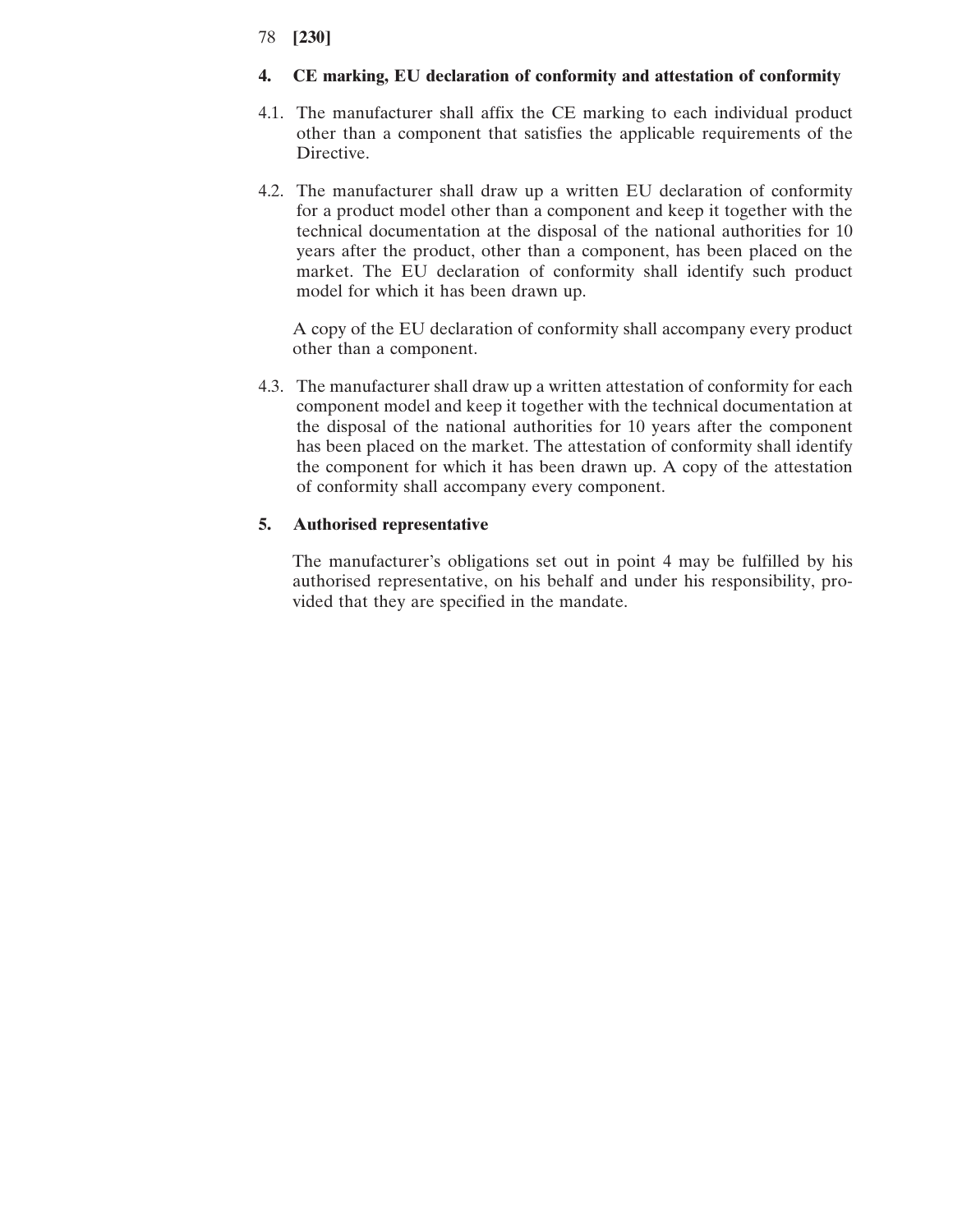*Regulations 7, 14, 15 and 23*

#### **SCHEDULE 9**

## **TEXT OF ANNEX IX TO THE DIRECTIVE**

## **MODULE G: CONFORMITY BASED ON UNIT VERIFICATION**

1. Conformity based on unit verification is the conformity assessment procedure whereby the manufacturer fulfils the obligations laid down in points 2, 3 and 5, and ensures and declares on his sole responsibility that the product concerned, which has been subject to the provisions of point 4, is in conformity with the requirements of the Directive that apply to it.

## **2. Technical documentation**

- 2.1. The manufacturer shall establish the technical documentation and make it available to the notified body referred to in point 4. The documentation shall make it possible to assess the product's conformity with the relevant requirements, and shall include an adequate analysis and assessment of the risk(s). The technical documentation shall specify the applicable requirements and cover, as far as relevant for the assessment, the design, manufacture and operation of the product. The technical documentation shall contain at least the following elements:
	- (a) a general description of the product,
	- (b) conceptual design and manufacturing drawings and schemes of components, sub-assemblies, circuits, etc.,
	- (c) descriptions and explanations necessary for the understanding of those drawings and schemes and the operation of the product,
	- (d) a list of the harmonised standards applied in full or in part the references of which have been published in the Official Journal of the European Union and, where those harmonised standards have not been applied, descriptions of the solutions adopted to meet the essential health and safety requirements of the Directive, including a list of other relevant technical specifications applied. In the event of partly applied harmonised standards, the technical documentation shall specify the parts which have been applied,
	- (e) results of design calculations made, examinations carried out, etc., and

(f) test reports.

2.2. The manufacturer shall keep the technical documentation at the disposal of the relevant national authorities for 10 years after the product has been placed on the market.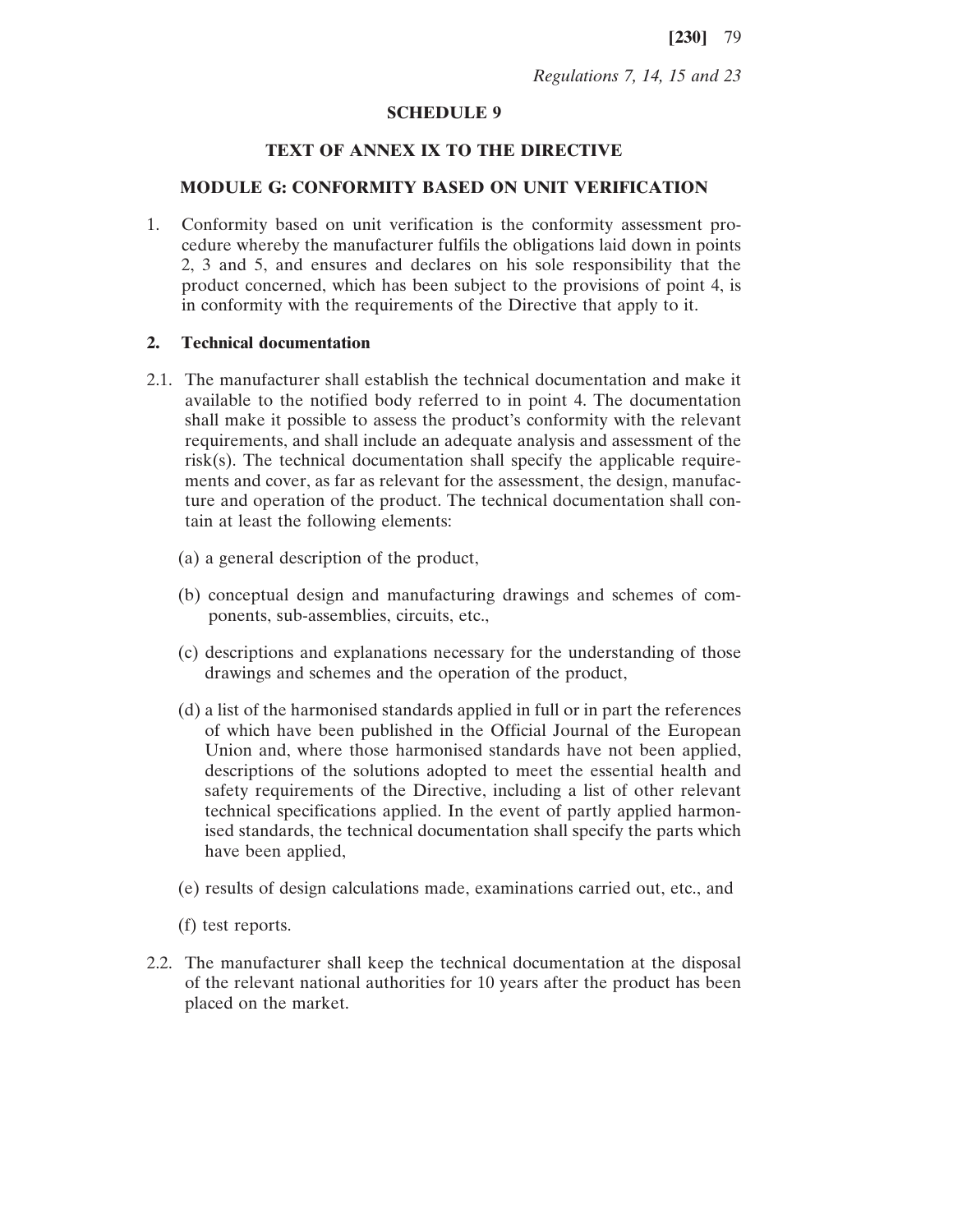## **3. Manufacturing**

The manufacturer shall take all measures necessary so that the manufacturing process and its monitoring ensure conformity of the manufactured product with the applicable requirements of the Directive.

# **4. Verification**

A notified body chosen by the manufacturer shall carry out appropriate examinations and tests, set out in the relevant harmonised standards and/or equivalent tests set out in other relevant technical specifications, to check the conformity of the product with the applicable requirements of the Directive, or have them carried out. In the absence of such a harmonised standard the notified body concerned shall decide on the appropriate tests to be carried out.

The notified body shall issue a certificate of conformity in respect of the examinations and tests carried out and shall affix its identification number to the approved product, or have it affixed under its responsibility.

The manufacturer shall keep the certificates of conformity at the disposal of the national authorities for 10 years after the product has been placed on the market.

## **5. CE marking, EU declaration of conformity and attestation of conformity**

- 5.1. The manufacturer shall affix the CE marking and, under the responsibility of the notified body referred to in point 4, the latter's identification number to each product other than a component that satisfies the applicable requirements of the Directive.
- 5.2. The manufacturer shall draw up a written EU declaration of conformity and keep it at the disposal of the national authorities for 10 years after the product, other than a component has been placed on the market. The EU declaration of conformity shall identify such product for which it has been drawn up.

A copy of the EU declaration of conformity shall accompany every product, other than a component.

5.3. The manufacturer shall draw up a written attestation of conformity and keep it at the disposal of the national authorities for 10 years after the component has been placed on the market. The attestation of conformity shall identify the component for which it has been drawn up. A copy of the attestation of conformity shall accompany every component.

## **6. Authorised representative**

The manufacturer's obligations set out in points 2.2 and 5 may be fulfilled by his authorised representative, on his behalf and under his responsibility, provided that they are specified in the mandate.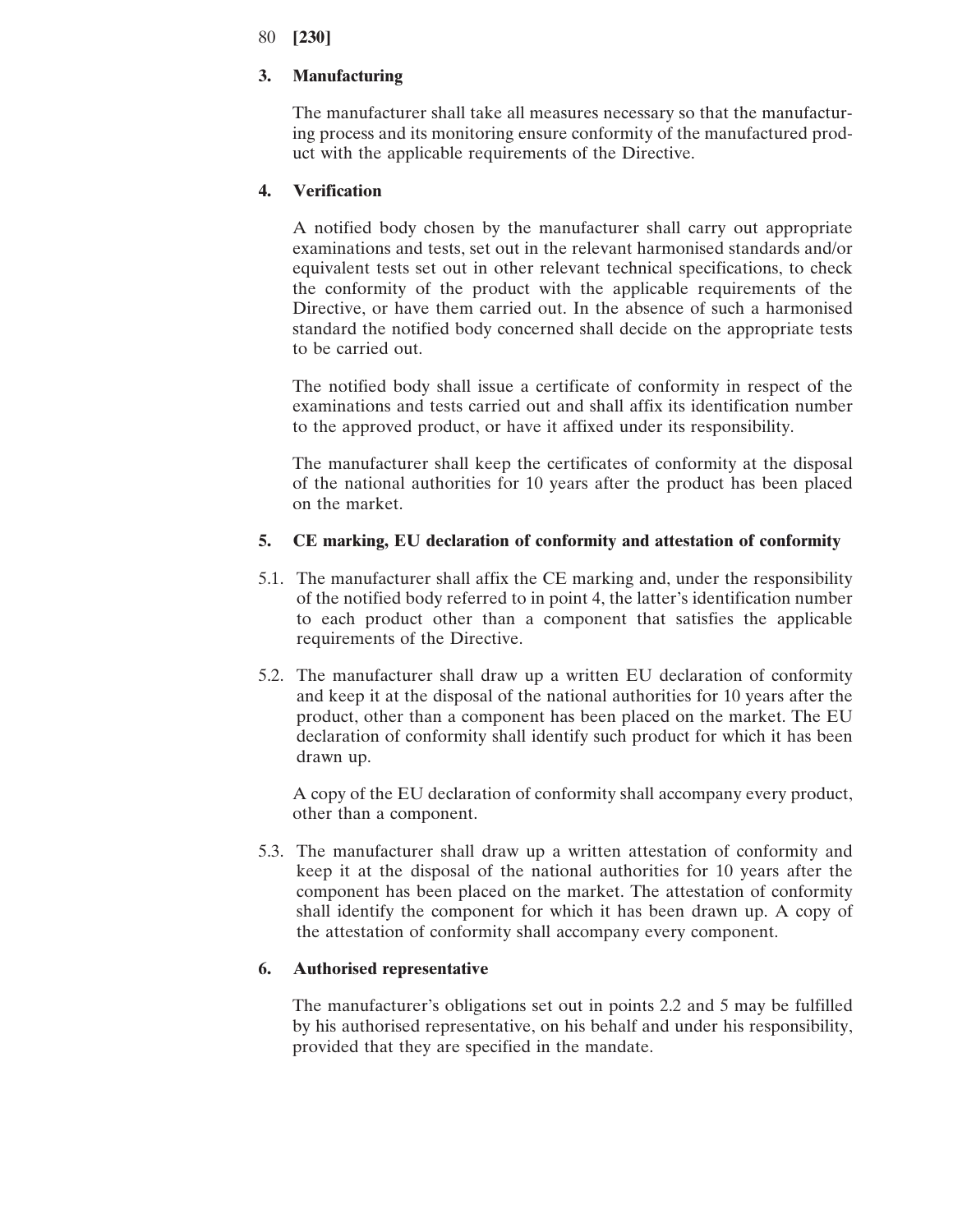#### **SCHEDULE 10**

## **TEXT OF ANNEX X TO THE DIRECTIVE**

#### **EU DECLARATION OF CONFORMITY (No XXXX)**<sup>6</sup>

- 1. Product model/product (product, type, batch or serial number):
- 2. Name and address of the manufacturer and, where applicable, his authorised representative:
- 3. This declaration of conformity is issued under the sole responsibility of the manufacturer.
- 4. Object of the declaration (identification of product allowing traceability; it may, where necessary for the identification of the product, include an image):
- 5. The object of the declaration described above is in conformity with the relevant Union harmonisation legislation:
- 6. References to the relevant harmonised standards used or references to the other technical specifications in relation to which conformity is declared:
- 7. Where applicable, the notified body ... (name, number) performed ... (description of intervention) and issued the certificate:
- 8. Additional information:

Signed for and on behalf of:

(place and date of issue):

(name, function) (signature):

6 It is optional for the manufacturer to assign a number to the declaration of conformity.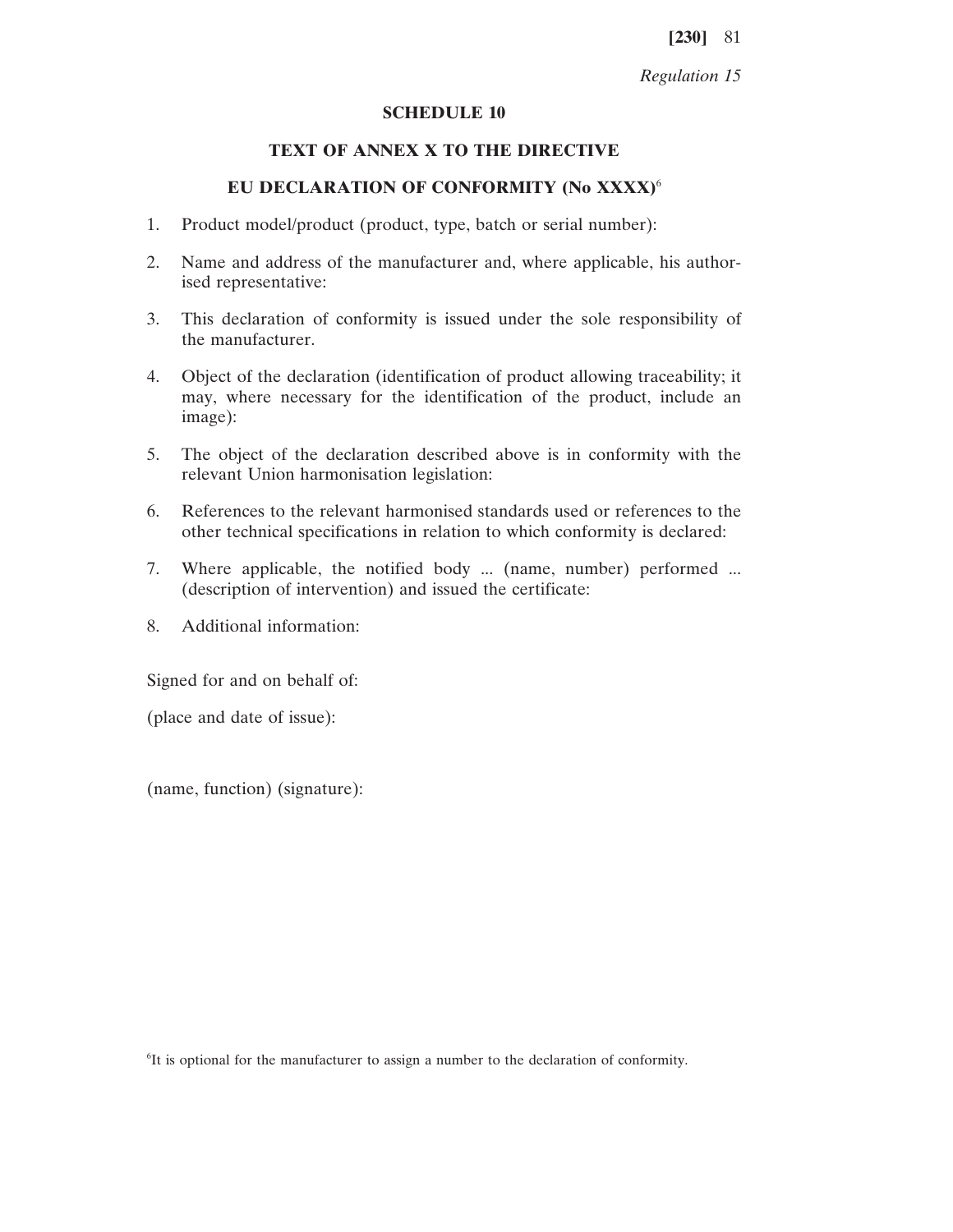Regulation 2

# **SCHEDULE 11**

# **TEXT OF ANNEX XII TO THE DIRECTIVE**

# **CORRELATION TABLE**

| Directive 94/9/EC                 | Directive 2014/33/EU               |
|-----------------------------------|------------------------------------|
| Article $1(1)$                    | Article $1(1)(a)$                  |
| Article $1(2)$                    | Article $1(1)(b)$                  |
|                                   | Article $1(1)(c)$                  |
| Article $1(3)$                    | Article $2(1)$ to $(9)$            |
|                                   | Article $2(10)$ to $(26)$          |
| Article $1(4)$                    | Article $1(2)$                     |
| Article 2                         | Article 3                          |
| Article 3                         | Article 4                          |
| Article 4                         | Article 5                          |
| Article 5(1), first subparagraph  |                                    |
| Article 5(1), second subparagraph | Article $12(2)$                    |
| Article $5(2)$                    | Article $12(1)$                    |
| Article $5(3)$                    |                                    |
|                                   | Articles 6 to 11                   |
|                                   |                                    |
| Article $6(1)$ and $(2)$          |                                    |
| Article $6(3)$                    | Article $39(1)$ to $(4)$           |
|                                   | Article 39(5), first subparagraph  |
| Article $6(4)$                    | Article 39(5), second subparagraph |
| Article 7                         |                                    |
| Article $8(1)$ to $(6)$           | Article $13(1)$ to $(6)$           |
| Article $8(7)$                    |                                    |
|                                   | Articles 14 and 15                 |
| Article 9                         |                                    |
| Article $10(1)$                   |                                    |
| Article $10(2)$                   | Article $16(1)$                    |
| Article $10(3)$                   |                                    |
|                                   | Article $16(2)$ to $(6)$           |
|                                   | Articles 17 to 33                  |
| Article 11                        |                                    |
|                                   | Articles 34 to 38                  |
| Articles 12 and 13                |                                    |
|                                   | Article 40                         |
|                                   | Article $41(1)$                    |
| Article $14(1)$                   |                                    |
|                                   |                                    |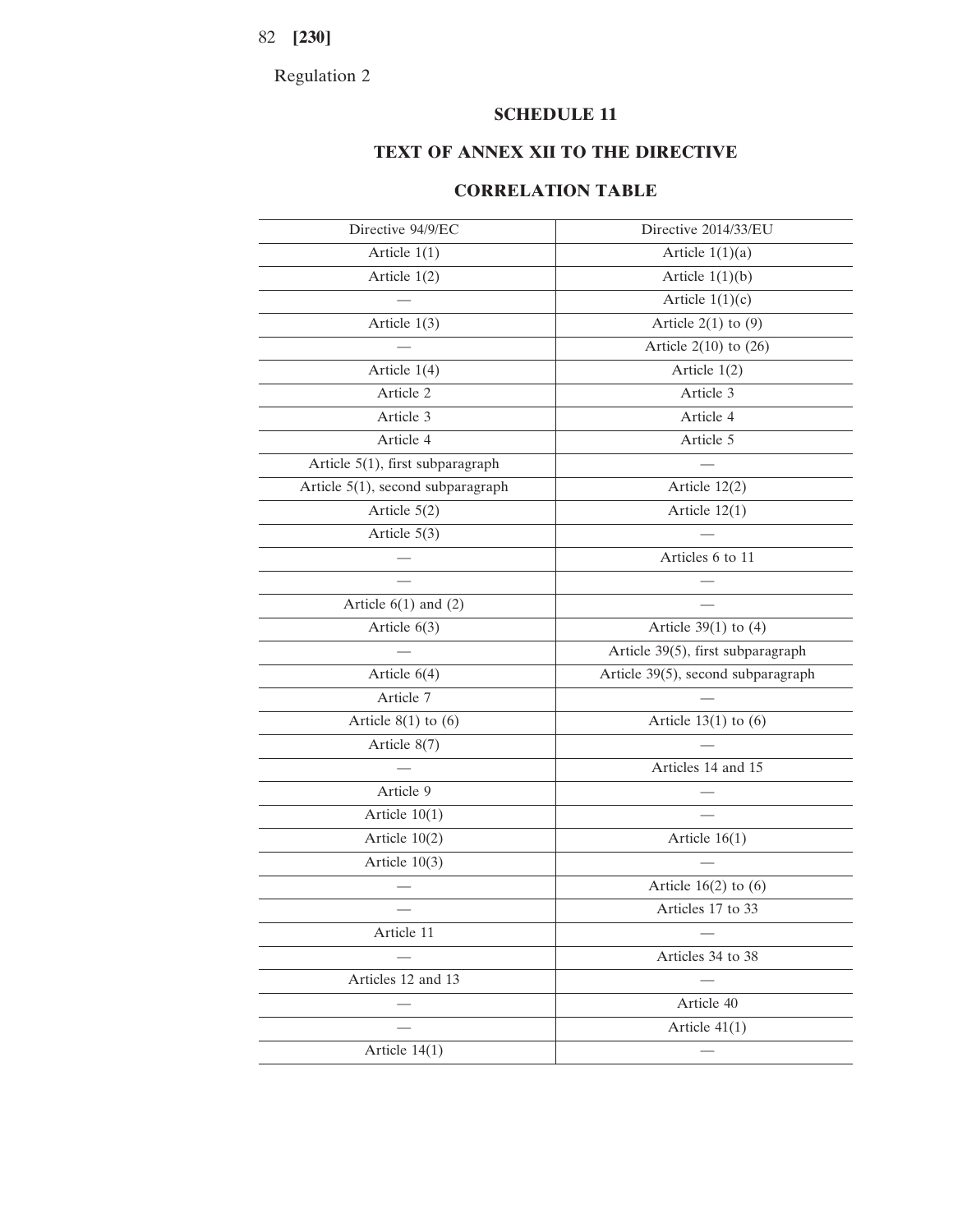| Directive 94/9/EC | Directive 2014/33/EU |
|-------------------|----------------------|
| Article $14(2)$   | Article $41(2)$      |
| Article $14(3)$   |                      |
| Article $15(1)$   | Article $42(1)$      |
| Article $15(2)$   |                      |
|                   | Article 42(2)        |
|                   | Articles 43 and 44   |
| Article 16        | Article 45           |
| Annexes I to IX   | Annexes I to IX      |
| Annex X           |                      |
| Annex XI          |                      |
|                   | Annex X              |
|                   | Annex XI             |
|                   | Annex XII            |

L.S.

GIVEN under my Official Seal, 26 May 2017.

> MARY MITCHELL O'CONNOR, Minister for Jobs, Enterprise and Innovation.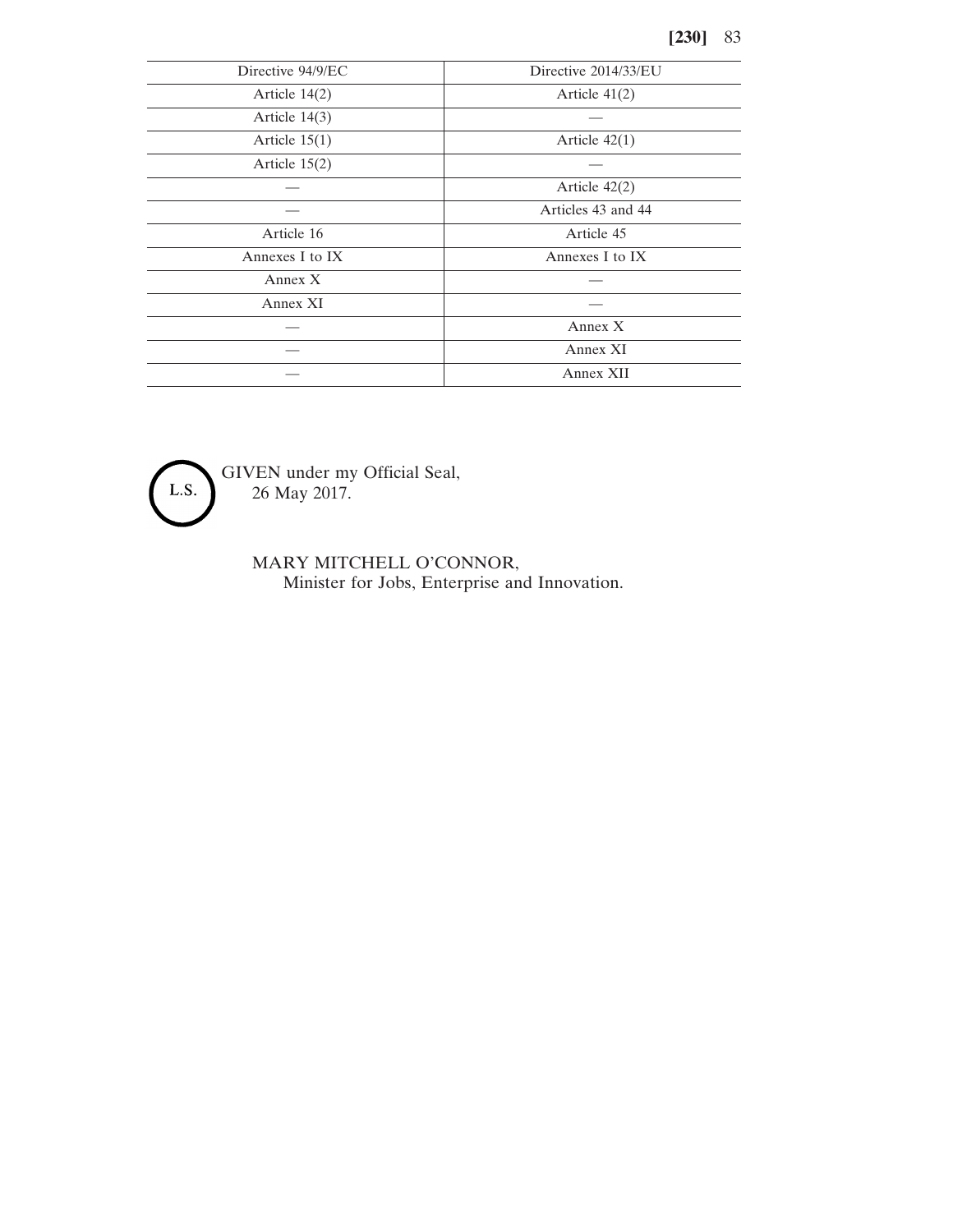## EXPLANATORY NOTE

*(This note is not part of the Instrument and does not purport to be a legal interpretation.)*

These Regulations transpose into national legislation the provisions of Directive 2014/34/EU which set out the requirements for the making available on the market and putting into service, as well as the essential health and safety requirements relating to the design and construction of equipment and protective systems intended for use in potentially explosive atmospheres, (known as ATEX). These Regulations also set out the obligations on economic operators in relation to these products and the required conformity assessment procedures for such ATEX products. These Regulations also give further effective to Regulation (EC) No. 765/2008 of the European Parliament and of the Council of 9 July 2008 setting out the requirements for accreditation and market surveillance relating to the marketing of products and repealing Regulation (EEC) No. 339/93 and include duties to have proper market surveillance procedures consistent with EU Regulation 765/2008.

These Regulations do not impede the making available on the market of products covered by Directive 94/9/EC which are in conformity with that Directive and which were placed on the market before 20 April 2016.

The Regulations revoke and replace the European Communities (Equipment and Protective Systems Intended for Use in Potentially Explosive Atmospheres) Regulations 1999, (S.I. No. 83 of 1999).